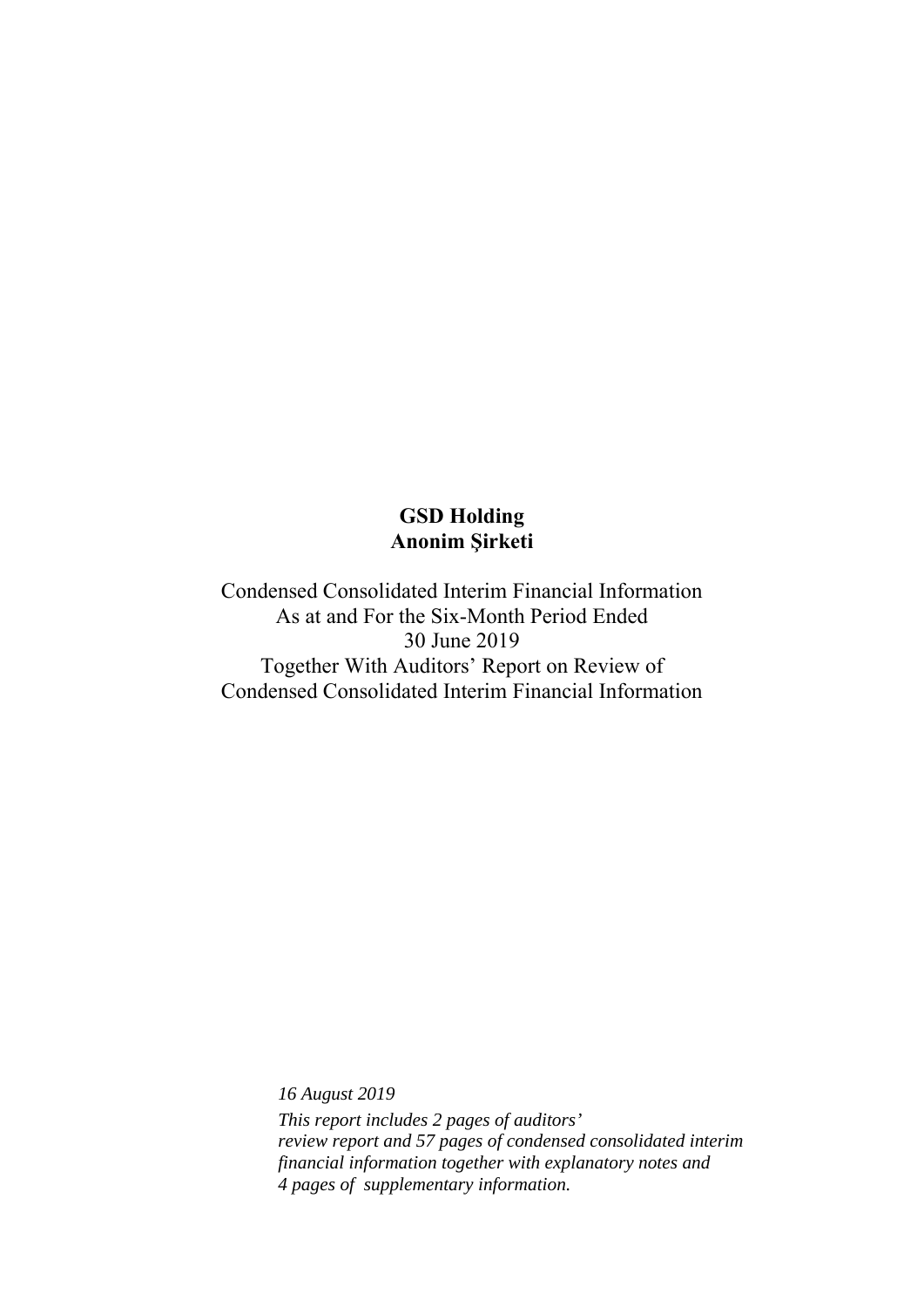### **TABLE OF CONTENTS Page**

Auditors' Report on Review of Condensed Consolidated Interim Financial Information

| Condensed Consolidated Statement of Financial Position                            |                          |
|-----------------------------------------------------------------------------------|--------------------------|
| Condensed Consolidated Statement of Profit or Loss and Other Comprehensive Income | 2                        |
| Condensed Consolidated Statement of Changes in Equity                             | $\overline{4}$           |
| Condensed Consolidated Statement of Cash Flows                                    | $\overline{\mathcal{L}}$ |
| Notes to the Consolidated Financial Statements                                    | $6 - 57$                 |
| Appendix: Supplementary Information - Convenience Translation to US Dollars       | 58-61                    |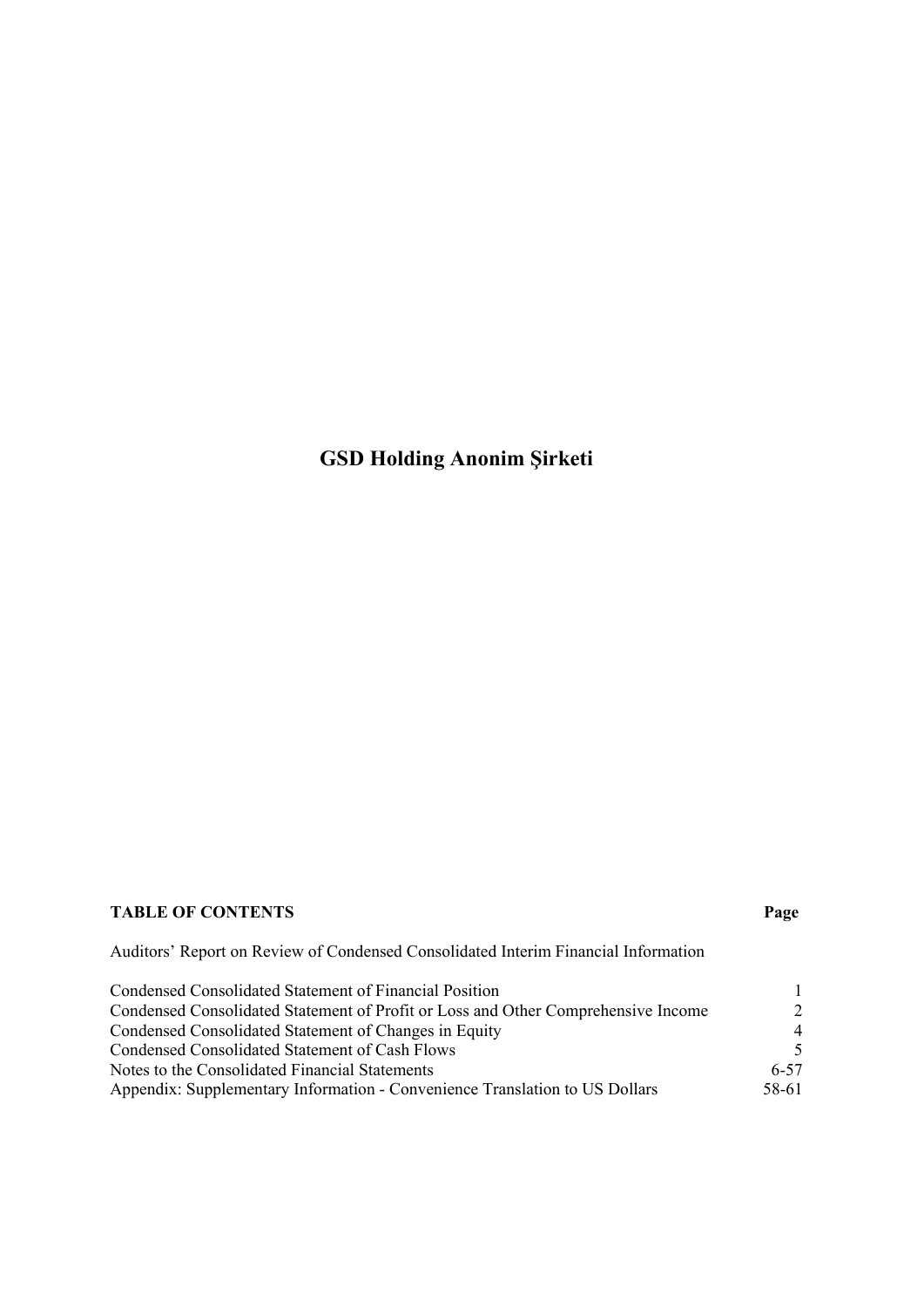

KPMG Bağımsız Denetim ve Serbest Muhasebeci Mali Müsavirlik A.S. Is Kuleleri Kule 3 Kat:2-9 Levent 34330 Istanbul Tel +90 212 316 6000 Fax +90 212 316 6060 www.kpmg.com.tr

Independent Auditors' Report on Review of Condensed Consolidated Interim Financial Information

To Board of Directors of GSD Holding A.Ş.,

#### Introduction

We have reviewed the accompanying condensed consolidated statement of financial position of GSD Holding A.S. ("the Company") as at 30 June 2019, the condensed consolidated statements of profit or loss and other comprehensive income, changes in equity and cash flows for the sixmonth period then ended, and notes to the interim financial statements  $(''$ the condensed consolidated interim information"). financial Management is responsible for the preparation and presentation of this condensed consolidated interim financial information in accordance with International Accounting Standards 34 Interim Financial Reporting ("IAS 34"). Our responsibility is to express a conclusion on this condensed consolidated interim financial information based on our review.

#### Scope of Review

We conducted our review in accordance with the International Standard on Review Engagements 2410 Review of Interim Financial Information Performed by the Independent Auditor of the Entity. A review of interim financial statements consists of making inquiries, primarily of persons responsible for financial and accounting matters, and applying analytical and other review procedures. A review is substantially less in scope than an audit conducted in accordance with International Standards on Auditing and consequently does not enable us to obtain assurance that we would become aware of all significant matters that might be identified in an audit. Accordingly, we do not express an audit opinion.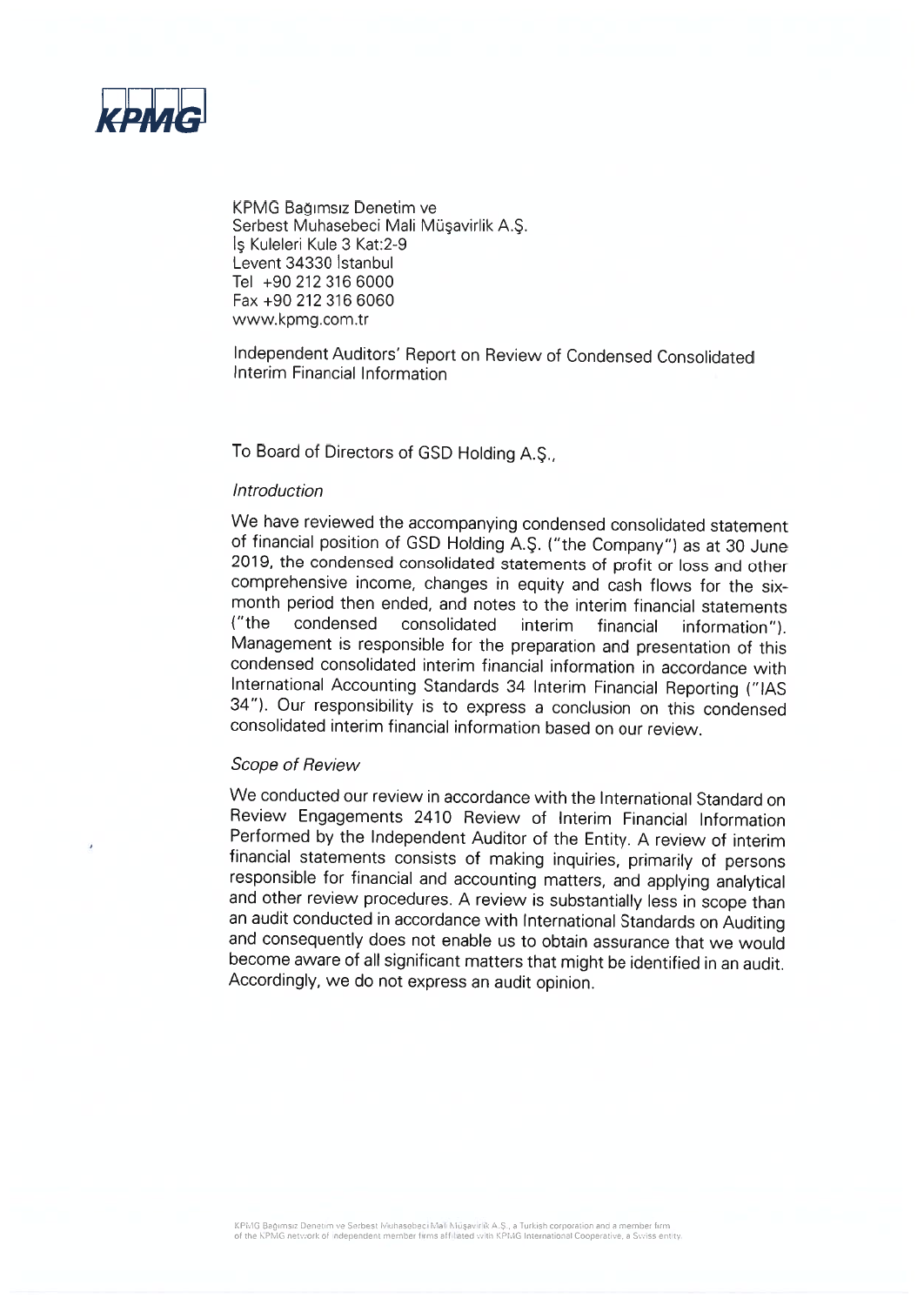

#### Conclusion

Based on our review, nothing has come to our attention that causes us to believe that the accompanying condensed consolidated interim financial information as at and for the six-month period ended 30 June 2019 is not prepared, in all material respects, in accordance with IAS 34 Interim Financial Reporting.

#### **Other Matter**

Supplementary information included in Appendix I does not form part of the reviewed consolidated interim financial information. We have not reviewed this supplementary information and, accordingly, we do not express any conclusion or any other form of assurance on this supplementary information.

KPMG Bağımsız Denetim ve Serbest Muhasebeci Mali Müşavirlik A.Ş. A member firm of KPMG International Cooperative

Partner 16 August 2019 Istanbul, Turkey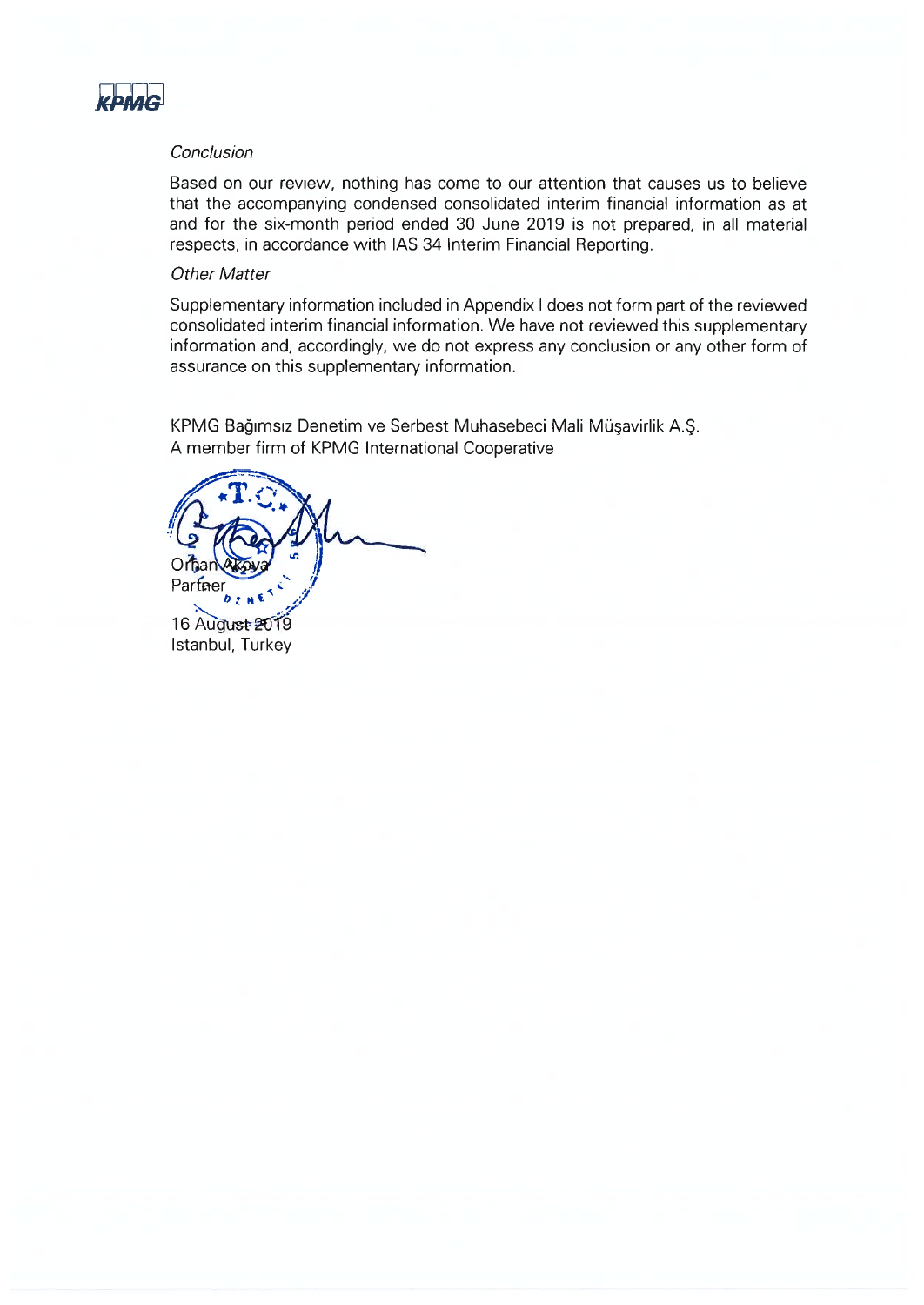#### **Condensed Consolidated Interim Statement of Financial Position As at 30 June 2019**

*(Currency: Thousands of Turkish Lira ("TL") unless otherwise stated)* 

|                                                              | <b>Notes</b> | 30 June 2019 | 31 December 2018 |
|--------------------------------------------------------------|--------------|--------------|------------------|
| <b>Assets</b>                                                |              |              |                  |
| Cash and balances with the Central Bank                      | 4            | 1,815        | 5,441            |
| Deposits with other banks and financial institutions         | 4            | 102,277      | 236,459          |
| Receivables from money market                                | 4            | 6,426        | 5,003            |
| Reserve deposits at the Central Bank                         | 4            | 264          | 2,594            |
| Financial assets-fair value through profit/loss              | 5            | 800,847      | 721,845          |
| Unquoted equity instruments                                  | 1,5          | 377          | 377              |
| Loans and advances to customers, net                         | 8            | 245,366      | 210,352          |
| Factoring receivables, net                                   | 8            | 228,986      | 105,760          |
| Finance lease receivables, net                               | 8            | 11           | 26               |
| Trade receivables, net                                       | 7            | 12,560       | 6,310            |
| Other receivables, net                                       | 17           | 4,080        | 12,811           |
| Assets held for sale from continuing operations              | 20           | 76           | 76               |
| Property and equipment                                       | 11           | 632,860      | 586,324          |
| Right of use assets                                          | 11.1         | 10,563       |                  |
| Intangible assets                                            | 12           | 491          | 407              |
| Prepaid income tax                                           | 15           | 3,532        | 2,990            |
| Deferred tax assets                                          | 15           | 1,732        | 2,318            |
| Inventories                                                  | 9            | 3,485        | 3,764            |
| Prepaid expenses                                             |              | 3,319        | 1,829            |
| Other assets                                                 | 18           | 2,035        | 1,778            |
|                                                              |              |              |                  |
| <b>Total assets</b>                                          |              | 2,061,102    | 1,906,464        |
| <b>Liabilities</b>                                           |              |              |                  |
| Funds borrowed                                               | 8            | 475,448      | 430,590          |
| Other money market deposits                                  | 8            | 46,930       | 18,513           |
| Borrowers' funds                                             | 8            | 14,339       | 77,133           |
| Factoring payables                                           | 8            | 565          | 1,430            |
| Liabilities arising from finance leases                      | 8            | 47           | 57               |
| Lease liabilities                                            | 8            | 11,063       |                  |
| Trade payables                                               | 7            | 2,517        | 241              |
| Other payables                                               | 17           | 7,220        | 14,832           |
| Current tax liability                                        | 15           | 5,268        | 4,342            |
| Deferred income                                              |              | 3,207        | 3,088            |
| Provisions                                                   | 16,22        | 7,592        | 7,030            |
| Deferred tax liabilities                                     |              |              |                  |
|                                                              | 15           | 28,129       | 22,035           |
| Other liabilities                                            | 18           | 21           | 20               |
| <b>Total liabilities</b>                                     |              | 602,346      | 579,311          |
| <b>Equity</b>                                                | 19           |              |                  |
| Share capital                                                |              | 535,986      | 535,986          |
| Treasury shares                                              |              | (91,018)     | (91,018)         |
| Share premium                                                |              | 4,945        | 4,945            |
| Changes in non-controlling interests without loss of control |              |              | (382)            |
| Remeasurements of the net defined benefit liability (asset)  |              | (107)        | (60)             |
| Fair value reserve                                           |              |              |                  |
| Translation reserve                                          |              | 196,219      | 167,178          |
| Prior years' profits                                         |              | 683,080      | 390,334          |
| Net profit for the period                                    |              | 100,912      | 293,188          |
| Equity attributable to equity holders of the parent          |              | 1,430,017    | 1,300,171        |
| <b>Non-controlling interests</b>                             |              | 28,739       | 26,982           |
| <b>Total equity</b>                                          |              | 1,458,756    | 1,327,153        |
| <b>Total liabilities and equity</b>                          |              | 2,061,102    | 1,906,464        |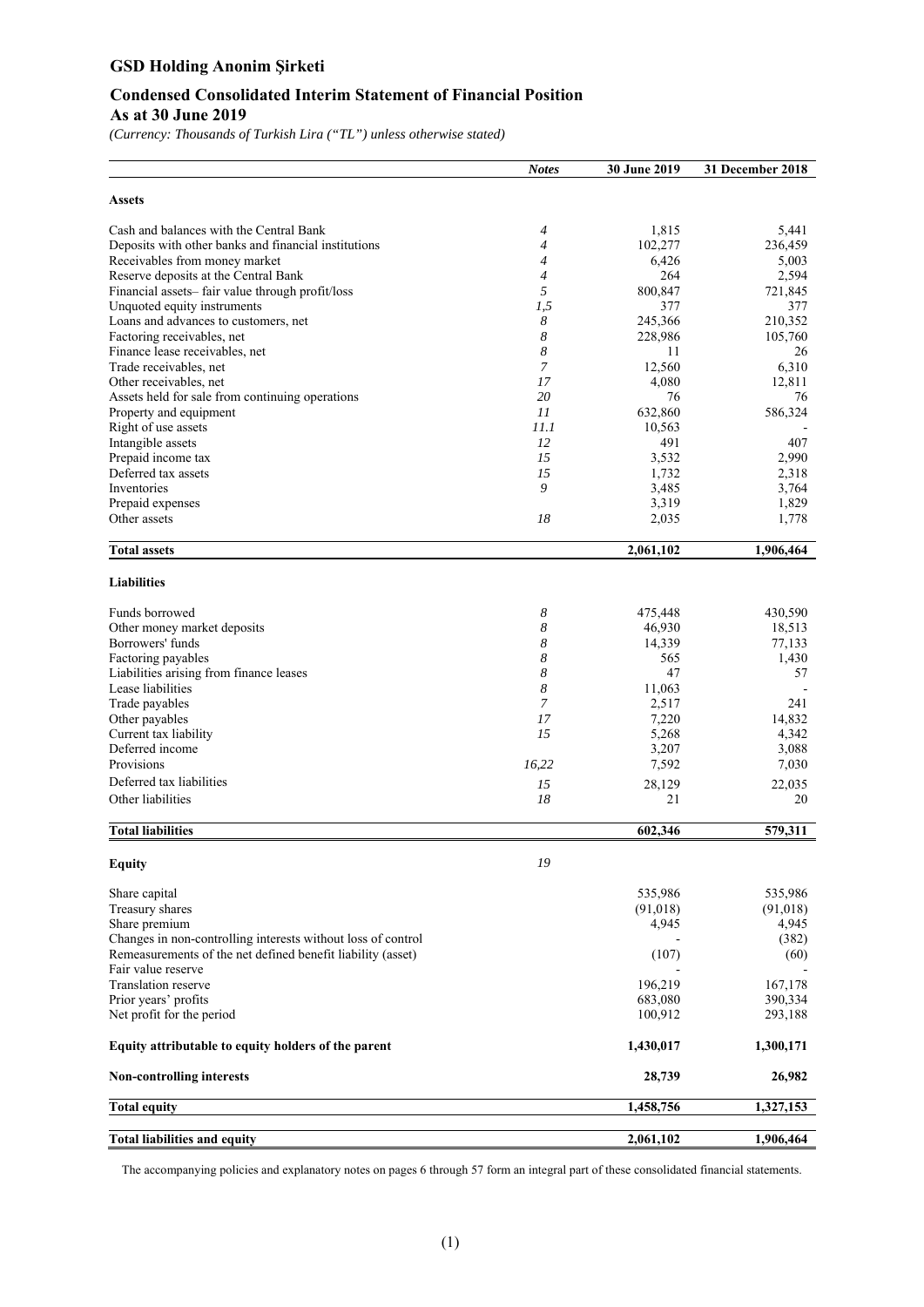#### **Condensed Consolidated Statement of Profit or Loss and Other Comprehensive Income For the Six-Month Period Ended 30 June 2019**

*(Currency: Thousands of Turkish Lira ("TL") unless otherwise stated)* 

|                                                                             |              | 01.01.2019 | 01.01.2018 |
|-----------------------------------------------------------------------------|--------------|------------|------------|
| <b>CONTINUING OPERATIONS</b>                                                | <b>Notes</b> | 30.06.2019 | 30.06.2018 |
|                                                                             |              |            |            |
|                                                                             |              |            |            |
| Holding activities income                                                   |              |            |            |
| Holding activities expense (-)                                              |              |            |            |
| Gross profit/(loss) from holding activities                                 |              |            |            |
| Marine sector income                                                        |              | 54,709     | 38,548     |
| Marine sector expense (-)                                                   |              | (46,952)   | (30, 561)  |
| Gross profit/(loss) from marine sector operations                           |              | 7,757      | 7,987      |
| Gross profit/(loss) from commercial sector operations                       |              | 7,757      | 7,987      |
| Interest income                                                             |              | 63,246     | 56,575     |
| Service income                                                              |              | 13,559     | 7,012      |
| <b>Revenue from financial activities</b>                                    |              | 76,805     | 63,587     |
| Interest expense (-)                                                        |              | (17, 426)  | (23, 543)  |
| Service expense (-)                                                         |              | (680)      | (740)      |
| Cost of financial activities (-)                                            |              | (18, 106)  | (24, 283)  |
| Provision income/(expense) arising from financial sector operations, net    |              | (562)      | (414)      |
| Foreign exchange gain/(loss), net                                           |              | (399)      | 2,460      |
| Net trading income / (loss) from derivative financial instruments           |              |            | 176        |
| Other financial sector operations income/(expense), net                     |              | 194        | 1.089      |
| Gross profit/(loss) from financial sector operations                        |              | 57,932     | 42,615     |
| <b>GROSS PROFIT/(LOSS)</b>                                                  |              | 65,689     | 50,602     |
| Administrative expenses (-)                                                 |              | (21,929)   | (23, 594)  |
| Other income from operating activities                                      |              | 17,267     | 15,932     |
| Other expense from operating activities (-)                                 |              | (2,542)    | (681)      |
| <b>OPERATING PROFIT/(LOSS)</b>                                              |              | 58,485     | 42,259     |
| Income from investment activities                                           | 20           | 74,948     | 135,619    |
| Expense from investment activities (-)                                      |              | (15)       |            |
| OPERATING PROFIT/(LOSS) BEFORE FINANCING EXPENSES                           |              | 133,418    | 177,878    |
| Financing income                                                            |              |            |            |
| Financing expenses (-)                                                      |              | (15,901)   | (19, 177)  |
| PROFIT/(LOSS) BEFORE TAX FROM CONTINUING OPERATIONS                         |              | 117,517    | 158,701    |
| Tax income/(expense) from continuing operations                             |              | (16,580)   | (16,948)   |
| Current tax income/(expense)                                                | 15           | (9,872)    | (12,600)   |
| Deferred tax income/(expense)                                               | 15           | (6,708)    | (4,348)    |
| NET PROFIT/(LOSS) FROM CONTINUING OPERATIONS                                |              | 100,937    |            |
|                                                                             |              |            | 141,753    |
|                                                                             |              |            |            |
| <b>NET PROFIT/(LOSS)</b>                                                    |              | 100,937    | 141,753    |
|                                                                             |              |            |            |
| Net profit/(loss) (continuing and discontinued operations) attributable to: |              |            |            |
| Non-controlling interest                                                    | 19           | 25         | 269        |
| Equity holders of the company                                               |              | 100,912    | 141,484    |
| Net profit/(loss) (continuing operations) attributable to:                  |              |            |            |
| Non-controlling interest                                                    |              | 25         | 269        |
| Equity holders of the company                                               | 25           | 100,912    | 141,484    |
| Net profit/(loss) (discontinued operations) attributable to:                |              |            |            |
| Non-controlling interest                                                    |              | ٠          |            |
| Equity holders of the company                                               | 25           |            |            |
| Earnings per share (in full TL per share with a nominal value of full TL 1) |              |            |            |
| Earnings per share from continuing operations                               | 25           | 0.280      | 0.393      |
| Earnings per share from discontinued operations                             | 25           | 0.000      | 0.000      |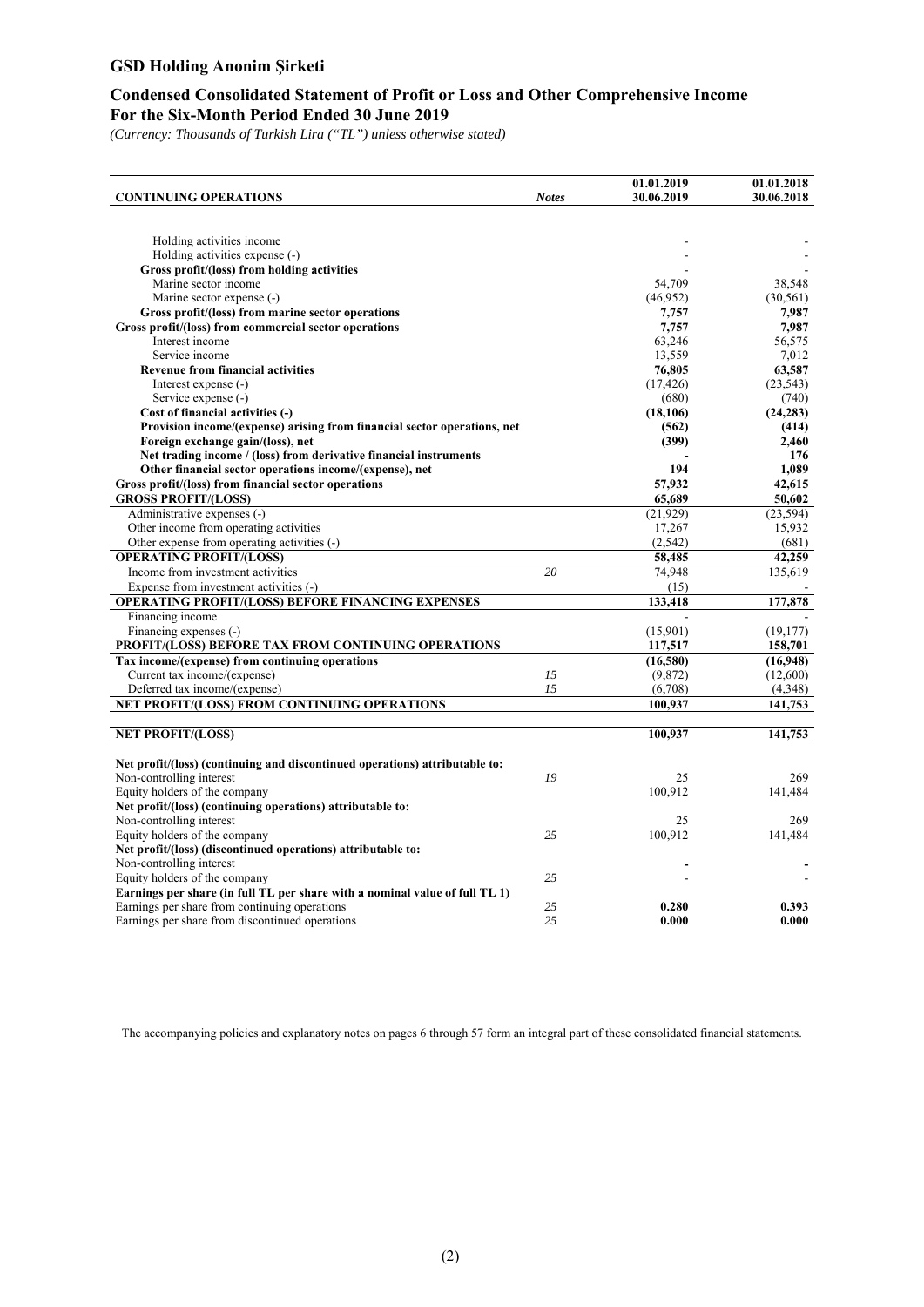#### **Condensed Consolidated Statement of Profit or Loss and Other Comprehensive Income For the Six-Month Period Ended 30 June 2019**

*(Currency: Thousands of Turkish Lira ("TL") unless otherwise stated)* 

|                                                                                                 |              | 01.01.2019 | 01.01.2018 |
|-------------------------------------------------------------------------------------------------|--------------|------------|------------|
|                                                                                                 | <b>Notes</b> | 30.06.2019 | 30.06.2018 |
|                                                                                                 |              |            |            |
| <b>NET PERIOD PROFIT / (LOSS)</b>                                                               |              | 100,937    | 141,753    |
|                                                                                                 |              |            |            |
| Other comprehensive income which will be not reclassified in profit or loss                     |              | (115)      | (35)       |
| Remeasurements of the net defined benefit liability (asset)                                     |              | (115)      | (35)       |
|                                                                                                 |              |            |            |
| Other comprehensive income which will be reclassified in profit or loss                         |              | 30,781     | 51,113     |
| Change in currency translation differences                                                      |              | 30,781     | 51,113     |
| Profit/(loss) arising from remeasuring and/or reclassifying available for sale financial assets |              |            |            |
| <b>OTHER COMPREHENSIVE INCOME (AFTER TAX)</b>                                                   |              | 30.666     | 51,078     |
|                                                                                                 |              |            |            |
| <b>TOTAL COMPREHENSIVE INCOME</b>                                                               |              | 131,603    | 192,831    |
|                                                                                                 |              |            |            |
| Total comprehensive income attributable to:                                                     |              |            |            |
| Non-controlling interest                                                                        |              | 1,757      | 3,316      |
| Equity holders of the company                                                                   |              | 129,846    | 189,515    |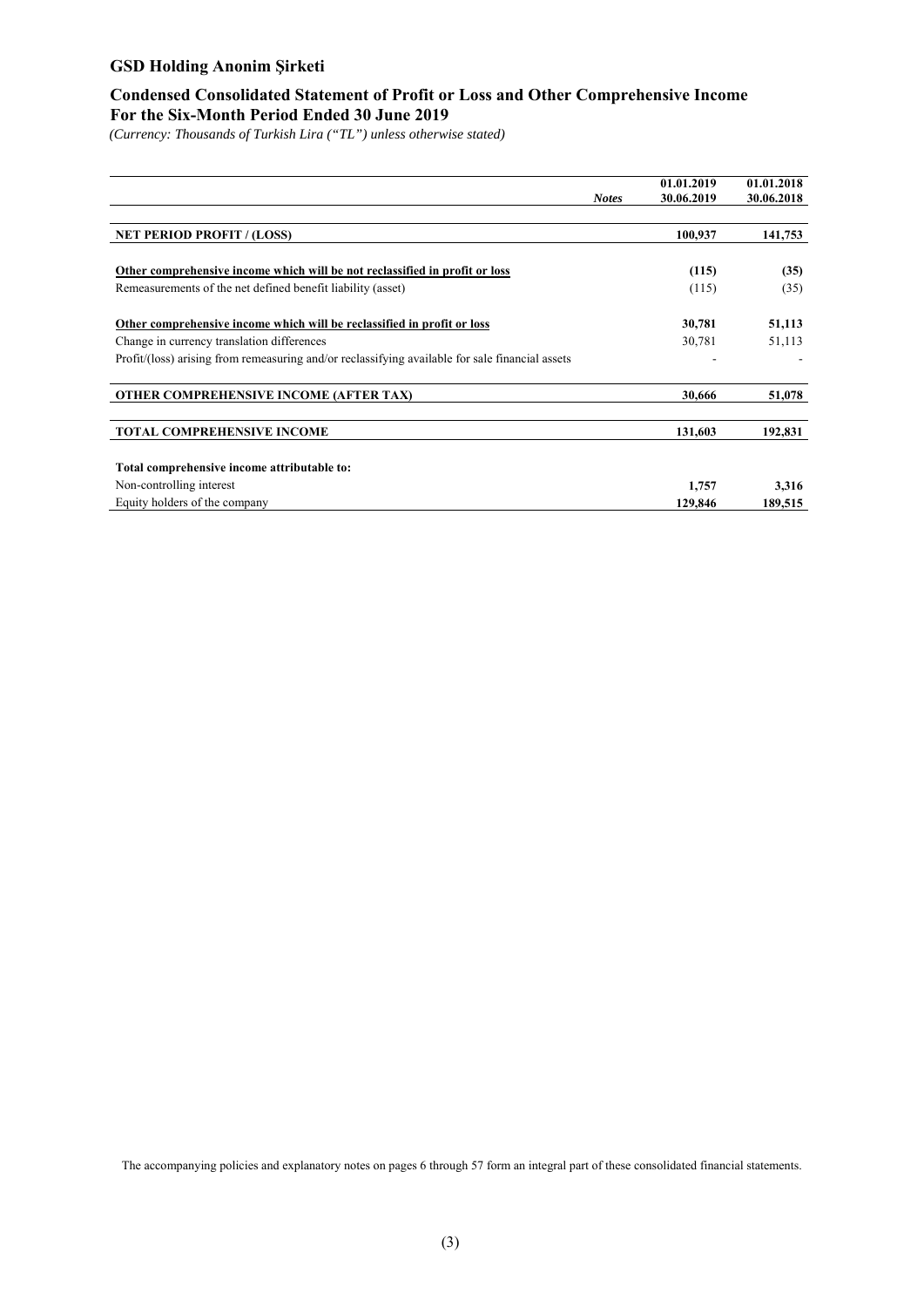### **GSD Holding Anonim Şirketi Condensed Consolidated Interim Statement of Changes in Equity For the Six-Month Period Ended 30 June 2019**  *(Currency - Thousands of Turkish Lira ("TL") unless otherwise stated*)

|                                                                                   |              |                  |                                |                           |                         |                                          | Other<br>accumulated<br>comprehensive<br>income and<br>expense which<br>will be not be<br>reclassified in<br>profit or loss | Other accumulated<br>comprehensive income and<br>expense which will be<br>reclassified in profit or loss |                          | Accumulated<br>profits |                                            |                          |                          |
|-----------------------------------------------------------------------------------|--------------|------------------|--------------------------------|---------------------------|-------------------------|------------------------------------------|-----------------------------------------------------------------------------------------------------------------------------|----------------------------------------------------------------------------------------------------------|--------------------------|------------------------|--------------------------------------------|--------------------------|--------------------------|
|                                                                                   |              |                  | <b>Inflation</b>               |                           |                         | Changes in non-<br>controlling interests | <b>Remeasurements</b><br>of the net defined                                                                                 |                                                                                                          |                          |                        | <b>Equity</b><br>attributable<br>to equity | Non-                     |                          |
|                                                                                   | <b>Notes</b> | Share<br>capital | adjustment to<br>share capital | <b>Treasury</b><br>shares | <b>Share</b><br>premium | without loss of<br>control               | benefit liability<br>(asset)                                                                                                | Translation<br>reserve                                                                                   | Fair value<br>reserve    | Retained<br>earnings   | holders of the<br>parent                   | controlling<br>interests | Total<br>equity          |
| At 1 January 2018                                                                 | 19           | 450,000          | 85,986                         | (91, 018)                 | 4,945                   | (765)                                    | (66)                                                                                                                        | 69,468                                                                                                   | 22,361                   | 389,805                | 930,716                                    | 20,766                   | 951,482                  |
| Adjustments related with changes in accounting policies                           |              |                  |                                |                           |                         |                                          |                                                                                                                             |                                                                                                          | (22,361)                 | 24,044                 | 1,683                                      |                          | 1,683                    |
| Transfers                                                                         |              |                  |                                |                           |                         | 765                                      | 66                                                                                                                          | $\sim$                                                                                                   |                          | (1,154)                | (323)                                      | $\overline{\phantom{a}}$ | (323)                    |
| Transfer to retained earnings                                                     |              |                  |                                |                           |                         | 765                                      | 66                                                                                                                          | $\sim$                                                                                                   |                          | (1,154)                | (323)                                      | $\overline{\phantom{a}}$ | (323)                    |
| Total comprehensive income                                                        |              |                  |                                |                           |                         |                                          | (34)                                                                                                                        | 48,065                                                                                                   |                          | 141,484                | 189,515                                    | 3,316                    | 192,831                  |
| Net profit                                                                        |              |                  |                                |                           |                         |                                          |                                                                                                                             |                                                                                                          |                          | 141,484                | 141,484                                    | 269                      | 141,753                  |
| Other comprehensive income                                                        |              |                  |                                |                           |                         |                                          | (34)                                                                                                                        | 48,065                                                                                                   |                          |                        | 48,031                                     | 3,047                    | 51,078                   |
| Transactions with owners in their capacity as owners recognized in equity         |              |                  |                                |                           |                         |                                          |                                                                                                                             |                                                                                                          |                          |                        |                                            | (300)                    | (300)                    |
| <b>Dividends</b>                                                                  |              |                  |                                |                           |                         |                                          |                                                                                                                             |                                                                                                          |                          |                        |                                            | (300)                    | (300)                    |
| Dividend paid to non-controlling interest by subsidiaries                         |              |                  |                                |                           |                         |                                          |                                                                                                                             |                                                                                                          |                          |                        |                                            | (300)                    | (300)                    |
| Increase/decrease arising from treasury share transactions                        |              |                  |                                |                           |                         |                                          |                                                                                                                             |                                                                                                          |                          |                        |                                            | $\overline{\phantom{a}}$ | $\sim$                   |
| Increase/decrease arising from changes without resulting loss of control in       |              |                  |                                |                           |                         |                                          |                                                                                                                             |                                                                                                          |                          |                        |                                            |                          |                          |
| share ratios of subsidiaries                                                      |              |                  |                                |                           |                         |                                          |                                                                                                                             |                                                                                                          |                          |                        |                                            |                          | $\sim$                   |
| Increase/decrease arising from repurchased shares in share ratios of subsidiaries |              |                  |                                |                           |                         |                                          |                                                                                                                             |                                                                                                          |                          |                        |                                            |                          | $\overline{\phantom{a}}$ |
| At 30 June 2018                                                                   | 19           | 450,000          | 85,986                         | (91, 018)                 | 4,945                   |                                          | (34)                                                                                                                        | 117,533                                                                                                  | $\sim$                   | 554,179                | 1,121,591                                  | 23,782                   | 1,145,373                |
| At 1 January 2019                                                                 | 19           | 450,000          | 85,986                         | (91, 018)                 | 4,945                   | (382)                                    | (60)                                                                                                                        | 167,178                                                                                                  |                          | 683,522                | 1,300,171                                  | 26,982                   | 1,327,153                |
| Adjustments related with changes in accounting policies                           |              |                  |                                |                           |                         |                                          | $\overline{\phantom{a}}$                                                                                                    |                                                                                                          |                          |                        |                                            |                          | $\sim$                   |
| <b>Transfers</b>                                                                  |              |                  |                                |                           |                         | 382                                      | 60                                                                                                                          | $\overline{\phantom{a}}$                                                                                 | $\sim$                   | (442)                  |                                            | $\overline{\phantom{a}}$ | $\sim$                   |
| Transfer to retained earnings                                                     |              |                  |                                |                           |                         | 382                                      | 60                                                                                                                          | $\sim$                                                                                                   |                          | (442)                  |                                            |                          |                          |
| Total comprehensive income                                                        |              |                  |                                |                           |                         |                                          | (107)                                                                                                                       | 29,041                                                                                                   |                          | 100,912                | 129,846                                    | 1,757                    | 131,603                  |
| Net profit                                                                        |              |                  |                                |                           |                         |                                          | $\overline{\phantom{a}}$                                                                                                    |                                                                                                          |                          | 100,912                | 100,912                                    | 25                       | 100,937                  |
| Other comprehensive income                                                        |              |                  |                                |                           |                         |                                          | (107)                                                                                                                       | 29,041                                                                                                   |                          |                        | 28,934                                     | 1,732                    | 30,666                   |
| Transactions with owners in their capacity as owners recognized in equity         |              |                  |                                |                           |                         |                                          |                                                                                                                             |                                                                                                          |                          |                        |                                            |                          |                          |
| <b>Dividends</b>                                                                  |              |                  |                                |                           |                         |                                          |                                                                                                                             |                                                                                                          |                          |                        |                                            |                          |                          |
| Dividend paid to non-controlling interest by subsidiaries                         |              |                  |                                |                           |                         |                                          |                                                                                                                             |                                                                                                          |                          |                        |                                            |                          |                          |
| Increase/decrease arising from treasury share transactions                        |              |                  |                                |                           |                         |                                          |                                                                                                                             |                                                                                                          |                          |                        |                                            |                          | $\sim$                   |
| Increase/decrease arising from changes without resulting loss of control in       |              |                  |                                |                           |                         |                                          |                                                                                                                             |                                                                                                          |                          |                        |                                            |                          |                          |
| share ratios of subsidiaries                                                      |              |                  |                                |                           |                         |                                          |                                                                                                                             |                                                                                                          |                          |                        |                                            |                          |                          |
| Increase/decrease arising from repurchased shares in share ratios of subsidiaries |              |                  |                                |                           |                         |                                          |                                                                                                                             |                                                                                                          |                          |                        |                                            |                          |                          |
| At 30 June 2019                                                                   | 19           | 450,000          | 85,986                         | (91, 018)                 | 4,945                   |                                          | (107)                                                                                                                       | 196,219                                                                                                  | $\overline{\phantom{0}}$ | 783,992                | 1,430,017                                  | 28,739                   | 1,458,756                |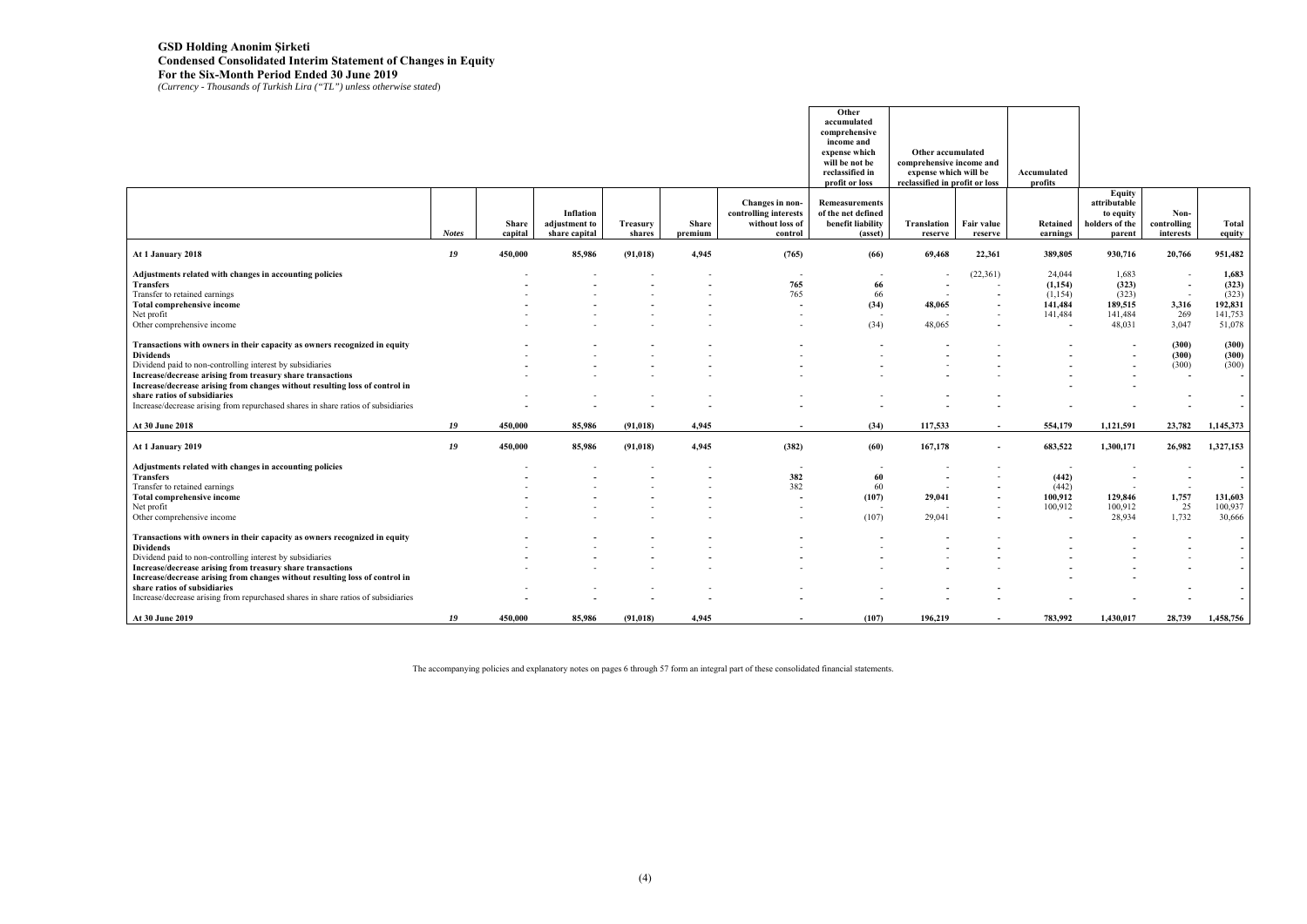#### **GSD Holding Anonim Şirketi Condensed Consolidated Interim Statement of Cash Flows For the Six-Month Period Ended 30 June 2019**

(Currency - *Thousands of Turkish Lira ("TL") unless otherwise stated*)

|                                                                                                   | <b>Notes</b> | 01.01.2019<br>30.06.2019 | 01.01.2018<br>30.06.2018 |
|---------------------------------------------------------------------------------------------------|--------------|--------------------------|--------------------------|
| Cash flows from operating activities of continuing operations                                     |              |                          |                          |
| Marine sector income                                                                              |              | 54,709                   | 38.548                   |
| Marine sector expenses                                                                            |              | (30, 556)                | (19, 157)                |
| Interest received from financial sector activities                                                |              | 58,018                   | 50,655                   |
| Interest paid for financial sector activities                                                     |              | (16,711)                 | (22, 175)                |
| Service income from financial sector activities                                                   |              | 13,559                   | 7,012                    |
| Cost of service for financial sector activities                                                   |              | (680)                    | (740)                    |
| Cash receipts from derivative contracts held for dealing or trading purposes                      |              |                          | 12,778                   |
| Cash payments for derivative contracts held for dealing or trading purposes                       |              |                          | (3,953)                  |
| Cash payments to employees and other parties                                                      |              | (18,251)                 | (22, 945)                |
| Cash received from other operating activities                                                     |              | 618                      | 1.354                    |
| Cash paid for other operating activities                                                          |              | (156)                    | (106)                    |
| Interest received from operating activities apart from financial sector activities                |              | 9.602                    | 3,908                    |
| Income taxes paid                                                                                 | 15           | (6.194)                  | (9.124)                  |
| Net cash provided by operating activities before changes in operating assets and liabilities from |              |                          |                          |
| continuing operations                                                                             |              | 63,958                   | 36,055                   |
|                                                                                                   |              |                          |                          |
| Changes in operating assets and liabilities of continuing operations                              |              |                          |                          |
| Change in reserve deposits at Central Bank                                                        |              | 2,319                    | 1,377                    |
| Change in loans and advances to customers                                                         |              | (33, 155)                | (78, 367)                |
| Change in factoring receivables                                                                   |              | (120, 260)               | 57,180                   |
| Change in finance lease receivables                                                               |              | (218)                    | (361)                    |
| Change in other assets                                                                            |              | (46, 112)                | (4,574)                  |
| Change in payables due to money market transactions                                               |              | 28,417                   | 14,578                   |
| Change in borrowers' funds                                                                        |              | (62, 503)                | 19.547<br>984            |
| Change in factoring payables                                                                      |              | (865)                    |                          |
| Change in liabilities arising from finance leases<br>Change in other liabilities                  |              | (10)<br>5,156            | (47)<br>1,588            |
|                                                                                                   |              |                          |                          |
|                                                                                                   |              |                          |                          |
| Net cash (used in) / provided by operating activities from continuing operations                  |              | (163, 273)               | 47,960                   |
| Net cash (used in) / provided by operating activities from discontinued operations                |              |                          |                          |
|                                                                                                   |              |                          |                          |
| Cash flows from investing activities of continuing operations                                     |              |                          |                          |
| Proceeds from sale and redemption of available for sale securities                                | 20           | (19, 728)                | 79,216                   |
| Proceeds from sale of property held for sale<br>Proceeds from sale of property and equipment      | 11           |                          | 22                       |
| Purchases of property and equipment                                                               | 11           | (8,649)                  | (71, 821)                |
| Purchases of intangible assets                                                                    | 12           | (157)                    | (59)                     |
| Interest received from investing activities                                                       |              |                          |                          |
| Other cash receipts from/cash payments for investing activities                                   |              | 13,175                   | 11,513                   |
| Net cash (used in) / provided by investing activities from continuing operations                  |              | (15,359)                 | 18,871                   |
| Net cash (used in) / provided by investing activities from discontiued operations                 | 20           |                          |                          |
|                                                                                                   |              |                          |                          |
| Cash flows from financing activities of continuing operations                                     |              |                          |                          |
| Cash received from funds borrowed                                                                 |              | 292,325                  | 271,750                  |
| Repayments of funds borrowed                                                                      |              | (247, 686)               | (236, 531)               |
| Payments of lease liabilities                                                                     |              | (2,931)                  |                          |
| Dividends paid to non-controlling interest by subsidiaries                                        |              |                          | (300)                    |
| Interest paid for financing activities apart from financial sector activities                     |              | (12, 838)                | (7,699)                  |
| Other cash receipts from/cash payments for financing activities                                   |              | (110)                    | (85)                     |
| Net cash (used in) / provided by financing activities from continuing operations                  |              | 28.760                   | 27.135                   |
| Net cash (used in) / provided by financing activities from discontinued operations                | 20           | $\ddot{\phantom{a}}$     | $\overline{\phantom{a}}$ |
|                                                                                                   |              |                          |                          |
| <b>Continuing Operations</b>                                                                      |              |                          |                          |
| Effect of net foreign exchange difference on cash and cash equivalents                            |              | 13,485                   | (39,526)                 |
| Net (decrease) / increase in cash and cash equivalents                                            |              | (136, 387)               | 54,440                   |
| Cash and cash equivalents at 1 January<br>Cash and cash equivalents at 30 June                    | 26           | 245,223<br>108.836       | 115,382<br>169,822       |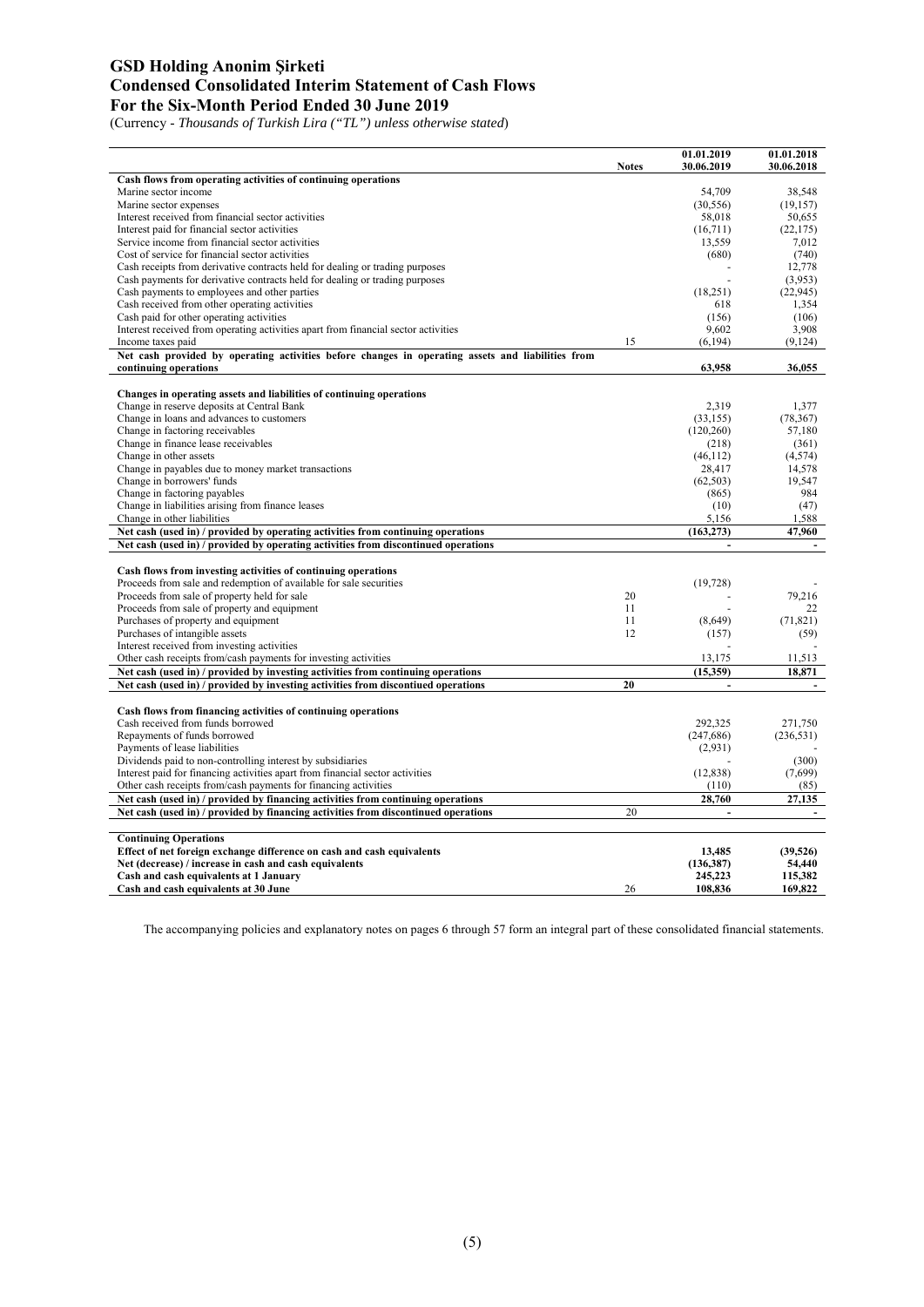#### **1. REPORTING ENTITY**

#### **General**

GSD Holding Anonim Şirketi (the "Company") was established in Istanbul in 1986. The Company is a holding entity; investing in companies in different sectors, realizing the establishment and participating in the management of these companies.

The registered office address of the Company is Aydınevler Mahallesi, Kaptan Rıfat Sokak, No: 3, 34854, Maltepe, Istanbul, Turkey.

The Company's shares are quoted on Borsa Istanbul (Istanbul Stock Exchange) since 11 November 1999.

As at 30 June 2019, average number of employees is 102 (31 December 2018: 104).

As at 30 June 2019, the shares of a consolidated subsidiary, namely GSD Denizcilik Gayrimenkul İnşaat Sanayi ve Ticaret AŞ, are quoted on Borsa Istanbul (Stock Exchange) with public ownership of 15.50% (As at 31 December 2018, the shares of consolidated subsidiary, namely GSD Denizcilik Gayrimenkul İnşaat Sanayi ve Ticaret AŞ. are quoted on Borsa Istanbul (Stock Exchange) with public ownership of 15.50%.)

As at 30 June 2019 and 31 December 2018, the composition of shareholders and their respective percentages of ownership can be summarized as follows:

| <b>30 June 2019</b>                           |          |          |           |                 |               |               |
|-----------------------------------------------|----------|----------|-----------|-----------------|---------------|---------------|
| (Full TL)                                     | Class(A) | Class(B) | Class (C) | Class(D)        | Total         | Share $(\% )$ |
|                                               |          |          |           |                 |               |               |
| Publicly owned                                |          |          |           | $-224,375,129$  | 224, 375, 129 | 49.861        |
| M. Turgut Yılmaz                              | 707      | 441      |           | 707 114,748,150 | 114,750,005   | 25.500        |
| GSD Holding A.S.                              |          |          |           | 90,000,000      | 90,000,000    | 20.000        |
| MTY Delta Denizcilik İç ve Dış Ticaret A.Ş.   |          |          |           | 20,250,000      | 20,250,000    | 4.500         |
| Adeo Turizm Otelcilik Ticaret Limited Şirketi |          |          |           | 624,600         | 624,600       | 0.139         |
| Other privileged shareholders                 |          | 266      |           |                 | 266           | 0.000         |
| Share capital                                 | 707      | 707      |           | 707 449,997,879 | 450,000,000   | 100.000       |
| Inflation adjustment on share capital         |          |          |           |                 | 85,985,890    |               |
| Inflation adjusted share capital              |          |          |           |                 | 535,985,890   |               |

|                                               | 31 December 2018 |          |           |                 |               |               |  |  |  |
|-----------------------------------------------|------------------|----------|-----------|-----------------|---------------|---------------|--|--|--|
| (Full TL)                                     | Class(A)         | Class(B) | Class (C) | Class(D)        | Total         | Share $(\% )$ |  |  |  |
|                                               |                  |          |           |                 |               |               |  |  |  |
| Publicly owned                                |                  |          |           | $-224,375,129$  | 224, 375, 129 | 49.861        |  |  |  |
| M.Turgut Yilmaz                               | 707              | 441      |           | 707 114,748,150 | 114,750,005   | 25.500        |  |  |  |
| GSD Holding A.S.                              |                  |          |           | 90,000,000      | 90,000,000    | 20.000        |  |  |  |
| MTY Delta Denizcilik İç ve Dış Ticaret A,Ş,   |                  |          |           | 20,250,000      | 20,250,000    | 4.500         |  |  |  |
| Adeo Turizm Otelcilik Ticaret Limited Sirketi |                  |          |           | 624,600         | 624,600       | 0.139         |  |  |  |
| Other privileged shareholders                 |                  | 266      |           |                 | 266           | 0.000         |  |  |  |
| Share capital                                 | 707              | 707      |           | 707 449,997,879 | 450,000,000   | 100.000       |  |  |  |
| Inflation adjustment on share capital         |                  |          |           |                 | 85,985,890    |               |  |  |  |
| Inflation adjusted share capital              |                  |          |           |                 | 535,985,890   |               |  |  |  |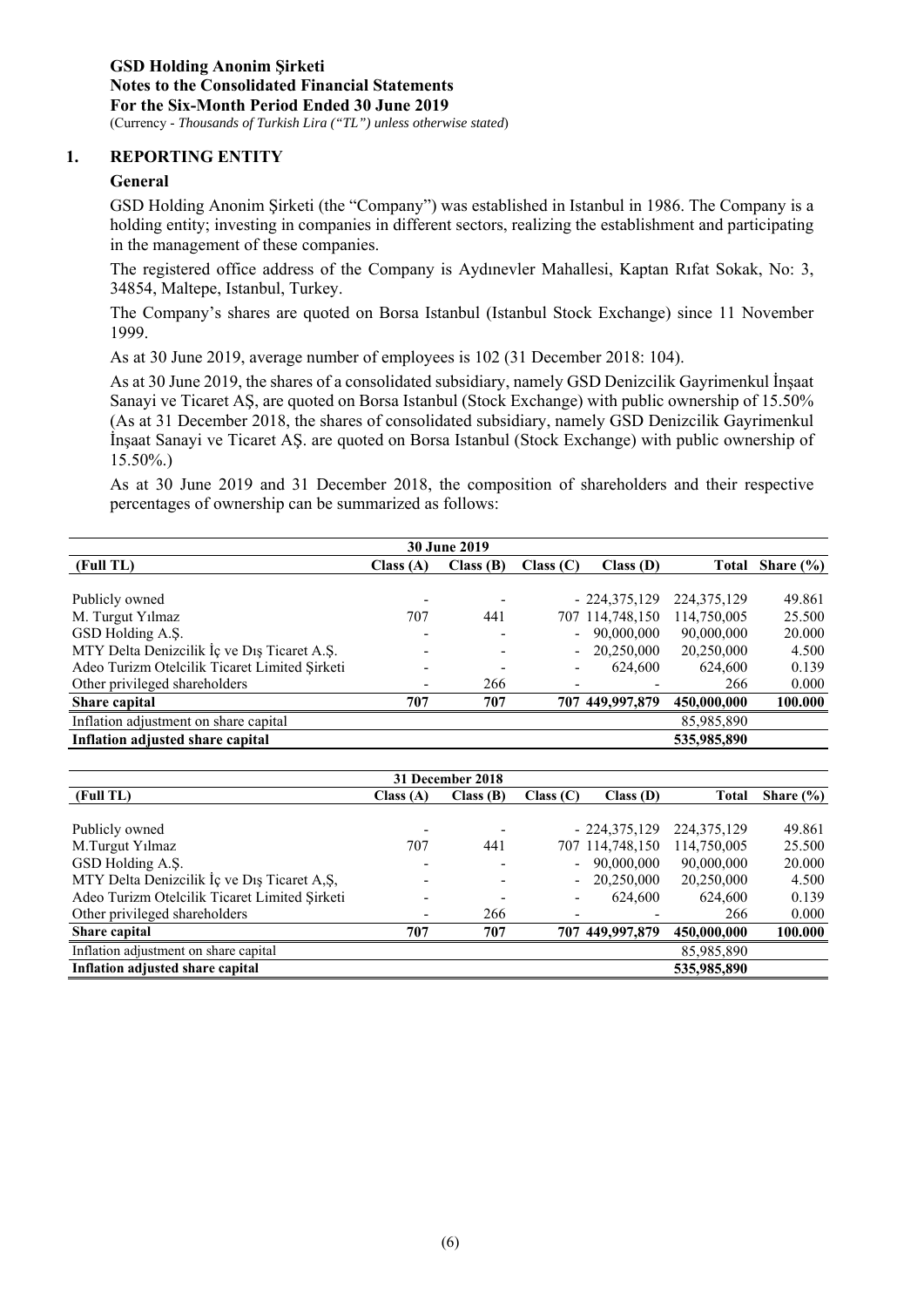#### **1. REPORTING ENTITY (continued)**

#### **Nature of Activities of the Company and the Consolidated Group Companies**

For the purposes of the consolidated financial statements, the Company and its consolidated subsidiaries are referred to as "the Group". The subsidiaries included in consolidation and the effective ownership percentages of the Group as at 30 June 2019 and 31 December 2018 are as follows:

|                                   | <b>Bist</b><br><b>Country of</b> |              | Principal         | <b>Effective</b> |                     |  |
|-----------------------------------|----------------------------------|--------------|-------------------|------------------|---------------------|--|
| Subsidiaries $(1)(3)$             | Incorporation                    | Code         | <b>Activities</b> |                  | $Shareholding(\%)$  |  |
|                                   |                                  |              |                   | 30 June<br>2019  | 31 December<br>2018 |  |
|                                   |                                  |              | Investment        |                  |                     |  |
| GSD Yatırım Bankası A.Ş.          | Turkey                           |              | Banking           | 100.00           | 100.00              |  |
| GSD Denizcilik Gayrimenkul İnşaat |                                  |              |                   |                  |                     |  |
| Sanayi ve Ticaret A.S.            | Turkey                           | <b>GSDDE</b> | Maritime          | 83.41            | 83.41               |  |
| GSD Faktoring A.S.                | Turkey                           |              | Factoring         | 89.66            | 89.66               |  |
| Cano Maritime Ltd. (1)            | Malta                            |              | Maritime          | 83.41            | 83.41               |  |
| Hako Maritime Ltd. <sup>(1)</sup> | Malta                            |              | Maritime          | 83.41            | 83.41               |  |
| GSD Shipping B.V. $(2)(3)$        | <b>Netherlands</b>               |              | Maritime          | 100.00           | 100.00              |  |
| Mila Maritime Ltd. $(3)$          | Malta                            |              | Maritime          | 100.00           | 100.00              |  |
| Zeyno Maritime Ltd. (4)           | Malta                            |              | Maritime          | 100.00           | 100.00              |  |
| Dodo Maritime Ltd. <sup>(5)</sup> | Malta                            |              | Maritime          | 100.00           | 100.00              |  |
| Neco Maritime Ltd. $(5)$          | Malta                            |              | Maritime          | 100.00           | 100.00              |  |

(1) The financial statements of Cano and Hako Maritime Ltd have been consolidated to GSD Denizcilik Gayrimenkul İnşaat ve Sanayi ve Ticaret A.Ş.

(2) GSD Shipping B.V. was established in Netherlands on 19 October 2016 to operate in maritime sector. The financial statements of GSD Shipping B.V. have been consolidated to GSD Holding A.Ş.

(3) Mila Maritime Ltd. was established in Malta on 21 November 2016 to operate in maritime sector. The financial statements of Mila Maritime Ltd. have been consolidated to GSD Shipping B.V..

(4) The financial statements of Zeyno Maritime Ltd. have been consolidated to GSD Denizcilik Gayrimenkul İnşaat Sanayi ve Ticaret A.Ş. until 6 June 2018, from this date the financial statements of Zeyno Maritime Ltd. have been consolidated to GSD Shipping B.V..

(5) The financial statements of Neco Maritime Ltd. and of Dodo Maritime Ltd. have been consolidated to GSD Denizcilik Gayrimenkul İnşaat Sanayi ve Ticaret A.Ş. until 6 December 2018, from this date the financial statements of Neco Maritime Ltd. and Dodo Maritime Ltd. have been consolidated to GSD Shipping B.V..

#### **Unconsolidated Subsidiaries**

The subsidiaries which are not included in consolidation and the ownership percentages of the Group in those subsidiaries as at 30 June 2019 and 31 December 2018 are as follows:

| <b>Subsidiaries</b> | Country of<br>Incorporation | <b>Principal</b><br><b>Activities</b> | <b>Effective Shareholding</b><br>and Voting Rights $(\% )$ |                             |
|---------------------|-----------------------------|---------------------------------------|------------------------------------------------------------|-----------------------------|
|                     |                             |                                       | 2019                                                       | 30 June 31 December<br>2018 |
| GSD Eğitim Vakfı    | Turkey                      | <b>Education Foundation</b>           | 100.00                                                     | 100.00                      |

The subsidiary is not consolidated and is classified in the "unquoted equity instruments" caption in the consolidated financial statements, since the volume of transactions of the company is limited and the total assets and revenues of these subsidiary is immaterial.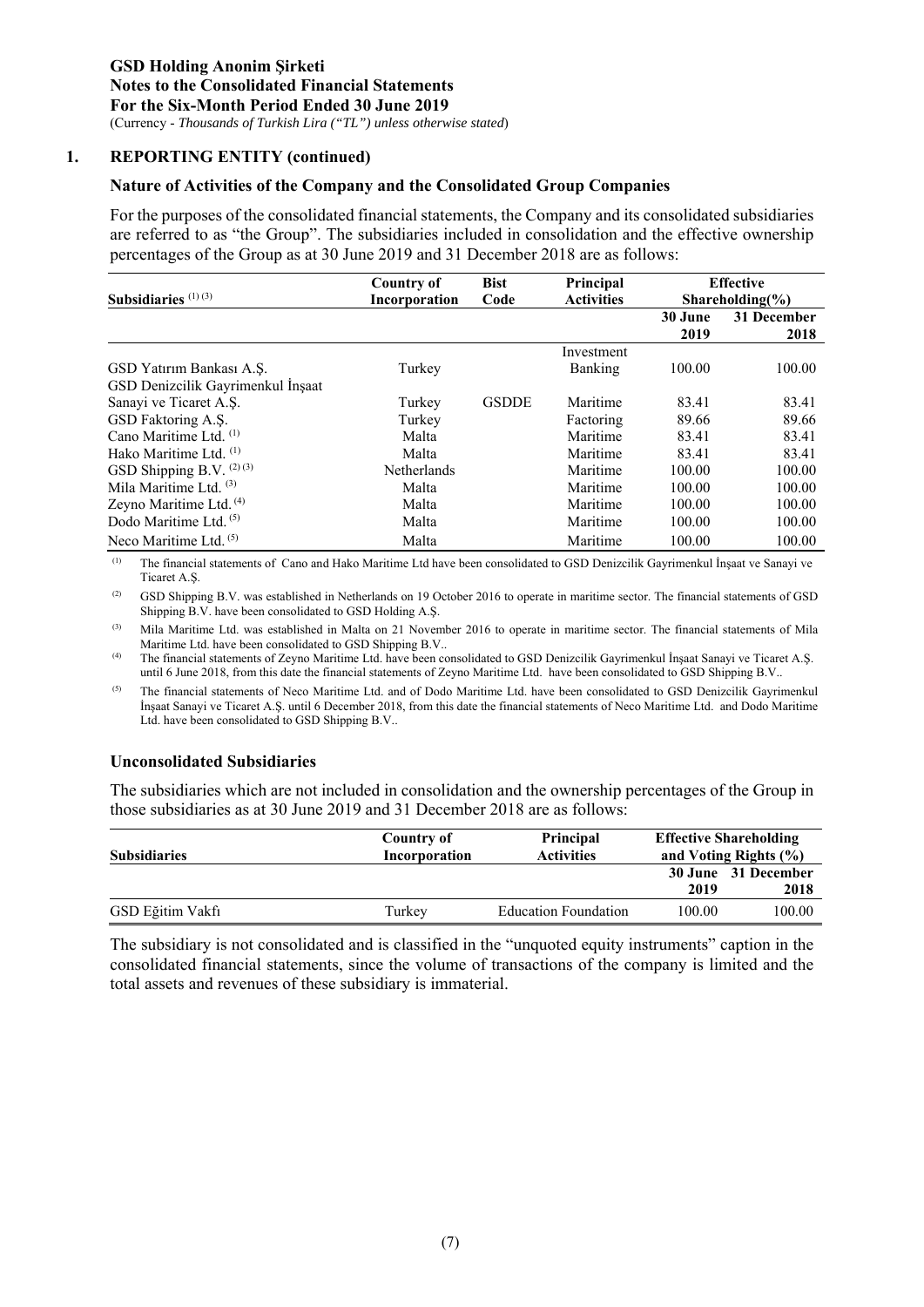#### **2. BASIS OF PREPARATION CONSOLIDATED FINANCIAL STATEMENTS**

#### **Statement of Compliance**

These condensed consolidated interim financial statements as at 30 June 2019 have been prepared in accordance with IAS 34 "Interim Financial Reporting". They do not include all the information required for a complete set of International Financial Reporting Standarts ("IFRS") financial statements, and should be read in conjunction with the financial statements of the Group as at and for the year ended 31 December 2018.

The consolidated financial statements of the Company were approved by the Board of Directors on 16 August 2019. The General Assembly and certain regulatory bodies have the power to amend the statutory financial statements after issue.

The Company and its subsidiaries which were incorporated in Turkey maintain their books of account and prepare their statutory financial statements in accordance with the regulations on accounting and reporting framework and accounting standards which are determined by the provisions of Turkish Banking Law, Finance Leasing, Factoring and Financing Companies Law, Turkish Commercial Code, the regulations of the Public Oversight, Accounting and Auditing Standards Authority of Turkey and the Capital Markets Board of Turkey ("CMB") and Tax Legislation. The foreign subsidiaries maintain their books of account and prepare their statutory financial statements in their functional currencies and in accordance with the regulations of the countries in which they operate.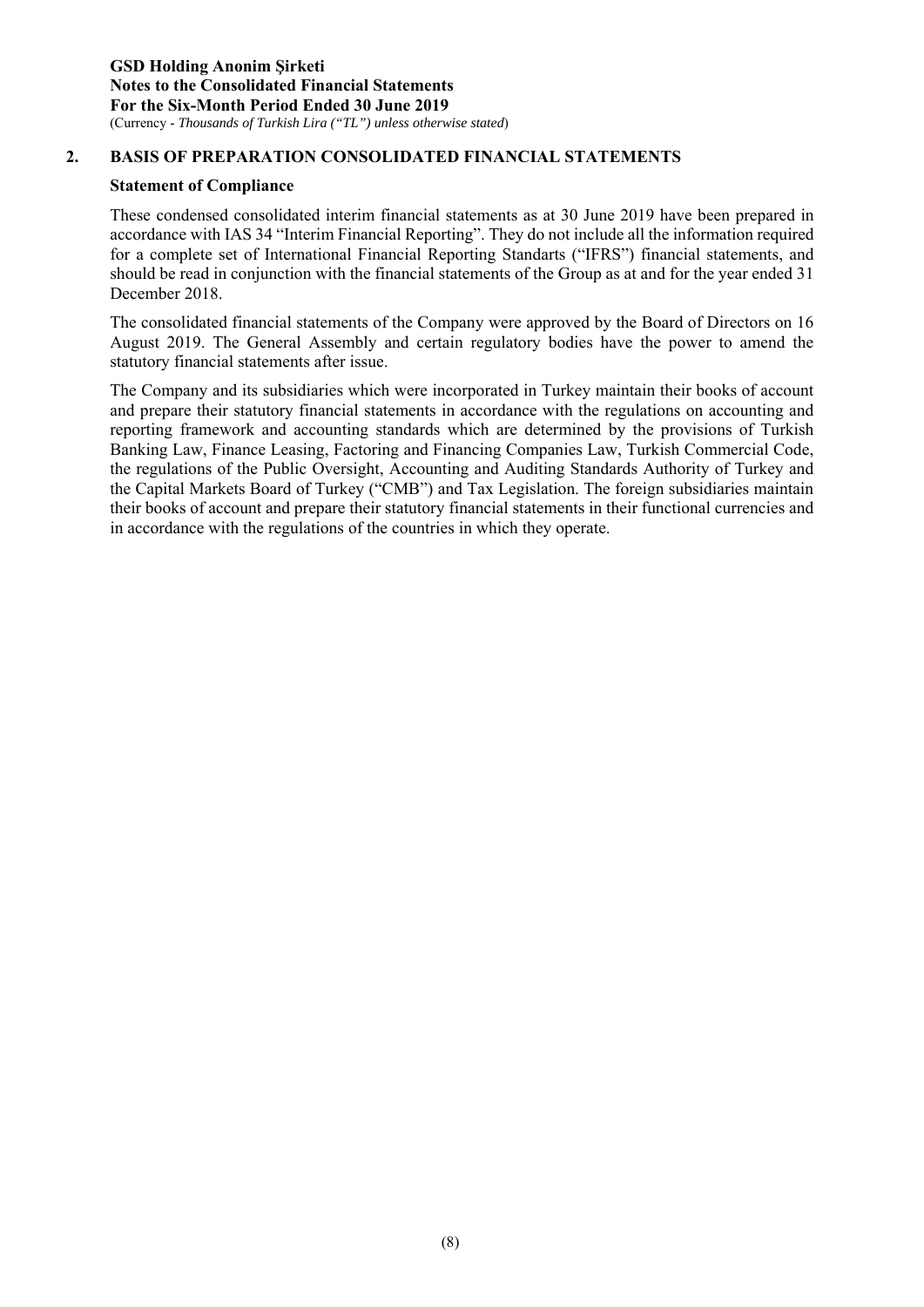#### **2. BASIS OF PREPARATION CONSOLIDATED FINANCIAL STATEMENTS (continued)**

#### *Functional currency of the Company and its subsidiaries incorporated in Turkey:*

The Group's functional and presentation currency is TL and the consolidated financial statements including comparative figures for the prior periods are presented in thousands of TL.

#### *Functional currencies of foreign subsidiaries*

|                     | Local      | <b>Functional</b> |
|---------------------|------------|-------------------|
|                     | Currency   | Currency          |
|                     |            |                   |
| GSD Shipping B.V.   | EUR        | US Dollar         |
| Mila Maritime Ltd.  | <b>EUR</b> | <b>US Dollar</b>  |
| Dodo Maritime Ltd.  | <b>EUR</b> | US Dollar         |
| Cano Maritime Ltd.  | EUR        | US Dollar         |
| Hako Maritime Ltd.  | <b>EUR</b> | US Dollar         |
| Zeyno Maritime Ltd. | <b>EUR</b> | US Dollar         |
| Neco Maritime Ltd.  | <b>EUR</b> | <b>US Dollar</b>  |
|                     |            |                   |

#### **Basis of Consolidation**

#### *(i) Subsidiaries*

Subsidiaries are entities controlled by the Group. Control exists when the Group has the power to govern the financial and operating policies of an entity so as to obtain benefits from its activities. In assessing control, potential voting rights that currently are exercisable or convertible are taken into account. The financial statements of subsidiaries are included in the consolidated financial statements from the date that control commences until the date that control ceases. The accounting policies of subsidiaries are changed as necessary to align them with the policies adopted by the Group.

Losses applicable to the non-controlling interests in a subsidiary are allocated to the non-controlling interests even if doing so causes the non-controlling interests to have a deficit balance.

Upon the loss of control, the Group derecognizes the assets and liabilities of the subsidiary, any noncontrolling interests and the other components of equity related to the subsidiary. Any surplus or deficit arising on the loss of control is recognized in profit or loss. If the Group retains any interest in the previous subsidiary, then such interest is measured at fair value at the date that control is lost. Subsequently it is accounted for as an equity-accounted investee or as an available-for-sale financial asset depending on the level of influence retained.

#### *(ii) Transactions eliminated on consolidation*

Intragroup balances and transactions and any unrealised income and expenses arising from intragroup transactions are eliminated in preparing the consolidated financial statements. Unrealised losses are eliminated in the same way as unrealised gains, but only to the extent that there is no evidence of impairment.

The equity and net income attributable to non-controlling interest are shown separately in the consolidated statement of financial position and consolidated statement of profit or loss and other comprehensive income, respectively.

#### **Foreign currency transactions**

Transactions in foreign currencies are translated to the respective functional currencies of the Group entities at exchange rates at the dates of the transactions. Monetary assets and liabilities denominated in foreign currencies at the reporting date are retranslated to the functional currency at the exchange rate at that date. Foreign currency differences arising on translation of foreign currency transactions are recognised in the income statement. The foreign currency gain or loss on monetary items is the difference between amortised cost in the functional currency at the beginning of the period, adjusted for effective interest and payments during the period, and the amortised cost in foreign currency translated at the exchange rate at the end of the period.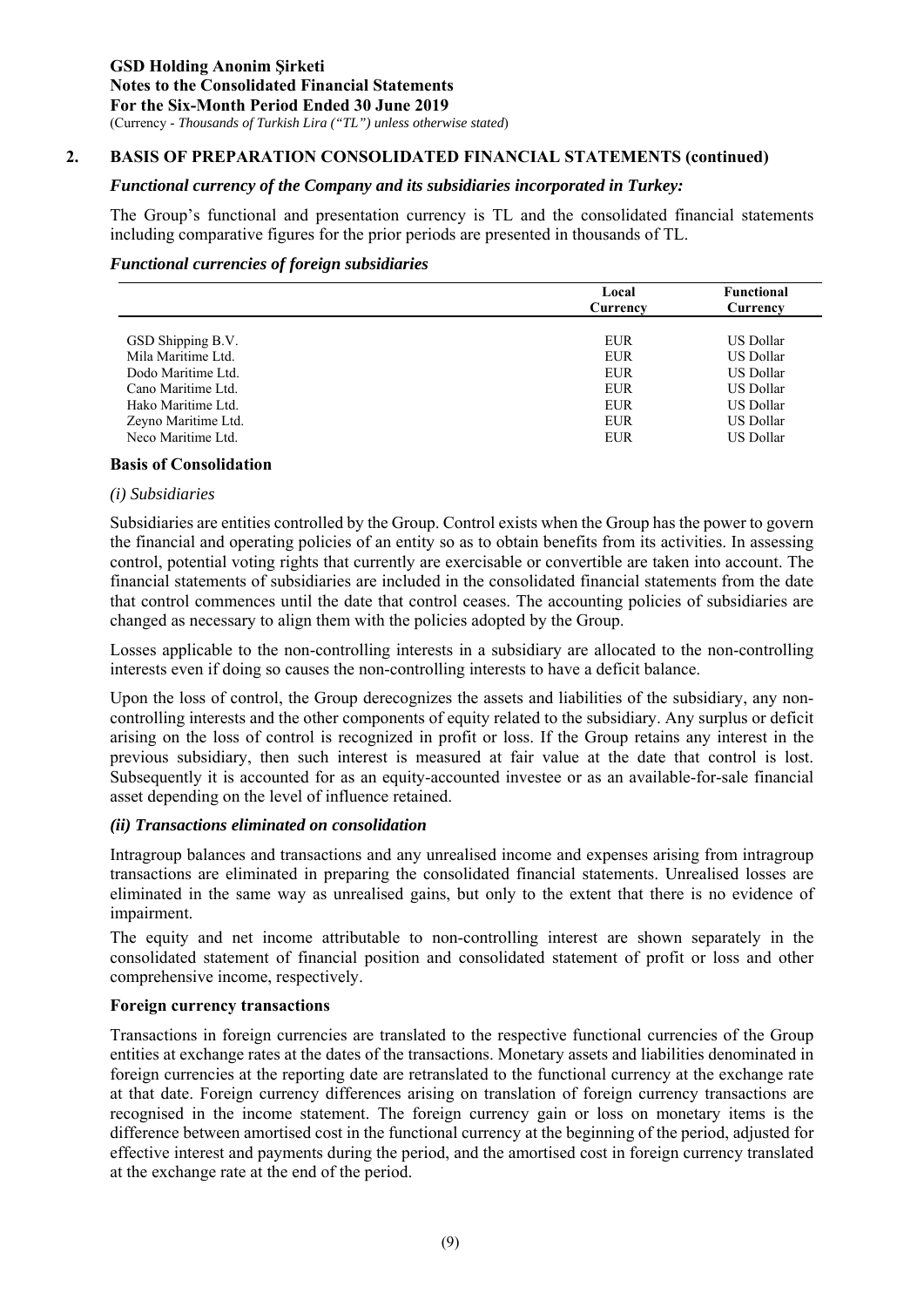#### **2. BASIS OF PREPARATION CONSOLIDATED FINANCIAL STATEMENTS (continued)**

#### **Foreign currency transactions (continued)**

Non-monetary assets and liabilities denominated in foreign currencies that are measured at fair value are retranslated to the functional currency at the exchange rate at the date that the fair value was determined. Foreign currency differences arising on retranslation are recognised in profit or loss, except for differences arising on the retranslation of the available-for-sale equity instruments, which are recognised directly in equity.

Foreign currency translation rates used by the Group as of respective period-ends are as follows:

|                  | <b>TL/EURO</b> | <b>TL/US DOLLAR</b> |
|------------------|----------------|---------------------|
| Date             | (full)         | (full)              |
| 30 June 2019     | 6.5507         | 5.7551              |
| 31 December 2018 | 6.0280         | 5.2609              |
| 31 December 2017 | 4.5155         | 3.7719              |
| 31 December 2016 | 3.7099         | 3.5192              |

On disposal of a foreign entity, the accumulated exchange differences kept in equity are recognized in the consolidated statement of profit or loss as a component of the gain or loss on disposal.

*(ii) Foreign operations* 

The asset and liability items in the statements of financial position of Cano Maritime Limited, Dodo Maritime Limited, Hako Maritime Limited, Neco Maritime Limited, Mila Maritime Limited, GSD Shipping B.V. and Zeyno Maritime Limited, the foreign consolidated subsidiaries of the Group, are translated at the relevant end of period exchange rates and the comprehensive income statement items translated at the average exchange rates to be included in the consolidated financial statements of the Group. The differences arising from the translation of the opening net assets of these foreign subsidiaries at a closing exchange rate different from the previous closing exchange rate. The translation of their comprehensive income statement items at the average exchange rates and the translation of the long term receivables of GSD Denizcilik Gayrimenkul İnşaat Sanayi ve Ticaret A.Ş. from Cano Maritime Limited, Dodo Maritime Limited, Hako Maritime Limited, Neco Maritime Limited, Mila Maritime Limited, GSD Shipping B.V. and Zeyno Maritime Limited, for which settlement is neither planned nor likely to occur in the foreseeable future and as such forming a part of its net investment in these foreign subsidiaries, with a closing exchange rate different from the previous closing exchange rate are accounted for as "foreign currency translation differences" in other comprehensive income of the Group and accumulated in "the translation reserve" under the shareholders' equity in the consolidated statement of financial position of the Group. On the disposal of a foreign operation, the cumulative amount of the exchange differences relating to that foreign operation recognised in other comprehensive income and accumulated in the separate component of equity are reclassified from equity to profit or loss (as a reclassification adjustment) when the gain or loss on disposal is recognized.

#### **Comparative information and restatement of prior periods' financial statements**

The Company's consolidated financial statements as at 30 June 2019 are prepared comparatively with the prior period financial statements, in order to maintain consistency for the year ended as at 31 December 2018 and prior interim period 1 January – 30 June 2018.

#### **Ofsetting**

Financial assets and liabilities are offset and the net amount is reported in the consolidated statement of financial position when there is a legally enforceable right to set-off the recognised amounts and there is an intention to settle on a net basis, or realize the asset and settle the liability simultaneously.

#### **Going Concern**

The Group prepares its financial statements in accordance with going concern basis of accounting.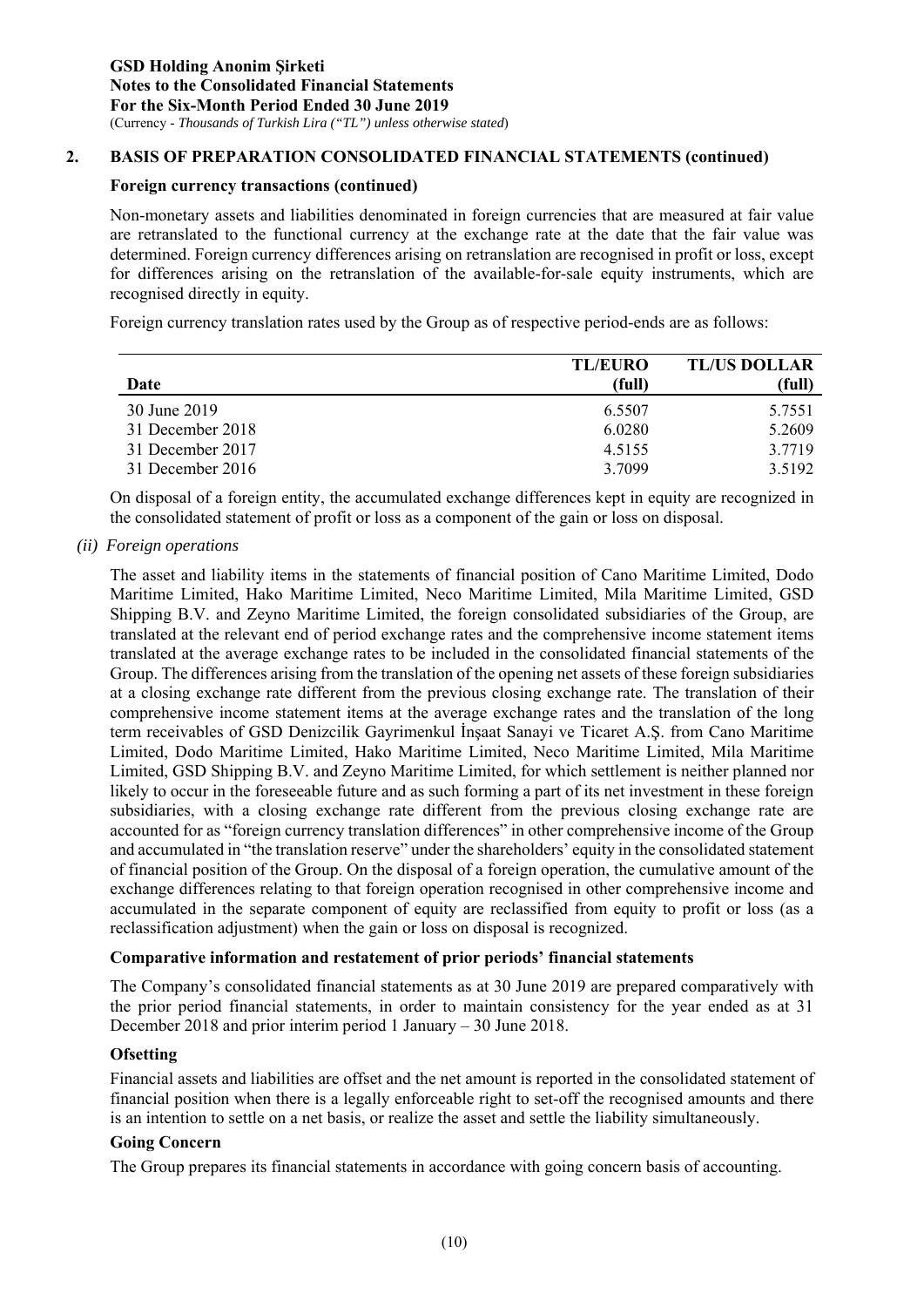#### **Standards and interpretations issued but not yet effective**

#### *Standards issued but not yet effective and not early adopted*

Standards, interpretations and amendments to existing standards that are issued but not yet effective up to the date of issuance of the consolidated financial statements are as follows. The Group will make the necessary changes if not indicated otherwise, which will be affecting the consolidated financial statements and disclosures, after the new standards and interpretations become in effect.

#### **The revised Conceptual Framework**

The revised Conceptual Framework issued on 28 March 2018 by the IASB. The Conceptual Framework sets out the fundamental concepts for financial reporting that guide the Board in developing IFRS Standards. It helps to ensure that the Standards are conceptually consistent and that similar transactions are treated the same way, so as to provide useful information for investors, lenders and other creditors. The Conceptual Framework also assists companies in developing accounting policies when no IFRS Standard applies to a particular transaction, and more broadly, helps stakeholders to understand and interpret the Standards. The revised Framework is more comprehensive than the old one – its aim is to provide the Board with the full set of tools for standard setting. It covers all aspects of standard setting from the objective of financial reporting, to presentation and disclosures. For companies that use the Conceptual Framework to develop accounting policies when no IFRS Standard applies to a particular transaction, the revised Conceptual Framework is effective for annual reporting periods beginning on or after 1 January 2020, with earlier application permitted.

#### **Amendments to IAS 1 and IAS 8 - Definition of Material**

*In October 2018 the IASB issued Definition of Material (Amendments to IAS 1 and IAS 8). The amendments clarify and align the definition of 'material' and provide guidance to help improve consistency in the application of that concept whenever it is used in IFRS Standards. The amended "definition of material "was added to the important definition and it was stated that this expression could lead to similar results by not giving and giving misstating information. In addition, with this amendment, the terminology used in its definition of material has been aligned with the terminology used in the Conceptual Framework for Financial Reporting (Version 2018).. Those amendments are prospectively effective for annual periods beginning on or after 1 January 2020 with earlier application permitted.* The Group does not expect that application of these amendments to IAS 1 and IAS 8 will have significant impact on its consolidated financial statements .

#### **Amendments to IFRS 3 - Definition of a Business**

Determining whether a transaction results in an asset or a business acquisition has long been a challenging but important area of judgement. The IASB has issued amendments to IFRS 3 Business Combinations to make it easier for companies to decide whether activities and assets they acquire are a business or merely a group of assets. With this amendments confirmed that a business must include inputs and a process, and clarified that the process shall be substantive and the inputs and process must together significantly contribute to creating outputs. It narrowed the definitions of a business by focusing the definition of outputs on goods and services provided to customers and other income from ordinary activities, rather than on providing dividends or other economic benefits directly to investors or lowering costs and added a concentration test that makes it easier to conclude that a company has acquired a group of assets, rather than a business, if the value of the assets acquired is substantially all concentrated in a single asset or group of similar assets. This is a simplified assessment that results in an asset acquisition if substantially all of the fair value of the gross assets is concentrated in a single identifiable asset or a group of similar identifiable assets. If a preparer chooses not to apply the concentration test, or the test is failed, then the assessment focuses on the existence of a substantive process. The amendment applies to businesses acquired in annual reporting periods beginning on or after 1 January 2020. Earlier application is permitted. The Group does not expect that application of these amendments to IFRS 3 will have significant impact on its consolidated financial statements.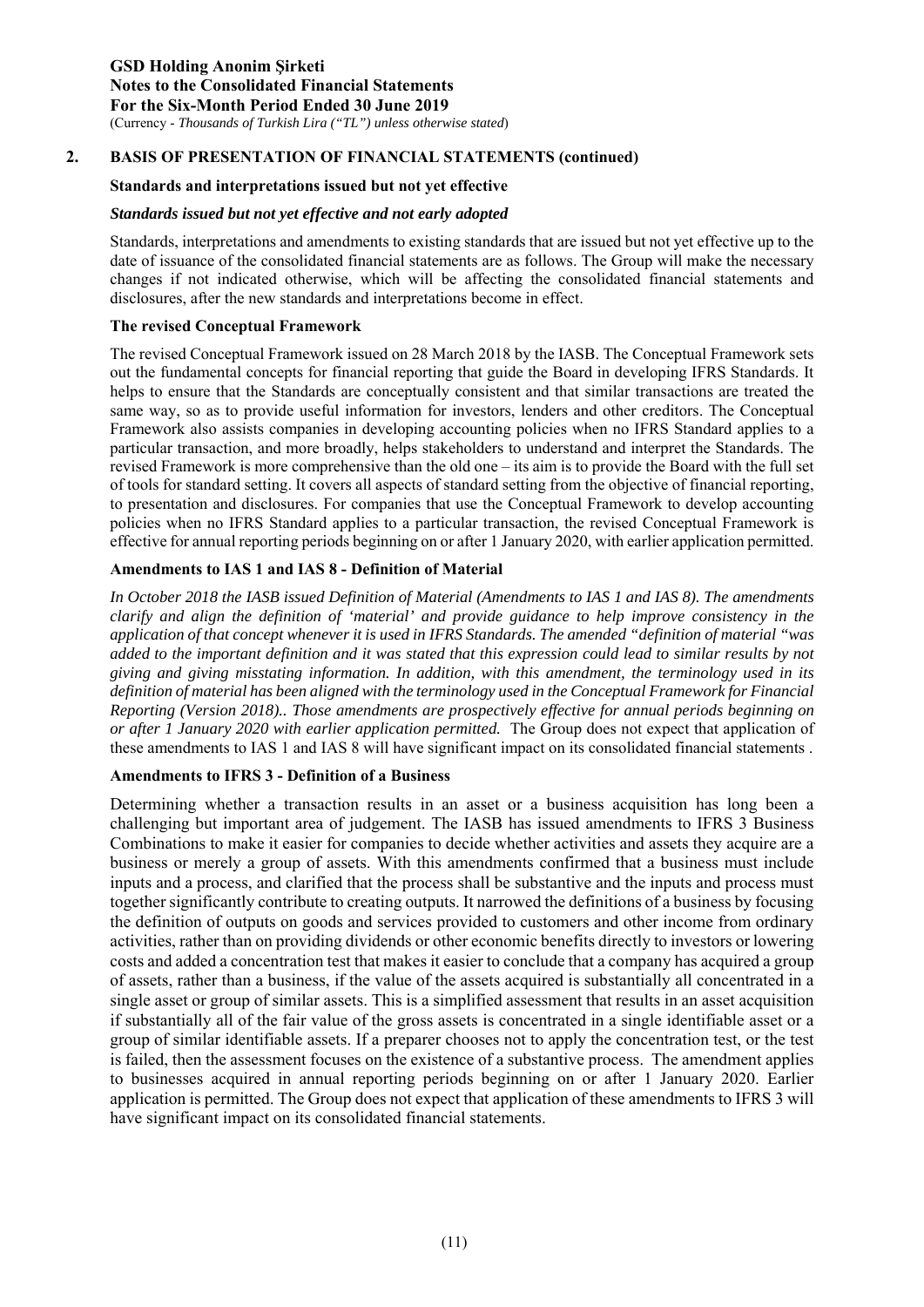#### **Changes in Accounting Policies, Estimates and Errors**

The accounting policies used in the preparation of these interim financial statements, except for the disclosures below, same as the accounting policies adopted in the latest annual financial statements.

The Gruop has started to apply IFRS 16 Leases standard ("IFRS 16") starting from 1 January 2019. In addition, from 1 January 2019, several other standard amendments have entered into force. However, these amendments have no material impact on the financial statements of the Group.

IFRS 16 introduced a single, on-balance sheet accounting model for lessees. As a result, the Group, as a lessee, has recognised right-of-use assets representing its rights to use the underlying assets and lease liabilities representing its obligation to make lease payments. Lessor accounting remains similar to previous accounting policies.

The Group has selected the preferred facilitated transition method for the application of IFRS 16 Leases Standard. Comparative information presented under IAS 17 and related interpretations for 2018 has not been restated. Details of changes in accounting policies are explained below.

#### **a) Definition of Leasing**

Previously, the Group determined at contract inception whether an arrangement was or contained a lease under IFRIC 4 Determining Whether an Arrangement contains a Lease. The Group now assesses whether a contract is or contains a lease based on the new definition of a lease. Under IFRS 16, a contract is, or contains, a lease if the contract conveys a right to control the use of an identified asset for a period of time in exchange for consideration.

On transition to IFRS 16, the Group elected to apply it as it used to be defined as a lease by using the practical expedient to the assessment of which transactions are leases. It applied IFRS 16 only to contracts that were previously identified as leases. Contracts that were not identified as leases under IAS 17 and IFRIC 4 were not reassessed. Therefore, the definition of a lease under IFRS 16 has been applied only to contracts entered into or changed on or after 1 January 2019.

At inception or on reassessment of a contract that contains a lease component, the Group allocates the consideration in the contract to each lease and non-lease component on the basis of their relative standalone prices. However, for leases of properties in which it is a lessee, the Group has elected not to separate non-lease components and will instead account for the lease and non- lease components as a single lease component.

#### **b) As a Lessee**

The Group leases properties and vehicles. As a lessee, the Group has previously classified leases as operating or finance leases based on the assessment of whether all the risks and benefit of ownership of the asset have been transferred.

Under IFRS 16, the Group recognises right of use assets and lease liabilities for most leases  $-$  i.e. these leases are on-balance sheet.

The Group presents lease liabilities in "lease liabilities" in the statement of financial position.

#### *i. Significant accounting policies*

The Group recognises a right-of-use asset and a lease liability at the lease commencement date. The right-of-use asset is initially measured at cost, and subsequently at cost less any accumulated depreciation and impairment losses, and adjusted for certain remeasurements of the lease liability. When a right-of-use asset meets the definition of investment property, it is presented in investment property. The right-of-use asset is initially measured at cost, and subsequently measured at fair value, in accordance with the Group's accounting policies.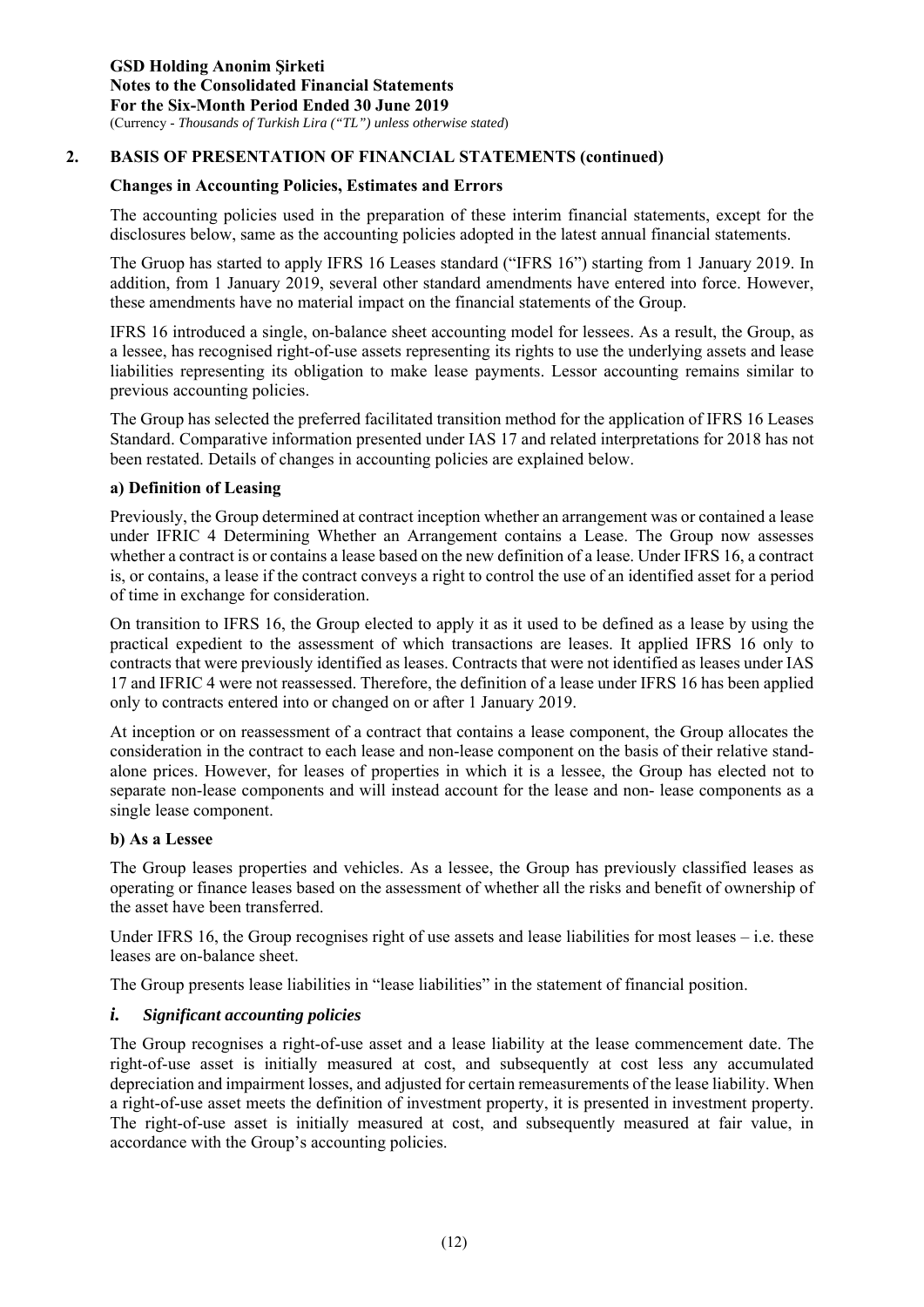#### **Changes in Accounting Policies, Estimates and Errors (continued)**

#### **b) As a Lessee (continued)**

#### *i. Significant accounting policies (continued)*

The lease liability is initially measured at the present value of the lease payments that are not paid at the commencement date, discounted using the interest rate implicit in the lease or, if that rate cannot be readily determined, the Group's incremental borrowing rate. Generally, the Group uses its incremental borrowing rate as the discount rate.

The lease liability is subsequently increased by the interest cost on the lease liability and decreased by lease payment made. It is remeasured when there is a change in future lease payments arising from a change in an index or rate, a change in the estimate of the amount expected to be payable under a residual value guarantee, or as appropriate, changes in the assessment of whether a purchase or extension option is reasonably certain to be exercised or a termination option is reasonably certain not to be exercised.

The Group has applied judgement to determine the lease term for some lease contracts in which it is a lessee that include renewal options. The assessment of whether the Group is reasonably certain to exercise such options impacts the lease term, which significantly affects the amount of lease liabilities and right-of-use assets recognised.

#### *ii. Transition*

Previously, the Group has classified its real estates as operating leases in accordance with IAS 17. These include work place and land vehicles.

For leases classified as operational leases within IAS 17 during the transition period, the lease obligation is measured at the present value of the remaining lease payments discounted using the alternative borrowing interest rate on the lessee's initial implementation date.The right to use assets are measured on a per-lease basis with one of the following:

– Their carrying amount as if IFRS 16 had been applied since the commencement date, discounted using the lessee's incremental borrowing rate at the date of initial application or

– An amount equal to the lease liability, adjusted by the amount of any prepaid or accrued lease payments the Group applied this approach to all other leases.

The Group has applied the following facilitative applications when applying IFRS 16 for leases previously classified as operating leases under IAS 17.

– Applied the exemption not to recognise right-of-use assets and liabilities for leases with less than 12 months of lease term.

– Excluded initial direct costs from measuring the right-of-use asset at the date of initial application.

– Used hindsight when determining the lease term if the contract contains options to extend or terminate the lease.

Leases were classified as finance leases under IAS 17, the carrying amount of the right-of-use asset and the lease liability at 1 January 2019 were determined at the carrying amount of the lease asset and lease liability under IAS 17 immediately before that date.

#### **c) As a lessor**

The accounting policies applicable to the Group as a lessor are not different from those under IAS 17.

The Group is not required to make any adjustments on transition to IFRS 16 for leases in which it acts as a lessor. The Group has distributed a lease component and one or more additional lease components or non-lease components by applying IFRS 15 "Revenue from Customer Contracts".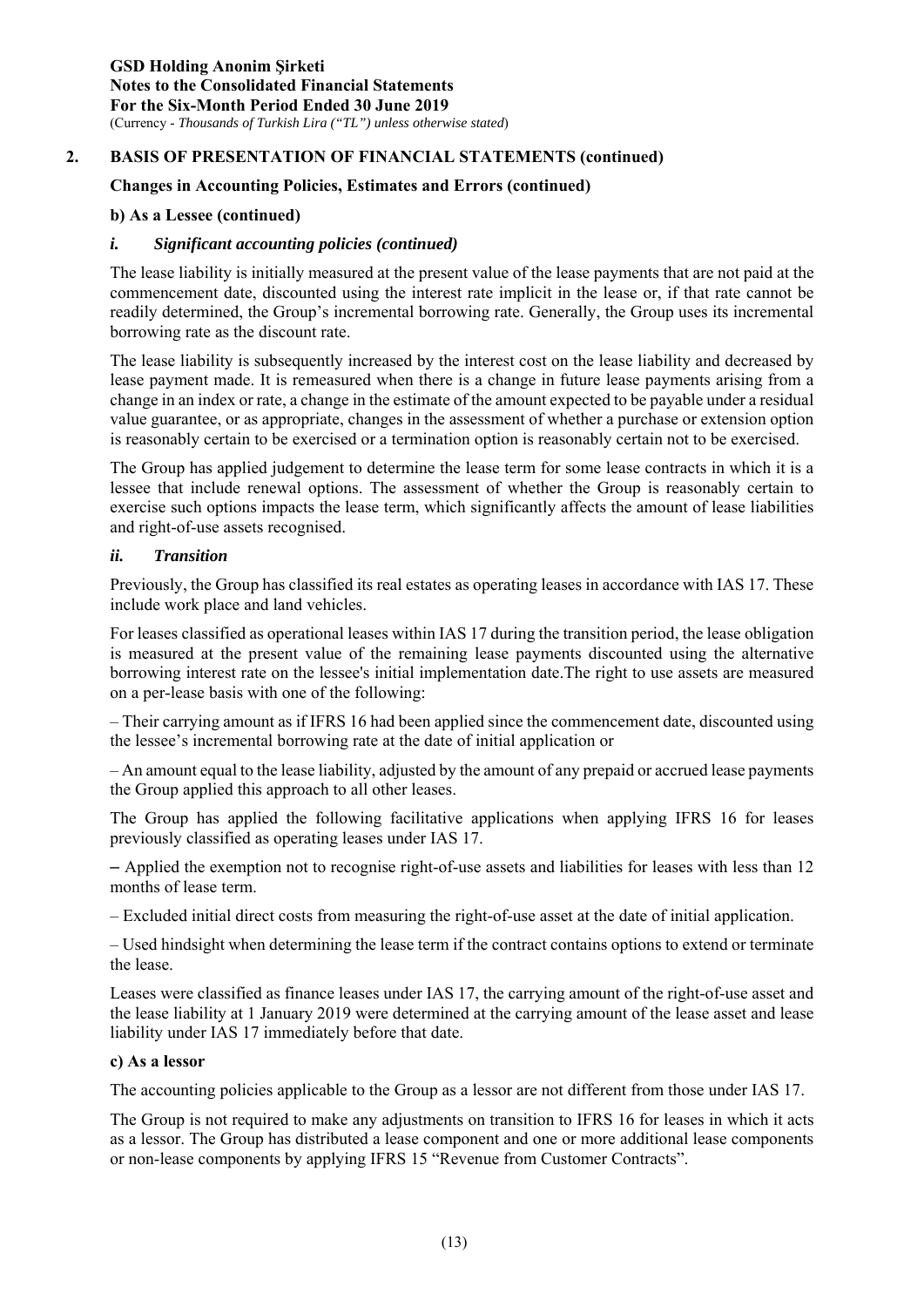#### **Changes in Accounting Policies, Estimates and Errors (continued)**

#### **d) Impact on financial statement**

#### **Impacts on transition**

The Group has started to apply IFRS 16 Leases standard ("IFRS 16") with used the practical expedients at 1 January 2019.

As at 1 January 2019, the Group recognises to the consolidated financial statements the right of use asset on an amount equal to the lease liability, adjusted by the amount of any prepaid or accrued lease payments for the leases previously classified as operating leases under IAS 17. Transition to IFRS 16 has no effect on the retained earnings of the Group as at 1 January 2019 due to the preferred practical expedients method of the application of IFRS 16.

Operating lease payables are measured at the present value of the remaining lease payments and as of 1 January, the lessee has been discounted using an alternative borrowing rate.

|                     | 1 January 2019 |
|---------------------|----------------|
|                     |                |
| Right of use assets | 11,004         |
| Lease liabilities   | 11,004         |

When measuring lease liabilities for leases that were classified as operating leases, the Group discounted lease payments using its alternative borrowing rate at 1 January 2019. The weighted average rate applied is 25% for TL transactions, 4%-8% for USD transactions and 4% for EUR transactions.

|                                                             | 1 January 2019 |
|-------------------------------------------------------------|----------------|
|                                                             |                |
| As at 31 December 2018 operational lease liability          | 11,128         |
| Discounted using the alternative borrowing interest rate on |                |
| 1 January 2019                                              | 11,004         |
| Exemptions for short-term leases                            | (124)          |
| As at 1 January 2019 lease liabilities                      | 11,004         |

#### **Impacts for the period**

As at 30 June 2019, the right of use assets of the Group amounted to TL 10,563, while the lease liabilities amounted to TL 11,063.

In relation to those leases under IFRS 16, the Group recognised depreciation and interest costs, instead of operating lease expense. During the six months ended 30 June 2019, the Company recognised TL 2,052 of depreciation charges and TL 1,153 of interest costs from these leases.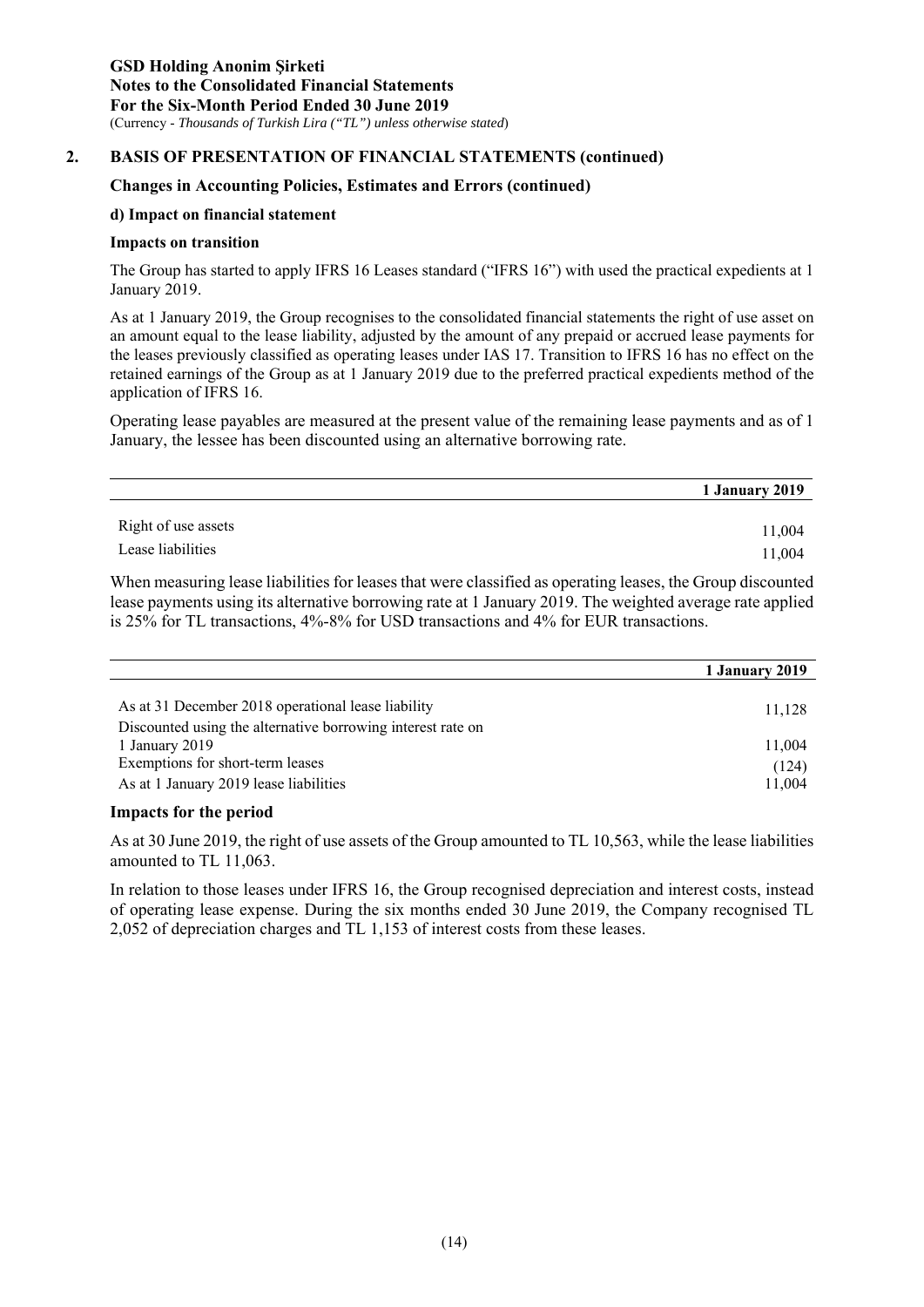#### **Summary of significant accounting policies**

#### **IFRS 9 Financial Instruments**

IFRS 9 sets out requirements for recognizing and measuring financial assets, financial liabilities and some contracts to buy or sell non-financial items. This standard replaces IAS 39 Financial Instruments: Recognition and Measurement.

The following summarizes the impact of transition to IFRS 9, funding, retained earnings / (losses) and opening interest on non-controlling interests, net of tax.

#### **Classification of financial asset and liabilities**

IFRS 9 changes largely effects the classification and measurement of financial assets and measurement of financial liabilities which classified as fair value differences, measured by reflecting to profit or loss. Those financial liabilities' changes in fair value related to credit risk should be presented in other comprehensive income statement.

IFRS 9 largely retains the existing requirements in IAS 39 for the classification and measurement of financial liabilities. However, it eliminates the previous IAS 39 categories for financial assets of held to maturity, loans and receivables and available for sale.

The adoption of IFRS 9 has not had a significant effect on the Group's accounting policies related to financial liabilities and derivative financial instruments.

The impact of IFRS 9 on the classification and measurement of financial assets is set out below.

Under IFRS 9, on initial recognition, a financial asset is classified as measured at: amortized cost; FVOCI ("financial asset measured at fair value through other comprehensive income") – debt investment; FVOCI – equity investment; or FVTPL ("financial asset measured at fair value through profit/loss"). The classification of financial assets under IFRS 9 is generally based on the business model in which a financial asset is managed and its contractual cash flow characteristics.

A financial asset is measured at amortized cost if it meets both of the following conditions and is notdesignated as at FVTPL:

1 It is held within a business model whose objective is to hold assets to collect contractual cash flows; and

2 Its contractual terms give rise on specified dates to cash flows that are solely payments of principal and interest on the principal amount outstanding.

A debt investment is measured at FVOCI if it meets both of the following conditions and is not designated as at FVTPL:

1 It is held within a business model whose objective is achieved by both collecting contractual cash flows and selling financial assets; and

2 Its contractual terms give rise on specified dates to cash flows that are solely payments of principal and interest on the principal amount outstanding.

On initial recognition of an equity investment that is not held for trading, the Grup may irrevocably elect to present subsequent changes in the investment's fair value in OCI ("other comprehensive income"). This election is made on an investment-by-investment basis.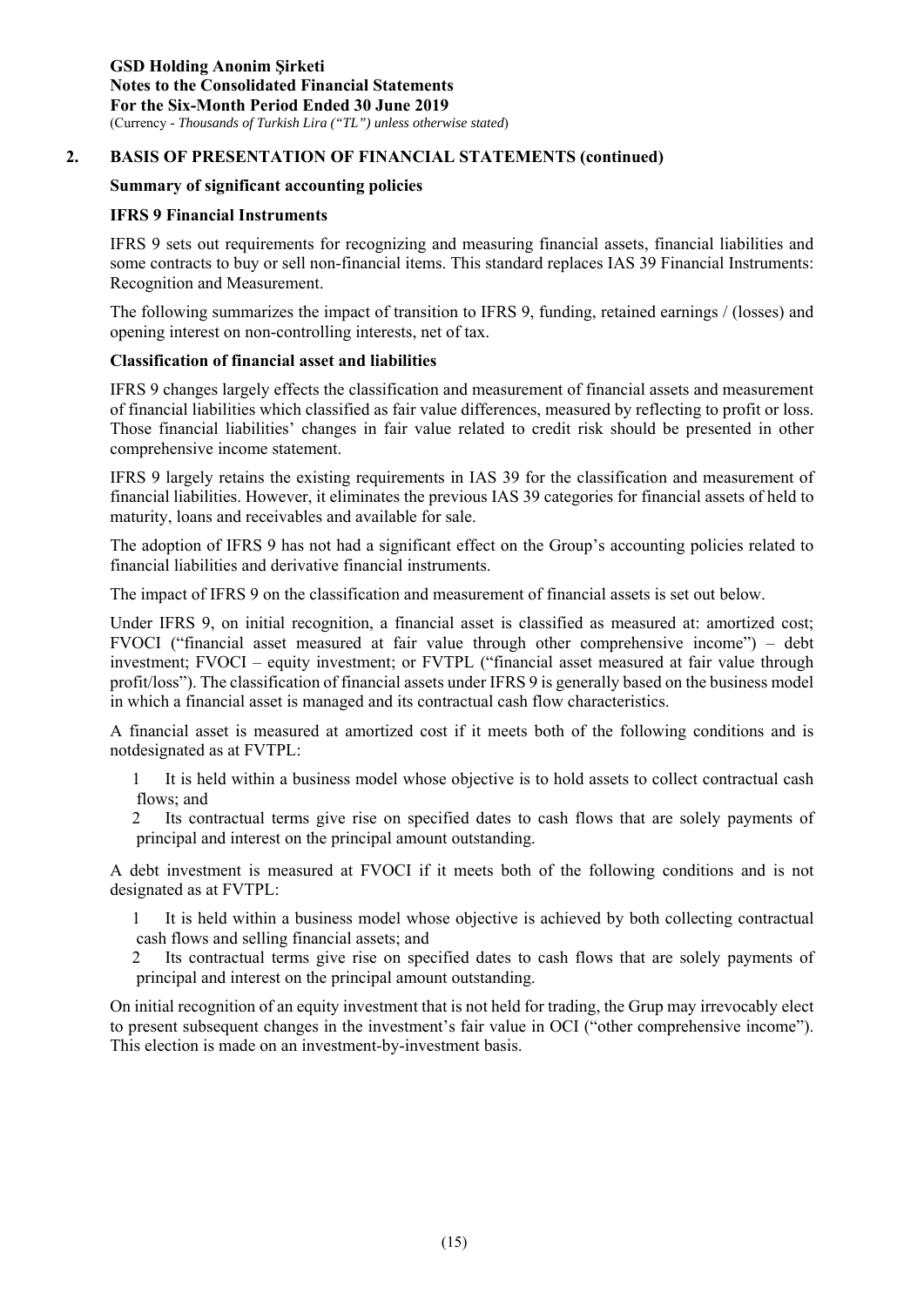#### **Summary of significant accounting policies (continued)**

#### **IFRS 9 Financial Instruments (continued)**

#### **Classification of financial asset and liabilities (continued)**

All financial assets not classified as measured at amortized for the FVOCI as described above are measured at FVTPL. This includes all derivative financial assets. On initial recognition, the Grup may irrevocably designate a financial asset that otherwise meets the requirements to be measured at amortized for the at FVOCI as at FVTPL if doing so eliminates or significantly reduces an accounting mismatch that would otherwise arise.

A financial asset (unless it is a trade receivable without a significant financing component that is initially measured at the transaction price) is initially measured at fair value plus, for an item not at FVTPL, transaction costs that are directly attributable to its acquisition.

The following accounting policies apply to the subsequent measurement of financial assets.

| Financial<br>assets<br>at FVTPL                        | These assets are subsequently measured at fair value. Net gains and losses,<br>including any interest or dividend income, are recognized in profit or loss.                                                                                                                                                                                                     |
|--------------------------------------------------------|-----------------------------------------------------------------------------------------------------------------------------------------------------------------------------------------------------------------------------------------------------------------------------------------------------------------------------------------------------------------|
| <b>Financial</b><br><b>assets</b><br>at amortized cost | These assets are subsequently measured at amortized cost using the effective<br>interest method. The amortized cost is reduced by impairment losses.                                                                                                                                                                                                            |
|                                                        | Interest income, foreign exchange gains and losses and impairment are<br>recognized in profit or loss. Any gain or loss on derecognition is recognized<br>in profit or loss.                                                                                                                                                                                    |
| Debt investments<br>at FVOCI                           | These assets are subsequently measured at fair value. Interest income<br>calculated using the effective interest method, foreign exchange gains and<br>losses and impairment are recognized in profit or loss. Other net gains and<br>losses are recognized in OCI. On derecognition, gains and losses<br>accumulated in OCI are reclassified to profit or loss |
| <b>Equity</b><br>investments<br>at<br><b>FVOCI</b>     | These assets are subsequently measured at fair value. Dividends are<br>recognized as income in profit or loss unless the dividend clearly represents<br>a recovery of part of the cost of the investment.                                                                                                                                                       |
|                                                        | Other net gains and losses are recognized in OCI and are never reclassified<br>to profit or loss.                                                                                                                                                                                                                                                               |

The effect of adopting IFRS 9 on the carrying amounts of financial assets at 1 January 2018 relates solely to the new impairment and reclassification requirements, as described further below.

#### **Impairment of Financial Assets**

IFRS 9 replaces the 'incurred loss' model in IAS 39 with an 'expected credit loss' (ECL) model. The new impairment model applies to financial assets measured at amortized cost, contract assets and debt investments at FVOCI, but not to investments in equity instruments.

The financial assets at amortized cost consist of trade receivables, cash and cash equivalents, and corporate debt securities.

Under IFRS 9, loss allowances are measured on either of the following bases:

- 12-month ECLs: these are ECLs that result from possible default events within the 12 months after the reporting date; and
- Lifetime ECLs: these are ECLs that result from all possible default events over the expected life of a financial instrument.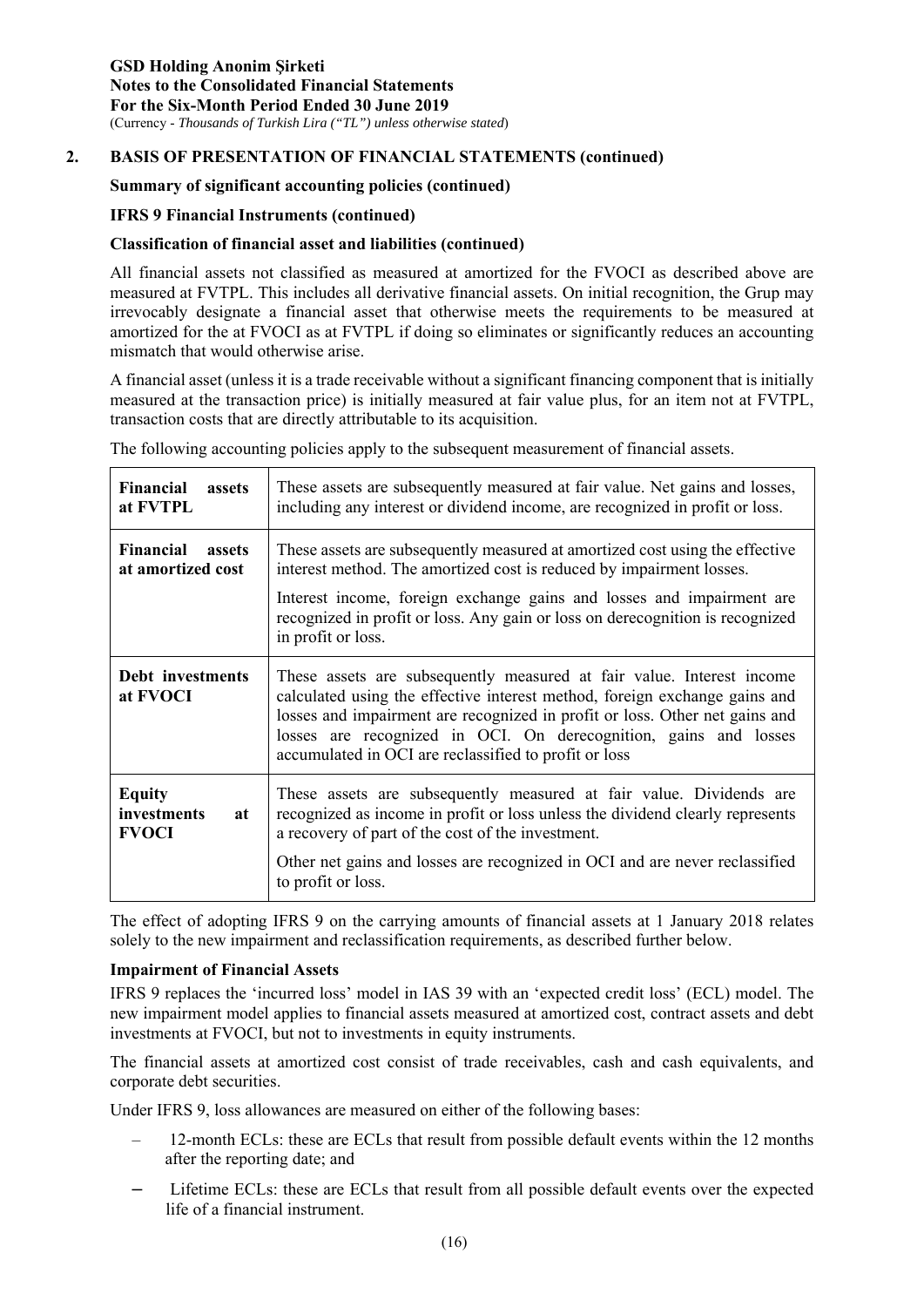#### **Summary of significant accounting policies (continued)**

#### **IFRS 9 Financial Instruments (continued)**

#### **Impairment of Financial Assets (continued)**

The expected credit loss estimates are required to be unbiased, probability-weighted and include supportable information about past events, current conditions, and forecasts of future economic conditions.

These financial assets are divided into three categories depending on the gradual increase in credit risk observed since their initial recognition:

Stage 1: For the financial assets at initial recognition or that do not have a significant increase in credit risk since initial recognition. Impairment for credit risk is recorded in the amount of 12-month expected credit losses.

Stage 2: In the event of a significant increase in credit risk since initial recognition, the financial asset is transferred to Stage 2. Impairment for credit risk is determined on the basis of the instrument's lifetime expected credit losses.

The purpose of the provision for impairment is to include the expected credit losses to financial statements that have material increases in the credit risk since the first time credit risks applied to the financial statements.

Stage 3: Stage 3 includes financial assets that have objective evidence of impairment at the reporting date. For these assets, lifetime expected credit losses are recognized and interest revenue is calculated on the net carrying amount.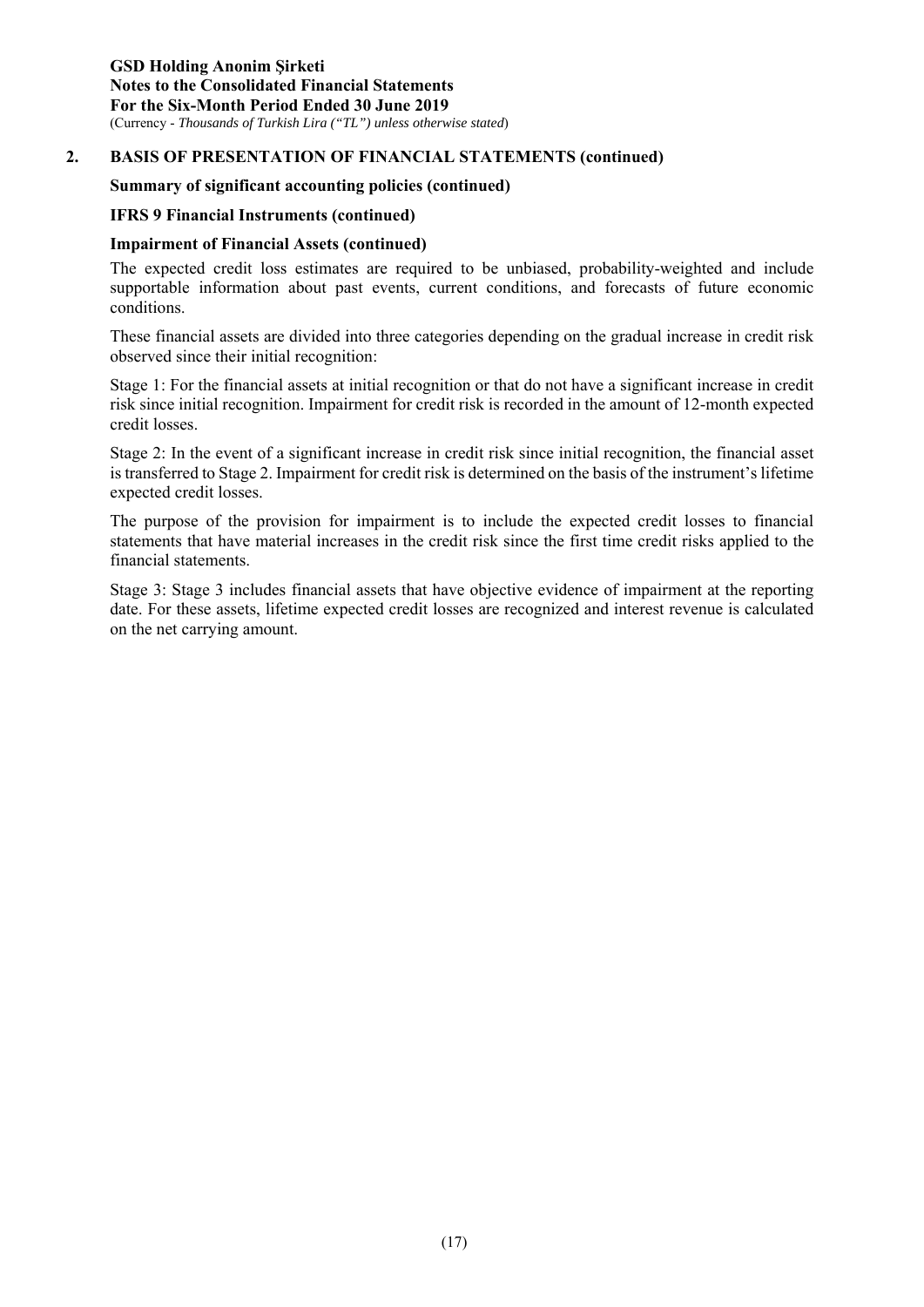(Currency - *Thousands of Turkish Lira ("TL") unless otherwise stated*)

#### **3. SEGMENT INFORMATION**

The Group conducts the majority of its business activities in four business segments as banking, marine, factoring and holding and in three geographical areas as Turkey, Netherlands and Malta International.

**Consolidated Statement of Comprehensive Income (01.01.2019-30.06.2019)**

|                                                      |                          | Turkey&Malta              |               |                          |                     |           |               |                                                  |                          |           |
|------------------------------------------------------|--------------------------|---------------------------|---------------|--------------------------|---------------------|-----------|---------------|--------------------------------------------------|--------------------------|-----------|
| <b>Country of Operation</b>                          | Turkey                   | International&Netherlands | <b>Turkev</b> | <b>Turkey</b>            |                     |           |               | <b>Segment Information Combined by Countries</b> |                          |           |
|                                                      |                          |                           |               |                          |                     |           |               | $^{(3)}$ Malta&                                  |                          |           |
|                                                      |                          |                           |               |                          | Inter-segment       |           |               | <b>Netherlands</b>                               | Inter-country            |           |
|                                                      | Banking                  | $(1)$ (2) Marine          | Factoring     | Holding                  | <b>Eliminations</b> | Group     | <b>Turkey</b> | <b>International</b>                             | <b>Eliminations</b>      | Group     |
| <b>CONTINUING OPERATIONS</b>                         |                          |                           |               |                          |                     |           |               |                                                  |                          |           |
| Revenue                                              |                          | 55.693                    |               | 365                      | (1,349)             | 54,709    | 1.812         | 54.709                                           | (1, 812)                 | 54,709    |
| Cost of sales $(-)$                                  |                          | (46.952)                  |               | (355)                    | 355                 | (46.952)  | (534)         | (46,952)                                         | 534                      | (46.952)  |
| Gross profit/(loss) from commercial sector           |                          | 8,741                     |               | 10                       | (994)               | 7,757     | 1,278         | 7,757                                            | (1,278)                  | 7,757     |
| <b>Revenue from financial activities</b>             | 45.185                   |                           | 42,093        |                          | (2.644)             | 84.635    | 87,279        |                                                  | (2.644)                  | 84.635    |
| Fee.commission and other service income              | 13.196                   |                           | 366           |                          | (3)                 | 13,559    | 13,562        |                                                  | (3)                      | 13,559    |
| Foreign exchange income                              | 119                      |                           | 7.715         | $\sim$                   | (751)               | 7.084     | 7.835         | $\sim$                                           | (751)                    | 7,084     |
| Interest income                                      | 31.154                   |                           | 33,589        |                          | (1, 497)            | 63.246    | 64,743        | $\sim$                                           | (1, 497)                 | 63,246    |
| Income from derivative financial instruments         |                          | $\sim$                    |               | $\overline{\phantom{a}}$ | $\sim$              |           |               | $\sim$                                           |                          |           |
| Other financial sector operations income, net        | 716                      |                           | 423           | $\blacksquare$           | (393)               | 746       | 1.139         | $\overline{\phantom{a}}$                         | (393)                    | 746       |
| Cost of financial activities (-)                     | (2,508)                  | (233)                     | (26.005)      |                          | 2.043               | (26,703)  | (28,746)      |                                                  | 2.043                    | (26,703)  |
| Fee, commission and other service expense            | (351)                    |                           | (332)         |                          | 3                   | (680)     | (683)         |                                                  | 3                        | (680)     |
| Foreign exchange expense                             | (177)                    | $\sim$                    | (7.715)       | $\sim$                   | 409                 | (7.483)   | (7.892)       | $\overline{\phantom{a}}$                         | 409                      | (7.483)   |
| Interest expense                                     | (1,220)                  | $\sim$                    | (17, 837)     | $\sim$                   | 1.631               | (17, 426) | (19,057)      | $\sim$                                           | 1.631                    | (17, 426) |
| Loss from derivative financial instruments           |                          |                           |               |                          |                     |           |               |                                                  |                          |           |
| Other financial sector operations expense net        | (760)                    | (233)                     | (121)         |                          |                     | (1,114)   | (1.114)       | $\overline{\phantom{a}}$                         |                          | (1, 114)  |
| Gross profit/(loss) from financial sector operations | 42,677                   | (232)                     | 16.088        |                          | (601)               | 57,932    | 58,533        | $\sim$                                           | (601)                    | 57,932    |
| <b>GROSS PROFIT/(LOSS)</b>                           | 42,677                   | 8.509                     | 16.088        | 10                       | (1,595)             | 65.689    | 59.811        | 7,757                                            | (1,879)                  | 65,689    |
| Administrative expenses (-)                          | (6,994)                  | (4,150)                   | (6, 471)      | (5,701)                  | 1.387               | (21, 929) | (22, 164)     | (1.615)                                          | 1.850                    | (21,929)  |
| Other income from operating activities               | 140                      | 6,674                     | 487           | 10.509                   | (543)               | 17,267    | 17,497        | 294                                              | (524)                    | 17,267    |
| Other expense from operating activities (-)          |                          | (1,035)                   |               | (2,258)                  | 751                 | (2,542)   | (3,288)       | (5)                                              | 751                      | (2,542)   |
| <b>OPERATING PROFIT/(LOSS)</b>                       | 35,823                   | 9,998                     | 10.104        | 2,560                    | $\blacksquare$      | 58,485    | 51,856        | 6,431                                            | 198                      | 58,485    |
| Income from investment activities                    |                          | 618                       |               | 74,330                   | $\sim$              | 74,948    | 76,092        | 618                                              | (1,762)                  | 74,948    |
| Expense from investment activities (-)               | $\overline{\phantom{a}}$ |                           |               | (15)                     | $\sim$              | (15)      | (15)          |                                                  | $\overline{\phantom{a}}$ | (15)      |
| OPERATING PROFIT/(LOSS) BEFORE FINANCING             |                          |                           |               |                          |                     |           |               |                                                  |                          |           |
| <b>EXPENSES</b>                                      | 35,823                   | 10.616                    | 10.104        | 76,875                   | $\sim$              | 133,418   | 127,933       | 7.049                                            | (1, 564)                 | 133,418   |
| Financing income                                     |                          |                           |               |                          |                     |           |               |                                                  |                          |           |
| Financing expenses (-)                               | (188)                    | (14, 792)                 | (285)         | (636)                    | $\sim$              | (15,901)  | (5,916)       | (11,747)                                         | 1.762                    | (15,901)  |
| PROFIT/(LOSS) BEFORE TAX FROM CONTINUING             |                          |                           |               |                          |                     |           |               |                                                  |                          |           |
| <b>OPERATIONS</b>                                    | 35,635                   | (4,176)                   | 9.819         | 76,239                   |                     | 117,517   | 122,017       | (4,698)                                          | 198                      | 117,517   |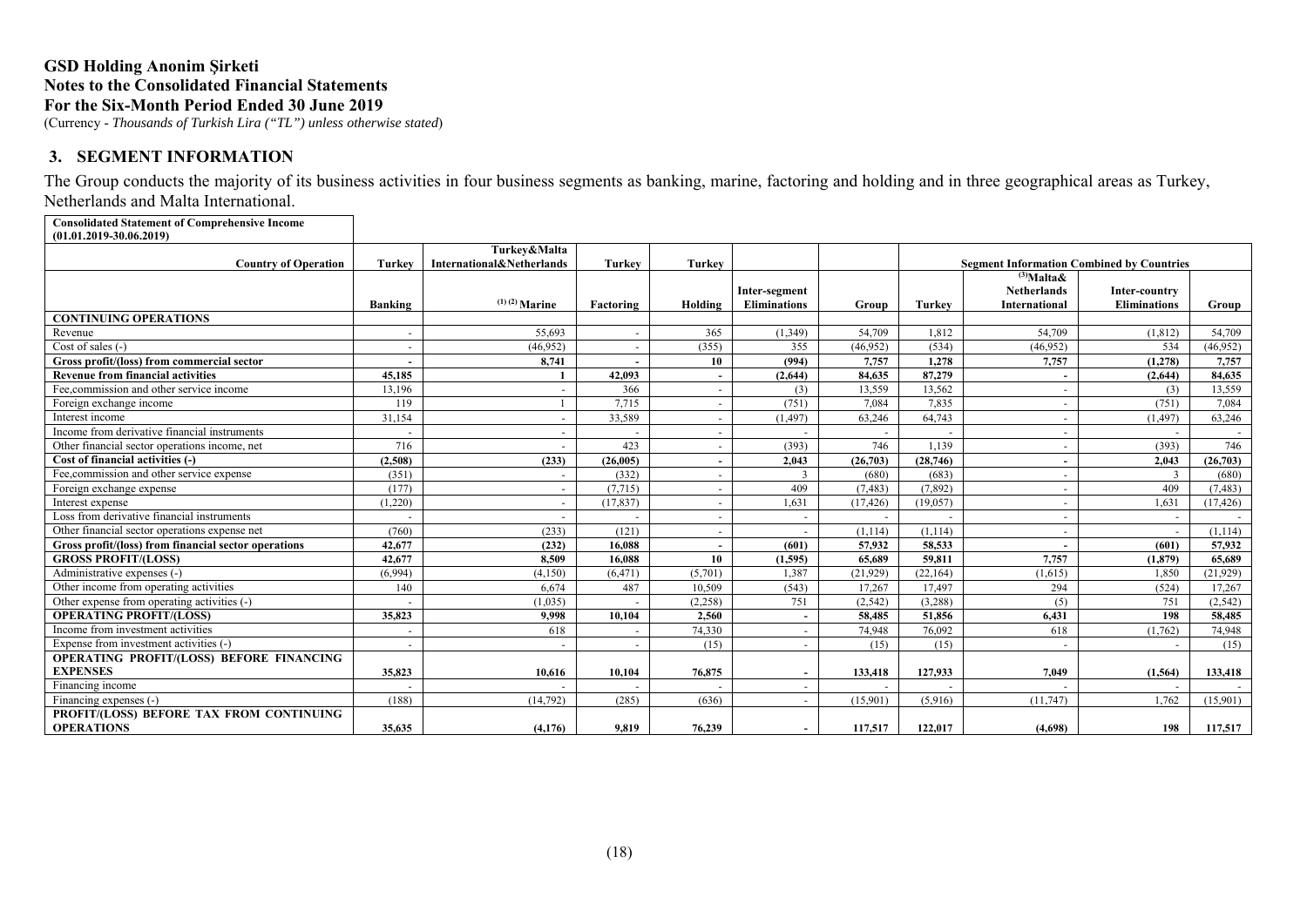(Currency - *Thousands of Turkish Lira ("TL") unless otherwise stated*)

#### **3. SEGMENT INFORMATION (continued)**

| Consolidated<br>Statement of Comprehensive<br>Income<br>(continued) |                |                           |               |         |                     |           |           |                                                  |                     |           |
|---------------------------------------------------------------------|----------------|---------------------------|---------------|---------|---------------------|-----------|-----------|--------------------------------------------------|---------------------|-----------|
| $(01.01.2018 - 30.06.2019)$                                         |                |                           |               |         |                     |           |           |                                                  |                     |           |
|                                                                     |                | Turkey&Malta              |               |         |                     |           |           |                                                  |                     |           |
| <b>Country of Operation</b>                                         | <b>Turkey</b>  | International&Netherlands | <b>Turkey</b> | Turkey  |                     |           |           | <b>Segment Information Combined by Countries</b> |                     |           |
|                                                                     |                |                           |               |         |                     |           |           | $\overline{^{(3)}}$ Malta&                       |                     |           |
|                                                                     |                |                           |               |         | Inter-segment       |           |           | <b>Netherlands</b>                               | Inter-country       |           |
|                                                                     | Banking        | $(1)$ (2) Marine          | Factoring     | Holding | <b>Eliminations</b> | Group     | Turkev    | International                                    | <b>Eliminations</b> | Group     |
| Tax income/(expense) from continuing operations                     | (7,952)        | 298                       | (2,339)       | (6,587) |                     | (16,580)  | (16,580)  |                                                  |                     | (16,580)  |
| Current tax income/(expense)                                        | (8,107)        | 1,048                     | (2,333)       | (480)   |                     | (9,872)   | (9,872)   |                                                  |                     | (9,872)   |
| Deferred tax income/(expense)                                       | 155            | (750)                     | (6)           | (6,107) |                     | (6,708)   | (6,708)   |                                                  |                     | (6.708)   |
| <b>NET</b><br>PROFIT/(LOSS)<br><b>FROM</b><br><b>CONTINUING</b>     |                |                           |               |         |                     |           |           |                                                  |                     |           |
| <b>OPERATIONS</b>                                                   | 27,683         | (3,878)                   | 7.480         | 69.652  |                     | 100.937   | 105,437   | (4.698)                                          | 198                 | 100.937   |
| PROFIT/(LOSS)<br><b>FROM</b><br><b>DISCONTINUED</b><br><b>NET</b>   |                |                           |               |         |                     |           |           |                                                  |                     |           |
| <b>OPERATIONS</b>                                                   |                |                           |               |         |                     |           |           |                                                  |                     |           |
| <b>NET PROFIT/(LOSS)</b>                                            | 27,683         | (3,878)                   | 7.480         | 69.652  | $\sim$              | 100,937   | 105.437   | (4,698)                                          | 198                 | 100,937   |
| Net profit/(loss) (continuing and discontinuing operations)         |                |                           |               |         |                     |           |           |                                                  |                     |           |
| attributable to:                                                    |                |                           |               |         |                     |           |           |                                                  |                     |           |
| Non-controlling interest                                            |                | (748)                     | 773           |         |                     | 25        | 25        |                                                  |                     | 25        |
| <b>Equity holders of the company</b>                                | 27,683         | (3, 130)                  | 6.707         | 69.652  |                     | 100.912   | 105,412   | (4,698)                                          | 198                 | 100.912   |
| <b>OTHER COMPREHENSIVE INCOME</b>                                   |                |                           |               |         |                     |           |           |                                                  |                     |           |
| Which will be not classified in profit or loss                      | $\blacksquare$ | (27)                      | (36)          | (52)    |                     | (115)     | (115)     |                                                  |                     | (115)     |
| Remeasurements of the net defined benefit liability (asset)         | $\sim$         | (27)                      | (36)          | (52)    |                     | (115)     | (115)     |                                                  |                     | (115)     |
| Which will be classified in profit or loss                          | $\sim$         | 30,781                    |               |         |                     | 30,781    | 10,455    | 20,326                                           |                     | 30,781    |
| Change in currency translation differences                          | $\sim$         | 30,781                    |               |         |                     | 30,781    | 10,455    | 20,326                                           |                     | 30,781    |
| Profit/(loss) arising from remeasuring and/or reclassifying         |                |                           |               |         |                     |           |           |                                                  |                     |           |
| available for sale financial assets                                 |                |                           |               |         |                     |           |           |                                                  |                     |           |
| <b>OTHER COMPREHENSIVE INCOME (AFTER TAX)</b>                       |                | 30,754                    | (36)          | (52)    |                     | 30,666    | 10,340    | 20,326                                           |                     | 30,666    |
| TOTAL COMPREHENSIVE INCOME                                          | 27,683         | 26,876                    | 7.444         | 69.600  |                     | 131.603   | 115,777   | 15.628                                           | 198                 | 131.603   |
| Total comprehensive income attributable to:                         |                |                           |               |         |                     |           |           |                                                  |                     |           |
| Non-controlling interest                                            |                | 988                       | 769           |         | $\overline{a}$      | 1,757     | 1,757     |                                                  | $\sim$              | 1,757     |
| <b>Equity holders of the company</b>                                | 27,683         | 25,888                    | 6.675         | 69.600  |                     | 129,846   | 114,020   | 15.628                                           | 198                 | 129,846   |
|                                                                     |                |                           |               |         |                     |           |           |                                                  |                     |           |
| <b>CONSOLIDATED BALANCE SHEET (30.06.2019)</b>                      | 287,450        | 751,577                   | 233,225       | 835,436 | (46,586)            | 2,061,102 | 1,462,289 | 720.628                                          | (121, 815)          | 2,061,102 |
| <b>TOTAL ASSETS</b>                                                 | 58,848         | 376,971                   | 172,826       | 35,522  | (41, 821)           | 602,346   | 305,412   | 413,984                                          | (117,050)           | 602,346   |
| <b>TOTAL LIABILITIES</b>                                            |                |                           |               |         |                     |           |           |                                                  |                     |           |
| Other segment information (continued and                            |                |                           |               |         |                     |           |           |                                                  |                     |           |
| discontinued operations)                                            |                |                           |               |         |                     |           |           |                                                  |                     |           |
| Capital expenditures                                                | 411            | 7.929                     | 231           | 235     |                     | 8,806     | 970       | 7.836                                            |                     | 8,806     |
| Depreciation expense                                                | (44)           | (16, 452)                 | (32)          | (387)   | $\sim$              | (16,915)  | (519)     | (16,396)                                         | $\sim$              | (16,915)  |
| Amortization expense                                                | (25)           | (42)                      | (5)           | (1)     | $\sim$              | (73)      | (73)      | $\sim$                                           | $\sim$              | (73)      |
| Impairment (losses)/reversal income recognized in income statem     | (580)          | (233)                     | 265           | $\sim$  |                     | (548)     | (548)     |                                                  |                     | (548)     |

(1) The marine segment consists of the relevant amounts of GSD Denizcilik Gayrimenkul Insaat Sanayi ve Ticaret A.S. and GSD Shipping B.V..<br>(2) The main line of business of GSD Denizcilik Gayrimenkul Insat Sanayi ve Ticaret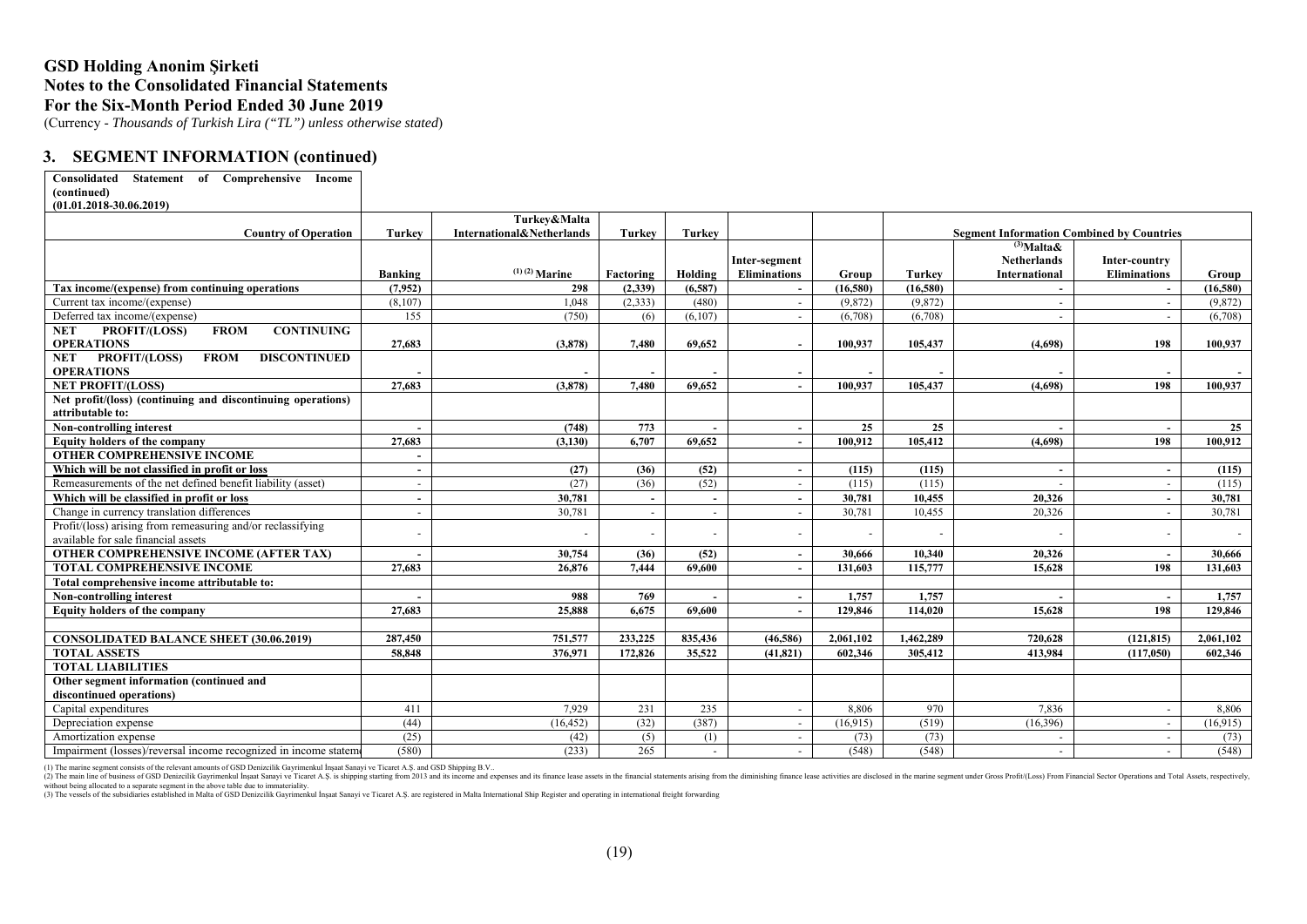(Currency - *Thousands of Turkish Lira ("TL") unless otherwise stated*)

#### **3. SEGMENT INFORMATION (continued)**

#### **Consolidated Statement of Comprehensive Income (01.01.2018-30.06.2018)**

| $(01.01.2010 - 30.00.2010)$                          |                          |                           |                    |                          |                     |                          |               |                                                                     |                     |           |
|------------------------------------------------------|--------------------------|---------------------------|--------------------|--------------------------|---------------------|--------------------------|---------------|---------------------------------------------------------------------|---------------------|-----------|
|                                                      |                          | Turkey&Malta              |                    |                          |                     |                          |               |                                                                     |                     |           |
| <b>Country of Operation</b>                          | Turkey                   | International&Netherlands | <b>Turkey</b>      | <b>Turkey</b>            |                     |                          |               | <b>Segment Information Combined by Countries</b><br>$^{(3)}$ Malta& |                     |           |
|                                                      |                          |                           |                    |                          | Inter-segment       |                          |               | <b>Netherlands</b>                                                  | Inter-country       |           |
|                                                      | $^{(1)}$ Banking         | $(1)(2)$ Marine           | $^{(1)}$ Factoring | Holding                  | <b>Eliminations</b> | Group                    | <b>Turkey</b> | <b>International</b>                                                | <b>Eliminations</b> | Group     |
| <b>CONTINUING OPERATIONS</b>                         |                          |                           |                    |                          |                     |                          |               |                                                                     |                     |           |
| Revenue                                              | $\overline{\phantom{a}}$ | 38.636                    |                    | 2,954                    | (3,042)             | 38,548                   | 3,880         | 38,548                                                              | (3,880)             | 38,548    |
| Cost of sales (-)                                    | $\overline{\phantom{a}}$ | (30, 561)                 |                    | (305)                    | 305                 | (30, 561)                | (638)         | (30, 561)                                                           | 638                 | (30, 561) |
| Gross profit/(loss) from commercial sector           |                          | 8,075                     |                    | 2.649                    | (2,737)             | 7.987                    | 3,242         | 7.987                                                               | (3,242)             | 7,987     |
| <b>Revenue from financial activities</b>             | 46,114                   | 525                       | 43,803             | $\overline{\phantom{a}}$ | (6,175)             | 84,267                   | 89.943        | 499                                                                 | (6, 175)            | 84,267    |
| Fee, commission and other service income             | 6,839                    | $\overline{\phantom{a}}$  | 176                | $\overline{\phantom{0}}$ | (3)                 | 7,012                    | 7.015         |                                                                     | (3)                 | 7,012     |
| Foreign exchange income                              | 1.254                    | (15)                      | 9,585              | $\sim$                   | (4,524)             | 6.300                    | 10.840        | (16)                                                                | (4.524)             | 6,300     |
| Interest income                                      | 23,634                   | 539                       | 33,751             | $\sim$                   | (1, 349)            | 56,575                   | 57,409        | 515                                                                 | (1, 349)            | 56,575    |
| Income from derivative financial instruments         | 12,778                   | $\overline{\phantom{a}}$  |                    |                          |                     | 12,778                   | 12,778        | $\overline{\phantom{a}}$                                            |                     | 12,778    |
| Other financial sector operations income, net        | 1.609                    |                           | 291                | $\overline{\phantom{a}}$ | (299)               | 1.602                    | 1.901         | $\overline{\phantom{a}}$                                            | (299)               | 1.602     |
| Cost of financial activities (-)                     | (22, 473)                | (364)                     | (31, 367)          | $\overline{\phantom{a}}$ | 12,552              | (41, 652)                | (54,200)      | (4)                                                                 | 12,552              | (41, 652) |
| Fee, commission and other service expense            | (285)                    | (4)                       | (454)              | $\overline{\phantom{a}}$ | $\mathbf{3}$        | (740)                    | (739)         | (4)                                                                 | $\mathcal{L}$       | (740)     |
| Foreign exchange expense                             | (14, 232)                | $\overline{\phantom{a}}$  | (9,584)            | $\overline{\phantom{a}}$ | 10,554              | (13,262)                 | (23,816)      |                                                                     | 10,554              | (13,262)  |
| Interest expense                                     | (4, 409)                 | $\overline{\phantom{a}}$  | (21, 139)          | $\sim$                   | 2,005               | (23, 543)                | (25,548)      | $\overline{\phantom{0}}$                                            | 2,005               | (23, 543) |
| Loss from derivative financial instruments           | (3,356)                  |                           |                    | $\overline{\phantom{0}}$ |                     | (3,356)                  | (3,356)       | $\overline{\phantom{a}}$                                            |                     | (3,356)   |
| Other financial sector operations expense net        | (191)                    | (360)                     | (190)              |                          | (10)                | (751)                    | (741)         |                                                                     | (10)                | (751)     |
| Gross profit/(loss) from financial sector operations | 23,641                   | 161                       | 12,436             |                          | 6,377               | 42,615                   | 35,743        | 495                                                                 | 6,377               | 42,615    |
| <b>GROSS PROFIT/(LOSS)</b>                           | 23,641                   | 8.236                     | 12,436             | 2.649                    | 3.640               | 50.602                   | 38,985        | 8.482                                                               | 3,134               | 50.602    |
| Administrative expenses (-)                          | (9,085)                  | (3,529)                   | (5,834)            | (5, 542)                 | 396                 | (23, 594)                | (22,993)      | (1, 835)                                                            | 1,234               | (23, 594) |
| Other income from operating activities               | 192                      | 951                       | 614                | 26,175                   | (12,000)            | 15,932                   | 27,932        | (8)                                                                 | (11,992)            | 15,932    |
| Other expense from operating activities (-)          |                          | (455)                     |                    | (229)                    | 3                   | (681)                    | (684)         |                                                                     | 3                   | (681)     |
| <b>OPERATING PROFIT/(LOSS)</b>                       | 14.748                   | 5,203                     | 7,216              | 23,053                   | (7,961)             | 42,259                   | 43,240        | 6.639                                                               | (7,621)             | 42,259    |
| Income from investment activities                    | 25,666                   | 15,028                    |                    | 112,697                  | (17,772)            | 135,619                  | 155,364       |                                                                     | (19,745)            | 135,619   |
| Expense from investment activities (-)               |                          | (726)                     |                    |                          | 726                 | $\overline{\phantom{a}}$ | (726)         |                                                                     | 726                 | $\sim$    |
| OPERATING PROFIT/(LOSS) BEFORE FINANCING             |                          |                           |                    |                          |                     |                          |               |                                                                     |                     |           |
| <b>EXPENSES</b>                                      | 40,414                   | 19,505                    | 7,216              | 135,750                  | (25,007)            | 177,878                  | 197,878       | 6,639                                                               | (26,640)            | 177,878   |
| Financing income                                     | $\overline{\phantom{a}}$ |                           |                    |                          |                     |                          |               |                                                                     |                     |           |
| Financing expenses (-)                               | $\overline{\phantom{a}}$ | (24.424)                  | (42)               | (22)                     | 5.311               | (19.177)                 | (17,776)      | (8.685)                                                             | 7.284               | (19.177)  |
| PROFIT/(LOSS) BEFORE TAX FROM CONTINUING             |                          |                           |                    |                          |                     |                          |               |                                                                     |                     |           |
| <b>OPERATIONS</b>                                    | 40.414                   | (4,919)                   | 7,174              | 135,728                  | (19,696)            | 158,701                  | 180.102       | (2,046)                                                             | (19,356)            | 158,701   |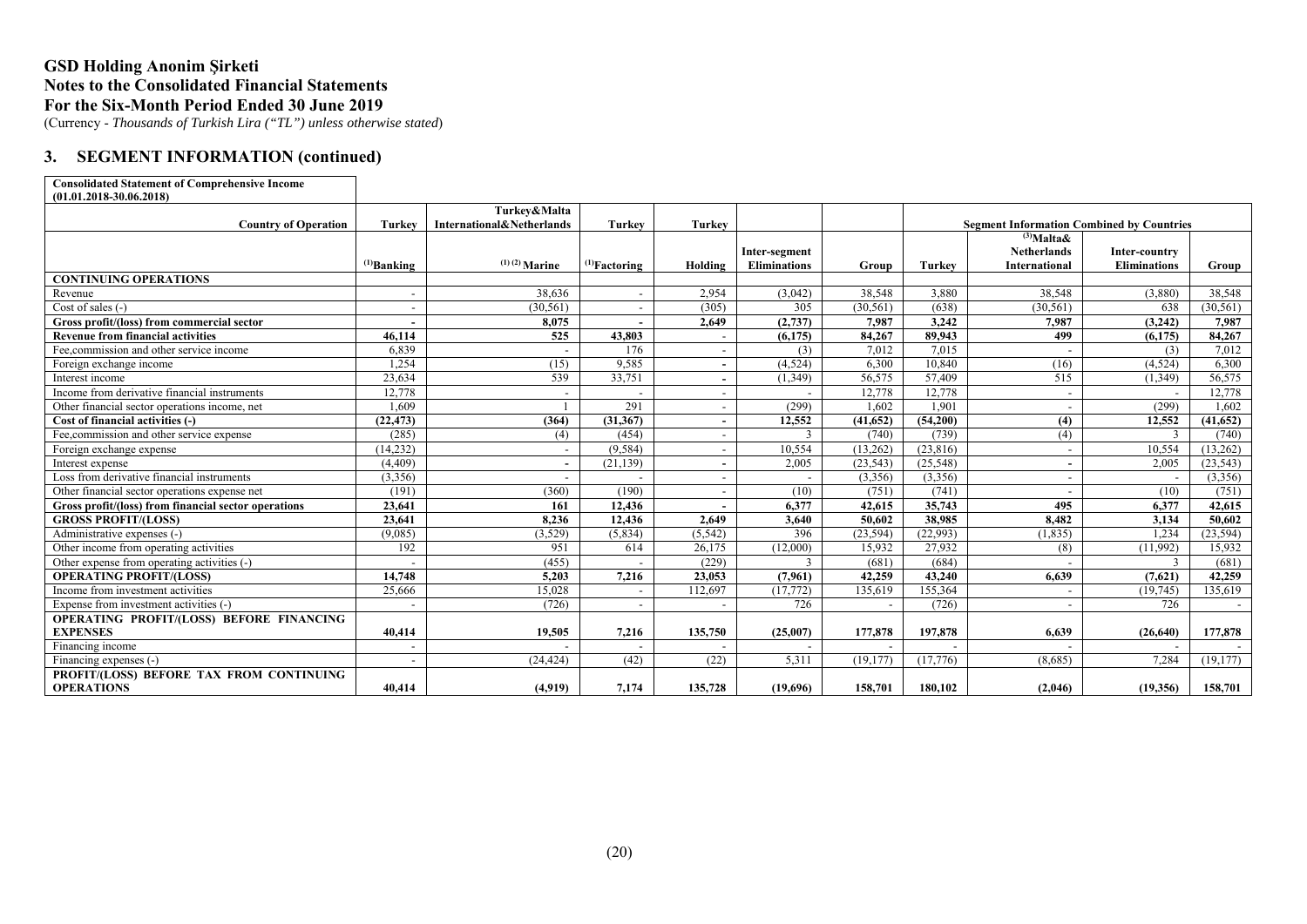(Currency - *Thousands of Turkish Lira ("TL") unless otherwise stated*)

#### **3. SEGMENT INFORMATION (continued)**

| <b>Consolidated Statement of Comprehensive Income (continued)</b> |  |
|-------------------------------------------------------------------|--|
|                                                                   |  |

| <b>Country of Operation</b><br>International&Netherlands<br><b>Turkey</b><br><b>Turkey</b><br><b>Segment Information Combined by Countries</b><br><b>Turkey</b><br>$^{(3)}$ Malta &<br><b>Netherlands</b><br>Inter-segment<br>Inter-country<br>$(1)$ (2) Marine<br>Holding<br><b>Eliminations</b><br><b>Eliminations</b><br>$^{(1)}$ Banking<br>Factoring<br>Group<br>Turkey<br>International<br>Group<br>Tax income/(expense) from continuing operations<br>(6,187)<br>3,391<br>(1,732)<br>(12,759)<br>339<br>(16,948)<br>(17, 138)<br>339<br>(149)<br>(16,948)<br>2,765<br>(12,600)<br>(12, 451)<br>(6,039)<br>(1,716)<br>(7,610)<br>(149)<br>(12,600)<br>Current tax income/(expense)<br>339<br>339<br>(4,348)<br>(4,687)<br>(4,348)<br>Deferred tax income/(expense)<br>(148)<br>626<br>(16)<br>(5,149)<br>34,227<br><b>NET PROFIT/(LOSS) FROM CONTINUING OPERATIONS</b><br>(1,528)<br>5,442<br>122,969<br>(19,357)<br>141,753<br>162.964<br>141,753<br>(2, 194)<br>(19, 017)<br>NET PROFIT/(LOSS) FROM DISCONTINUED OPERATIONS<br>34,227<br>122,969<br>(19,357)<br>141,753<br>141,753<br><b>NET PROFIT/(LOSS)</b><br>(1,528)<br>5,442<br>162,964<br>(2, 194)<br>(19, 017)<br>Net profit/(loss) (continuing and discontinuing operations)<br>attributable to:<br>269<br>Non-controlling interest<br>564<br>(295)<br>269<br>269<br>4,878<br>34,227<br>122,969<br>(19,357)<br>141,484<br>(1,232)<br>162,695<br>(2, 194)<br>(19, 017)<br>141,484<br>Equity holders of the company<br><b>OTHER COMPREHENSIVE INCOME</b><br>Which will be not classified in profit or loss<br>(2)<br>(13)<br>(20)<br>(35)<br>(35)<br>(35)<br>$\blacksquare$<br>Remeasurements of the net defined benefit liability (asset)<br>(2)<br>(20)<br>(35)<br>(13)<br>(35)<br>(35)<br>Which will be classified in profit or loss<br>36,145<br>17,373<br>51,113<br>13,995<br>(2,405)<br>19,745<br>17,373<br>51,113<br>$\overline{\phantom{a}}$<br>51,113<br>51,113<br>36,145<br>14,968<br>16,400<br>19.745<br>14,968<br>Change in currency translation differences<br>Profit/(loss) arising from remeasuring and/or reclassifying<br>available for sale financial assets<br>(2,405)<br>2,405<br>(2,405)<br>2,405<br><b>OTHER COMPREHENSIVE INCOME (AFTER TAX)</b><br>17,373<br>51,078<br>36,143<br>51,078<br>13.960<br>19.745<br>17.373<br>(13)<br>(2, 425)<br><b>TOTAL COMPREHENSIVE INCOME</b><br>34,227<br>34.616<br>5.429<br>120,544<br>(1.985)<br>192.831<br>176.924<br>17.551<br>192.831<br>(1.644)<br>Total comprehensive income attributable to:<br>2,753<br>563<br>3,316<br>3,316<br>Non-controlling interest<br>3,316<br>34,227<br>31,863<br>4.866<br>120,544<br>(1,985)<br>189,515<br>173,608<br>17,551<br>189,515<br>Equity holders of the company<br>(1,644)<br><b>CONSOLIDATED BALANCE SHEET (30.06.2018)</b><br>646,557<br>703,683<br>1,334,328<br>1,880,085<br><b>TOTAL ASSETS</b><br>329,065<br>289,619<br>(88, 839)<br>1,880,085<br>710,064<br>(164, 307)<br><b>TOTAL LIABILITIES</b><br>156,167<br>402.681<br>241,883<br>23,546<br>(89, 565)<br>734,712<br>437.874<br>461.871<br>(165, 033)<br>734,712<br>Other segment information (continued and<br>discontinued operations)<br>259<br>71,321<br>74<br>226<br>71,880<br>580<br>71,300<br>71,880<br>Capital expenditures<br>$\sim$<br>$\sim$<br>(24)<br>(396)<br>(497)<br>(11.187)<br>(19)<br>(11,626)<br>(11, 129)<br>(11,626)<br>Depreciation expense<br>$\sim$<br>$\sim$<br>(43)<br>(34)<br>(3)<br>(43)<br>(43)<br>Amortization expense<br>(6)<br>$\overline{\phantom{a}}$<br>(359)<br>43<br>(414)<br>(414)<br>(414)<br>Impairment (losses)/reversal income recognized in income statement<br>(98)<br>$\sim$<br>$\overline{\phantom{a}}$<br>$\sim$ | $(01.01.2018 - 30.06.2018)$ |              |  |  |  |  |
|------------------------------------------------------------------------------------------------------------------------------------------------------------------------------------------------------------------------------------------------------------------------------------------------------------------------------------------------------------------------------------------------------------------------------------------------------------------------------------------------------------------------------------------------------------------------------------------------------------------------------------------------------------------------------------------------------------------------------------------------------------------------------------------------------------------------------------------------------------------------------------------------------------------------------------------------------------------------------------------------------------------------------------------------------------------------------------------------------------------------------------------------------------------------------------------------------------------------------------------------------------------------------------------------------------------------------------------------------------------------------------------------------------------------------------------------------------------------------------------------------------------------------------------------------------------------------------------------------------------------------------------------------------------------------------------------------------------------------------------------------------------------------------------------------------------------------------------------------------------------------------------------------------------------------------------------------------------------------------------------------------------------------------------------------------------------------------------------------------------------------------------------------------------------------------------------------------------------------------------------------------------------------------------------------------------------------------------------------------------------------------------------------------------------------------------------------------------------------------------------------------------------------------------------------------------------------------------------------------------------------------------------------------------------------------------------------------------------------------------------------------------------------------------------------------------------------------------------------------------------------------------------------------------------------------------------------------------------------------------------------------------------------------------------------------------------------------------------------------------------------------------------------------------------------------------------------------------------------------------------------------------------------------------------------------------------------------------------------------------------------------------------------------------------------------------------------------------------------------------------------------------------------------------------------------------------------------------------------------------------------------------------------------------------------------------------|-----------------------------|--------------|--|--|--|--|
|                                                                                                                                                                                                                                                                                                                                                                                                                                                                                                                                                                                                                                                                                                                                                                                                                                                                                                                                                                                                                                                                                                                                                                                                                                                                                                                                                                                                                                                                                                                                                                                                                                                                                                                                                                                                                                                                                                                                                                                                                                                                                                                                                                                                                                                                                                                                                                                                                                                                                                                                                                                                                                                                                                                                                                                                                                                                                                                                                                                                                                                                                                                                                                                                                                                                                                                                                                                                                                                                                                                                                                                                                                                                                                |                             | Turkev&Malta |  |  |  |  |
|                                                                                                                                                                                                                                                                                                                                                                                                                                                                                                                                                                                                                                                                                                                                                                                                                                                                                                                                                                                                                                                                                                                                                                                                                                                                                                                                                                                                                                                                                                                                                                                                                                                                                                                                                                                                                                                                                                                                                                                                                                                                                                                                                                                                                                                                                                                                                                                                                                                                                                                                                                                                                                                                                                                                                                                                                                                                                                                                                                                                                                                                                                                                                                                                                                                                                                                                                                                                                                                                                                                                                                                                                                                                                                |                             |              |  |  |  |  |
|                                                                                                                                                                                                                                                                                                                                                                                                                                                                                                                                                                                                                                                                                                                                                                                                                                                                                                                                                                                                                                                                                                                                                                                                                                                                                                                                                                                                                                                                                                                                                                                                                                                                                                                                                                                                                                                                                                                                                                                                                                                                                                                                                                                                                                                                                                                                                                                                                                                                                                                                                                                                                                                                                                                                                                                                                                                                                                                                                                                                                                                                                                                                                                                                                                                                                                                                                                                                                                                                                                                                                                                                                                                                                                |                             |              |  |  |  |  |
|                                                                                                                                                                                                                                                                                                                                                                                                                                                                                                                                                                                                                                                                                                                                                                                                                                                                                                                                                                                                                                                                                                                                                                                                                                                                                                                                                                                                                                                                                                                                                                                                                                                                                                                                                                                                                                                                                                                                                                                                                                                                                                                                                                                                                                                                                                                                                                                                                                                                                                                                                                                                                                                                                                                                                                                                                                                                                                                                                                                                                                                                                                                                                                                                                                                                                                                                                                                                                                                                                                                                                                                                                                                                                                |                             |              |  |  |  |  |
|                                                                                                                                                                                                                                                                                                                                                                                                                                                                                                                                                                                                                                                                                                                                                                                                                                                                                                                                                                                                                                                                                                                                                                                                                                                                                                                                                                                                                                                                                                                                                                                                                                                                                                                                                                                                                                                                                                                                                                                                                                                                                                                                                                                                                                                                                                                                                                                                                                                                                                                                                                                                                                                                                                                                                                                                                                                                                                                                                                                                                                                                                                                                                                                                                                                                                                                                                                                                                                                                                                                                                                                                                                                                                                |                             |              |  |  |  |  |
|                                                                                                                                                                                                                                                                                                                                                                                                                                                                                                                                                                                                                                                                                                                                                                                                                                                                                                                                                                                                                                                                                                                                                                                                                                                                                                                                                                                                                                                                                                                                                                                                                                                                                                                                                                                                                                                                                                                                                                                                                                                                                                                                                                                                                                                                                                                                                                                                                                                                                                                                                                                                                                                                                                                                                                                                                                                                                                                                                                                                                                                                                                                                                                                                                                                                                                                                                                                                                                                                                                                                                                                                                                                                                                |                             |              |  |  |  |  |
|                                                                                                                                                                                                                                                                                                                                                                                                                                                                                                                                                                                                                                                                                                                                                                                                                                                                                                                                                                                                                                                                                                                                                                                                                                                                                                                                                                                                                                                                                                                                                                                                                                                                                                                                                                                                                                                                                                                                                                                                                                                                                                                                                                                                                                                                                                                                                                                                                                                                                                                                                                                                                                                                                                                                                                                                                                                                                                                                                                                                                                                                                                                                                                                                                                                                                                                                                                                                                                                                                                                                                                                                                                                                                                |                             |              |  |  |  |  |
|                                                                                                                                                                                                                                                                                                                                                                                                                                                                                                                                                                                                                                                                                                                                                                                                                                                                                                                                                                                                                                                                                                                                                                                                                                                                                                                                                                                                                                                                                                                                                                                                                                                                                                                                                                                                                                                                                                                                                                                                                                                                                                                                                                                                                                                                                                                                                                                                                                                                                                                                                                                                                                                                                                                                                                                                                                                                                                                                                                                                                                                                                                                                                                                                                                                                                                                                                                                                                                                                                                                                                                                                                                                                                                |                             |              |  |  |  |  |
|                                                                                                                                                                                                                                                                                                                                                                                                                                                                                                                                                                                                                                                                                                                                                                                                                                                                                                                                                                                                                                                                                                                                                                                                                                                                                                                                                                                                                                                                                                                                                                                                                                                                                                                                                                                                                                                                                                                                                                                                                                                                                                                                                                                                                                                                                                                                                                                                                                                                                                                                                                                                                                                                                                                                                                                                                                                                                                                                                                                                                                                                                                                                                                                                                                                                                                                                                                                                                                                                                                                                                                                                                                                                                                |                             |              |  |  |  |  |
|                                                                                                                                                                                                                                                                                                                                                                                                                                                                                                                                                                                                                                                                                                                                                                                                                                                                                                                                                                                                                                                                                                                                                                                                                                                                                                                                                                                                                                                                                                                                                                                                                                                                                                                                                                                                                                                                                                                                                                                                                                                                                                                                                                                                                                                                                                                                                                                                                                                                                                                                                                                                                                                                                                                                                                                                                                                                                                                                                                                                                                                                                                                                                                                                                                                                                                                                                                                                                                                                                                                                                                                                                                                                                                |                             |              |  |  |  |  |
|                                                                                                                                                                                                                                                                                                                                                                                                                                                                                                                                                                                                                                                                                                                                                                                                                                                                                                                                                                                                                                                                                                                                                                                                                                                                                                                                                                                                                                                                                                                                                                                                                                                                                                                                                                                                                                                                                                                                                                                                                                                                                                                                                                                                                                                                                                                                                                                                                                                                                                                                                                                                                                                                                                                                                                                                                                                                                                                                                                                                                                                                                                                                                                                                                                                                                                                                                                                                                                                                                                                                                                                                                                                                                                |                             |              |  |  |  |  |
|                                                                                                                                                                                                                                                                                                                                                                                                                                                                                                                                                                                                                                                                                                                                                                                                                                                                                                                                                                                                                                                                                                                                                                                                                                                                                                                                                                                                                                                                                                                                                                                                                                                                                                                                                                                                                                                                                                                                                                                                                                                                                                                                                                                                                                                                                                                                                                                                                                                                                                                                                                                                                                                                                                                                                                                                                                                                                                                                                                                                                                                                                                                                                                                                                                                                                                                                                                                                                                                                                                                                                                                                                                                                                                |                             |              |  |  |  |  |
|                                                                                                                                                                                                                                                                                                                                                                                                                                                                                                                                                                                                                                                                                                                                                                                                                                                                                                                                                                                                                                                                                                                                                                                                                                                                                                                                                                                                                                                                                                                                                                                                                                                                                                                                                                                                                                                                                                                                                                                                                                                                                                                                                                                                                                                                                                                                                                                                                                                                                                                                                                                                                                                                                                                                                                                                                                                                                                                                                                                                                                                                                                                                                                                                                                                                                                                                                                                                                                                                                                                                                                                                                                                                                                |                             |              |  |  |  |  |
|                                                                                                                                                                                                                                                                                                                                                                                                                                                                                                                                                                                                                                                                                                                                                                                                                                                                                                                                                                                                                                                                                                                                                                                                                                                                                                                                                                                                                                                                                                                                                                                                                                                                                                                                                                                                                                                                                                                                                                                                                                                                                                                                                                                                                                                                                                                                                                                                                                                                                                                                                                                                                                                                                                                                                                                                                                                                                                                                                                                                                                                                                                                                                                                                                                                                                                                                                                                                                                                                                                                                                                                                                                                                                                |                             |              |  |  |  |  |
|                                                                                                                                                                                                                                                                                                                                                                                                                                                                                                                                                                                                                                                                                                                                                                                                                                                                                                                                                                                                                                                                                                                                                                                                                                                                                                                                                                                                                                                                                                                                                                                                                                                                                                                                                                                                                                                                                                                                                                                                                                                                                                                                                                                                                                                                                                                                                                                                                                                                                                                                                                                                                                                                                                                                                                                                                                                                                                                                                                                                                                                                                                                                                                                                                                                                                                                                                                                                                                                                                                                                                                                                                                                                                                |                             |              |  |  |  |  |
|                                                                                                                                                                                                                                                                                                                                                                                                                                                                                                                                                                                                                                                                                                                                                                                                                                                                                                                                                                                                                                                                                                                                                                                                                                                                                                                                                                                                                                                                                                                                                                                                                                                                                                                                                                                                                                                                                                                                                                                                                                                                                                                                                                                                                                                                                                                                                                                                                                                                                                                                                                                                                                                                                                                                                                                                                                                                                                                                                                                                                                                                                                                                                                                                                                                                                                                                                                                                                                                                                                                                                                                                                                                                                                |                             |              |  |  |  |  |
|                                                                                                                                                                                                                                                                                                                                                                                                                                                                                                                                                                                                                                                                                                                                                                                                                                                                                                                                                                                                                                                                                                                                                                                                                                                                                                                                                                                                                                                                                                                                                                                                                                                                                                                                                                                                                                                                                                                                                                                                                                                                                                                                                                                                                                                                                                                                                                                                                                                                                                                                                                                                                                                                                                                                                                                                                                                                                                                                                                                                                                                                                                                                                                                                                                                                                                                                                                                                                                                                                                                                                                                                                                                                                                |                             |              |  |  |  |  |
|                                                                                                                                                                                                                                                                                                                                                                                                                                                                                                                                                                                                                                                                                                                                                                                                                                                                                                                                                                                                                                                                                                                                                                                                                                                                                                                                                                                                                                                                                                                                                                                                                                                                                                                                                                                                                                                                                                                                                                                                                                                                                                                                                                                                                                                                                                                                                                                                                                                                                                                                                                                                                                                                                                                                                                                                                                                                                                                                                                                                                                                                                                                                                                                                                                                                                                                                                                                                                                                                                                                                                                                                                                                                                                |                             |              |  |  |  |  |
|                                                                                                                                                                                                                                                                                                                                                                                                                                                                                                                                                                                                                                                                                                                                                                                                                                                                                                                                                                                                                                                                                                                                                                                                                                                                                                                                                                                                                                                                                                                                                                                                                                                                                                                                                                                                                                                                                                                                                                                                                                                                                                                                                                                                                                                                                                                                                                                                                                                                                                                                                                                                                                                                                                                                                                                                                                                                                                                                                                                                                                                                                                                                                                                                                                                                                                                                                                                                                                                                                                                                                                                                                                                                                                |                             |              |  |  |  |  |
|                                                                                                                                                                                                                                                                                                                                                                                                                                                                                                                                                                                                                                                                                                                                                                                                                                                                                                                                                                                                                                                                                                                                                                                                                                                                                                                                                                                                                                                                                                                                                                                                                                                                                                                                                                                                                                                                                                                                                                                                                                                                                                                                                                                                                                                                                                                                                                                                                                                                                                                                                                                                                                                                                                                                                                                                                                                                                                                                                                                                                                                                                                                                                                                                                                                                                                                                                                                                                                                                                                                                                                                                                                                                                                |                             |              |  |  |  |  |
|                                                                                                                                                                                                                                                                                                                                                                                                                                                                                                                                                                                                                                                                                                                                                                                                                                                                                                                                                                                                                                                                                                                                                                                                                                                                                                                                                                                                                                                                                                                                                                                                                                                                                                                                                                                                                                                                                                                                                                                                                                                                                                                                                                                                                                                                                                                                                                                                                                                                                                                                                                                                                                                                                                                                                                                                                                                                                                                                                                                                                                                                                                                                                                                                                                                                                                                                                                                                                                                                                                                                                                                                                                                                                                |                             |              |  |  |  |  |
|                                                                                                                                                                                                                                                                                                                                                                                                                                                                                                                                                                                                                                                                                                                                                                                                                                                                                                                                                                                                                                                                                                                                                                                                                                                                                                                                                                                                                                                                                                                                                                                                                                                                                                                                                                                                                                                                                                                                                                                                                                                                                                                                                                                                                                                                                                                                                                                                                                                                                                                                                                                                                                                                                                                                                                                                                                                                                                                                                                                                                                                                                                                                                                                                                                                                                                                                                                                                                                                                                                                                                                                                                                                                                                |                             |              |  |  |  |  |
|                                                                                                                                                                                                                                                                                                                                                                                                                                                                                                                                                                                                                                                                                                                                                                                                                                                                                                                                                                                                                                                                                                                                                                                                                                                                                                                                                                                                                                                                                                                                                                                                                                                                                                                                                                                                                                                                                                                                                                                                                                                                                                                                                                                                                                                                                                                                                                                                                                                                                                                                                                                                                                                                                                                                                                                                                                                                                                                                                                                                                                                                                                                                                                                                                                                                                                                                                                                                                                                                                                                                                                                                                                                                                                |                             |              |  |  |  |  |
|                                                                                                                                                                                                                                                                                                                                                                                                                                                                                                                                                                                                                                                                                                                                                                                                                                                                                                                                                                                                                                                                                                                                                                                                                                                                                                                                                                                                                                                                                                                                                                                                                                                                                                                                                                                                                                                                                                                                                                                                                                                                                                                                                                                                                                                                                                                                                                                                                                                                                                                                                                                                                                                                                                                                                                                                                                                                                                                                                                                                                                                                                                                                                                                                                                                                                                                                                                                                                                                                                                                                                                                                                                                                                                |                             |              |  |  |  |  |
|                                                                                                                                                                                                                                                                                                                                                                                                                                                                                                                                                                                                                                                                                                                                                                                                                                                                                                                                                                                                                                                                                                                                                                                                                                                                                                                                                                                                                                                                                                                                                                                                                                                                                                                                                                                                                                                                                                                                                                                                                                                                                                                                                                                                                                                                                                                                                                                                                                                                                                                                                                                                                                                                                                                                                                                                                                                                                                                                                                                                                                                                                                                                                                                                                                                                                                                                                                                                                                                                                                                                                                                                                                                                                                |                             |              |  |  |  |  |
|                                                                                                                                                                                                                                                                                                                                                                                                                                                                                                                                                                                                                                                                                                                                                                                                                                                                                                                                                                                                                                                                                                                                                                                                                                                                                                                                                                                                                                                                                                                                                                                                                                                                                                                                                                                                                                                                                                                                                                                                                                                                                                                                                                                                                                                                                                                                                                                                                                                                                                                                                                                                                                                                                                                                                                                                                                                                                                                                                                                                                                                                                                                                                                                                                                                                                                                                                                                                                                                                                                                                                                                                                                                                                                |                             |              |  |  |  |  |
|                                                                                                                                                                                                                                                                                                                                                                                                                                                                                                                                                                                                                                                                                                                                                                                                                                                                                                                                                                                                                                                                                                                                                                                                                                                                                                                                                                                                                                                                                                                                                                                                                                                                                                                                                                                                                                                                                                                                                                                                                                                                                                                                                                                                                                                                                                                                                                                                                                                                                                                                                                                                                                                                                                                                                                                                                                                                                                                                                                                                                                                                                                                                                                                                                                                                                                                                                                                                                                                                                                                                                                                                                                                                                                |                             |              |  |  |  |  |
|                                                                                                                                                                                                                                                                                                                                                                                                                                                                                                                                                                                                                                                                                                                                                                                                                                                                                                                                                                                                                                                                                                                                                                                                                                                                                                                                                                                                                                                                                                                                                                                                                                                                                                                                                                                                                                                                                                                                                                                                                                                                                                                                                                                                                                                                                                                                                                                                                                                                                                                                                                                                                                                                                                                                                                                                                                                                                                                                                                                                                                                                                                                                                                                                                                                                                                                                                                                                                                                                                                                                                                                                                                                                                                |                             |              |  |  |  |  |
|                                                                                                                                                                                                                                                                                                                                                                                                                                                                                                                                                                                                                                                                                                                                                                                                                                                                                                                                                                                                                                                                                                                                                                                                                                                                                                                                                                                                                                                                                                                                                                                                                                                                                                                                                                                                                                                                                                                                                                                                                                                                                                                                                                                                                                                                                                                                                                                                                                                                                                                                                                                                                                                                                                                                                                                                                                                                                                                                                                                                                                                                                                                                                                                                                                                                                                                                                                                                                                                                                                                                                                                                                                                                                                |                             |              |  |  |  |  |
|                                                                                                                                                                                                                                                                                                                                                                                                                                                                                                                                                                                                                                                                                                                                                                                                                                                                                                                                                                                                                                                                                                                                                                                                                                                                                                                                                                                                                                                                                                                                                                                                                                                                                                                                                                                                                                                                                                                                                                                                                                                                                                                                                                                                                                                                                                                                                                                                                                                                                                                                                                                                                                                                                                                                                                                                                                                                                                                                                                                                                                                                                                                                                                                                                                                                                                                                                                                                                                                                                                                                                                                                                                                                                                |                             |              |  |  |  |  |
|                                                                                                                                                                                                                                                                                                                                                                                                                                                                                                                                                                                                                                                                                                                                                                                                                                                                                                                                                                                                                                                                                                                                                                                                                                                                                                                                                                                                                                                                                                                                                                                                                                                                                                                                                                                                                                                                                                                                                                                                                                                                                                                                                                                                                                                                                                                                                                                                                                                                                                                                                                                                                                                                                                                                                                                                                                                                                                                                                                                                                                                                                                                                                                                                                                                                                                                                                                                                                                                                                                                                                                                                                                                                                                |                             |              |  |  |  |  |
|                                                                                                                                                                                                                                                                                                                                                                                                                                                                                                                                                                                                                                                                                                                                                                                                                                                                                                                                                                                                                                                                                                                                                                                                                                                                                                                                                                                                                                                                                                                                                                                                                                                                                                                                                                                                                                                                                                                                                                                                                                                                                                                                                                                                                                                                                                                                                                                                                                                                                                                                                                                                                                                                                                                                                                                                                                                                                                                                                                                                                                                                                                                                                                                                                                                                                                                                                                                                                                                                                                                                                                                                                                                                                                |                             |              |  |  |  |  |
|                                                                                                                                                                                                                                                                                                                                                                                                                                                                                                                                                                                                                                                                                                                                                                                                                                                                                                                                                                                                                                                                                                                                                                                                                                                                                                                                                                                                                                                                                                                                                                                                                                                                                                                                                                                                                                                                                                                                                                                                                                                                                                                                                                                                                                                                                                                                                                                                                                                                                                                                                                                                                                                                                                                                                                                                                                                                                                                                                                                                                                                                                                                                                                                                                                                                                                                                                                                                                                                                                                                                                                                                                                                                                                |                             |              |  |  |  |  |
|                                                                                                                                                                                                                                                                                                                                                                                                                                                                                                                                                                                                                                                                                                                                                                                                                                                                                                                                                                                                                                                                                                                                                                                                                                                                                                                                                                                                                                                                                                                                                                                                                                                                                                                                                                                                                                                                                                                                                                                                                                                                                                                                                                                                                                                                                                                                                                                                                                                                                                                                                                                                                                                                                                                                                                                                                                                                                                                                                                                                                                                                                                                                                                                                                                                                                                                                                                                                                                                                                                                                                                                                                                                                                                |                             |              |  |  |  |  |
|                                                                                                                                                                                                                                                                                                                                                                                                                                                                                                                                                                                                                                                                                                                                                                                                                                                                                                                                                                                                                                                                                                                                                                                                                                                                                                                                                                                                                                                                                                                                                                                                                                                                                                                                                                                                                                                                                                                                                                                                                                                                                                                                                                                                                                                                                                                                                                                                                                                                                                                                                                                                                                                                                                                                                                                                                                                                                                                                                                                                                                                                                                                                                                                                                                                                                                                                                                                                                                                                                                                                                                                                                                                                                                |                             |              |  |  |  |  |

(1) The marine segment consists of the relevant amounts of GSD Denizcilik Gayrimenkul Insaat Sanayi ve Ticaret A.S. and GSD Shipping s.V., the banking segment consists of the relevant amounts of GSD Bank.<br>(2) The main line without being allocated to a separate segment in the above table due to immateriality.<br>(3) The vessels of the subsidiaries established in Malta of GSD Denizcilik Gavrimenkul Insaat Sanavi ve Ticaret A.S. are registered in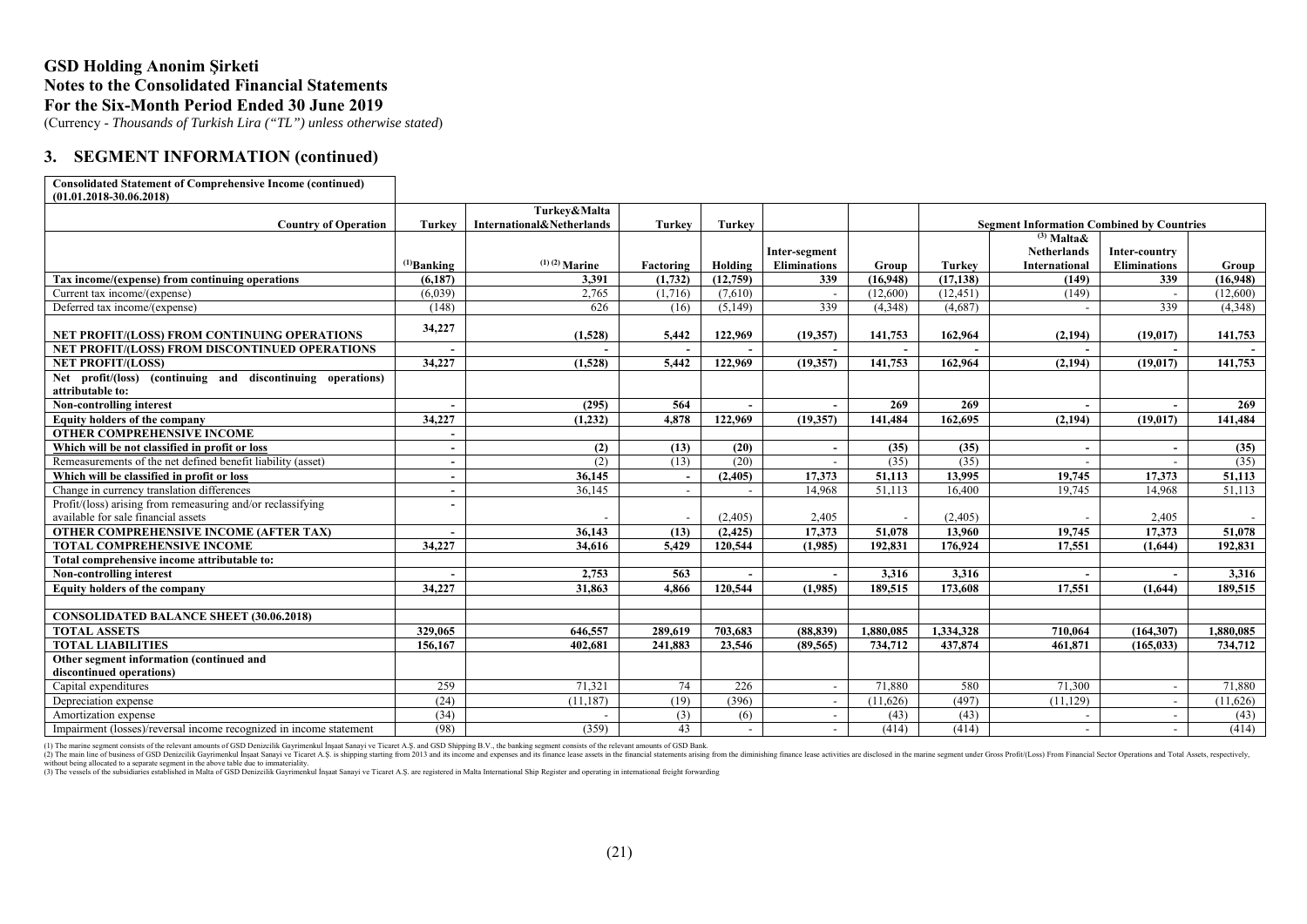*(Currency - Thousands of Turkish Lira ("TL") unless otherwise stated)*

#### **4. CASH AND CASH EQUIVALENTS**

#### **Cash and cash equivalents in the statement of financial position:**

| <b>Continuing Operations</b>                                     |         | 30 June 2019 31 December 2018 |
|------------------------------------------------------------------|---------|-------------------------------|
|                                                                  |         |                               |
| Cash on hand                                                     |         |                               |
| Balances with the Central Bank                                   | 1,808   | 5,439                         |
| <b>Cash and balances with the Central Bank</b>                   | 1.815   | 5,441                         |
| Deposits with other banks and financial institutions             | 102,277 | 236,459                       |
| Receivables from money market transactions                       | 6,426   | 5,003                         |
| Reserve deposits at the Central Bank                             | 264     | 2,594                         |
| Cash and cash equivalents in the statement of financial position | 110,782 | 249.497                       |

#### **5. MARKETABLE SECURITIES**

#### **a) Financial assets at fair value through profit/loss**

|                  |         | <b>30 June 2019</b> |         | 31 December 2018                |
|------------------|---------|---------------------|---------|---------------------------------|
|                  | Amount  | Interest Rate (%)   |         | <b>Amount</b> Interest Rate (%) |
| Debt instruments |         |                     |         |                                 |
| <b>Bonds</b>     | 47.658  |                     | 42,987  |                                 |
| <b>Other</b>     |         |                     |         |                                 |
| Common stocks    | 753,189 |                     | 678,858 |                                 |
| Toplam           | 800,847 |                     | 721,845 |                                 |

|                                     |          |                 | <b>GSD Holding A.S's Shareholding</b> |                                                          |       |  |  |
|-------------------------------------|----------|-----------------|---------------------------------------|----------------------------------------------------------|-------|--|--|
| <b>30 June 2019</b>                 |          |                 |                                       |                                                          |       |  |  |
| Financial assets-fair value through | Carrying | Paid            |                                       |                                                          |       |  |  |
| profit/loss                         |          |                 |                                       | Value Capital Direct $(\%)$ Indirect $(\%)$ Total $(\%)$ |       |  |  |
| Silopi Elektrik Üretim A.Ş.         |          | 751,672 202,050 | 15.00                                 | 0.00                                                     | 15.00 |  |  |
| Borsa İstanbul A.S.                 |          | 1.517 423.234   |                                       | 0.04                                                     | 0.04  |  |  |
| <b>Total</b>                        | 753,189  |                 |                                       |                                                          |       |  |  |

|                                     |          |         | <b>GSD Holding A.S's Shareholding</b> |                                         |               |  |  |
|-------------------------------------|----------|---------|---------------------------------------|-----------------------------------------|---------------|--|--|
| 31 December 2018                    |          |         |                                       |                                         |               |  |  |
| Financial assets-fair value through | Carrying | Paid    |                                       |                                         |               |  |  |
| profit/loss                         | Value    |         |                                       | Capital Direct $(\% )$ Indirect $(\% )$ | Total $(\% )$ |  |  |
| Silopi Elektrik Üretim A.Ş.         | 677.341  | 202,050 | 15.00                                 | 0.00                                    | 15.00         |  |  |
| Borsa Istanbul A.S.                 | 1.517    | 423.234 |                                       | 0.04                                    | 0.04          |  |  |
| <b>Total</b>                        | 678,858  |         |                                       |                                         |               |  |  |

#### **b) Financial Assets at Amortised Cost**

As at 30 June 2019 and 31 December 2018, the Group has no financial assets at amortised cost.

#### **c) Marketable securities given as a guarantee**

As at 30 June 2019 and 31 December 2018, there is no marketable securities given as a guarantee.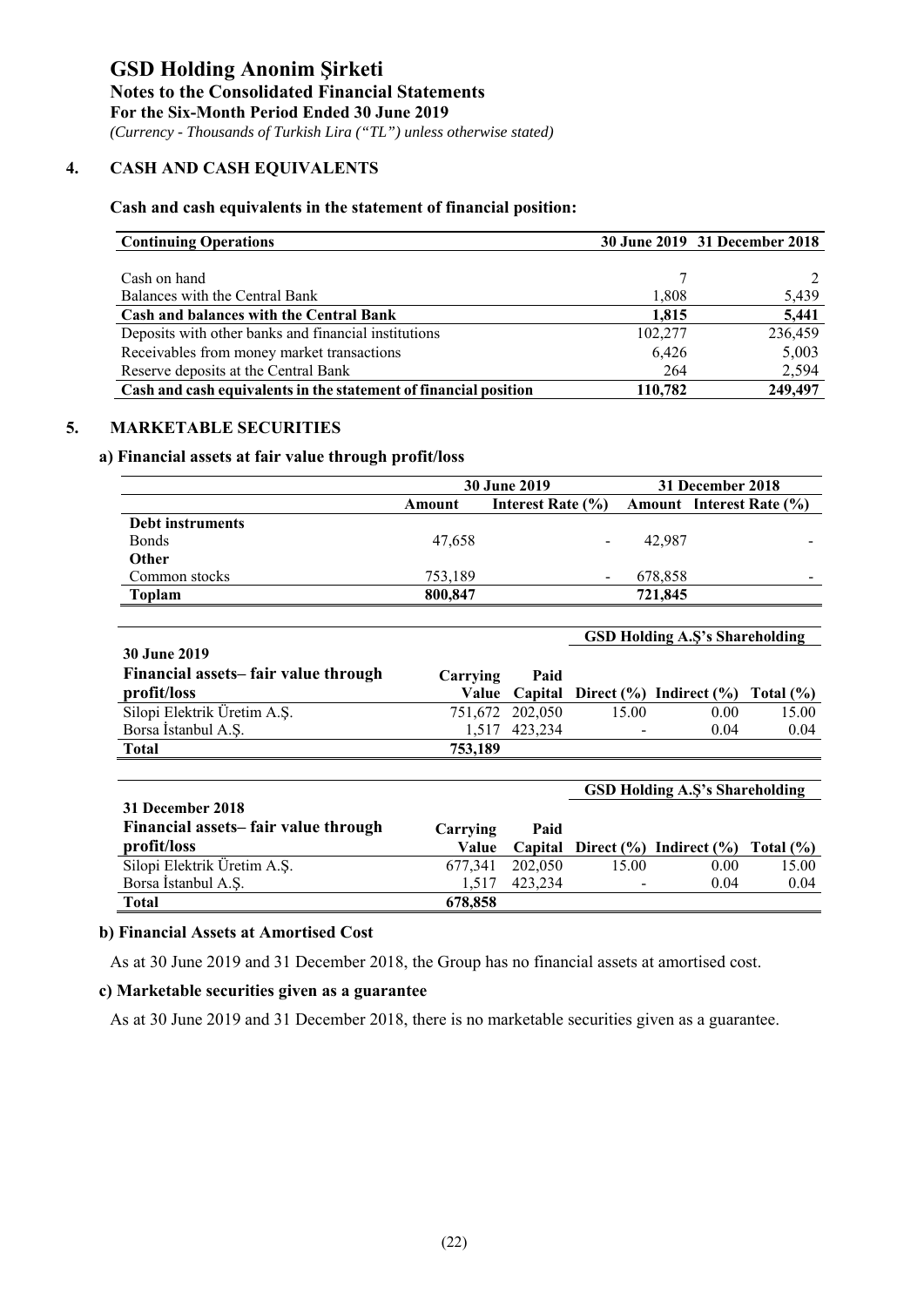## **GSD Holding Anonim Şirketi Notes to the Consolidated Financial Statements**

**For the Six-Month Period Ended 30 June 2019** 

 *(Currency - Thousands of Turkish Lira ("TL") unless otherwise stated)*

#### **5. MARKETABLE SECURITIES (continued)**

#### **d) Unquoted equity instruments**

The unconsolidated subsidiaries and other unquoted equity instruments which are classified in the "unquoted equity instruments" caption in the consolidated financial statements as at 30 June 2019 and 31 December 2018 are as follows:

|                  |     | 30 June 2019 31 December 2018 |
|------------------|-----|-------------------------------|
|                  |     |                               |
| GSD Eğitim Vakfı | 377 |                               |
| <b>Total</b>     | 377 | 377                           |

#### **6. EQUITY ACCOUNTED INVESTEES**

None.

#### **7. TRADE RECEIVABLES AND PAYABLES**

#### **a) Short Term Trade Receivables**

|                                                | 30 June 2019 31 December 2018 |         |  |
|------------------------------------------------|-------------------------------|---------|--|
|                                                |                               |         |  |
| Trade receivables from maritime activities     | 12.550                        | 6,303   |  |
| Costumers                                      | 10                            |         |  |
| Doubtful export goods receivables              | 1,981                         | 1,981   |  |
| Less: Provision for doubtful trade receivables | (1,981)                       | (1,981) |  |
| Total, net                                     | 12,560                        | 6.310   |  |

Movement in the provision for doubtful trade receivables:

|                                                                                        |       | 30 June 2019 31 December 2018 |
|----------------------------------------------------------------------------------------|-------|-------------------------------|
| Provision at the beginning of year<br>Provision for doubtful receivables<br>Recoveries | 1.981 | 1.981                         |
| <b>Provision net of recoveries</b>                                                     | -     |                               |
|                                                                                        |       |                               |
| Provision at the end of period                                                         | l.981 | .98                           |

#### **b) Trade Payables**

|                                     |       | 30 June 2019 31 December 2018 |
|-------------------------------------|-------|-------------------------------|
| Payables to suppliers               | 354   | 88                            |
| Payables to marine sector suppliers | 2,085 | 46                            |
| Export trade payables               | 78    | 107                           |
| Total                               | 2.517 | 241                           |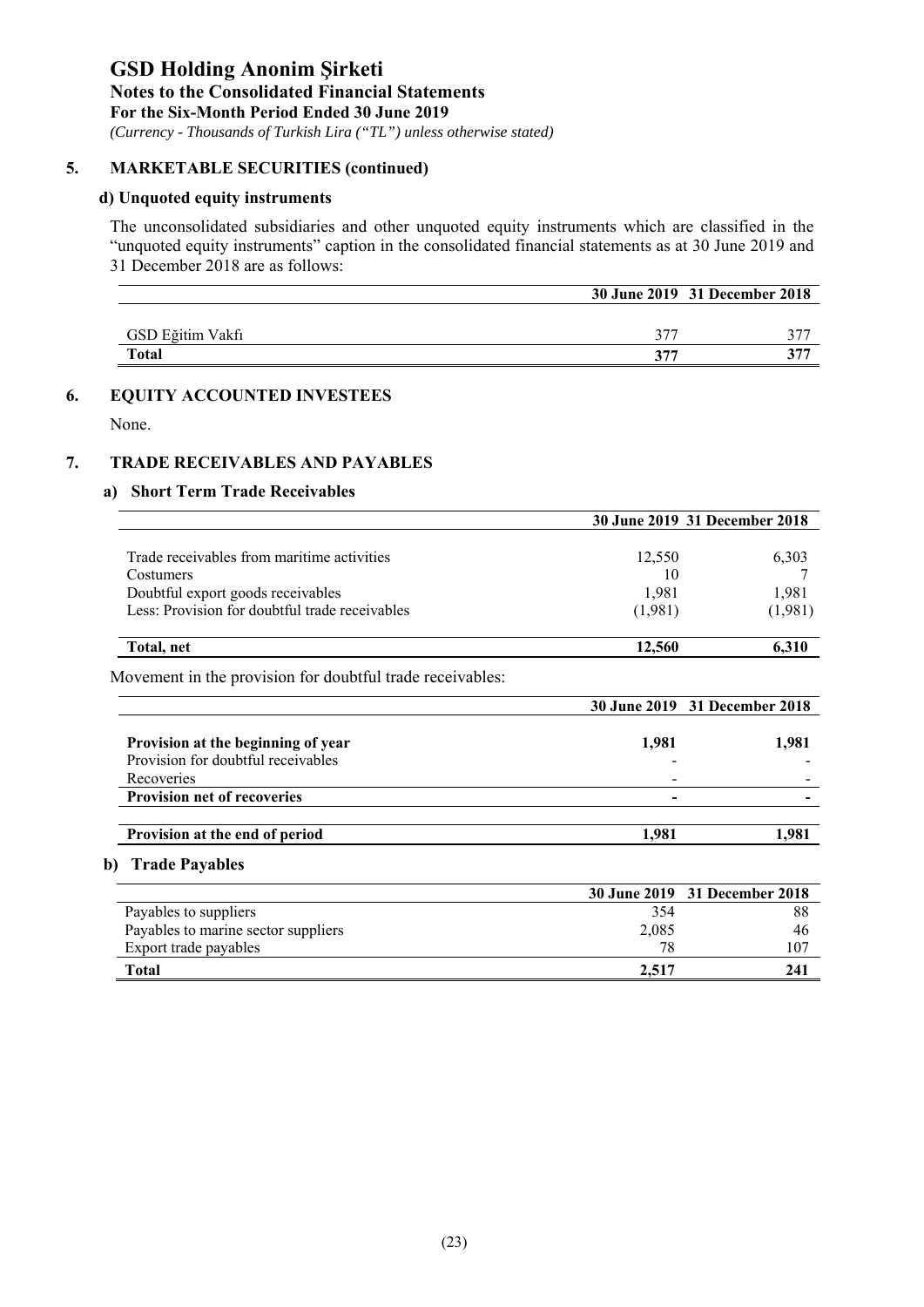#### **Notes to the Consolidated Financial Statements**

**For the Six-Month Period Ended 30 June 2019** 

 *(Currency - Thousands of Turkish Lira ("TL") unless otherwise stated)*

#### **8. RECEIVABLES AND PAYABLES FROM FINANCE ACTIVITIES**

#### **a) Loans and Advances to Customers**

|                                                                    | <b>30 June 2019</b>    |                     |                                |                        |                                 |                                |
|--------------------------------------------------------------------|------------------------|---------------------|--------------------------------|------------------------|---------------------------------|--------------------------------|
|                                                                    |                        | Amount              |                                |                        | Effective interest rate $(\% )$ |                                |
|                                                                    | <b>Turkish</b><br>lira | Foreign<br>currency | Foreign<br>currency<br>indexed | <b>Turkish</b><br>lira | Foreign<br>currency             | Foreign<br>currency<br>indexed |
| Corporate loans                                                    | 224,977                | 20,440              |                                | 23.90-35.00            | 2.90-8.50                       |                                |
| Total                                                              | 224,977                | 20,440              | $\,$                           |                        |                                 |                                |
| Non-performing loans<br>Less: Provision for<br>impairment on loans | 3,905                  |                     | $\overline{\phantom{0}}$       |                        |                                 |                                |
| and advances to customers $(1)$                                    | (3,956)                |                     |                                |                        |                                 |                                |
| Total, net                                                         | 224,926                | 20,440              | -                              |                        |                                 |                                |

Expected losses for non-cash loans in the current period are presented in other provisions.

|                                                                     | 31 December 2018       |                          |                                |                              |                                 |                                |
|---------------------------------------------------------------------|------------------------|--------------------------|--------------------------------|------------------------------|---------------------------------|--------------------------------|
|                                                                     |                        | Amount                   |                                |                              | Effective interest rate $(\% )$ |                                |
|                                                                     | <b>Turkish</b><br>lira | Foreign<br>currency      | Foreign<br>currency<br>indexed | <b>Turkish</b><br>lira       | Foreign<br>currency             | Foreign<br>currency<br>indexed |
| Corporate loans<br><b>Total</b>                                     | 206,858<br>206,858     | 3,586<br>3,586           | $\overline{\phantom{a}}$       | 12.48-43.25                  | 8.50                            |                                |
|                                                                     |                        |                          | -                              |                              |                                 |                                |
| Non-performing loans<br>Less: Provisions for<br>impairment on loans | 3,918                  | $\overline{\phantom{a}}$ | $\overline{\phantom{0}}$       | $\qquad \qquad \blacksquare$ |                                 |                                |
| and advances to customers <sup>(1)</sup>                            | (4.010)                |                          | $\overline{\phantom{0}}$       | -                            |                                 |                                |
| Total, net                                                          | 206,766                | 3,586                    |                                |                              |                                 |                                |

 $<sup>(1)</sup>$  Expected losses for non-cash loans in the current period are presented in other provisions.</sup>

Movements in the expected losses

|                                                                | <b>Continuing Operations</b> |                               |  |
|----------------------------------------------------------------|------------------------------|-------------------------------|--|
|                                                                |                              | 30 June 2019 31 December 2018 |  |
| Provision at the beginning of the year                         | 4,010                        | 5,561                         |  |
| IFRS 9 transition impact $(1)$                                 |                              | (256)                         |  |
| Recoveries                                                     | (129)                        | (198)                         |  |
| Provision for impairment                                       | 723                          | 445                           |  |
| <b>Provision net of recoveries</b>                             | 594                          | 247                           |  |
| Loans written off during the period                            |                              |                               |  |
| Transfer from continuing operations to discontinued operations |                              |                               |  |
| Classification of expected losses <sup>(2)</sup>               | (648)                        | (1, 542)                      |  |
| Provision at the end of the period                             | 3,956                        | 4,010                         |  |

(1) The amount is related to IFRS 9 adjustment presented in the previous year's profit / loss related to GSD Yatırım Bankası A.Ş.

 (2) As at 31 December 2018 the expected losses for non-cash loans are presented in liabilities, excluding non-cash loans provisions for other assets and loans are presented in assets.

As at 30 June 2019 and 31 December 2018, loans and advances to customers have fixed interest rates.

The Group does not recognize interest accrual on non-performing loans. As at 30 June 2019, the amount of non-performing loans that include unrecognized interest accrual is TL 3,905 (31 December 2018: TL 3,918).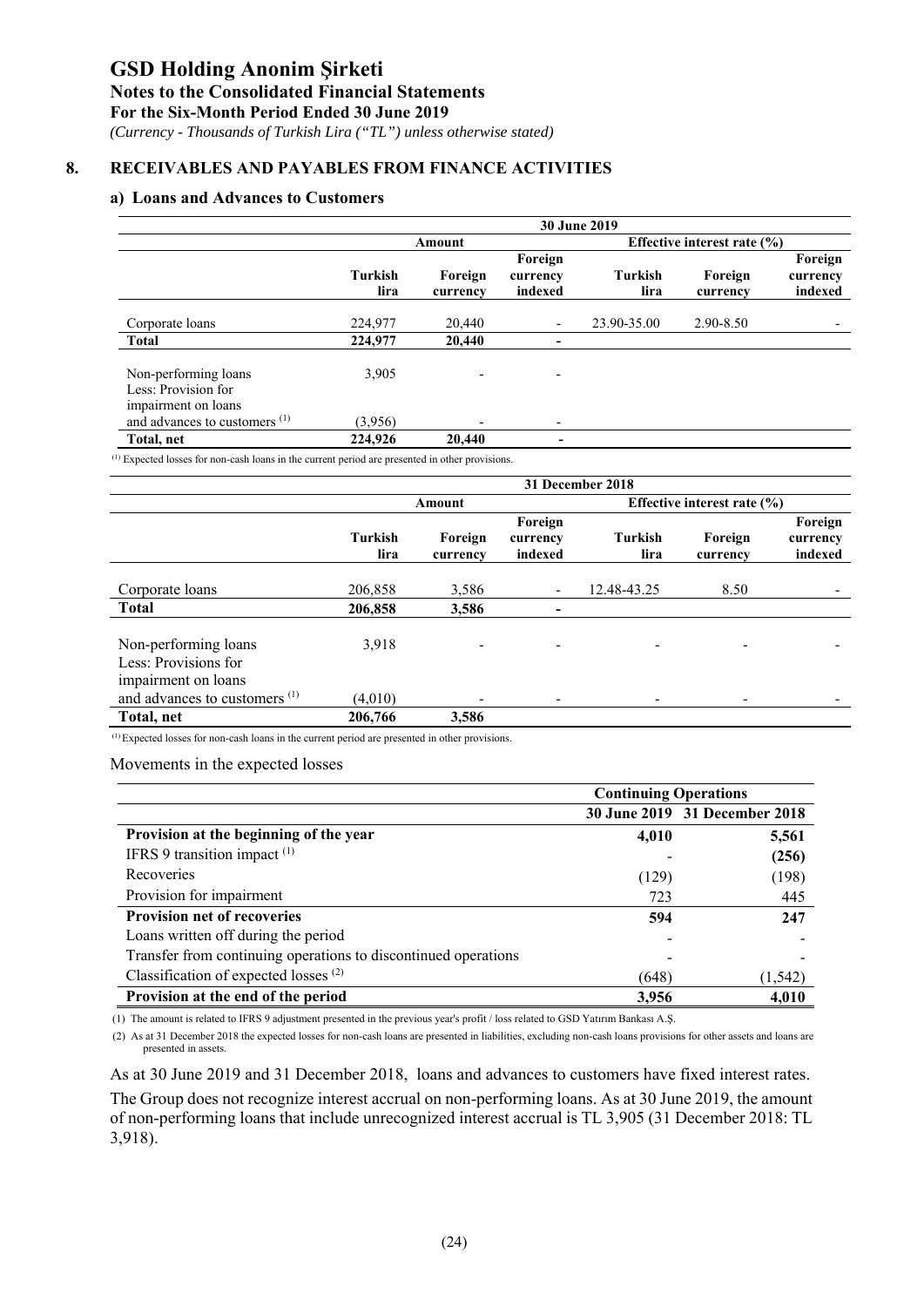### **Notes to the Consolidated Financial Statements**

**For the Six-Month Period Ended 30 June 2019** 

 *(Currency - Thousands of Turkish Lira ("TL") unless otherwise stated)*

#### **8. RECEIVABLES AND PAYABLES FROM FINANCE ACTIVITIES (continued)**

#### **b) Factoring Receivables and Payables**

|                                                 | 30 June 2019 |                          |          |                |                                 |          |  |
|-------------------------------------------------|--------------|--------------------------|----------|----------------|---------------------------------|----------|--|
|                                                 |              | Amount                   |          |                | Effective interest rate $(\% )$ |          |  |
|                                                 |              | Foreign                  |          |                | Foreign                         |          |  |
|                                                 | Turkish      | Currency                 | Foreign  | Turkish        | Currency                        | Foreign  |  |
|                                                 | Lira         | <b>Indexed</b>           | Currency | Lira           | <b>Indexed</b>                  | Currency |  |
|                                                 |              |                          |          |                |                                 |          |  |
| Factoring receivables                           | 228,920      |                          |          | $-25,30-44,80$ |                                 |          |  |
| Doubtful factoring receivables                  | 5,159        |                          |          |                |                                 |          |  |
| <b>Total factoring receivables</b>              | 234,079      | ۰                        | -        |                |                                 |          |  |
| Less: Provision<br>doubtful<br>factoring<br>for |              |                          |          |                |                                 |          |  |
| receivables                                     | (5,093)      | $\overline{\phantom{a}}$ |          |                |                                 |          |  |
| Factoring receivables, net                      | 228,986      |                          |          |                |                                 |          |  |
|                                                 |              |                          |          |                |                                 |          |  |
| <b>Factoring payables</b>                       | 493          |                          | 72       |                |                                 |          |  |

|                                                    | 31 December 2018 |                              |          |             |                                 |          |  |
|----------------------------------------------------|------------------|------------------------------|----------|-------------|---------------------------------|----------|--|
|                                                    |                  | Amount                       |          |             | Effective interest rate $(\% )$ |          |  |
|                                                    |                  | Foreign                      |          |             | Foreign                         |          |  |
|                                                    | Turkish          | Currency                     | Foreign  | Turkish     | Currency                        | Foreign  |  |
|                                                    | Lira             | <b>Indexed</b>               | Currency | Lira        | <b>Indexed</b>                  | Currency |  |
|                                                    |                  |                              |          |             |                                 |          |  |
| Factoring receivables                              | 105,344          | $\qquad \qquad \blacksquare$ | 288      | 19.91-60.00 |                                 | 12.51    |  |
| Doubtful factoring receivables                     | 5,486            | $\overline{\phantom{a}}$     |          | ٠           |                                 |          |  |
| <b>Total factoring receivables</b>                 | 110,830          | $\overline{a}$               | 288      |             |                                 |          |  |
| Provision<br>for<br>doubtful<br>factoring<br>Less: |                  |                              |          |             |                                 |          |  |
| receivables                                        | (5,358)          | $\overline{\phantom{a}}$     |          |             |                                 |          |  |
| Factoring receivables, net                         | 105,472          | -                            | 288      |             |                                 |          |  |
|                                                    |                  |                              |          |             |                                 |          |  |
| <b>Factoring payables</b>                          | 1,365            |                              | 65       |             |                                 |          |  |

Movement in the provision for doubtful factoring receivables:

|                                                     |       | 30 June 2019 31 December 2018 |
|-----------------------------------------------------|-------|-------------------------------|
| Provision at the beginning of year                  | 5,358 | 3,211                         |
| Recoveries                                          | (352) | (446)                         |
| Provision for doubtful factoring receivables        | 87    | 2,593                         |
| <b>Provision net of recoveries</b>                  | (265) | 2,147                         |
| Factoring receivables written off during the period |       |                               |
| Provision at the end of period                      | 5.093 | 5,358                         |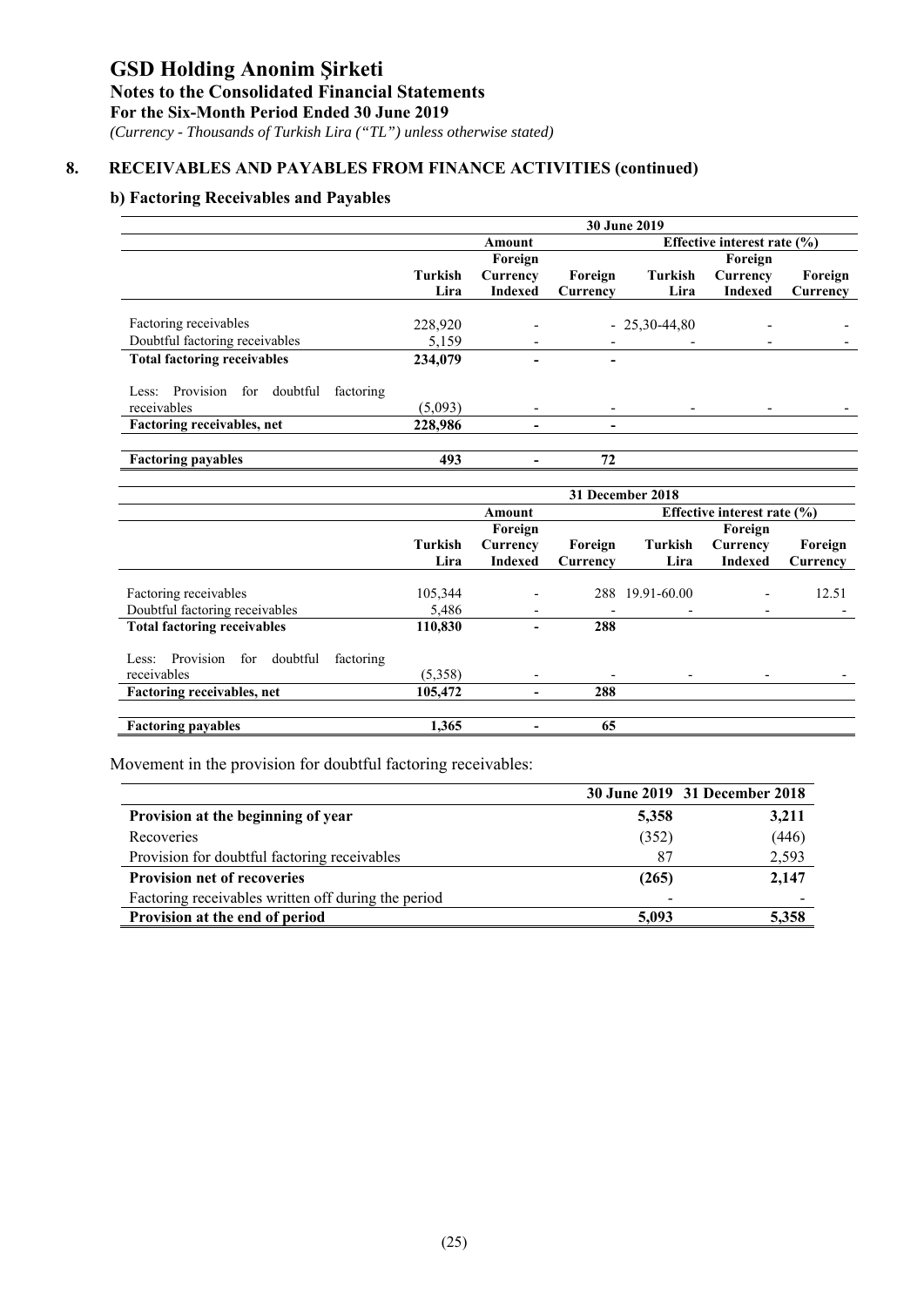*(Currency - Thousands of Turkish Lira ("TL") unless otherwise stated)*

#### **8. RECEIVABLES AND PAYABLES FROM FINANCE ACTIVITIES (continued)**

#### **c) Finance Lease Receivables, Net**

|                                                        |         | 30 June 2019 31 December 2018 |
|--------------------------------------------------------|---------|-------------------------------|
| Invoiced lease receivables                             | 16      | 30                            |
| Doubtful finance lease receivables                     | 4.055   | 3,822                         |
| Finance lease receivables, gross                       | 4.071   | 3,852                         |
|                                                        |         |                               |
| Less: Unearned interest income                         | (5)     | (4)                           |
| Less: Provision for doubtful finance lease receivables | (4.055) | (3,822)                       |
| Finance lease receivables, net                         |         |                               |

The aging of net finance lease receivables is as follows:

|                                | 30 June 2019 31 December 2018 |
|--------------------------------|-------------------------------|
| Not later than 1 year          |                               |
| Finance lease receivables, net |                               |

Movement in the provision for doubtful finance lease receivables is as follows:

|                                                         |                          | 30 June 2019 31 December 2018 |
|---------------------------------------------------------|--------------------------|-------------------------------|
| Provision at the beginning of year                      | 3,822                    | 3,142                         |
| Provision for doubtful lease receivables                | 233                      | 684                           |
| Recoveries                                              |                          | (4)                           |
| <b>Provision net of recoveries</b>                      | 233                      | 680                           |
| Finance lease receivables written off during the period | $\overline{\phantom{a}}$ |                               |
| Provision at the end of period                          | 4.055                    | 3.822                         |

#### **d) Funds Borrowed**

|                   |                          | <b>30 June 2019</b> |                                 |                          |                          |          | 31 December 2018                |           |  |  |
|-------------------|--------------------------|---------------------|---------------------------------|--------------------------|--------------------------|----------|---------------------------------|-----------|--|--|
|                   |                          | Amount              | Effective interest rate $(\% )$ |                          |                          | Amount   | Effective interest rate $(\% )$ |           |  |  |
|                   | Turkish                  | Foreign             | Turkish                         | Foreign                  | Turkish                  | Foreign  | Turkish                         | Foreign   |  |  |
|                   | Lira                     | Currency            | Lira                            | Currency                 | Lira                     | Currency | Lira                            | Currency  |  |  |
|                   |                          |                     |                                 |                          |                          |          |                                 |           |  |  |
| <b>Short term</b> | 106,454                  |                     |                                 |                          | 29,690                   | 183      |                                 |           |  |  |
| Fixed interest    | 106,454                  | $\blacksquare$      | 24.25-27.35                     | $\overline{\phantom{a}}$ | 29,690                   | 183      | 15.10-24.00                     | 7.10      |  |  |
| Floating interest | $\overline{\phantom{0}}$ |                     |                                 |                          |                          |          |                                 |           |  |  |
| Medium/Long       | $\overline{\phantom{0}}$ | 368,994             |                                 |                          |                          |          |                                 |           |  |  |
| Term              |                          |                     |                                 |                          | -                        | 400,717  |                                 |           |  |  |
| Fixed interest    | $\overline{\phantom{0}}$ | 85,933              |                                 | 5.25-5.80                |                          | 125,958  | $\overline{\phantom{a}}$        | 4.50-5.80 |  |  |
| Floating interest | ۰                        | 283,061             |                                 | 5.38-5.83                | $\overline{\phantom{0}}$ | 274,759  | $\overline{\phantom{a}}$        | 5.36-5.95 |  |  |
| <b>Total</b>      | 106.454                  | 368,994             |                                 |                          | 29,690                   | 400,900  |                                 |           |  |  |

Repayment schedule of borrowings initially recognized as medium/long term borrowings is as follows:

|                  | <b>30 June 2019</b> |                      | 31 December 2018  |                      |
|------------------|---------------------|----------------------|-------------------|----------------------|
|                  | <b>Fixed rate</b>   | <b>Floating rate</b> | <b>Fixed rate</b> | <b>Floating rate</b> |
|                  |                     |                      |                   |                      |
| Less than 1 year | 85.933              | 66,749               | 125,958           | 33,253               |
| Up to 2 year     |                     | 78,372               |                   | 57,398               |
| Up to 3 year     | -                   | 26,391               |                   | 70,080               |
| Up to 4 year     | -                   | 110,417              |                   | 24,125               |
| More than 5 year |                     | 1,132                |                   | 89,903               |
| <b>Total</b>     | 85,933              | 283,061              | 125,958           | 274,759              |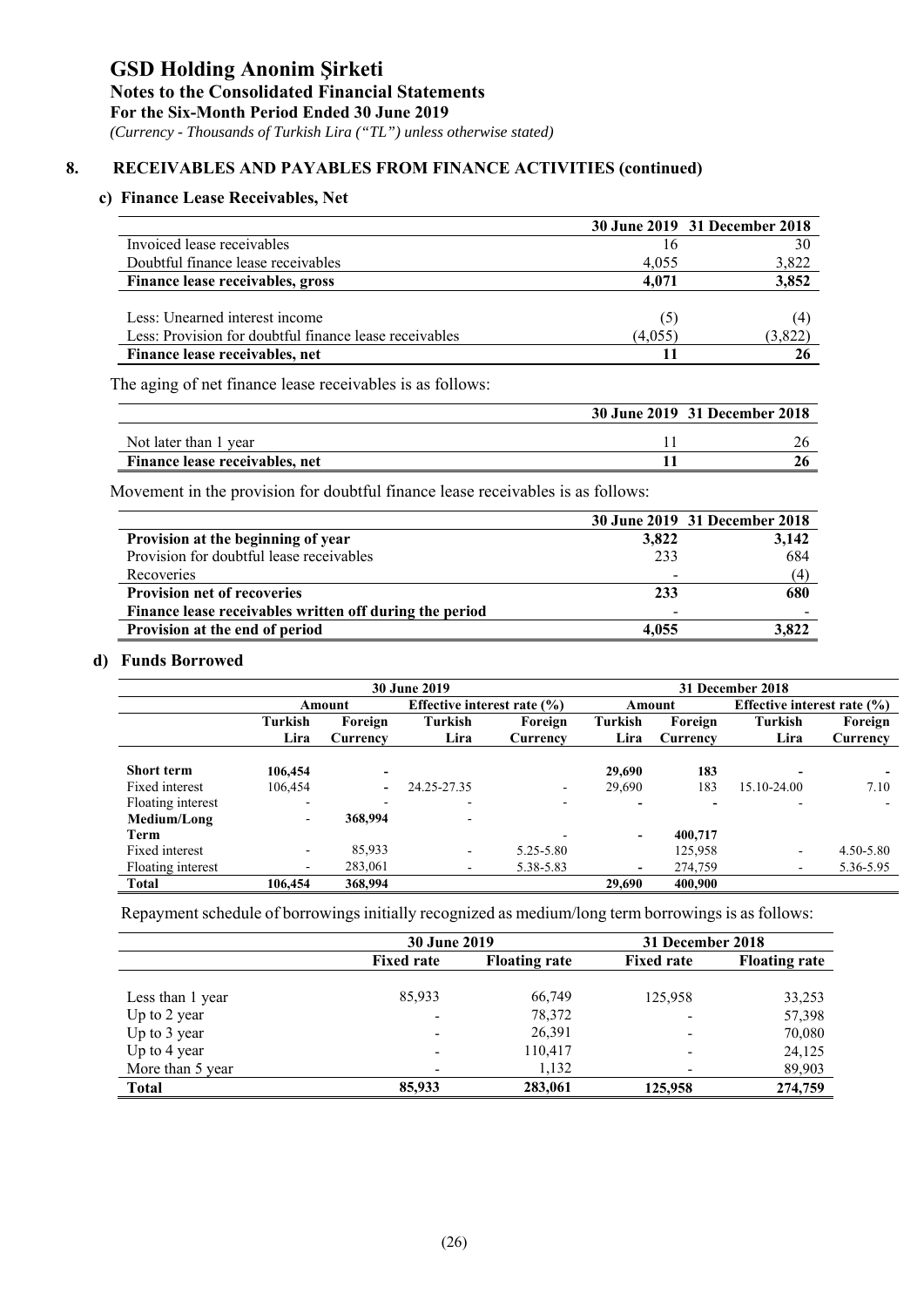#### **Notes to the Consolidated Financial Statements**

**For the Six-Month Period Ended 30 June 2019** 

 *(Currency - Thousands of Turkish Lira ("TL") unless otherwise stated)*

#### **8. RECEIVABLES AND PAYABLES FROM FINANCE ACTIVITIES (continued)**

### **e) Other money market deposits**

|                                                                  | <b>30 June 2019</b> |                                  |                                 |                          |                  | 31 December 2018 |                                 |          |  |
|------------------------------------------------------------------|---------------------|----------------------------------|---------------------------------|--------------------------|------------------|------------------|---------------------------------|----------|--|
|                                                                  |                     | Amount                           | Effective interest rate $(\% )$ |                          | Amount           |                  | Effective interest rate $(\% )$ |          |  |
|                                                                  | Turkish             | Foreign                          | Turkish                         | Foreign                  | Turkish          | Foreign          | Turkish                         | Foreign  |  |
|                                                                  | Lira                | currency                         | Lira                            | currency                 | Lira             | currency         | Lira                            | currency |  |
| Liabilities from<br>money market<br>transactions<br><b>Total</b> | 46.930<br>46,930    | $\overline{\phantom{a}}$<br>$\,$ | 23.50-25.35                     | $\overline{\phantom{0}}$ | 18.513<br>18,513 | $\,$             | $-24.60-24.90$                  |          |  |

#### **f) Borrowers' funds**

|              |         | <b>30 June 2019</b>      |                                 |           |         |          | 31 December 2018                |           |  |  |
|--------------|---------|--------------------------|---------------------------------|-----------|---------|----------|---------------------------------|-----------|--|--|
|              | Amount  |                          | Effective Interest rate $(\% )$ |           | Amount  |          | Effective Interest rate $(\% )$ |           |  |  |
|              | Turkish | Foreign                  | Turkish                         | Foreign   | Turkish | Foreign  | Turkish                         | Foreign   |  |  |
|              | Lira    | currency                 | Lira                            | currency  | Lira    | currency | Lira                            | currency  |  |  |
|              |         |                          |                                 |           |         |          |                                 |           |  |  |
| Demand       | 741     | 3,323                    |                                 | $\sim$    | 1,502   | 87       | $\overline{\phantom{0}}$        |           |  |  |
| Time         | 10.275  | $\overline{\phantom{a}}$ | 11.00-18.00                     | 2.05-3.75 | 6,516   | 69.028   | 10.00-20.00                     | 1.25-4.40 |  |  |
| <b>Total</b> | 11,016  | 3,323                    |                                 |           | 8.018   | 69.115   |                                 |           |  |  |

#### **g) Liabilities arising from finance leases**

#### **Payable from short term financial lease activities**

|                                      | 30 June 2019 31 December 2018 |
|--------------------------------------|-------------------------------|
|                                      |                               |
| Advances taken due to finance leases |                               |
| Total                                |                               |

#### **h) Lease liabilities**

|                   | <b>30 June 2019</b>      |                          |                                 |                          |                          | 31 December 2018         |                                 |          |  |
|-------------------|--------------------------|--------------------------|---------------------------------|--------------------------|--------------------------|--------------------------|---------------------------------|----------|--|
|                   |                          | Amount                   | Effective interest rate $(\% )$ |                          |                          | Amount                   | Effective interest rate $(\% )$ |          |  |
|                   | Turkish                  | Foreign                  | <b>Turkish</b>                  | Foreign                  | Turkish                  | Foreign                  | Turkish                         | Foreign  |  |
|                   | Lira                     | Currency                 | Lira                            | Currency                 | Lira                     | Currency                 | Lira                            | Currency |  |
|                   |                          |                          |                                 |                          |                          |                          |                                 |          |  |
| <b>Short term</b> | 769                      | 16                       |                                 |                          |                          |                          |                                 |          |  |
| Fixed interest    | 769                      | 16                       | $\overline{\phantom{0}}$        | $\overline{\phantom{0}}$ |                          | <b>100</b>               | -                               |          |  |
| Floating interest | $\overline{\phantom{a}}$ | $\overline{\phantom{0}}$ |                                 |                          |                          |                          |                                 |          |  |
| Medium/Long       |                          |                          |                                 |                          |                          |                          |                                 |          |  |
| Term              | 9,815                    | 463                      |                                 |                          |                          |                          |                                 |          |  |
| Fixed interest    | 9,815                    | 463                      |                                 |                          |                          |                          |                                 |          |  |
| Floating interest | ۰                        | $\overline{\phantom{0}}$ |                                 |                          | -                        |                          |                                 |          |  |
| <b>Total</b>      | 10.584                   | 479                      |                                 |                          | $\overline{\phantom{0}}$ | $\overline{\phantom{a}}$ |                                 |          |  |

#### **9. INVENTORIES**

|                  |       | 30 June 2019 31 December 2018 |
|------------------|-------|-------------------------------|
| Ship mineral oil | 1.793 | 1,786                         |
| Ship fuel        | 1,692 | 1.978                         |
| <b>Total</b>     | 3.485 | 3.764                         |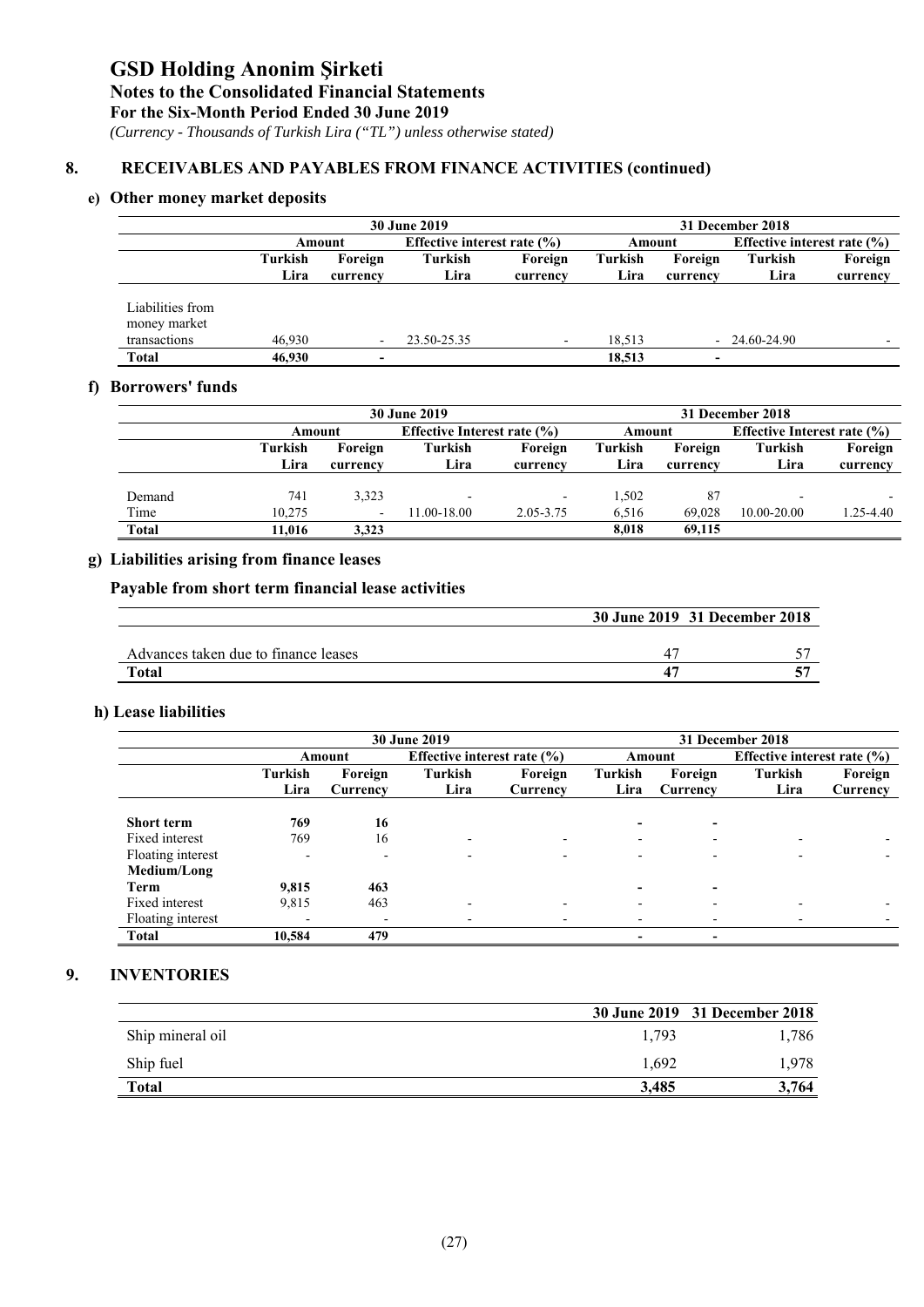*(Currency - Thousands of Turkish Lira ("TL") unless otherwise stated)*

#### **10. LEASE OPERATIONS**

The Group has rented six dry cargo ships owned by its subsidiaries with time form of time charter lease. These technical management of the ships performed under the contract to a company abroad by Cano Maritime Limited, Dodo Maritime Limited, Hako Maritime Limited, Zeyno Maritime Limited, Neco Maritime Limited and Mila Maritime Limited. The portion of the loan used from the bank up to the first installment amount of the ship rental in the bank accounts of the Group is kept as conveyance by the bank.

#### **11. PROPERTY AND EQUIPMENT**

|                                          |                              | Office and           |                           |              |                |                          | <b>Tangible Assets</b> |            |
|------------------------------------------|------------------------------|----------------------|---------------------------|--------------|----------------|--------------------------|------------------------|------------|
| <b>Continuing Operations</b>             | Land and<br><b>Buildings</b> | Vehicle<br>Equipment | Leasehold<br>Improvements | <b>Ships</b> | Dry<br>Docking | <b>Motor</b><br>Vehicles | Under<br>Construction  | Total      |
| At 1 January 2019, net carrying          |                              |                      |                           |              |                |                          |                        |            |
| amount                                   | $\mathbf{2}$                 | 1,657                | 831                       | 574,754      | 8,317          | 762                      |                        | 586,323    |
| Additions                                |                              | 675                  | 138                       |              | 7,836          |                          |                        | 8,649      |
| Disposals, net                           |                              | (17)                 |                           |              |                |                          |                        | (17)       |
| Transfers                                |                              |                      |                           |              |                |                          |                        |            |
| Foreign currency translation differences |                              |                      |                           | 54,037       | 783            |                          |                        | 54,820     |
| Depreciation charge for the period       |                              | (215)                | (166)                     | (15, 193)    | (1,203)        | (138)                    |                        | (16,915)   |
| June 2019, net carrying<br>At 30         |                              |                      |                           |              |                |                          |                        |            |
| amount                                   | 2                            | 2,100                | 803                       | 613,598      | 15,733         | 624                      |                        | 632,860    |
| <b>At 30 June 2019</b>                   |                              |                      |                           |              |                |                          |                        |            |
| Cost                                     | 2                            | 6,964                | 2,003                     | 333,071      | 17,705         | 1,284                    |                        | 361,029    |
| Foreign currency translation differences |                              |                      |                           | 435,332      | 1,105          |                          |                        | 436,437    |
| Accumulated depreciation <sup>(1)</sup>  | $\overline{\phantom{0}}$     | (4,864)              | (1,200)                   | (154, 805)   | (3,077)        | (660)                    |                        | (164, 606) |
| June 2019, net carrying<br>At $30$       |                              |                      |                           |              |                |                          |                        |            |
| amount                                   |                              | 2,100                | 803                       | 613,598      | 15,733         | 624                      |                        | 632,860    |

**(1)** Accumulated depreciation contains the foreign currency translation differences relating to the accumulated depreciation.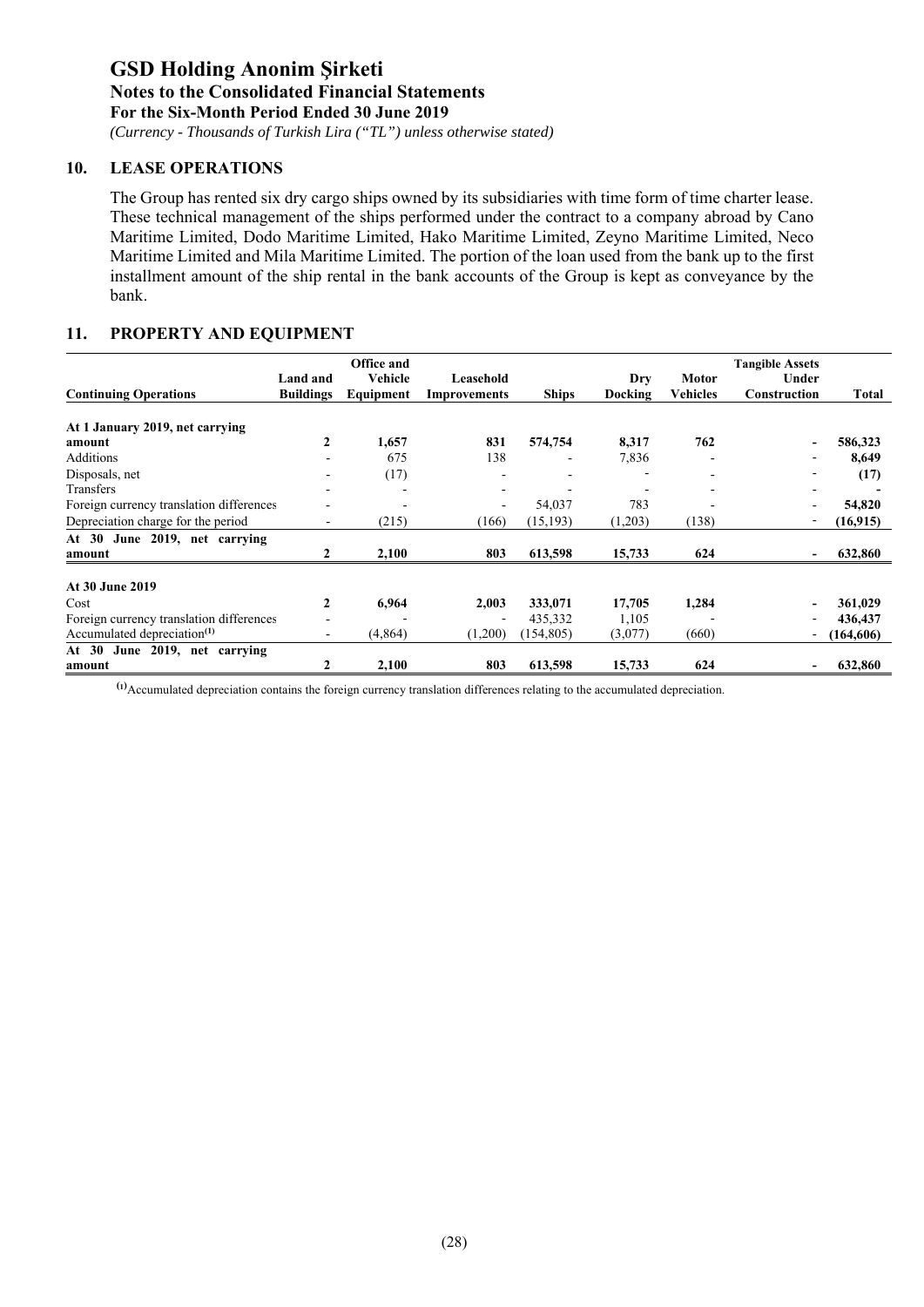*(Currency - Thousands of Turkish Lira ("TL") unless otherwise stated)*

#### **11. PROPERTY AND EQUIPMENT (continued)**

| Land and<br><b>Buildings</b> | Office and<br>Vehicle    | Leasehold<br>Improvements                        | <b>Ships</b>                                       |                                                                  | <b>Motor</b><br><b>Vehicles</b>                                          | <b>Tangible Assets</b><br>Under<br>Construction <sup>(2)</sup> | Total      |
|------------------------------|--------------------------|--------------------------------------------------|----------------------------------------------------|------------------------------------------------------------------|--------------------------------------------------------------------------|----------------------------------------------------------------|------------|
|                              |                          |                                                  |                                                    |                                                                  |                                                                          |                                                                |            |
|                              |                          |                                                  |                                                    |                                                                  |                                                                          |                                                                | 370,206    |
|                              |                          |                                                  |                                                    |                                                                  |                                                                          |                                                                | 37,538     |
|                              |                          |                                                  |                                                    | ۰                                                                |                                                                          |                                                                | (22)       |
|                              |                          | $\overline{\phantom{a}}$                         | 20,983                                             |                                                                  |                                                                          | (20,983)                                                       |            |
|                              |                          | $\overline{\phantom{a}}$                         | 207,140                                            | 218                                                              |                                                                          |                                                                | 207,358    |
|                              | (492)                    | (319)                                            | (26, 108)                                          | (1,578)                                                          | (259)                                                                    |                                                                | (28, 756)  |
|                              |                          |                                                  |                                                    |                                                                  |                                                                          |                                                                |            |
|                              | 1,657                    | 832                                              | 574,754                                            | 8,317                                                            | 762                                                                      |                                                                | 586,324    |
|                              |                          |                                                  |                                                    |                                                                  |                                                                          |                                                                |            |
|                              |                          |                                                  |                                                    |                                                                  |                                                                          |                                                                | 352,469    |
|                              |                          | $\blacksquare$                                   |                                                    |                                                                  |                                                                          |                                                                | 369,470    |
|                              |                          |                                                  |                                                    |                                                                  |                                                                          |                                                                | (135, 615) |
|                              |                          |                                                  |                                                    |                                                                  |                                                                          |                                                                |            |
|                              |                          |                                                  |                                                    |                                                                  |                                                                          |                                                                | 586,324    |
|                              | $\overline{2}$<br>2<br>2 | 1,841<br>310<br>(2)<br>6,356<br>(4,699)<br>1,657 | Equipment<br>994<br>157<br>1,887<br>(1,055)<br>832 | 344,039<br>28,700<br>333,071<br>369,310<br>(127, 627)<br>574,754 | <b>Dry Docking</b><br>1,547<br>8,130<br>9,869<br>160<br>(1,712)<br>8,317 | 800<br>241<br>(20)<br>1,284<br>(522)<br>762                    | 20,983     |

(1) Accumulated depreciation contains the foreign currency translation differences relating to the accumulated depreciation.

**(2)** Amount consists of advances given by GSD Shipping B.V. for the purchase of the 63,000 DWT type bulk dry cargo vessel constructed on behalf of Mila Maritime Ltd.

The Group has taken the higher value of use determined through fair value whose sales expenses are deducted as amount recoverable and discounted cash flow methods in the impairment calculation made taking each of the dry cargo ships, six maritime affiliates located in Malta, into account as cash generating units as basis as at 30 June 2019 in accordance with IAS 36 and has not made a provision for impairment as at 30 June 2019 since the value of use are higher than carrying amounts for each of the six ships. Discounted cash flow calculations, used to determine amount recoverable, have been started based on final budgeting of technical management company made for leasing contracts which are considered to be concluded in near future in the framework of current market conditions through examining current ship leasing agreements and realisations in previous periods for income. Cash flows which can occur in depreciation period have been tried to be anticipated using expectations and assumptions generated by the Group management on direction, level and timing of market based on recent condition of freight market and impacts related to its development and it is deducted to reporting date with a discount rate appropriate to structure of company and market. Amounts, deducted from cost while determining amount subject to depreciation have been used as cash inflow in value of use calculation. Selection of periods in which fixed or variable based leasing are applied or locations of ships on the expiration of leasing period are main factors which can cause different realizations from those which have been anticipated under assumptions in calculations. On the other hand, the realization of assumptions are bounded to variable factors directing global dry cargo ship transportation market. The Company management believes that any changes reasonably occurring in any of aforementioned main assumptions shall not cause total carrying amounts of aforementioned cash generation units being higher than the total recoverable amounts.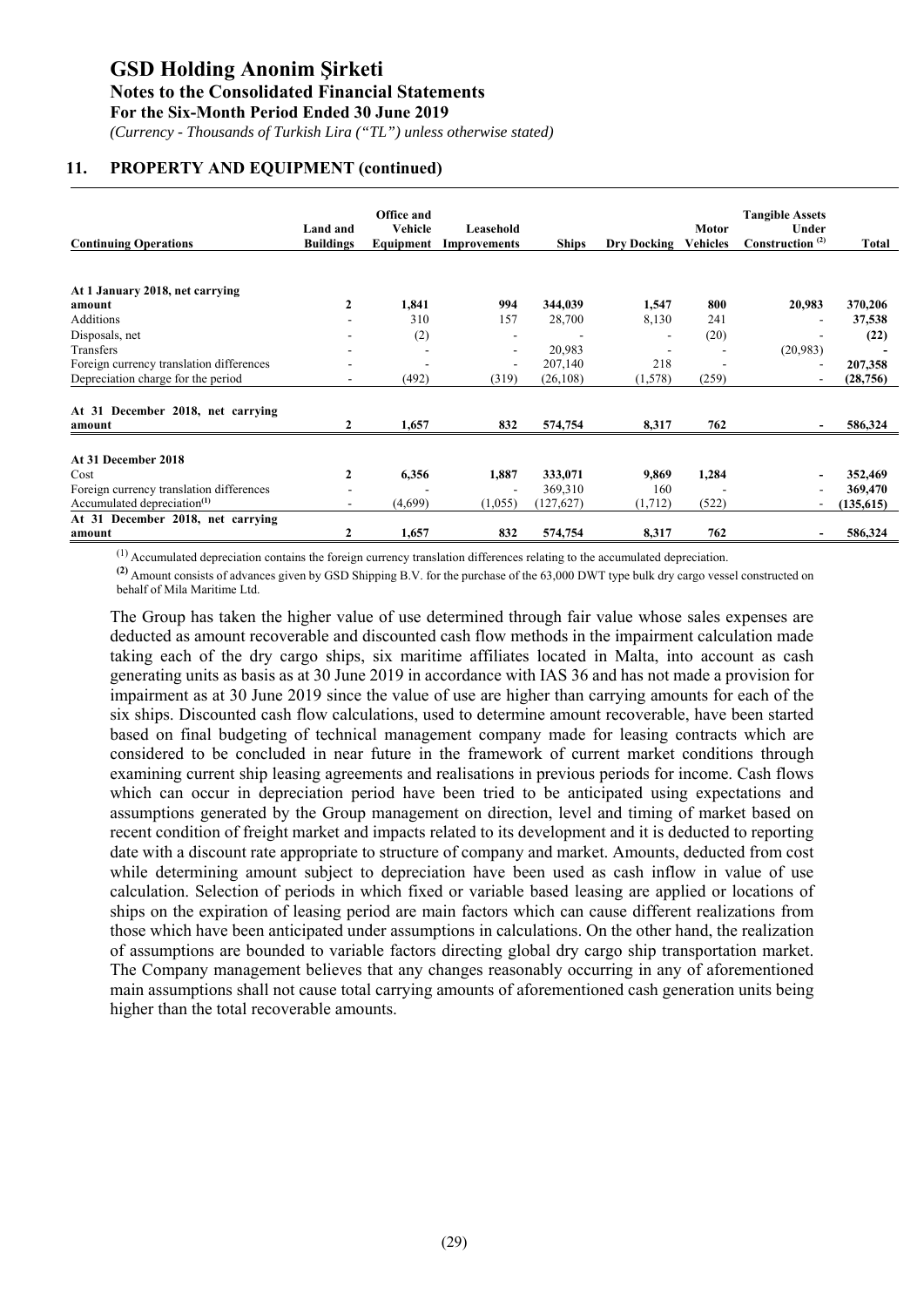*(Currency - Thousands of Turkish Lira ("TL") unless otherwise stated)*

#### **11.1. RIGHT OF USE ASSETS**

**12.** 

|                                                     |                  | <b>Motor</b>    |                                       |
|-----------------------------------------------------|------------------|-----------------|---------------------------------------|
| <b>Continuing Operations</b>                        | <b>Buildings</b> | <b>Vehicles</b> | <b>Total</b>                          |
| At 1 January 2019 net carrying amount               | 9,098            | 1,906           | 11,004                                |
| <b>Additions</b>                                    | 34               | 2,027           | 2,061                                 |
| Amortization charge for the period                  | (1,981)          | (521)           | (2,502)                               |
| At 30 June 2019 net carrying amount                 | 7,151            | 3,412           | 10,563                                |
|                                                     |                  |                 |                                       |
| At 1 January 2019                                   |                  |                 |                                       |
| Cost                                                | 9,132            | 3,933           | 13,065                                |
| Accumulated amortization                            | (1,981)          | (521)           | (2,502)                               |
| At 30 June 2019 net carrying amount                 | 7,151            | 3,412           | 10,563                                |
| <b>INTANGIBLE ASSETS</b>                            |                  |                 |                                       |
|                                                     |                  |                 | <b>Patents and</b>                    |
| <b>Continuing Operations</b>                        |                  |                 | <b>Licenses</b>                       |
|                                                     |                  |                 |                                       |
| At 1 January 2019 net carrying amount               |                  |                 | 407                                   |
| Additions<br>Amortization charge for the period     |                  |                 | 157<br>(73)                           |
| At 30 June 2019 net carrying amount                 |                  |                 | 491                                   |
|                                                     |                  |                 |                                       |
| At 30 June 2019                                     |                  |                 |                                       |
| Cost                                                |                  |                 | 2,809                                 |
| Accumulated amortization                            |                  |                 | (2,318)                               |
| At 30 June 2019 net carrying amount                 |                  |                 | 491                                   |
|                                                     |                  |                 |                                       |
| <b>Continuing Operations</b>                        |                  |                 | <b>Patents and</b><br><b>Licenses</b> |
|                                                     |                  |                 |                                       |
| At 1 January 2018 net of accumulated amortization   |                  |                 | 261                                   |
| <b>Additions</b>                                    |                  |                 | 241                                   |
| Disposals, net                                      |                  |                 | (2)                                   |
| Amortization charge for the period                  |                  |                 | (93)                                  |
| At 31 December 2018 net of accumulated amortization |                  |                 | 407                                   |
|                                                     |                  |                 |                                       |
| At 31 December 2018<br>Cost                         |                  |                 | 2,652                                 |
| Accumulated amortization                            |                  |                 | (2,245)                               |
| At 31 December 2018 net carrying amount             |                  |                 | 407                                   |

#### **13. GOODWILL**

None.

#### **14. BORROWING COSTS**

None.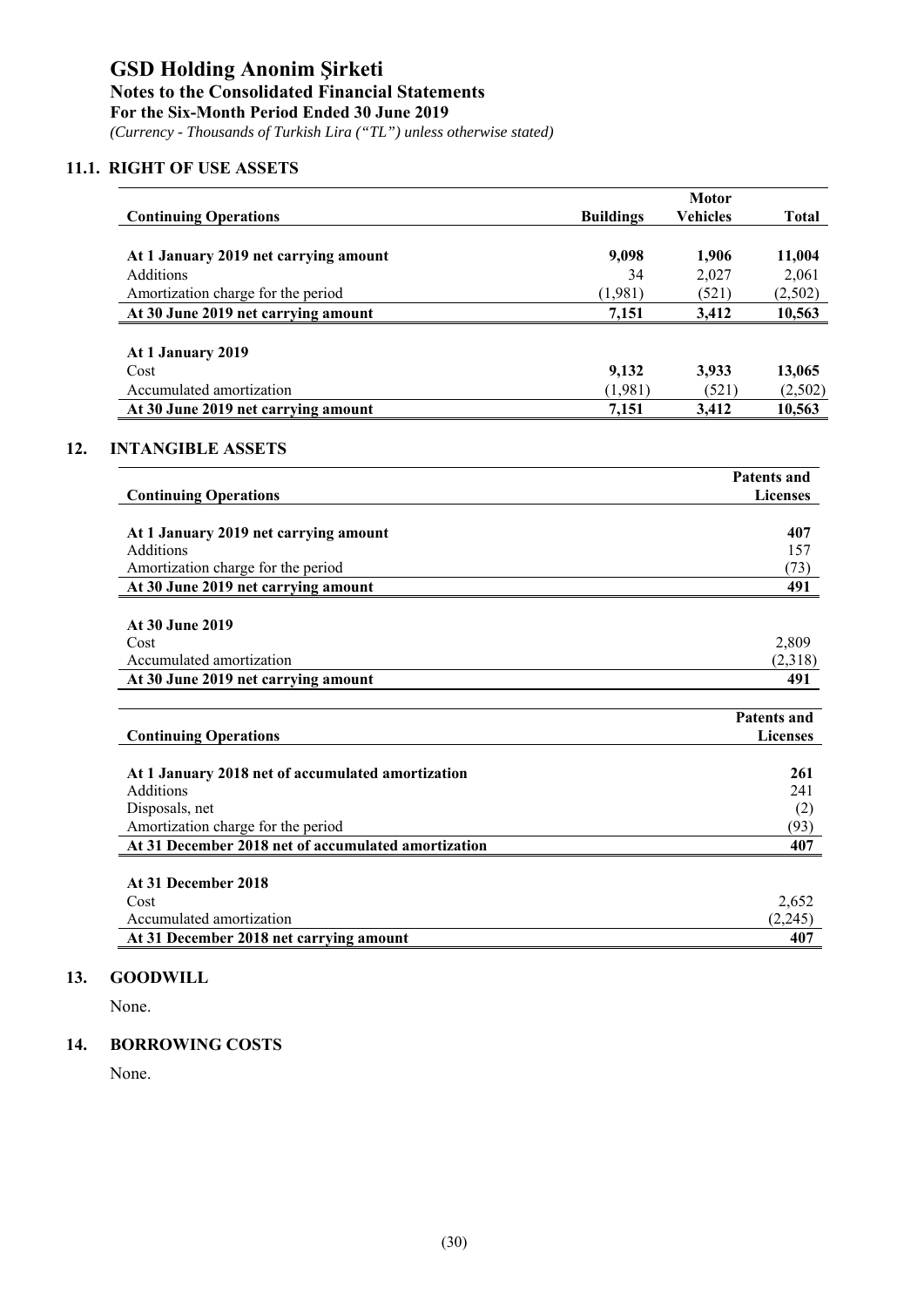*(Currency - Thousands of Turkish Lira ("TL") unless otherwise stated)*

### **15. TAXATION**

Corporate income is subject to corporate tax at 20% in Turkey to be effective from January 1, 2006. However, according to the Article 91 of the Law numbered 7061 "Legislation on Amendment of Certain Tax Legislation and Other Certain Legislation" which was published on the Official Gazette numbered 30261 on 5 December 2017 and according to the provisional clause 10 added to the Corporate Tax Law numbered 5520; corporate tax rate for the taxation periods of 2018, 2019 and 2020 is amended to 22%, which would later be applied as 20% at the end of these periods. During these periods, Council of Ministers is entitled to decrease the corporate tax rate of 22% to 20%.

#### **Tax losses carried forward**

Corporate tax losses can be carried forward for a maximum period of five years following the year in which the losses were incurred. The tax authorities can inspect the tax returns and the related accounting records for a retrospective maximum period of five years.

As of 30 June 2019, the Group has no unused tax losses (31 December 2018: TL 3,614).

#### **Withholding tax on dividend distributions**

The 15% withholding tax applies to dividends distributed by resident corporations to resident or nonresident real persons, those who are not liable to or exempt from income and corporation tax, nonresident corporations (excluding those that acquire dividend through a registered office or permanent representative in Turkey). Dividend distributions by resident corporations to resident corporations are not subject to a withholding tax. Furthermore, in the event the profit is not distributed or included in capital, no withholding tax shall be applicable.

#### **Investment allowance**

Effective from 24 April 2003, investment allowances provided a deduction from the corporate tax base of 40% of the cost of the purchases or production of the new fixed assets subject to depreciation and exceeding TL 10 and directly related with the production of goods and services. Investment allowance that arose prior to 24 April 2003 was subject to 19.8% withholding tax unless they were converted to the new application at the will of companies. All investment allowances were carried forward with indexed amounts. With respect to the new legislation effective from 1 January 2006, these unused investment allowances could be used until 31 December 2008 and investment allowances ceased to apply to the new investments to be made beginning from 1 January 2006, but continued to apply to the investments started before 1 January 2006. Afterwards, a decision rendered by the Constitutional Court of Turkey cancelling the clause of this legislation limiting the deduction period of the unused investment allowances has again made effective the deductibility of the unused investment allowances after 31 December 2008. According to the decision mentioned above, investment allowances transferred to 2006 due to lack of profit and investment allowances gained by the investments that are commenced before 1 January 2006 and continued after that date constituting economic and technical integrity will not be only used in 2006, 2007 and 2008, but also in the following years. An amendment to the Income Tax Law promulgated in Official Gazette no 6009 dated 1 August 2010 limited the amount of investment allowance to be utilised to 25% of earnings for the year, but the Constitutional Court of Turkey has cancelled this amendment providing 25% utilization of investment allowance and has again made effective utilization of investment allowance up to 100% of tax base by means of a decision dated 9 February 2012, being effective starting from the tax returns to be filed for the fiscal period as at 31 December 2011.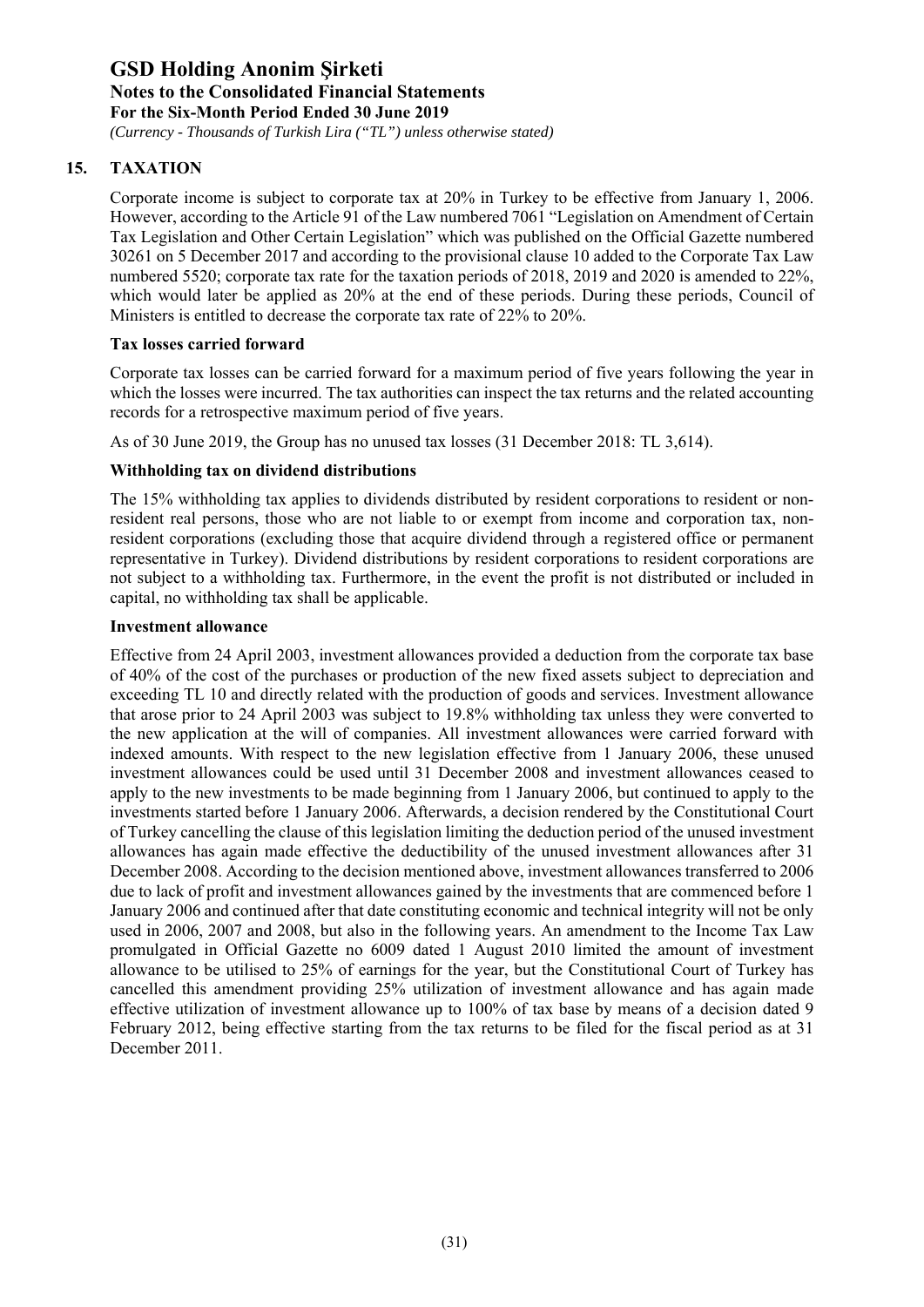*(Currency - Thousands of Turkish Lira ("TL") unless otherwise stated)*

#### **15. TAXATION (continued)**

#### **Investment allowance (continued)**

Therefore, the consolidated financial statements of the Group as at 31 December 2011 are prepared based on 100% utilization of investment allowance by GSD Denizcilik Gayrimenkul İnşaat San. ve Tic. A.Ş., the only Group company benefiting from investment allowance.

As at 30 June 2019 and 31 December 2018, the Group has the following unused investment allowances:

| Unused investment allowances      |                                     |                                  |                                     |                                  |
|-----------------------------------|-------------------------------------|----------------------------------|-------------------------------------|----------------------------------|
| Group company                     | <b>30 June 2019</b>                 |                                  | 31 December 2018                    |                                  |
|                                   | Subject to 19.8%<br>withholding tax | Subject to 0%<br>withholding tax | Subject to 19.8%<br>withholding tax | Subject to 0%<br>withholding tax |
| GSD Denizcilik Gayrimenkul İnşaat |                                     |                                  |                                     |                                  |
| San. ve Tic. A.S.                 | 144.662                             | $\overline{\phantom{0}}$         | 135,267                             | $\overline{\phantom{0}}$         |
| Total                             | 144,662                             |                                  | 135,267                             | $\overline{\phantom{0}}$         |

#### **Transfer pricing**

According to the article 13 titled "the disguised profit distribution by way of transfer pricing" of the Corporate Tax Law, if prices or considerations imposed for purchase or sale of goods or services between the company and its related parties are not consistent with the arm's length principle, the profit hence from is regarded as fully or partially distributed in a disguised way by way of transfer pricing. The arm's length principle implies that transfer prices or considerations applied in purchase or sale of goods or services between related parties should be in accordance with prices which would have been agreed between unrelated parties. Corporations are required to determine the price or consideration applied in the transactions with related parties by choosing the method most appropriate to the nature of the transaction among the comparable uncontrolled price method, the cost plus method, the resale minus method or the other methods determined by them. The income fully or partially distributed in a disguised way through transfer pricing is considered as dividend distributed by the resident corporations and the amount transferred back to the head office by the non-resident corporations as of the last day of the fiscal period in which the conditions stipulated in this article are realized, with respect to the application of Corporate and Income Tax Laws. The former assessments of tax are adjusted accordingly for the taxpayers being a party to these transactions provided that the tax to be charged to the corporation making the disguised profit distribution is finalized and paid before this adjustment is made.

#### **Consolidated Tax Calculation**

Turkish tax legislation, a parent company does not permit its consolidated subsidiaries and affiliates have the financial statements on a consolidated basis over corporate tax declaration and payment arrangements. Therefore, corporate tax provisions that is reflected on the consolidated financial statements and the companies that is in the scope of consolidation are calculated seperately.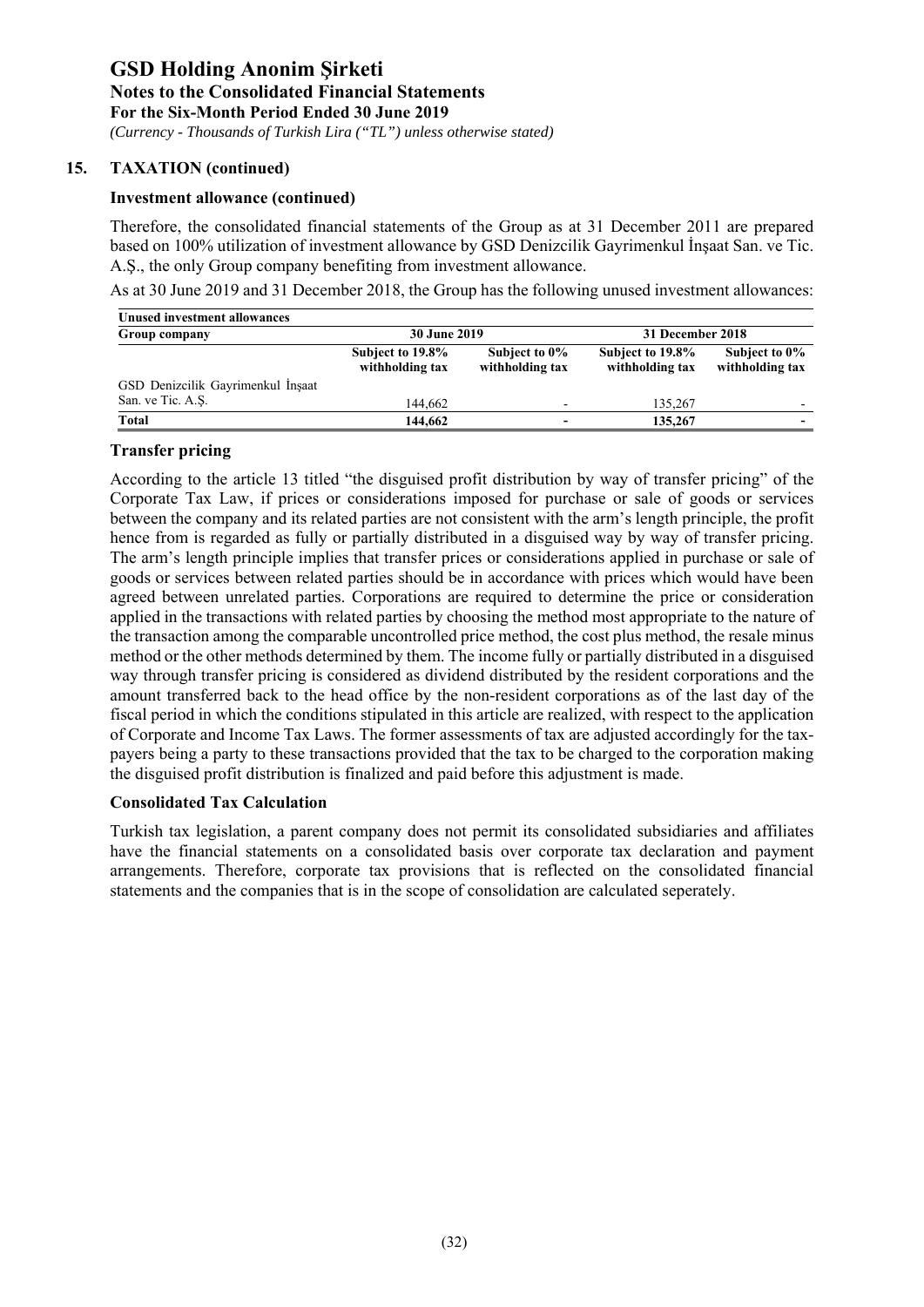*(Currency - Thousands of Turkish Lira ("TL") unless otherwise stated)*

#### **15. TAXATION (continued)**

#### **Current Tax Liability**

The prepaid income taxes are netted off against the corporate income taxes payable as follows:

| <b>Continuing Operations</b>   |         | 30 June 2019 31 December 2018 |
|--------------------------------|---------|-------------------------------|
| Corporate income taxes payable | 10.920  | 33,804                        |
| Prepaid income taxes           | (5.652) | (29, 462)                     |
| Income taxes payable, net      | 5.268   | 4.342                         |

#### **Income tax benefit / (expense)**

| Consolidated income tax benefit /(expense) |  |  |
|--------------------------------------------|--|--|
|                                            |  |  |

|                                        |                              | <b>30 June 2019</b>                    |                                               |                              | <b>30 June 2018</b>                    |                                               |
|----------------------------------------|------------------------------|----------------------------------------|-----------------------------------------------|------------------------------|----------------------------------------|-----------------------------------------------|
|                                        | Consolidated<br>statement of | Consolidated<br>other<br>comprehensive | Consolidated<br>statement of<br>comprehensive | Consolidated<br>statement of | Consolidated<br>other<br>comprehensive | Consolidated<br>statement of<br>comprehensive |
| <b>Continuing Operations</b>           | profit or loss               | income                                 | income                                        | profit or loss               | income                                 | income                                        |
| Current income tax benefit/(expense)   | (9,872)                      | (1,048)                                | (10, 920)                                     | (12,600)                     | (2,914)                                | (15,514)                                      |
| Deferred income tax benefit /(expense) | (6,708)                      | 28                                     | (6,680)                                       | (4,348)                      | (70)                                   | (4, 418)                                      |
| Total                                  | (16,580)                     | (1,020)                                | (17,600)                                      | (16,948)                     | (2,984)                                | (19, 932)                                     |

|                                                  |             |            | (Taken Back)/          |             |
|--------------------------------------------------|-------------|------------|------------------------|-------------|
| <b>Continuing Operations</b>                     | 31 December | Recognised | Paid                   | 30 June     |
| <b>Prepaid Income Tax</b>                        | 2018        | in Period  | in Period              | 2019        |
| Taken back from 2018's overpaid corporate tax    | 2,990       |            | (96)                   | 2,894       |
| Taken back current year's overpaid corporate tax |             | 638        |                        | 638         |
| <b>Prepaid Income Tax</b>                        | 2,990       | 638        | (96)                   | 3,532       |
| <b>Continuing Operations</b>                     | 31 December | Recognised | (Taken Back) /<br>Paid | 31 December |
| <b>Prepaid Income Tax</b>                        | 2017        | in Period  | in Period              | 2018        |
| Taken back from 2017's overpaid corporate tax    |             |            |                        |             |
| Taken back current year's overpaid corporate tax | 20          | 2,985      | (15)                   | 2.990       |
| <b>Prepaid Income Tax</b>                        | 20          | 2,985      | (15)                   | 2.990       |

#### **Corporate tax liability regarding foreign subsidiaries of the Group**

The net profits of Cano Maritime Limited, established on 26 March 2013, Dodo Maritime Limited, established on 26 March 2013, Hako Maritime Limited, established on 1 April 2013, Zeyno Maritime Limited, established on 22 April 2013, Neco Maritime Limited, established on 5 May 2016 and Mila Maritime Limited, established on 21 November 2016 all domiciled in Malta, are subject to 0% corporate tax in Malta. GSD Shipping B.V, established on 19 October 2016 domiciled in the Netherlands, is subject to flexible rate corporate tax in the Netherlands. The current profits of Cano Maritime Limited, and Hako Maritime Limited are subject to 20% (prior period to 22%) corporate tax in Turkey to be taxed in the current period profit of GSD Denizcilik Gayrimenkul İnşaat Sanayi ve Ticaret A.Ş., in the period when they are recognized as profit by GSD Denizcilik Gayrimenkul İnşaat Sanayi ve Ticaret A.Ş., 100% shareholder of these companies, having been received through dividend distribution in cash or by bonus issue or through share capital increase by bonus issue.

In Turkey, being effective as of 1 January 2006 corporate income subject to corporate tax at 20%, taxation has been set as 22% for the tax bases of the years 2018, 2019, and 2020 based on the legislation of the Amendment on Certain Tax Laws and Other Laws no. 7061. Furthermore, the Council of Ministers has been authorized to reduce the rate of 22% down to 20%.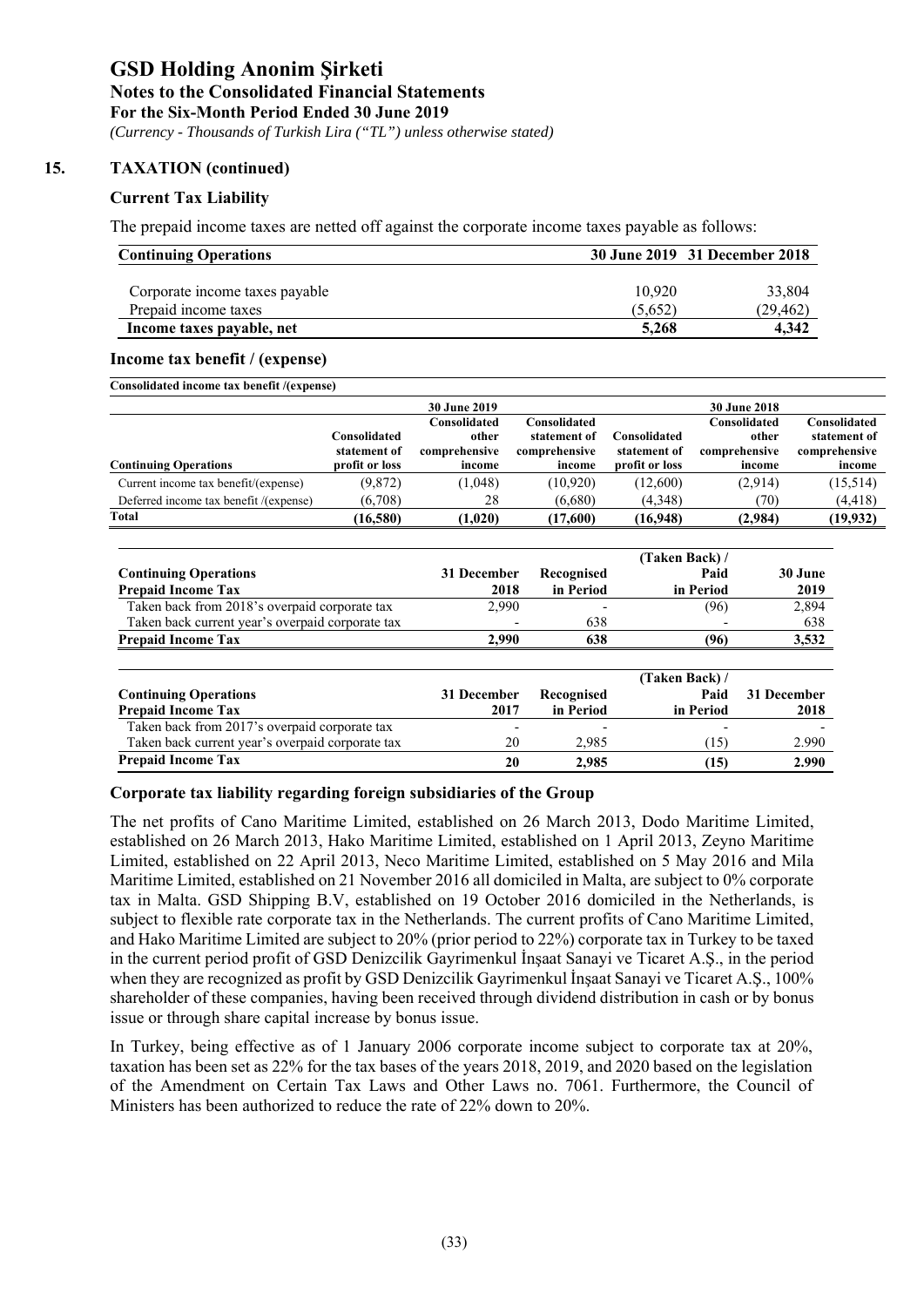*(Currency - Thousands of Turkish Lira ("TL") unless otherwise stated)*

#### **15. TAXATION (continued)**

#### **Deferred tax assets and liabilities**

Deferred tax assets or liabilities of the consolidated assets and liabilities with the values shown in the financial statements of the temporary differences arising between the tax base and amounts considered in the calculation is determined by calculating the tax effects of the balance sheet method.

The Group takes into account developments in the sector in which it operates, taxable profit estimates in future periods, the overall economic and political situation of the country of Turkey and its affiliates and/or the general international economic factors such as the political situation may affect the Group in the financial statements of the deferred tax assets.

As at 30 June 2019 and 31 December 2018, the Company's unconsolidated allocated over tax losses and unused in the financial statements and the separation of deferred tax assets, are given in the table above as titled 'Unused Tax losses and Expiry Years' under the group company separation issue. Calculated deferred tax assets and deferred tax liabilities are shown net in the financial statements of different companies subject to consolidation. However, consolidated net deferred tax assets and liabilities in the consolidated without offsetting assets and liabilities are shown separately in the financial statements arising from different companies that are subject to consolidation in the financial statements.

|                                                        |          | 30 June 2019 31 December 2018 |
|--------------------------------------------------------|----------|-------------------------------|
|                                                        |          |                               |
| Deferred tax liabilities                               |          |                               |
| Valuation differences of securities                    | 28,390   | 22,230                        |
| Valuation and depreciation differences of fixed assets | 109      | 107                           |
| Other                                                  | 100      | 70                            |
| <b>Gross deferred tax liabilities</b>                  | 28,599   | 22,407                        |
|                                                        |          |                               |
| Deferred tax assets                                    |          |                               |
| Provisions arising from financial sector operations    | 1,141    | 965                           |
| Deffered tax effect of tax losses carried forward      |          | 795                           |
| Provision for employee termination benefits obligation | 448      | 371                           |
| Provision for employee unused paid vacation obligation | 313      | 239                           |
| Provision for employee bonus                           | 174      | 277                           |
| Valuation and depreciation differences of fixed assets | 18       | 9                             |
| Other                                                  | 108      | 34                            |
| <b>Gross deferred tax assets</b>                       | 2,202    | 2,690                         |
|                                                        |          |                               |
| Deferred tax assets/(liabilities), net                 | (26,397) | (19, 717)                     |

Deferred tax assets and liabilities as at 30 June 2019 and 31 December 2018 are as follows: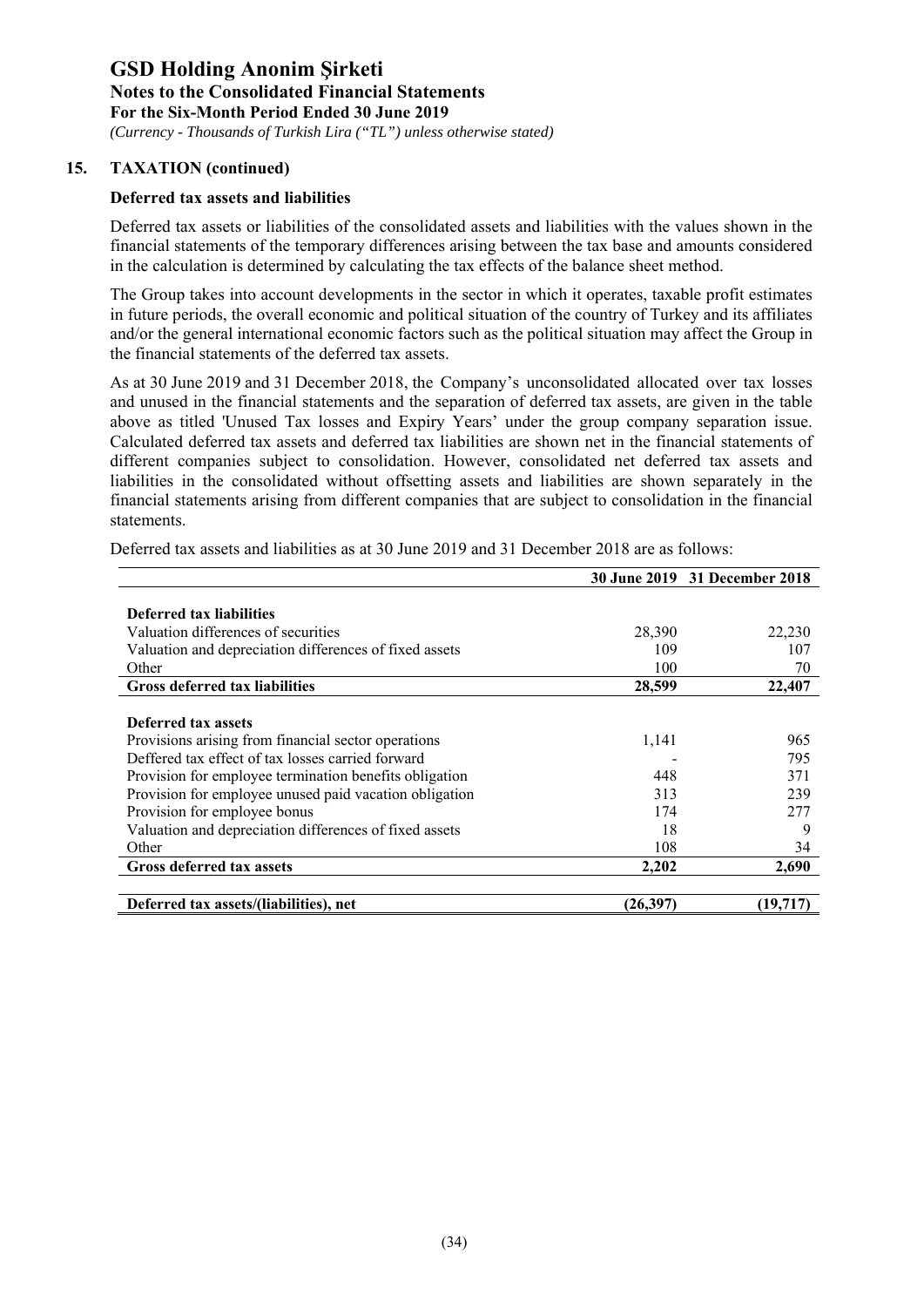*(Currency - Thousands of Turkish Lira ("TL") unless otherwise stated)*

#### **15. TAXATION (continued)**

#### **Deferred tax assets and liabilities (continued)**

Movement of net deferred tax assets **/** (liabilities) is presented as follows:

|                                                                              | <b>Continuing Operations</b> |             | <b>Discontinued Operations</b> |             |
|------------------------------------------------------------------------------|------------------------------|-------------|--------------------------------|-------------|
|                                                                              | 30 June                      | 31 December | 30 June                        | 31 December |
|                                                                              | 2019                         | 2018        | 2019                           | 2018        |
| Deferred tax liabilities, net at 1 January                                   | (19, 717)                    | (11,510)    |                                |             |
| Deferred income tax recognized in consolidated<br>income statement           | (6,708)                      | (17,350)    |                                |             |
| Deferred income tax recognized in consolidated<br>other comprehensive income | 28                           | 3,175       |                                |             |
| Reversal of deferred tax expense                                             |                              | 5,968       |                                |             |
| Deferred tax liabilities, net at the end of period                           | (26,397)                     | (19,717)    |                                |             |

#### **16. EMPLOYEE BENEFITS**

Employee bonus provision is as follows:

| <b>Continuing Operations</b>   |       | 30 June 2019 31 December 2018 |
|--------------------------------|-------|-------------------------------|
| Bonus provision <sup>(1)</sup> | 1,623 | 2,445                         |
| <b>Total</b>                   | 1,623 | 2,445                         |

(1) TL 206 of the bonus provision belongs to GSD Holding A.Ş., TL 1,060 (TL 831 of the Board of Directors' bonus provision and TL 229 of other personnel bonus provision) of the bonus provision belongs to GSD Faktoring A.Ş., TL 112 of the bonus provision belongs to GSD Denizcilik Gayrimenkul Inşaat San. ve Tic. A.Ş. and TL 245 of the bonus provision belongs to GSD Yatırım Bankası A.Ş.. ( 31 December 2018: Respectively TL 346, TL 1,535 ( TL 1,184 of the Board of Directors' bonus provision and TL 351 of the bonus provision) TL 179 and TL 385.)

The movement in employee bonus provision is as follows:

|                                      |       | 30 June 2019 31 December 2018 |
|--------------------------------------|-------|-------------------------------|
| At 1 January                         | 2.445 | 2,176                         |
| Provision reversed during the period | (822) |                               |
| Provision set during the period      | -     | 269                           |
| Closing balance at the end of period | 1.623 | 2,445                         |

#### **Long Term Employee Benefits and Vacation Liability**

|                          |       | 30 June 2019 31 December 2018 |
|--------------------------|-------|-------------------------------|
| <b>Employee Benefits</b> | 2.236 | .850                          |
| Vacation Pay Liability   | 1.542 | .178                          |
| Total                    | 3,778 | 3.028                         |

According to IAS 19, long term employee benefits and vacation liability requires actuarial valuation methods to be developed to estimate the enterprise's obligation under defined benefit plans, The reserve has been calculated by estimating the present value of the future probable obligation of the Group arising from the retirement of the employees. Accordingly, the following actuarial assumptions were used in the calculation of the employee termination benefits obligation.

|                                          |       | 30 June 2019 31 December 2018 |
|------------------------------------------|-------|-------------------------------|
|                                          |       |                               |
| Discount rate $(\% )$                    | 18.88 | 18.88                         |
| Expected rates of salary/limit increases | 9.50  | 9.50                          |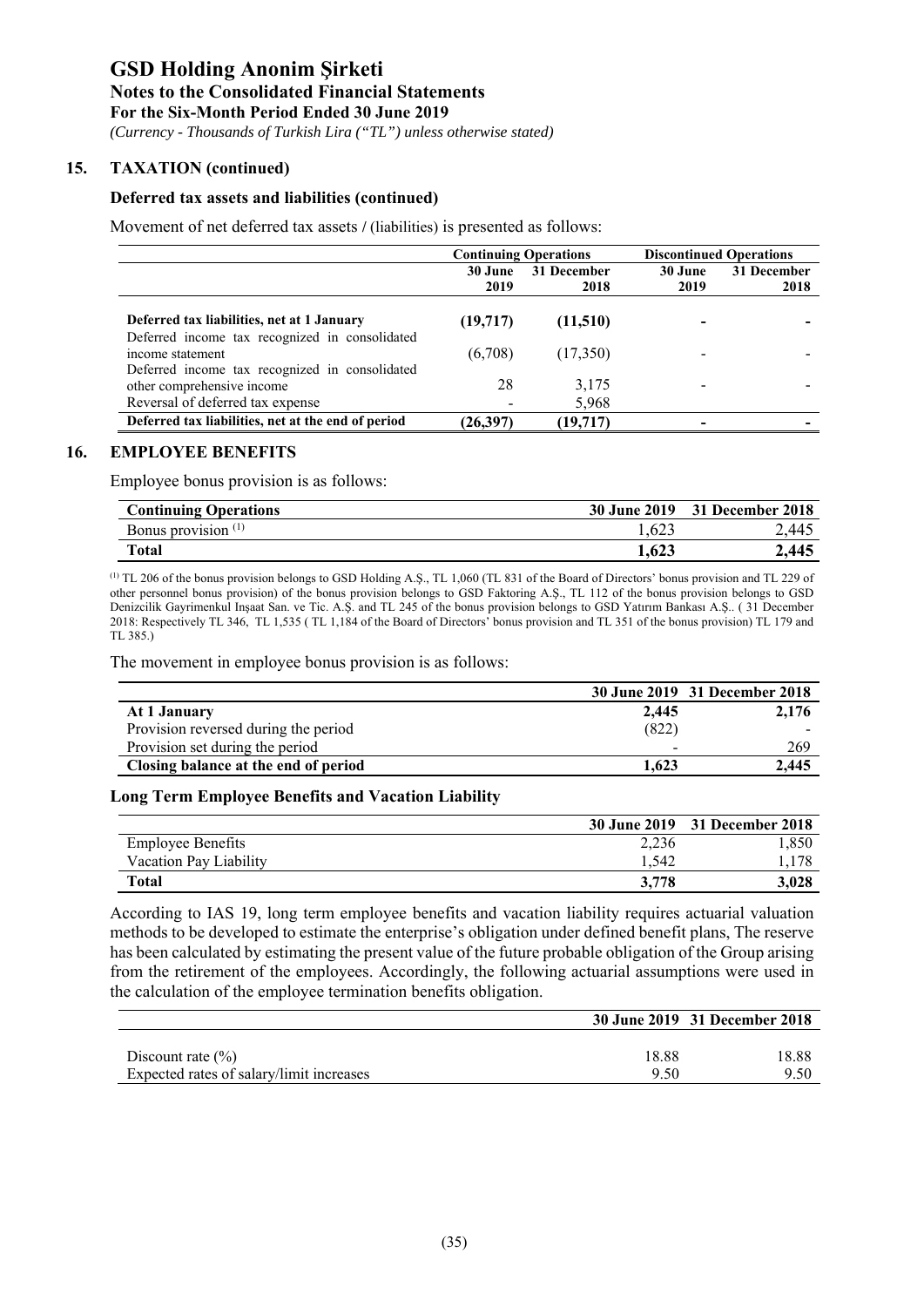*(Currency - Thousands of Turkish Lira ("TL") unless otherwise stated)*

#### **16. EMPLOYEE BENEFITS (continued)**

In accordance with existing social legislation, the Company and its subsidiaries incorporated in Turkey are required to make lump-sum payments to employees whose employment is terminated due to retirement or for reasons other than resignation or misconduct. In Turkey, such payments are calculated on the basis of 30 days' pay (limited to a maximum of TL 6,017.60 (full) and TL 5,434.42 (full) as at 30 June 2019 and 31 December 2018, respectively) per year of employment at the rate of pay applicable at the date of retirement or termination.

The Group, except to the extent that another IFRS requires or permits their inclusion in the cost of an asset, has recognized service cost and net interest on the net defined benefit liability (asset) in the consolidated income statement and remeasurements of the net defined benefit liability (asset) in the consolidated comprehensive income statement, which are the components of defined benefit cost.

The movement in provision for employee termination benefits obligation is as follows:

|                                       |       | 30 June 2019 31 December 2018 |
|---------------------------------------|-------|-------------------------------|
| At 1 January                          | 1,850 | 1,671                         |
| Actuarial losses/(gains)              | 144   |                               |
| Interest cost on the provision        | 68    | 106                           |
| Provision reversed due to being paid  | (12)  | (271)                         |
| Provision reversed without being paid | (34)  |                               |
| Service cost                          | 220   | 267                           |
| Closing balance at the end of period  | 2.236 | 1,850                         |

The movement in provision for vacation pay liability is as follows:

|                                      | <b>30 June 2019</b> | <b>31 December 2018</b> |
|--------------------------------------|---------------------|-------------------------|
|                                      |                     |                         |
| At 1 January                         | 1.178               | 1,074                   |
| Provision reversed during the period |                     | (43)                    |
| Provision set during the period      | 364                 | 147                     |
| Closing balance at the end of period | 1.542               | . 178                   |

#### **17. OTHER RECEIVABLES AND PAYABLES**

#### **Other Receivables, Current**

|                                       |       | 30 June 2019 31 December 2018 |
|---------------------------------------|-------|-------------------------------|
| Transitory receivables <sup>(1)</sup> | 3,668 | .2,583                        |
| Deposits and guarantees given         |       | 20                            |
| Other                                 | 373   | 195                           |
| <b>Total</b>                          | 4.076 | 12.807                        |

 (1) The credit balance counterpart of "Transitory receivables in Other Receivables" TL 3,668 is "Transfer orders in Other Payables".

#### **Other Receivables, Non Current**

|                               | 30 June 2019 31 December 2018 |
|-------------------------------|-------------------------------|
| Deposits and guarantees given |                               |
| Total                         |                               |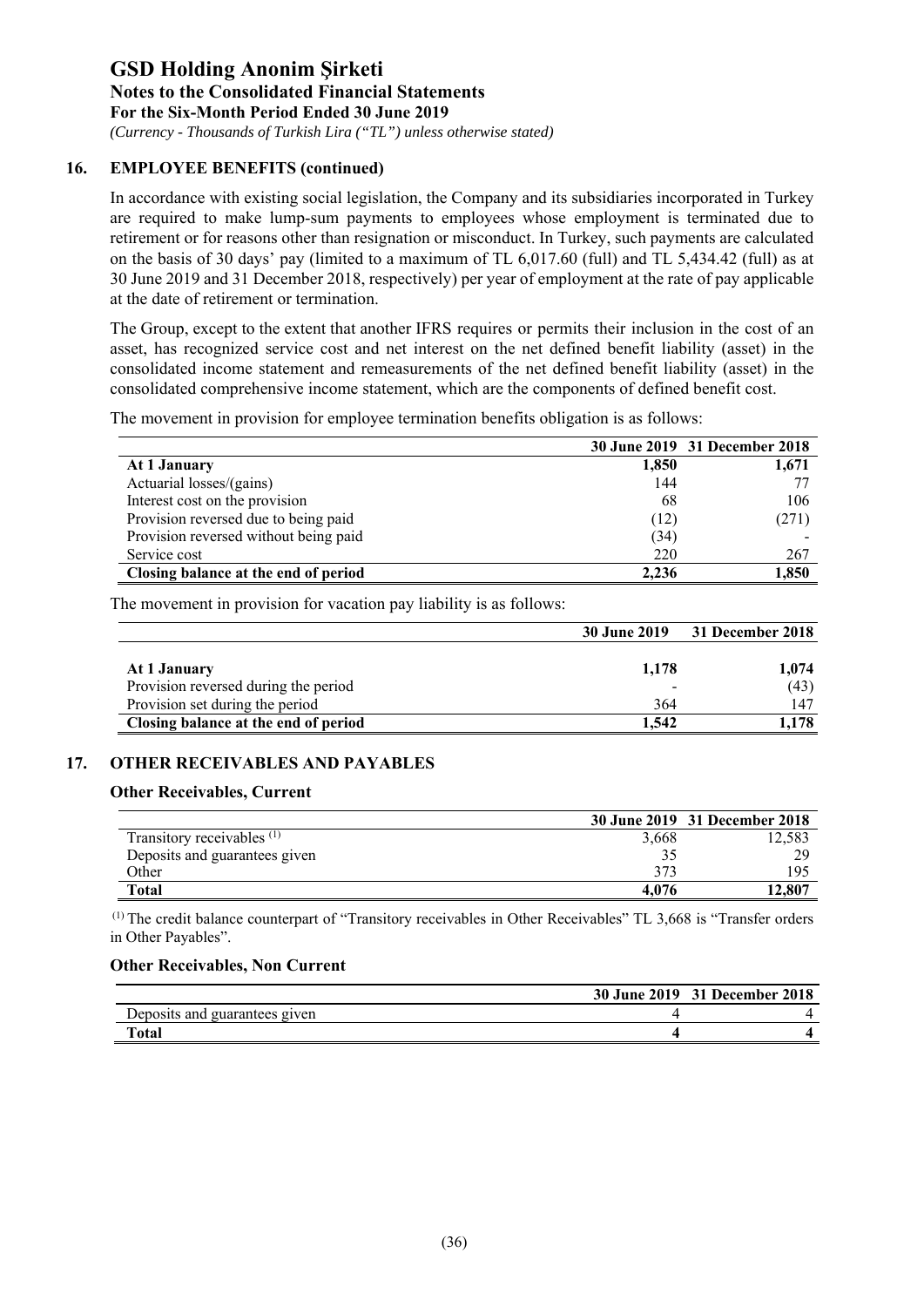*(Currency - Thousands of Turkish Lira ("TL") unless otherwise stated)*

#### **17. OTHER RECEIVABLES AND PAYABLES (continued)**

#### **Guarantees given in other receivables**

As at 30 June 2019 and 31 December 2018, the details of deposits and guarantees given in current assets and non-current assets are as follows:

|                        | 30 June 2019 31 December 2018 |
|------------------------|-------------------------------|
| Other guarantees given |                               |
| Total                  | ັ                             |
|                        |                               |

#### **Other Payables, Short Term Liability**

|                                              |       | 30 June 2019 31 December 2018 |
|----------------------------------------------|-------|-------------------------------|
| <b>Transfer Orders</b>                       | 4.638 | 12,792                        |
| Taxes and funds payable other than on income | 1,903 | 1,577                         |
| Other                                        | 679   | 463                           |
| <b>Total</b>                                 | 7.220 | 14.832                        |

#### **18. OTHER ASSETS AND LIABILITIES**

#### **Other Assets**

|                                   |                | 30 June 2019 31 December 2018 |
|-----------------------------------|----------------|-------------------------------|
| Personnel and work advances given |                |                               |
| Deferred VAT                      | 1.937          | .758                          |
| Other                             | Q <sub>5</sub> | -                             |
| <b>Total</b>                      | 2.035          | 1.778                         |

#### **Other Short Term Liabilities**

|              | 30 June 2019 | 31 December 2018 |
|--------------|--------------|------------------|
| Other        | ∸            |                  |
| <b>Total</b> |              | ∠u               |

#### **19. SHARE CAPITAL/ TREASURY SHARES**

#### **Share Capital**

As at 30 June 2019 and 31 December 2018, the nominal values and number of shares of the issued capital of the Company are as follows in terms of share groups:

|                   |                     | <b>30 June 2019</b> |                      |                     | 31 December 2018 |                      |
|-------------------|---------------------|---------------------|----------------------|---------------------|------------------|----------------------|
|                   |                     | Nominal             |                      |                     |                  |                      |
|                   |                     | value               |                      |                     | Nominal          |                      |
|                   |                     | per                 | <b>Total nominal</b> |                     | value            | <b>Total nominal</b> |
|                   | <b>Total number</b> | share               | value                | <b>Total number</b> | per share        | value                |
| Share group       | of shares           | (full TL)           | (full TL)            | of shares           | (full TL)        | (full TL)            |
| A (bearer shares) | 70,704              | 0.01                | 707.04               | 70,704              | 0.01             | 707.04               |
| B (bearer shares) | 70,704              | 0.01                | 707.04               | 70,704              | 0.01             | 707.04               |
| C (bearer shares) | 70,704              | 0.01                | 707.04               | 70,704              | 0.01             | 707.04               |
| D (bearer shares) | 44,999,787,888      | 0.01                | 449.997.878.88       | 44,999,787,888      | 0.01             | 449,997,878.88       |
| Total             | 45,000,000,000      |                     | 450,000,000.00       | 45,000,000,000      |                  | 450,000,000.00       |

#### **Privileges**

The Company's Board of Directors consists of 9 members which are selected by the general assembly according to Turkish Commercial Code. Five members of the board of directors, two of whom are required to meet the criteria stipulated by the Corporate Governance Principles for independent board members, are selected from the candidates nominated by Class (A) shareholders, two members of the board of directors are selected from the candidates nominated by Class (B) shareholders and two members of the board of directors are selected from the candidates nominated by Class (C) shareholders by the general assembly.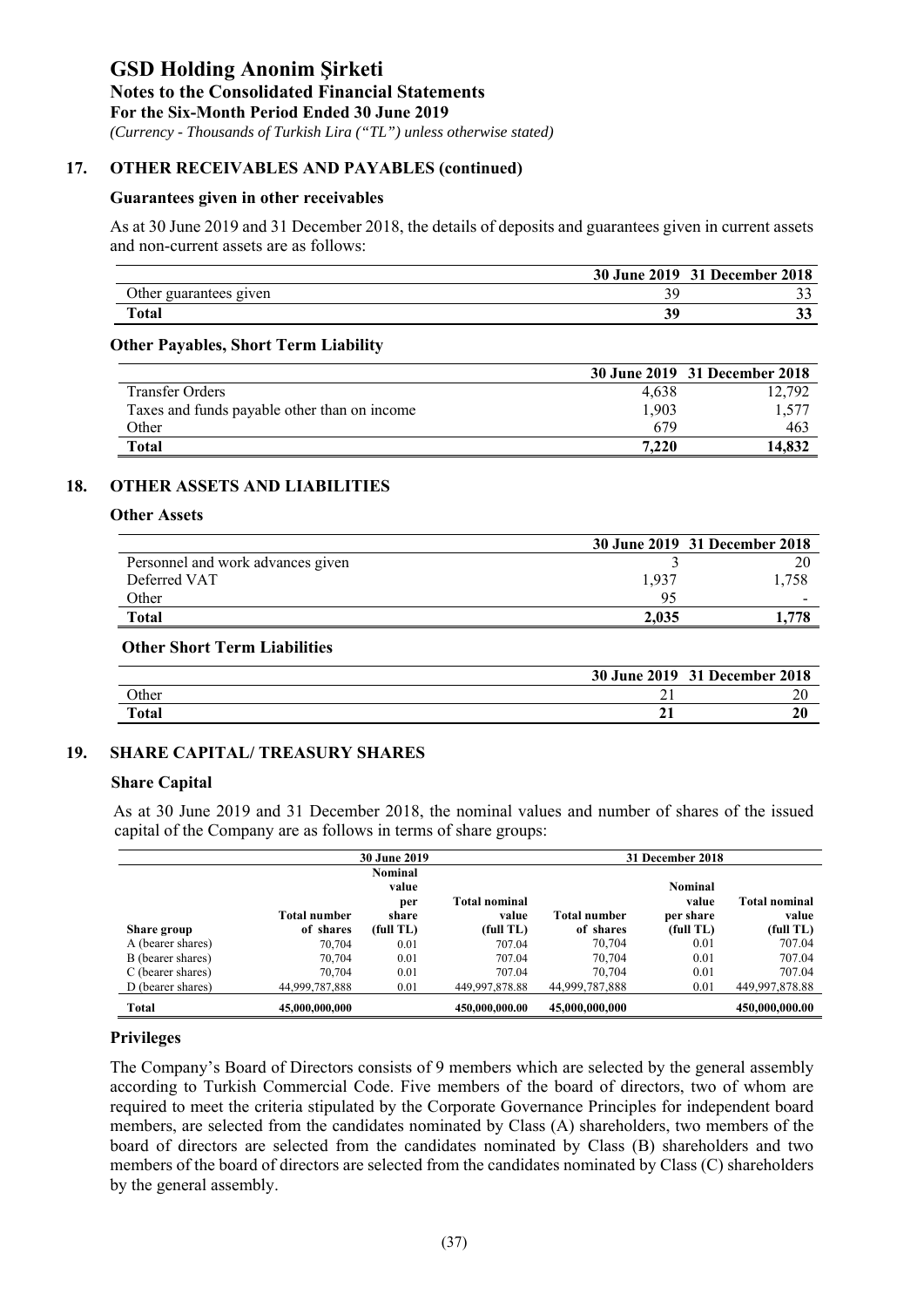*(Currency - Thousands of Turkish Lira ("TL") unless otherwise stated)*

#### **19. SHARE CAPITAL/ TREASURY SHARES (continued)**

#### **Privileges (continued)**

The cancellation of privileges given to Class (A) shareholders is possible only with a quorum for meeting and decision of 60% of the Class (A) shareholders, the quorum for decision being independent from the numbers of shareholders who attend the assembly. The cancellation of privileges given to Class (B) shareholders is possible only with a quorum for meeting and decision of 60% of the Class (B) shareholders, the quorum for decision being independent of the numbers of shareholders who attend the assembly. The cancellation of privileges given to Class (C) shareholders is possible only with a quorum for meeting and decision of 60% of the Class (C) shareholders, the quorum for decision being independent of the numbers of shareholders who attend the assembly.

#### **Appointment of New Board Member**

GSD Holding A.Ş. and GSD Yatırım Bankası A.Ş. Board Member Murat Atım passed away on 31 July 2018. Pursuant to Article 363 of the TTK, it has been decided to appoint Canan Sümer as representative of Group D shareholders to fill the remaining term of the member who has passed away and to be presented to the approval of the first General Assembly, and to be authorized to sign Group A shares.

#### **Authorised Share Capital**

The Company, being in the authorised share capital system, can increase its share capital until it reaches the authorised share capital by means of a resolution of the board of directors without a resolution of general assembly being also required. The authorised share capital can be exceeded by means of a share capital increase through bonus issue one time only, but can not be exceeded by means of a share capital increase in cash. The authorised share capital of the Company is TL 1,000,000, being effective until 31 December 2021.

#### **Treasury Shares**

| are as follows:  |          |                     |                            |       |                  | $\cdots$                 |
|------------------|----------|---------------------|----------------------------|-------|------------------|--------------------------|
|                  |          | <b>30 June 2019</b> |                            |       | 31 December 2018 |                          |
| The owner of the | Carrving |                     | Nominal Ownership Carrying |       |                  | <b>Nominal Ownership</b> |
| treasury shares  | Value    |                     | value percentage           | value |                  | Value percentage         |

GSD Holding A.S. 91,018 90,000 %20.00 91,018 90,000 %20.00 **Total 91,018 90,000 %20.00 91,018 90,000 %20.00**

As at 30 June 2019 and 31 December 2018, the carrying and nominal values and ownership percentages of the treasury shares, which consist of the shares of the Company that are owned by GSD Holding A.Ş.,

#### **Profit Appropriation and Dividend Distribution**

The Company's statutory retained earnings consist of the extra-ordinary reserves and the first and second legal reserves. Publicly held companies make their profit appropriation in accordance with CMB regulations and the Turkish Commercial Code as follows:

The legal reserves consist of the first and the second legal reserves in accordance with the Turkish Commercial Code, 5% of statutory profits are appropriated as the first legal reserve until the total reserve reaches a maximum of 20% of the entity's share capital. The second legal reserve is appropriated at the rate of 10% of all distributions in excess of 5% of the entity's share capital by the corporations with the exception of holding companies. The first and second legal reserves are not available for distribution unless they exceed 50% of the share capital with the exception of holding companies, but may be used to absorb losses in the event that the general reserve is exhausted.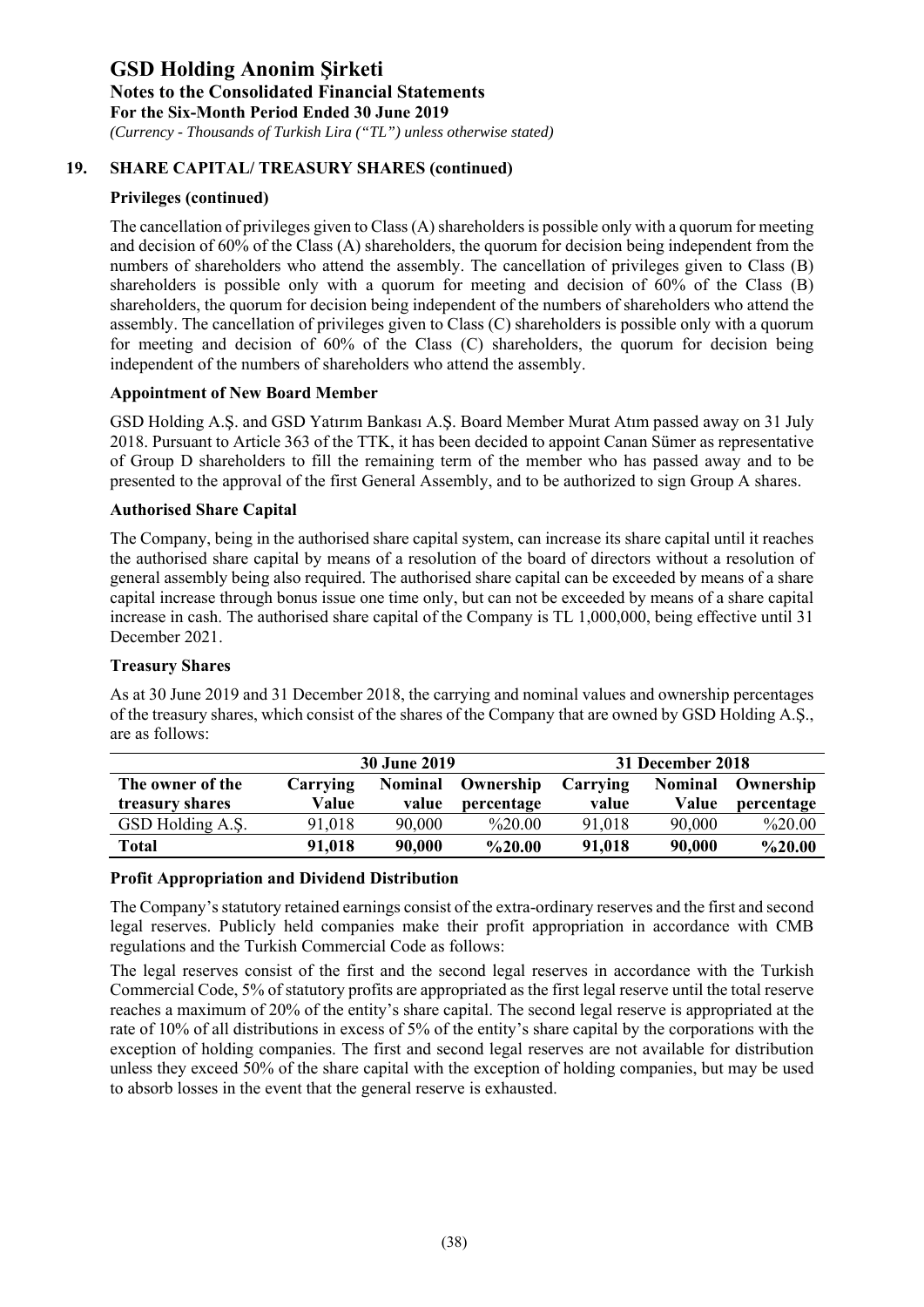*(Currency - Thousands of Turkish Lira ("TL") unless otherwise stated)*

#### **19. SHARE CAPITAL/ TREASURY SHARES (continued)**

#### **Profit Appropriation and Dividend Distribution (continued)**

According to the regulations of Capital Markets Board (CMB) of Turkey, there is no minimum required profit distribution for the exchange-traded companies and the net distributable profit of an exchangetraded company preparing consolidated financial statements is calculated by taking into regard its net profit arising from its financial statements in accordance with International Financial Reporting Standards as much as the total of the items that may be distributed as dividend arising from its statutory financial statements based on its books of account. Dividend to be distributed by an exchange-traded company from its net distributable profits arising from its financial statements in accordance with International Financial Reporting Standards is required to be met by the total of its net distributable profit after offsetting its prior year losses, if any, and other items that may be distributed as dividend arising from its statutory financial statements based on its books of account.

The exchange-traded companies in Turkey distribute their profits by the resolution of their general assemblies in accordance with the relevant legislations and within the guidelines stated in their profit distribution policies determined by their general assemblies. The profit distribution policies of the exchange-traded companies must contain at least whether any profit will be distributed or not and if it will be distributed, the profit distribution rate determined for shareholders and other profit-sharing persons; method of payment of the dividend; time of payment of the dividend providing that the dividend distribution process will start latest by the end of the accounting period during which the general assembly meeting was held; whether advance dividend will be distributed or not and, if it will be distributed, the related principles in respect of this. The Company adopted a policy of not distributing cash or bonus dividend and distributing retained earnings by way of share capital increases through bonus issue by capitalization of internal resources within the regulatory framework of CMB and reevaluating this policy every year, pursuant to its profit distribution policy explained below:

Dividends are distributed to all outstanding shares as of the distribution date equally in proportion to their ownership percentage in share capital regardless of the issue and acquisition dates of these shares, The rights arising from the dividend privilege are reserved. In the capital increases of public companies, bonus shares are distributed to outstanding shares as of the date of share capital increase.

#### **Profit Distribution Policy**

According to 2018 Ordinary General Assembly of the Company has resolved on 23 May 2019 that the profit distribution policy of Company for the year 2019 and the subsequent years pursuant to the Corporate Governance Principles is the distribution of profits as bonus shares by means of share capital increases from internal resources through the capitalisation of profits, to the extent that the criteria stipulated by the regulatory framework of CMB in relation to share capital increases through bonus issue are met, in order to finance the growth by way of retention of earnings in equity through the accumulation of profits in extraordinary reserves by considering the growth plans, investing activities and existing financial structures of the associated companies and subsidiaries and this policy is to be reevaluated every year by taking into account the regulations of the Capital Markets Board regarding profit distribution and the liquidity position of the Company.

Pursuant to the article 16/8, of the Communiqué on Shares (VII-128,1) promulgated by the Capital Markets Board of Turkey (the CMB), without prejudice to statutory obligations with respect to share capital increase, the applications of publicly traded companies to the CMB for share capital increases by capitalisation of internal resources excluding period profit which will result in the adjusted share price dropping below full TL 2, the share price being calculated as the average of the weighted average trading prices in stock exchange within 30 days prior to the disclosure of share capital increase to the public, are not put into process by the CMB.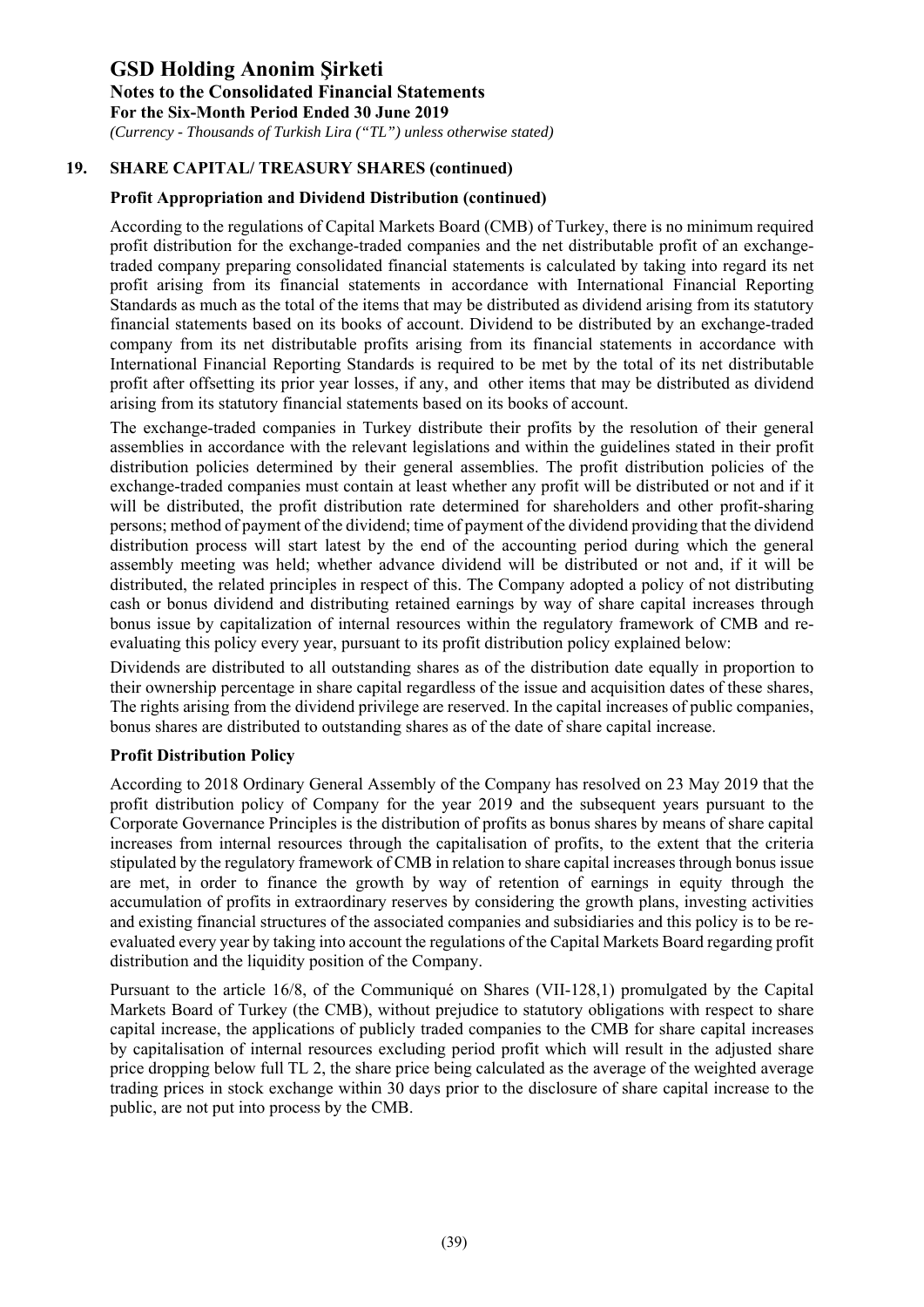*(Currency - Thousands of Turkish Lira ("TL") unless otherwise stated)*

#### **19. SHARE CAPITAL/ TREASURY SHARES (continued)**

#### **Profit Distribution of Group Companies**

In the Ordinary General Assembly Meeting for the year 2018 of GSD Holding A.Ş. held on 23 May 2019, it was decided for the Company's Board of Directors to be authorized regarding the separation of TL 252,997 of net profit of year 2018 on the legal records of the Company by allocating TL 12,650 first legal reserve, from the remainder TL 240,347 amount and by allocating TL 293,188 first legal reserve from the TL 12,650 from the consolidated IFRS net profit of year 2018 and to allocate the remainder TL 280,538 amount as extra ordirary reserve.

In the Ordinary General Assembly Meeting for the year 2018 dated 27 March 2019 of GSD Faktoring A.Ş. it was decided the net profit after the amount to be paid to the members of the board of directors, whose corporate tax and other provisions are set aside and kept in the other provisions account, to be separated TL 59 as first legal reserve, TL 1,000 dividend distribution to Board of Director members, in accordance with in the circular of the BRSA dated 7 March 2019 and numbered 103.02.01(134-92)- E.3371 not to be separated and to be kept in the excess reserve account, and decided to transfer rest of the TL 9,055 amount as extra ordirary reserve.

The Ordinary General Assembly Meeting for the year 2018 of GSD Yatırım Bankası A.Ş. was held on 27 March 2019. In the Ordinary General Assembly Meeting, it was decided to the net profit amounting to TL 76,242 provided from the activities of the year 2018, TL 14,026 as corporate tax, TL 3,114 first legal reserve, TL 2,500 first premium to shareholders in accordance with 24/C articles of association of the Bank, the remaining of TL 56,664 as extraordinary reserve.

The Ordinary General Assembly Meeting for the year 2018 dated 23 May 2019 of GSD Denizcilik Gayrimenkul İnşaat San. Ve Tic. A.Ş. decided in the legal records of company from the net loss of TL 5,650, TL 21,493 of 75% of the earnings calculated in accordance with the legal legislation related to float share in 2018, in order to benefit from the corporate tax exemption according to the Article 5 (1) (e) and numbered 5520 of the Regulation on Corporate Tax, until the end of the fifth year following the year of sale transfer to any account other than an addition to capital and to be held without withdrawal from the company, loss amounting to TL 27,143 after transfer to the Special Funds Account in shareholders' equity from extraordinary reserves and deduct the year 2018 net profit of TL 35,543 in consolidated IFRS financial statements.

#### **Retained earnings**

|                                          |         | 30 June 2019 31 December 2018 |
|------------------------------------------|---------|-------------------------------|
| Extraordinary reserves (historical)      | 547,704 | 263,665                       |
| Reserves related to withdrawal of shares | 6,304   | 6,304                         |
| Inflation adjustment on legal reserves   | 5,868   | 5,868                         |
| Transaction costs of equity transactions | (901)   | (901)                         |
| <b>IFRS</b> adjustments                  | (1.066) | 2,877                         |
| <b>Retained earnings</b>                 | 557,909 | 277,813                       |

**The items that may be distributed as dividend to shareholders of the Company arising from its statutory financial statements based on its books of account** 

|                                                                  |         | 30 June 2019 31 December 2018 |
|------------------------------------------------------------------|---------|-------------------------------|
| Net profit/loss for the period                                   | 69,652  | 252,996                       |
| Extraordinary reserves (historical)                              | 415,207 | 174,860                       |
| Extraordinary reserves (retained earnings arising from the first |         |                               |
| application of inflation accounting)                             | 68.925  | 68.925                        |
| Inflation adjustment on extraordinary reserves                   | 23,082  | 23,082                        |
| The items that may be distributed as dividend                    |         |                               |
| in statutory financial statements                                | 576,866 | 519,863                       |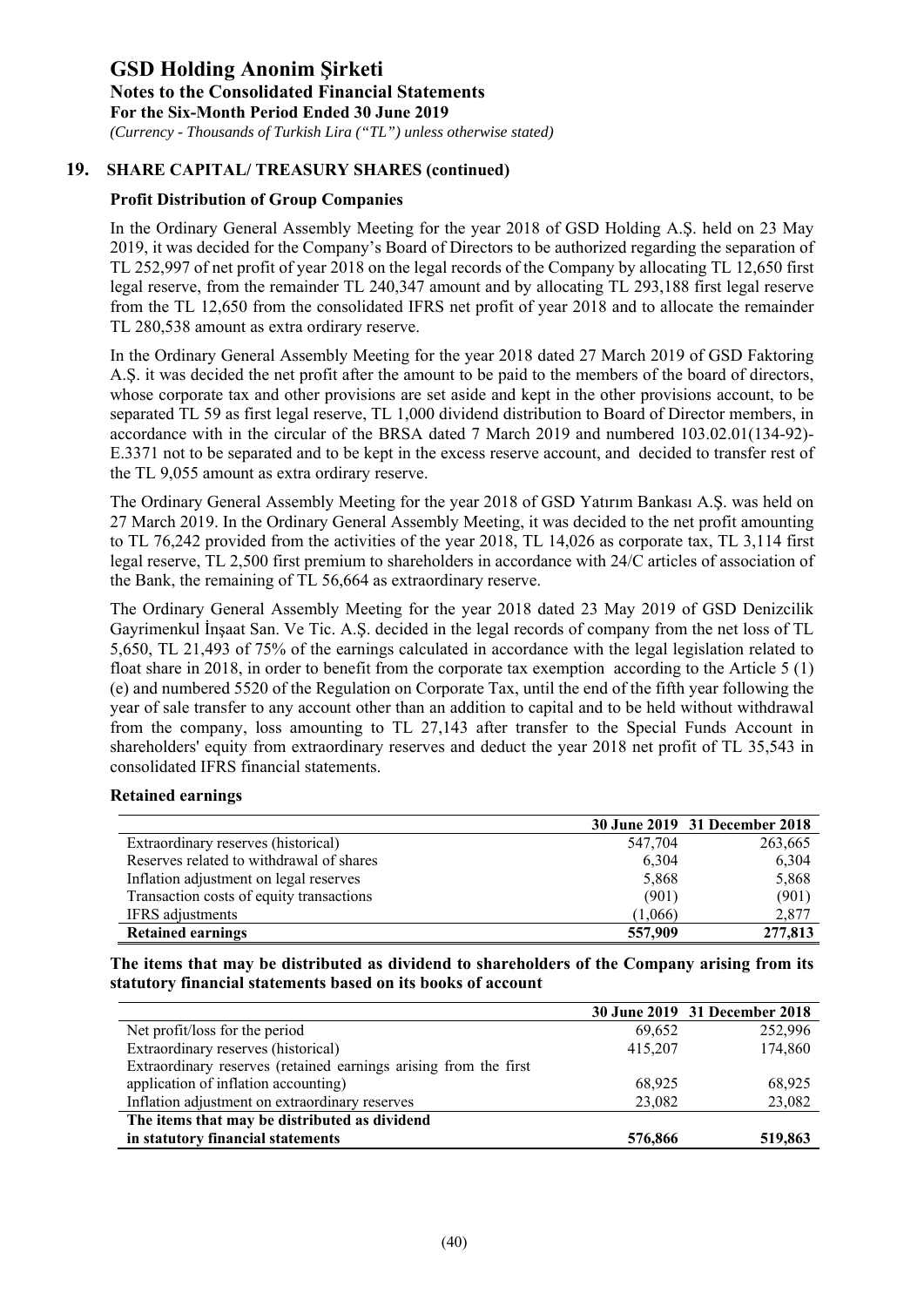*(Currency - Thousands of Turkish Lira ("TL") unless otherwise stated)*

#### **19. SHARE CAPITAL/ TREASURY SHARES (continued)**

#### **Retained earnings (continued)**

The restatement effects of the inflation adjustment on the credit balance accounts which are transferred to another account or withdrawn from the company as dividend shall be subject to corporate tax without being included in the current net income for the year during which the transfer or withdrawal is made, but the restatement effects of the inflation adjustment on the equity accounts can be capitalised or transferred to the accumulated deficit account to set off the prior year losses arising from the first application of inflation accounting without being subject to corporate tax, according to the Temporary Clause 25 and the Repeated Clause 298 of the Tax Procedural Law of Turkey. The Tax Procedural Law Communiqué numbered 328 excepts the transfers or withdrawals made from the restatement effects of the inflation adjustment on the nonmonetary credit balance accounts which are profit reserves, special funds (such as fixed asset replacement fund), advances and deposits and progress payments arising from construction contracts, from corporate tax in this regard.

Pursuant to the section under the heading of 19. Profit Distribution belonging to the Circular numbered 17 relating to the Tax Procedural Law of Turkey, prior year income not existing before the first inflation adjustment and arising from the first inflation adjustment, which are transferred to another account or withdrawn from the company as dividend shall be subject to corporate tax without being included in the current net income for the year during which the transfer or withdrawal is made.

#### **Changes in Non-Controlling Interests Without Loss of Control**

According to "IFRS 10 –Consolidated Financial Statements", "Changes in a parent's ownership interest in a subsidiary that do not result in a loss of control are accounted for as equity transactions (i.e. transactions with owners in their capacity as owners)." In order to meet the requirement of this standard, the difference between the change in the Group's share in its subsidiaries' equity items except reserves resulting from the accumulation of other comprehensive income items in equity arising from the change in the Group's ownership interest in that subsidiary that do not result in a loss of control and the fair value of the consideration paid or received to effect such a change are not recognised in the consolidated income statement and other comprehensive income, but directly classified in "Changes in noncontrolling interests without loss of control" balance of the previous year-end, to "Retained Earnings".

|                                                                          |       | 30 June 2019 31 December 2018 |
|--------------------------------------------------------------------------|-------|-------------------------------|
| <b>Opening Balance</b>                                                   | (382) | (765)                         |
| Opening fund balance transferred to retained earnings                    | 382   | 765                           |
| Change in the shares of GSD Holding as a result of repurchased shares of |       |                               |
| <b>GSD</b> Marin                                                         |       | (382)                         |
| The Changes in Non-Controlling Interests Without Loss of Control         | -     | (382)                         |

#### **The Movement in Changes in Non-Controlling Interests Without Loss of Control:**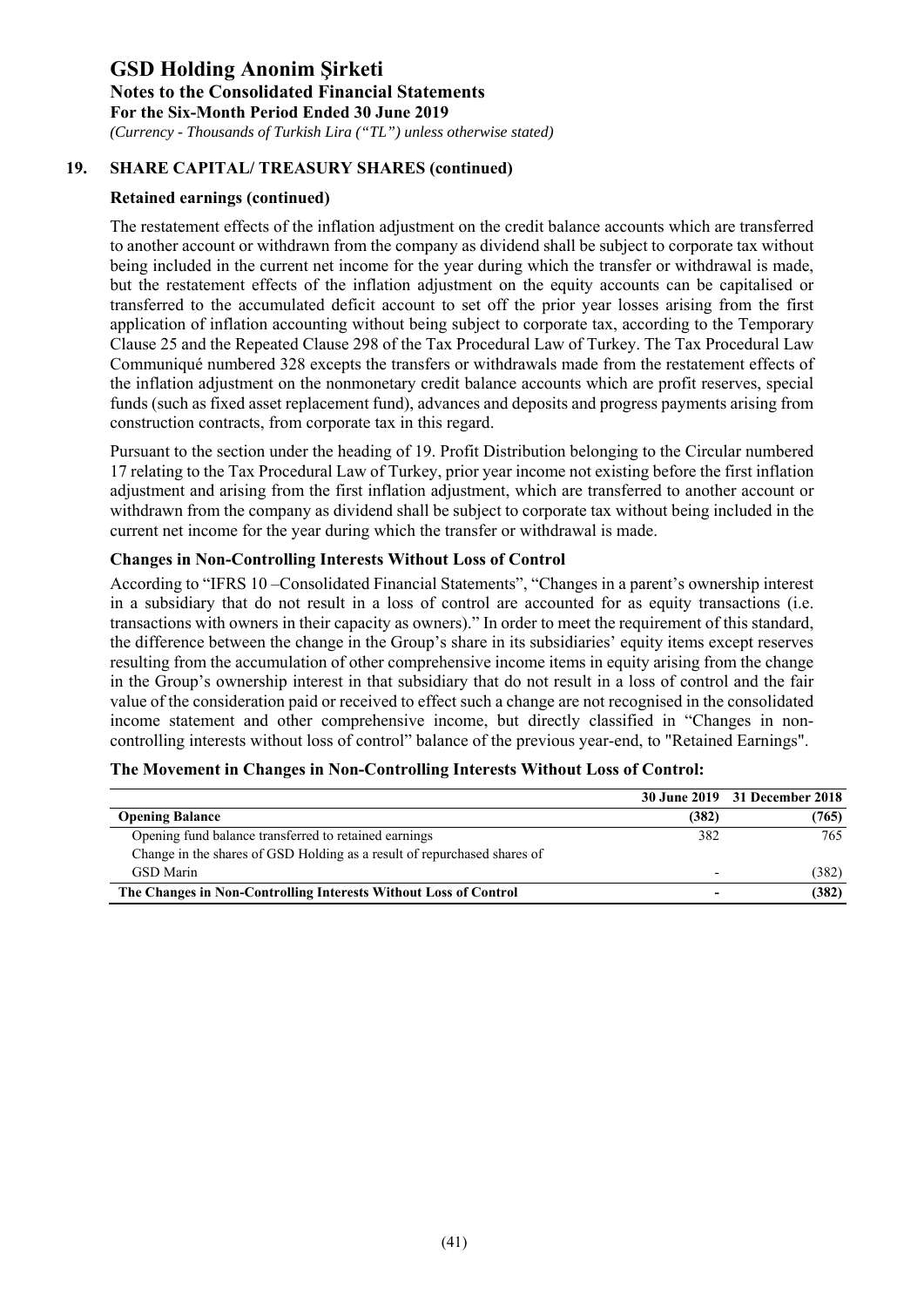### **GSD Holding Anonim Şirketi Notes to the Consolidated Financial Statements**

**For the Six-Month Period Ended 30 June 2019** 

 *(Currency - Thousands of Turkish Lira ("TL") unless otherwise stated)*

### **19. SHARE CAPITAL/ TREASURY SHARES (continued)**

#### **Non-controlling interests**

| The movement in non-controlling interests classified into the subsidiaries that has non-controlling interests |
|---------------------------------------------------------------------------------------------------------------|
|---------------------------------------------------------------------------------------------------------------|

|                                                                                                                                                                                                                            | <b>GSD Denizcilik</b> |                      |              |
|----------------------------------------------------------------------------------------------------------------------------------------------------------------------------------------------------------------------------|-----------------------|----------------------|--------------|
|                                                                                                                                                                                                                            | Gavrimenkul           |                      |              |
|                                                                                                                                                                                                                            | Ins. San. ve          | <b>GSD</b>           |              |
|                                                                                                                                                                                                                            | Tic.A.S.              | <b>Faktoring A.S</b> | Consolidated |
| 1 January 2019                                                                                                                                                                                                             | 21,510                | 5.472                | 26,982       |
| Non-controlling interest in net $profit/(\text{loss})$ in the income statement                                                                                                                                             | (748)                 | 773                  | 25           |
| Non-controlling interest in profit/(loss) from foreign currency translation in other comprehensive income<br>Non-controlling interest in profit/(loss) from remeasurements of the net defined benefit liability (asset) in | 1.740                 | -                    | 1.740        |
| other comprehensive income                                                                                                                                                                                                 | (4)                   | (4)                  | (8)          |
| Non-controlling interest in profit/(loss) from treasury share                                                                                                                                                              |                       |                      |              |
| <b>30 June 2019</b>                                                                                                                                                                                                        | 22,498                | 6.241                | 28,739       |

#### **The movement in non-controlling interests classified into the subsidiaries that has non-controlling interests**

|                                                                                                                                                                                                                            | <b>GSD Denizcilik</b><br>Gavrimenkul |                                |                                |
|----------------------------------------------------------------------------------------------------------------------------------------------------------------------------------------------------------------------------|--------------------------------------|--------------------------------|--------------------------------|
|                                                                                                                                                                                                                            | Ins. San.ve                          | <b>GSD</b>                     |                                |
| 1 January 2018                                                                                                                                                                                                             | Tic.A.S.<br>16,075                   | <b>Faktoring A.S.</b><br>4,691 | C <b>onsolidated</b><br>20,766 |
| Non-controlling interest in net $profit/(\text{loss})$ in the income statement                                                                                                                                             | 5,886                                | 1.101                          | 6,987                          |
| Non-controlling interest in profit/(loss) from foreign currency translation in other comprehensive income<br>Non-controlling interest in profit/(loss) from remeasurements of the net defined benefit liability (asset) in | 570                                  |                                | 570                            |
| other comprehensive income                                                                                                                                                                                                 | (2)                                  |                                | (2)                            |
| Non-controlling interest in profit/(loss) from treasury share<br>Change in the Non-controlling interest share                                                                                                              | (1,030)                              | (311)<br>19                    | (300)<br>(1,039)               |
| 31 December 2018                                                                                                                                                                                                           | 21,510                               | 5,472                          | 26,982                         |

#### **Summarised financial information for the subsidiaries that has non-controlling interests (1)**

| <b>30 June 2019</b>                                                                   | <b>GSD Denizcilik</b><br>Gavrimenkul Ins.<br>San.ve Tic.A.S. | <b>GSD</b><br>Faktoring<br>A.Ş.       |
|---------------------------------------------------------------------------------------|--------------------------------------------------------------|---------------------------------------|
| <b>Current Assets</b><br>Non- Current Assets                                          | 36,046<br>234,801                                            | 229,924<br>3,301                      |
| <b>Total Asset</b>                                                                    | 270,847                                                      | 233,225                               |
| Short term liabilities<br>Long term liabilities<br><b>Total liabilities</b><br>Equity | 80,780<br>53,566<br>134,346<br>136,501                       | 170,242<br>2,584<br>172,826<br>60,399 |
| <b>Total Liability</b>                                                                | 270,847                                                      | 233,225                               |
| 30 June 2019                                                                          |                                                              |                                       |
| Net period profit/(loss)<br>Other comprehensive income                                | (4,509)<br>10,459                                            | 7,480<br>(36)                         |
| <b>Total comprehensive income</b>                                                     | 5,950                                                        | 7,444                                 |

**Summarised financial information for the subsidiaries that has non-controlling interests (1)** 

| 31 December 2018                                                               | <b>GSD Denizcilik</b><br>Gayrimenkul Ins.<br>San.ve Tic.A.S. | <b>GSD</b><br>Faktoring<br>A.Ş.   |
|--------------------------------------------------------------------------------|--------------------------------------------------------------|-----------------------------------|
| <b>Current Assets</b><br>Non- Current Assets                                   | 82,102<br>214,897                                            | 106,827<br>441                    |
| <b>Total Asset</b>                                                             | 296,999                                                      | 107,268                           |
| Short term liabilities<br>Long term liabilities<br>Total liabilities<br>Equity | 86,548<br>79,900<br>166,448<br>130,551                       | 53,660<br>654<br>54,314<br>52,954 |
| <b>Total Liability</b>                                                         | 296,999                                                      | 107,268                           |
| 31 December 2018                                                               |                                                              |                                   |
| Net period profit/(loss)<br>Other comprehensive income                         | 35,543<br>3,421                                              | 10,660<br>(13)                    |
| <b>Total comprehensive income</b>                                              | 38,964                                                       | 10,647                            |

**(1)** The details of the above summarised financial data are obtained from consolidated IFRS financial statements except the eliminations of intragroup balances.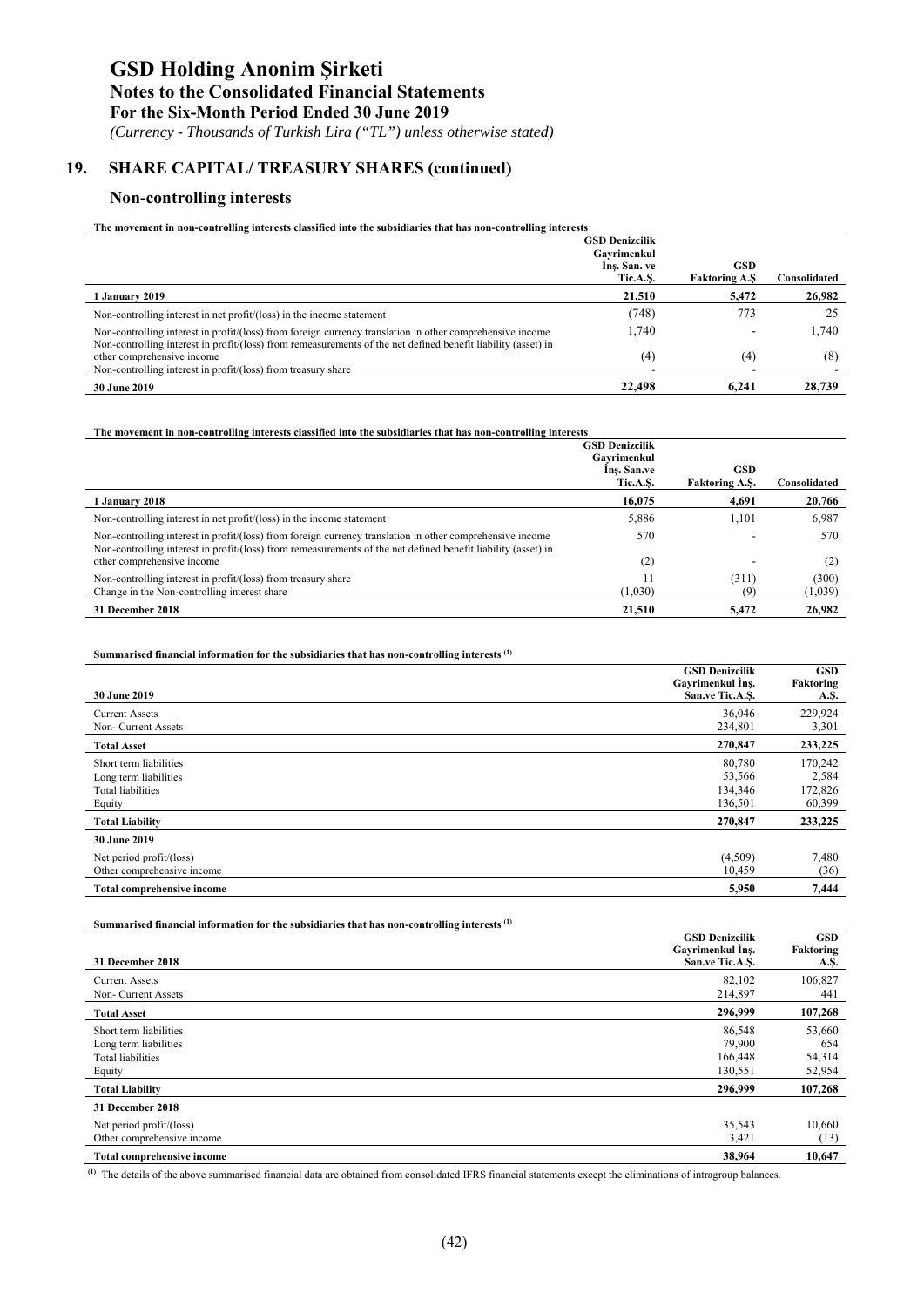*(Currency - Thousands of Turkish Lira ("TL") unless otherwise stated)*

#### **20. ASSETS HELD FOR SALE**

Assets held for sale the purpose of sale are consist of the real estate properties obtained by the Group in exchange for "Receivables from Financial Activities". In accordance with the related regulations banks have to dispose of the properties that they are obliged to obtain arisen from their receivables within three years starting from the day of obtaining it. From the real estate properties obtained by the banks due to their receivables, on the condition that they would not exceed the limits specified in Banking Law and the value and the proportion they needed for banking and with the permission of Banking Regulation and Supervision Agency, the ones allocated for their own usage are not evaluated within the scope of aforementioned regulation.

|                      |    | 30 June 2019 31 December 2018 |
|----------------------|----|-------------------------------|
|                      |    |                               |
| Assets held for sale | 76 | 76                            |
| <b>Total</b>         | 76 | 76                            |
| Assets held for sale |    |                               |
|                      |    | 30 June 2019 31 December 2018 |
| Cost                 | 76 | 76                            |
| <b>Total</b>         | 76 | 76                            |
|                      |    |                               |

|                                      |                          | 30 June 2019 31 December 2018 |
|--------------------------------------|--------------------------|-------------------------------|
| <b>Opening balance at 1 January</b>  |                          | 53,626                        |
| <b>Additions</b>                     |                          |                               |
| Disposals $(1)$                      | $\overline{\phantom{0}}$ | (53.550)                      |
| Closing balance at the end of period | 76.                      |                               |

(1) The property held by GSD Bank A.Ş., acquired from execution for debt in assets held for sale amounting to TL 53,550 has been sold at an amount of TL 79,216 on 26 March 2018. The cost of property, TL 53,550, has been deducted from sale price and remaining TL 25,666 has been recognized as gain from property sales.

There are no liabilities related to asset groups classified as held for sale from continuing operations. As at 30 June 2019, the Group has no discontinued operations.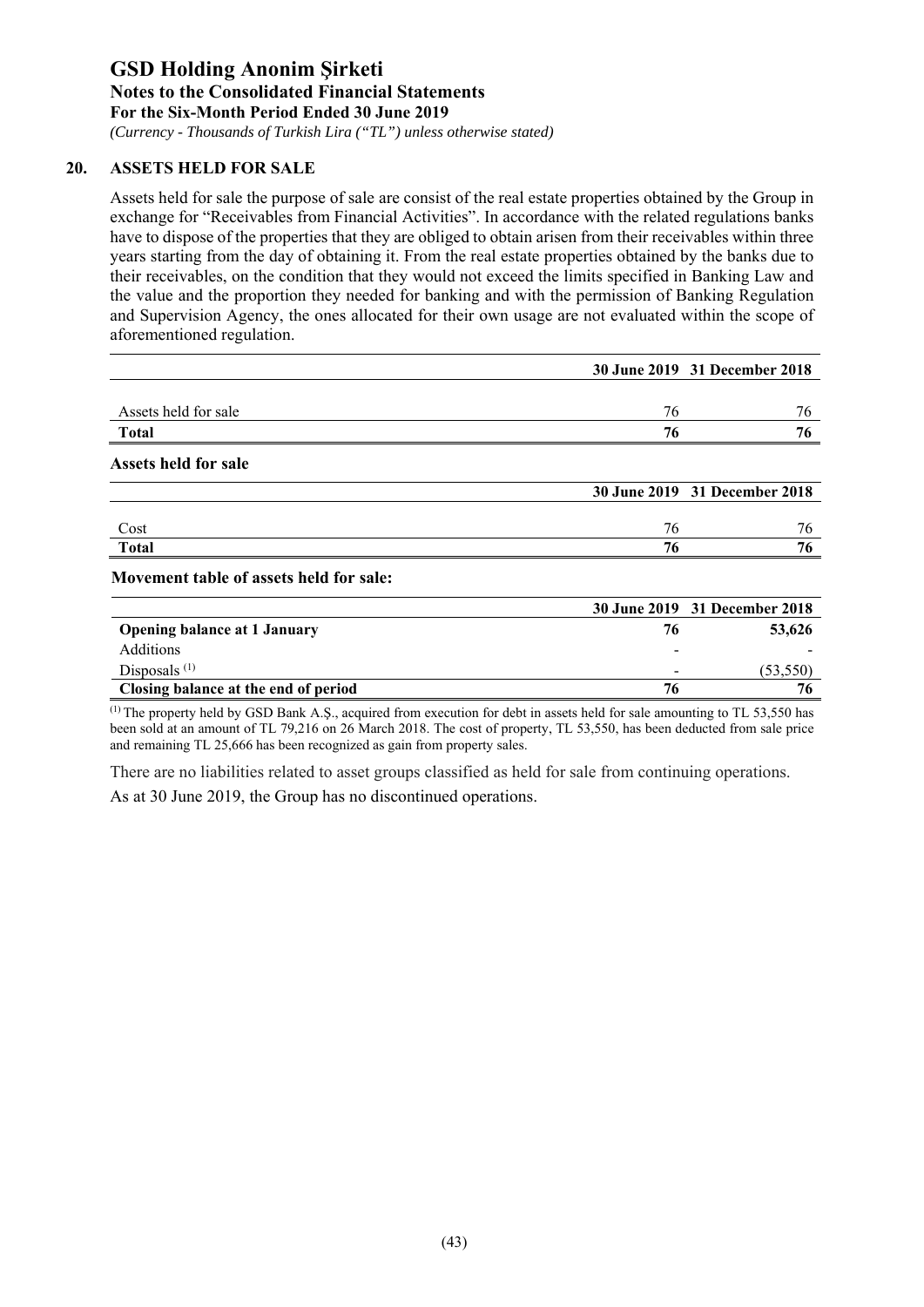*(Currency - Thousands of Turkish Lira ("TL") unless otherwise stated)*

#### **21. RELATED PARTY DISCLOSURES**

Parties are considered to be related if one party has the ability to control the other party or exercise significant influence over the other party in making the financial and operating decisions. For the purpose of these consolidated financial statements, unconsolidated subsidiaries and other companies of the shareholders are referred to as related parties. Related parties also include individuals that are principle owners, management and members of the Board of Directors and their families.

In the course of conducting its business, the Group conducted various business transactions with related parties on commercial terms and at rates which approximate market rates:

|                           |                          |                                     | 30 June 2019                 |                          |                          | 31 December 2018             |         |                          |
|---------------------------|--------------------------|-------------------------------------|------------------------------|--------------------------|--------------------------|------------------------------|---------|--------------------------|
|                           | <b>GSD</b>               | <b>Delta</b>                        | Share-                       | Key                      | <b>GSD</b>               | Delta                        | Share-  | Key                      |
|                           | Group                    | Group                               | holders                      | <b>Executives</b>        | Group                    | Group                        |         | holders Executives       |
|                           |                          |                                     | <b>Continuing Operations</b> |                          |                          | <b>Continuing Operations</b> |         |                          |
| Cash loans                |                          |                                     |                              |                          |                          |                              | 242     |                          |
| Deposits-Borrowers' funds | $\overline{\phantom{a}}$ | ٠                                   |                              | $\overline{\phantom{a}}$ | ٠                        | $\overline{\phantom{a}}$     | 4       |                          |
|                           |                          | 30 June 2019<br><b>30 June 2018</b> |                              |                          |                          |                              |         |                          |
|                           | <b>GSD</b>               | Delta                               | Share-                       | Key                      | <b>GSD</b>               | Delta                        | Share-  | Key                      |
|                           | Group                    | Group                               | <b>Holders</b>               | <b>Executives</b>        | Group                    | Group                        | holders | Executives               |
|                           |                          |                                     | <b>Continuing Operations</b> |                          |                          | <b>Continuing Operations</b> |         |                          |
| Interest income           |                          | $\overline{\phantom{0}}$            |                              | $\overline{\phantom{0}}$ | $\overline{\phantom{0}}$ |                              | 96      |                          |
| Interest expense          |                          |                                     |                              | $\overline{\phantom{a}}$ |                          |                              | 755     |                          |
| Rent expense              |                          |                                     | 2.412                        | $\overline{\phantom{a}}$ |                          |                              | 2,109   |                          |
| Commission income         |                          |                                     |                              | $\overline{a}$           |                          |                              | 4       | $\overline{\phantom{0}}$ |

In the above table, the balances related with the shareholders belong to the Chairman of the Board of Directors of the Company, Mehmet Turgut Yılmaz and Delta Group is under the control of Mehmet Turgut Yılmaz. The balances related with GSD Group belong to unconsolidated group companies and its foundation.

In the above table containing related party balances, the rent expense under the shareholders column comprise the amounts paid to Mehmet Turgut Yılmaz for office building rent by group companies; donation expense comprise the donations made to GSD Education Foundation by group companies; the balances of related party transactions under the headings of cash loans, non-cash loans, deposits, borrowers' funds, derivative financial instruments, interest income, interest expense and commission income arise from the banking transactions made between the Group banks and the related parties on market terms. The comparable price method is used in the determination of rent expense arising from related party transactions.

The executive and non-executive members of the Board of Directors and the management received remuneration and fees totalling TL 6,046 for continuing operations for the six-month period ended 30 June 2019 and none for discontinued operations (30 June 2018: TL 5,324 for continuing operations, none for discontinued operations).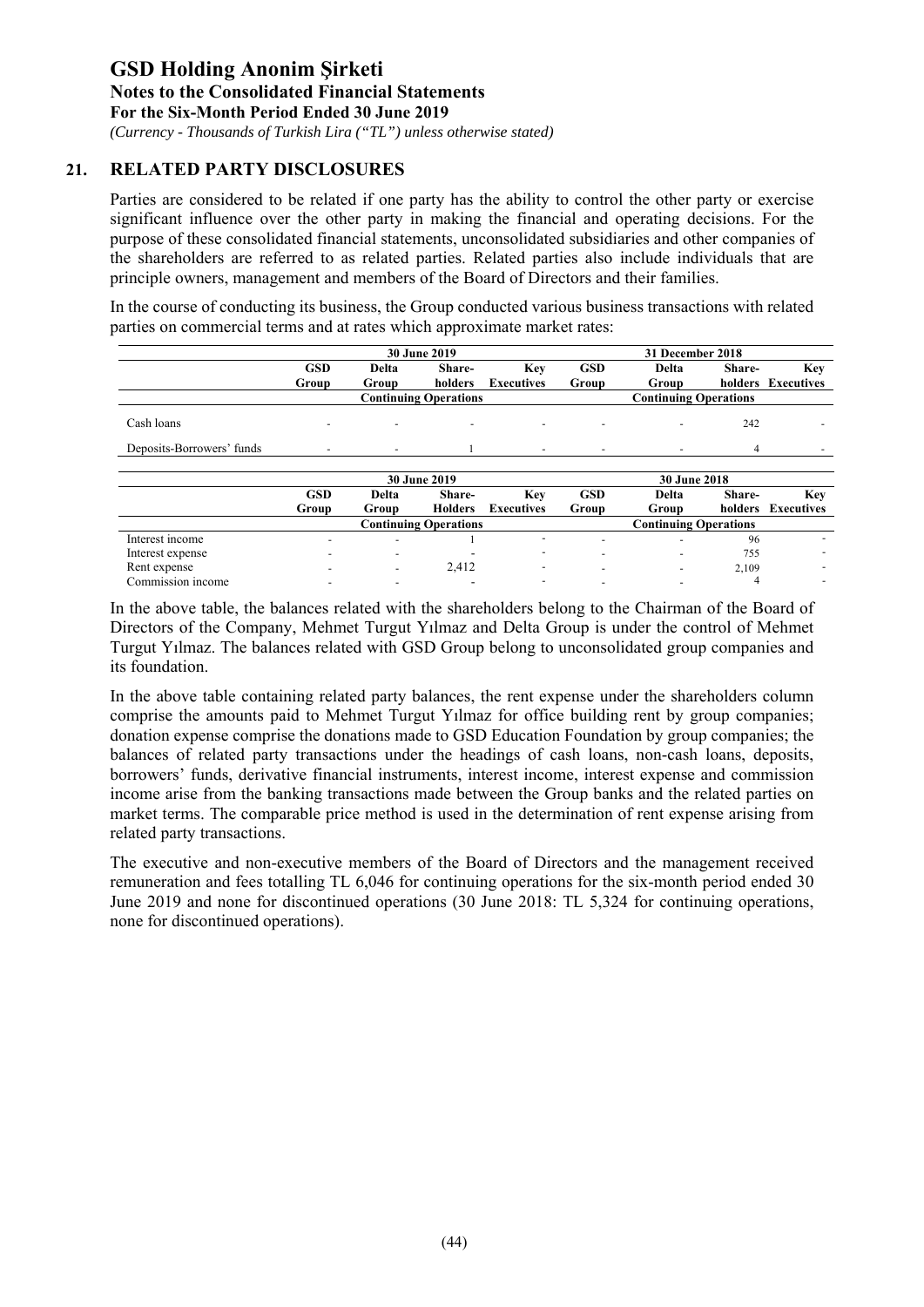*(Currency - Thousands of Turkish Lira ("TL") unless otherwise stated)*

#### **22. PROVISIONS AND COMMITMENTS**

#### **Provision for litigation**

There is no provision for litigations that is required to be set or disclosed for continuing operations as at 30 June 2019 and 31 December 2018.

#### **Short term provisions**

|                                                     |       | 30 June 2019 31 December 2018 |
|-----------------------------------------------------|-------|-------------------------------|
| Unindemnified non-cash loans                        | -     |                               |
| General provision for non-cash loans <sup>(1)</sup> | 2.19  | l.543                         |
| Total                                               | 2,191 | .557                          |

(1) General provision for non-cash loans are presented in the short-term provisions in liabilities.

#### **Non cash loan provisions movement table:**

|                                              |     | 30 June 2019 31 December 2018 |
|----------------------------------------------|-----|-------------------------------|
| <b>Opening Balance</b>                       |     |                               |
| Provision set during / (reversed) the period | 14) |                               |
| Closing balance at the end of period         |     |                               |

#### **Commitments**

In the normal course of business, the Group undertakes various commitments and incurs certain contingent liabilities that are not presented in the consalidated financial statements including:

|                                                        | <b>30 June 2019</b> | 31 December 2018 |
|--------------------------------------------------------|---------------------|------------------|
| Letters of guarantee                                   | 1,938,792           | 1,339,594        |
| Bills of acceptances                                   | 118,797             | 102,476          |
| <b>Total non-cash loans</b>                            | 2,057,589           | 1,442,070        |
| Other commitments                                      | -                   |                  |
| Total non-cash loans and off-balance sheet commitments | 2,057,589           | 1,442,070        |

#### **23. FINANCIAL RISK MANAGEMENT**

The Company's risk management program focuses on minimising the negative effects of the ambiguities in financial markets on the Company's financial statements. The Company is mostly exposed to ,market risk (currency risk, fair value interest rate risk, cash flow interest rate risk and price risk), credit risk and liquidity risk in relation with financial investments, Group uses derivative instruments in order to protect financial risk.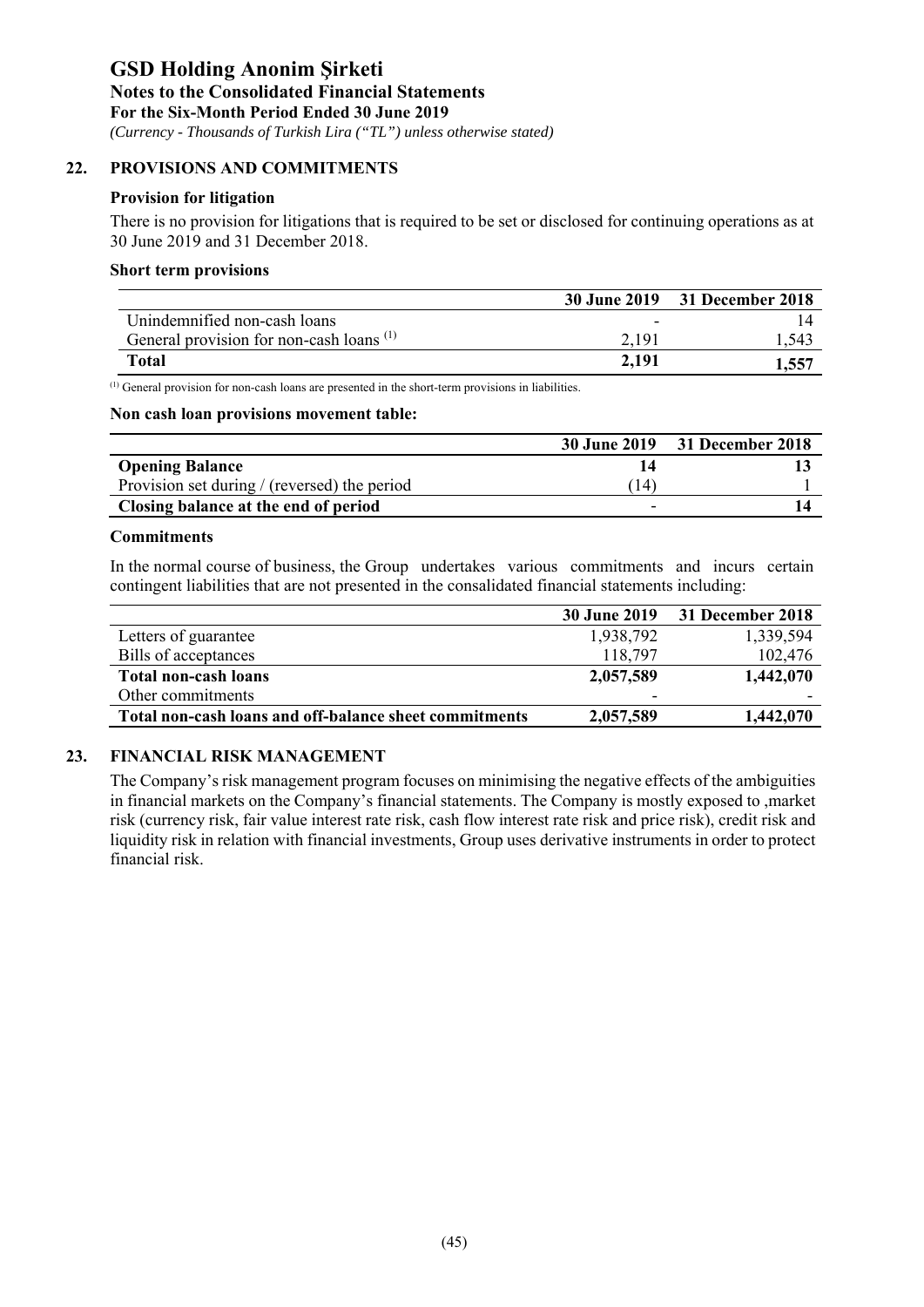*(Currency - Thousands of Turkish Lira ("TL") unless otherwise stated)*

### **23. FINANCIAL RISK MANAGEMENT (continued)**

| Foreign currency position table                                                                                  |            |                               | 30 June 2019             |                          | 31 December 2018 |                               |                          |            |
|------------------------------------------------------------------------------------------------------------------|------------|-------------------------------|--------------------------|--------------------------|------------------|-------------------------------|--------------------------|------------|
| (Unless indicated, orginal currency)                                                                             |            | TL Thousand USD Thousand Euro |                          | Other (TL)               |                  | TL Thousand USD Thousand Euro |                          | Other (TL) |
| 1. Trade Receivables                                                                                             | 12,550     | 2,181                         |                          | $\overline{\phantom{a}}$ | 6,303            | 1,198                         |                          |            |
| 2a. Monetary Financial Assets (Cash and Bank)                                                                    | 169,974    | 29,508                        | 21                       | 11                       | 289,059          | 54,740                        | 177                      | 11         |
| 2b. Non-Monetary Financial Assets                                                                                | 751,672    | 130,610                       |                          | $\sim$                   | 677,341          | 128,750                       |                          |            |
| 3. Other                                                                                                         | 5,711      | 935                           | 51                       | $\sim$                   | 5,156            | 970                           | 9                        |            |
| 4. Current Asset $(1+2+3)$                                                                                       | 939,907    | 163,234                       | 72                       | 11                       | 977,859          | 185,658                       | 186                      | 11         |
| 5. Trade Receivables                                                                                             |            |                               |                          |                          |                  |                               |                          | $\sim$     |
| 6a. Monetary Financial Assets (Cash and Bank                                                                     |            |                               |                          |                          |                  |                               |                          |            |
| 6b. Non-Monetary Financial Assets                                                                                |            |                               |                          |                          |                  |                               |                          |            |
| 7. Other                                                                                                         | 629,724    | 109,354                       | 58                       |                          | 583,071          | 110,831                       |                          |            |
| 8. Non Current Assets (5+6+7)                                                                                    | 629,724    | 109,354                       | 58                       | $\sim$                   | 583,071          | 110,831                       |                          | $\sim$     |
| 9. Total Assets $(4+8)$                                                                                          | 1,569,631  | 272,588                       | 130                      | 11                       | 1,560,930        | 296,489                       | 186                      | 11         |
| 10. Trade Payables                                                                                               | 2,125      | 366                           | 3                        | $\sim$                   | 67               | 13                            | $\overline{\phantom{a}}$ | $\sim$     |
| 11. Financial Liabilities                                                                                        | 156,485    | 27,108                        | 66                       | 44                       | 228,618          | 43,405                        | 38                       | 40         |
| 12a. Monetary Other Financial Liabilities                                                                        |            |                               |                          | $\overline{\phantom{a}}$ | 53               |                               | 9                        |            |
| 12b. Non Monetary Other Financial Liabilities                                                                    | 3,155      | 546                           |                          | $\sim$                   | 2,964            | 562                           |                          |            |
| 13. Short Term Liability (10+11+12)                                                                              | 161,765    | 28,020                        | 70                       | 44                       | 231,702          | 43,980                        | 48                       | 40         |
| 14. Trade Payables                                                                                               |            |                               | $\overline{a}$           | $\sim$                   |                  |                               |                          | $\sim$     |
| 15. Financial Liabilities                                                                                        | 216,425    | 37,592                        | 12                       |                          | 241,506          | 45,906                        |                          |            |
| 16 a. Monetary Other Financial Liabilities                                                                       |            |                               |                          |                          |                  |                               |                          |            |
| 16 b. Non Monetary Other Financial Liabilities                                                                   |            |                               | $\overline{\phantom{a}}$ | $\overline{\phantom{a}}$ |                  |                               |                          |            |
| 17. Long Term Liability (14+15+16)                                                                               | 216,425    | 37,592                        | 12                       | $\overline{\phantom{a}}$ | 241,506          | 45,906                        |                          |            |
| 18. Total Liability (13+17)                                                                                      | 378,190    | 65,612                        | 82                       | 44                       | 473,208          | 89,886                        | 48                       | 40         |
| 19. Net Asset/(Liability) Position of Off Balance Sheet Foreign Currency Derivative Instruments(19a-19b)         |            |                               |                          |                          |                  |                               |                          | $\sim$     |
| 19a. Amount of Liability Characteristic Off Balance Sheet Derivative Instruments                                 |            |                               |                          |                          |                  |                               |                          |            |
| 19b. Amount of Liability Characteristic Off Balance Sheet Derivative Instruments                                 |            |                               |                          |                          |                  |                               |                          |            |
| 20. Net financial position (9-18+19)                                                                             | 1,191,441  | 206,976                       | 48                       | (33)                     | 1,087,722        | 206,603                       | 138                      | (29)       |
| 21. Position of Net Monetary Units of Foreign Currency Assets / (Liabilities) $(=1+2a+5+6a-10-11-12a-14-15-16a)$ | (192, 512) | (33,377)                      | (60)                     | (33)                     | (174, 882)       | (33,386)                      | 130                      | (29)       |
| 22. Total Fair value of Financial Instruments used for Currency Hedge                                            |            |                               |                          |                          |                  |                               |                          |            |
| 23. Amount of hedged Foreign Currency Assets                                                                     |            |                               |                          |                          |                  |                               |                          |            |
| 24. Amount of hedged Foreign Currency Liabilities                                                                |            |                               |                          |                          |                  |                               |                          |            |
| 25. Export                                                                                                       |            |                               |                          |                          |                  |                               |                          |            |
| 26. Import                                                                                                       |            |                               |                          |                          |                  |                               |                          |            |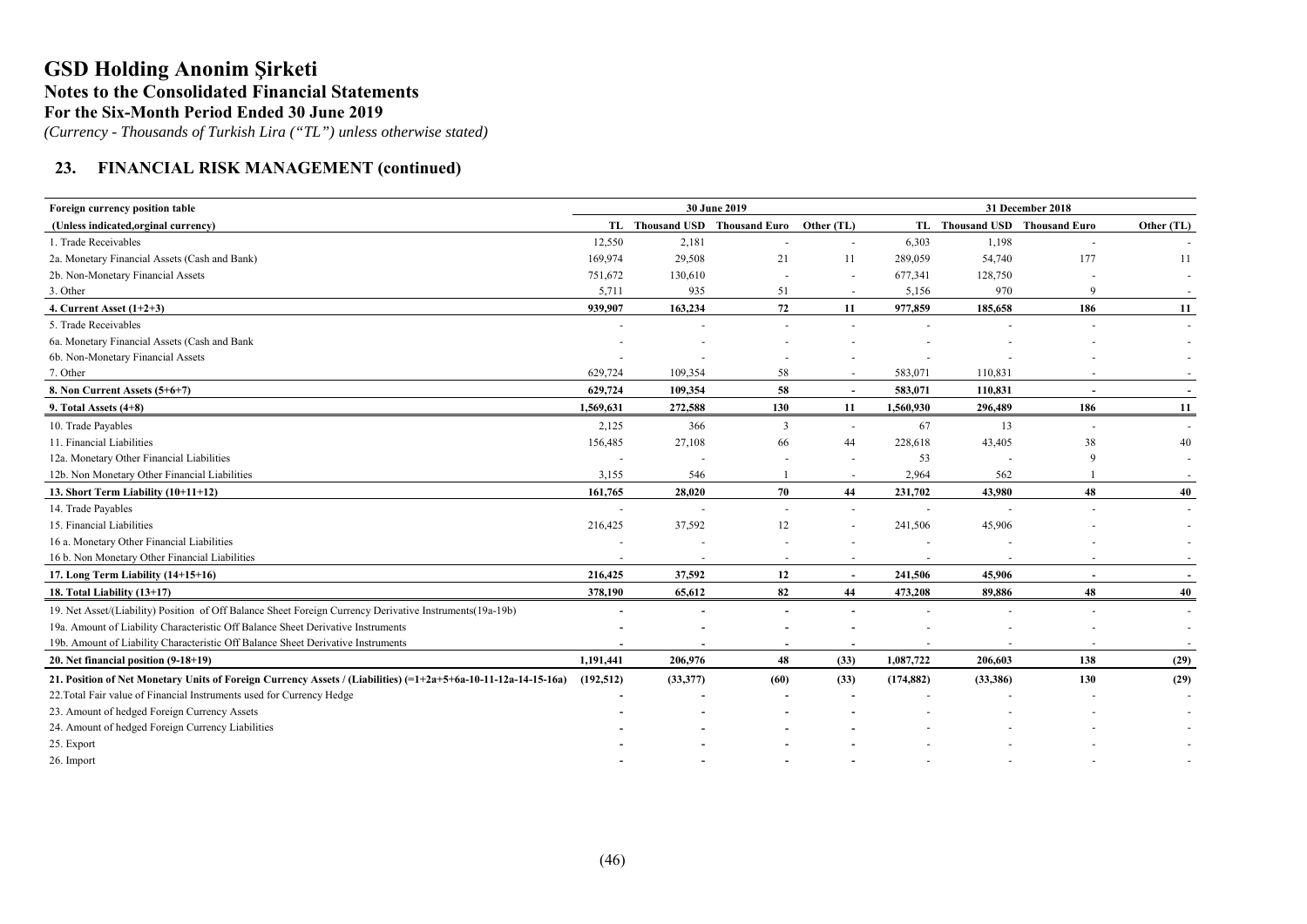*(Currency - Thousands of Turkish Lira ("TL") unless otherwise stated)*

#### **23. FINANCIAL RISK MANAGEMENT (continued)**

According to a regulation of the Capital Markets Board of Turkey dated 9 September 2009 and numbered 28/780, the exchange-traded companies except financial institutions and investment trusts can give a collateral, pledge, mortgage and guarantee only in favor of their own judicial entities and their consolidated subsidiaries and other third parties can be a beneficiary of a collateral, pledge, mortgage and guarantee given by exchange-traded companies only if it is provided with the sole aim of conducting ordinary business activities.

As at 30 June 2019 and 31 December 2018, group collateral and pledge position are as follows:

| <b>Continuing Operations</b><br>Collaterals, pledges, mortgages and guarantees given by the Group                                                      | 30 June 2019 |                   |         |               |           |
|--------------------------------------------------------------------------------------------------------------------------------------------------------|--------------|-------------------|---------|---------------|-----------|
|                                                                                                                                                        | TL           | <b>US Dollars</b> | Euro    | <b>Others</b> | Total     |
| A. Collaterals, pledges, mortgages and guarantees given by the Group<br>Companies in favor of their own judicial entities                              | 39           | 364,899           |         |               | 364,938   |
| 1. Letters of guarantee given by the Group Company<br>2. Letters of guarantee given by the Non-Group Banks as collateral                               |              |                   |         |               |           |
| against cash loans                                                                                                                                     |              |                   |         |               |           |
| 3. Other letters of guarantee given by the Non-Group Banks                                                                                             |              |                   |         |               |           |
| 4. Marketable Securities<br>5. Cash and bank deposit pledges                                                                                           | 39           | 1,439             |         |               | 1,478     |
| 6. Mortgage given as collateral against cash loans $(3)(4)$                                                                                            |              | 191,870           |         |               | 191,870   |
| 7. Subsidiary share pledge given as collateral against cash loans <sup>(3)(4)</sup>                                                                    |              | 171,590           |         |               | 171,590   |
| 8.Other                                                                                                                                                |              |                   |         | ÷             |           |
| B. Collaterals, pledges, mortgages and guarantees given by the Group in favor of<br>consolidated Group Companies                                       | 153,851      | 763,897           |         |               | 917,748   |
| 1. Guarantees given as collateral against cash loans <sup>(1)</sup>                                                                                    | 153,411      | 690,552           |         |               | 843,963   |
| 2. Guarantees given as collateral against derivative contracts <sup>(1)</sup>                                                                          |              |                   |         |               |           |
| 3. Letters of guarantee given as collateral against cash loans                                                                                         |              |                   |         |               |           |
| 4. Other non-cash loans                                                                                                                                | 440          |                   |         |               | 440       |
| 5. Mortgage given as collateral against cash loans <sup><math>(3)(4)</math></sup>                                                                      |              | 73,345            |         |               | 73,345    |
|                                                                                                                                                        |              |                   |         |               |           |
| 6. Subsidiary share pledge given as collateral against cash loans                                                                                      |              |                   |         |               |           |
| 7. Bank deposit given as collateral against cash loans                                                                                                 |              |                   |         |               |           |
| 8. Other                                                                                                                                               |              |                   |         |               |           |
| C. Collaterals, pledges, mortgages and guarantees given by the Group while                                                                             |              |                   |         |               |           |
| conducting ordinary business activities in favor of non-Group entities                                                                                 | 1,639,144    | 243,175           | 175,270 |               | 2,057,589 |
| 1. Non-cash loans given by the Group Banks<br>2. Other                                                                                                 | 1.639.144    | 243,175           | 175,270 |               | 2,057,589 |
| D. Collaterals, pledges, mortgages and guarantees given by the Group in favor of                                                                       |              |                   |         |               |           |
| the associates and joint ventures with direct shareholdings pursuant to the                                                                            |              |                   |         |               |           |
| Article 12/2, of the Communique on the Corporate Governance                                                                                            |              |                   |         |               |           |
| E. Other collaterals, pledges, mortgages and guarantees given by the Group                                                                             |              |                   |         |               |           |
| 1. Collaterals, pledges, mortgages and guarantees given by the Group in favor of<br>the main shareholder $(2)$                                         |              |                   |         |               |           |
| 2. Collaterals, pledges, mortgages and guarantees given by the Group in favor of<br>Group Companies other than those covered under the classes B and C |              |                   |         |               |           |
| 3. Collaterals, pledges, mortgages and guarantees given by the Group in favor of                                                                       |              |                   |         |               |           |
| non-Group entities other than those covered under the class C                                                                                          |              |                   |         |               |           |
| <b>Total</b>                                                                                                                                           | 1,793,034    | 1,371,971         | 175,270 |               | 3,340,275 |

As at 30 June 2019, the rate of the other GPMs the Company have given to the Company's shareholders' equity is 25.27%.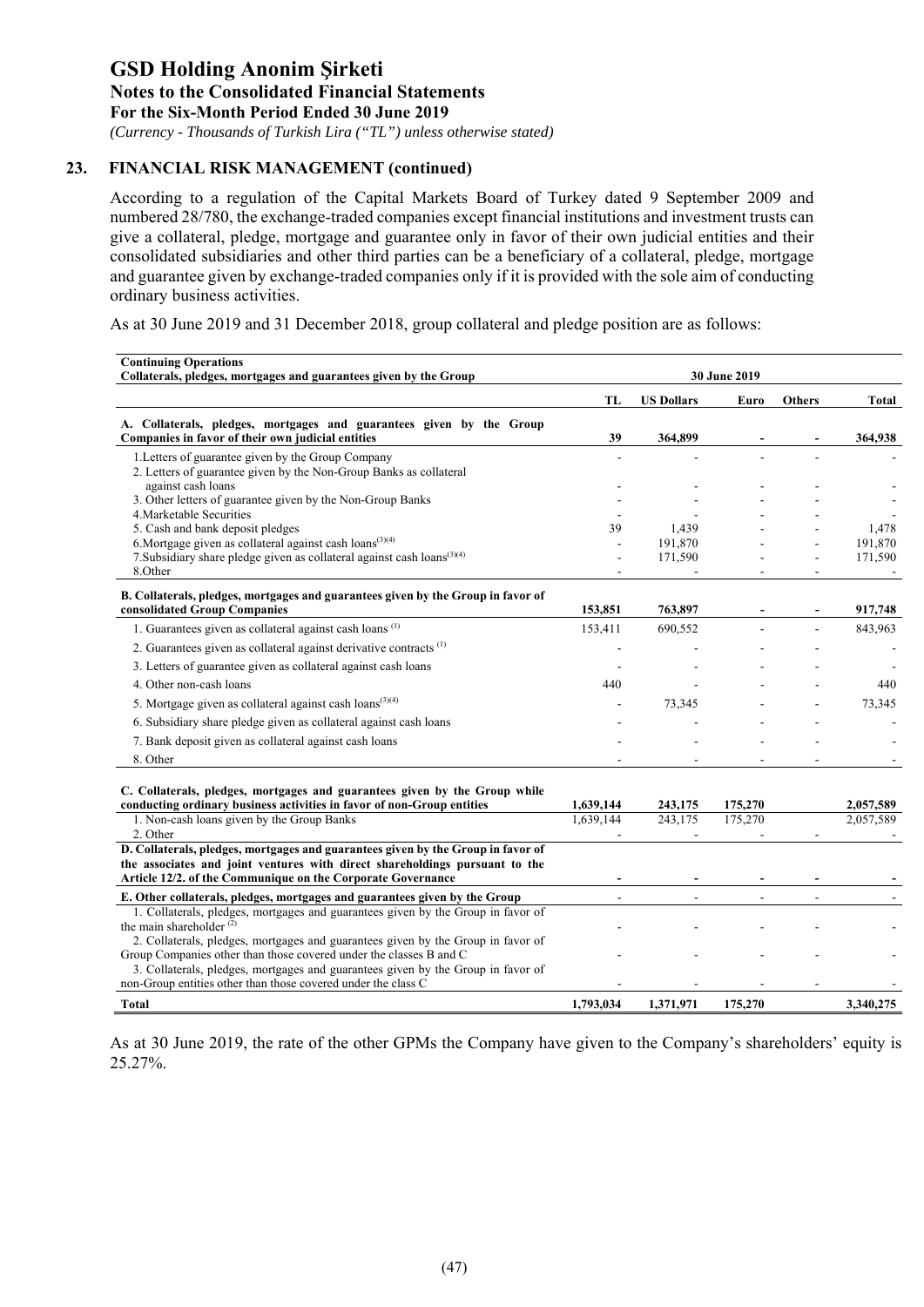*(Currency - Thousands of Turkish Lira ("TL") unless otherwise stated)*

#### **23. FINANCIAL RISK MANAGEMENT (continued)**

| <b>Continuing Operations</b><br>Collaterals, pledges, mortgages and guarantees given by the Group                                                      | 31 December 2018 |                   |         |                |              |
|--------------------------------------------------------------------------------------------------------------------------------------------------------|------------------|-------------------|---------|----------------|--------------|
|                                                                                                                                                        | TL               | <b>US Dollars</b> | Euro    | <b>Others</b>  | <b>Total</b> |
| A. Collaterals, pledges, mortgages and guarantees given by the Group<br>Companies in favor of their own judicial entities                              | 33               | 353,340           |         |                | 353,373      |
| 1. Letters of guarantee given by the Group Company                                                                                                     |                  |                   |         |                |              |
| 2. Letters of guarantee given by the Non-Group Banks as collateral<br>against cash loans                                                               |                  |                   |         |                |              |
| 3. Other letters of guarantee given by the Non-Group Banks                                                                                             |                  |                   |         |                |              |
| 4. Marketable Securities                                                                                                                               |                  |                   |         |                |              |
| 5. Cash and bank deposit pledges                                                                                                                       | 33               | 1.316             |         |                | 1.349        |
| 6. Mortgage given as collateral against cash loans $(3)(4)$                                                                                            |                  | 187,600           |         |                | 187,600      |
| 7. Subsidiary share pledge given as collateral against cash loans (3)(4)<br>8.Other                                                                    |                  | 164,424           |         |                | 164,424      |
| B. Collaterals, pledges, mortgages and guarantees given by the Group in favor                                                                          |                  |                   |         |                |              |
| of consolidated Group Companies                                                                                                                        | 44,062           | 803,505           |         |                | 847,567      |
| 1. Guarantees given as collateral against cash loans <sup>(1)</sup>                                                                                    | 43,606           | 716,346           |         |                | 759,952      |
| 2. Guarantees given as collateral against derivative contracts <sup>(1)</sup>                                                                          |                  |                   |         |                |              |
| 3. Letters of guarantee given as collateral against cash loans                                                                                         |                  |                   |         |                |              |
| 4. Other non-cash loans                                                                                                                                | 456              |                   |         |                | 456          |
| 5. Mortgage given as collateral against cash loans $(3)(4)$                                                                                            |                  | 87,159            |         |                | 87,159       |
| 6. Subsidiary share pledge given as collateral against cash loans                                                                                      |                  |                   |         |                |              |
| 7. Bank deposit given as collateral against cash loans                                                                                                 |                  |                   |         |                |              |
| 8. Other                                                                                                                                               |                  |                   |         |                |              |
| C. Collaterals, pledges, mortgages and guarantees given by the Group while                                                                             |                  |                   |         |                |              |
| conducting ordinary business activities in favor of non-Group entities                                                                                 | 973,215          | 346,942           | 121,913 |                | 1,442,070    |
| 1. Non-cash loans given by the Group Bank                                                                                                              | 973.215          | 346,942           | 121.913 |                | 1.442.070    |
| 2. Other<br>D. Collaterals, pledges, mortgages and guarantees given by the Group in favor                                                              |                  |                   |         |                |              |
| of the associates and joint ventures with direct shareholdings pursuant to the                                                                         |                  |                   |         |                |              |
| Article 12/2. of the Communique on the Corporate Governance                                                                                            |                  |                   |         |                |              |
| E. Other collaterals, pledges, mortgages and guarantees given by the Group                                                                             |                  |                   |         |                |              |
| 1. Collaterals, pledges, mortgages and guarantees given by the Group in favor of                                                                       |                  |                   |         |                |              |
| the main shareholder $(2)$                                                                                                                             |                  |                   |         |                |              |
| 2. Collaterals, pledges, mortgages and guarantees given by the Group in favor of<br>Group Companies other than those covered under the classes B and C |                  |                   |         |                |              |
| 3. Collaterals, pledges, mortgages and guarantees given by the Group in favor of                                                                       |                  |                   |         |                |              |
| non-Group entities other than those covered under the class C                                                                                          |                  |                   |         |                |              |
| <b>Total</b>                                                                                                                                           | 1,017,310        | 1,503,787         | 121,913 | $\blacksquare$ | 2,643,010    |

 (1) Guarantees given as collateral against cash loans and derivative contracts indicate the total risk exposure arising from guarantees given by the Company as collateral against outstanding cash loans and derivative contracts of its consolidated subsidiaries. The Company has no income or consideration arising from such guarantees it has given in favor of its consolidated subsidiaries.

<sup>(2)</sup> Collaterals, pledges, mortgages and guarantees given by the Group in favor of the main shareholder indicate the total risk exposure arising from the non-cash loans given by the Group Banks in favor of Mehmet Turgut Yılmaz, the chairman of the Board of Directors of the Company, and Delta Group Companies which are under his control.

<sup>(3)</sup> The dry bulk cargo ships named M/V Cano and M/V Hako owned by Cano Maritime Limited, Hako Maritime Limited, respectively, and the 100% shares of owned by GSD Denizcilik Gayrimenkul İnşaat Sanayi ve Ticaret A.Ş. are mortgaged and pledged, respectively, against the bank loans obtained to finance the ship purchase in favour of the creditor banks.

(4) The dry bulk cargo ships named M/V Dodo, M/V Olivia, M/V Zeyno and M/V Mila owned by Dodo Maritime Limited, Neco Maritime Limited, Zeyno Maritime Limited and Mila Maritime Limited, respectively, and the 100% shares of owned by GSD Shipping B.V. are mortgaged and pledged, respectively, against the bank loans obtained to finance the ship purchase in favour of the creditor banks.

The line of "E. Total amount of other given GPMs in the group " in the table asserted above refers to the ratio of other given GPMs by the Group to the Group's equity is 0% as of 30 June 2019 (31 December 2018: 0%).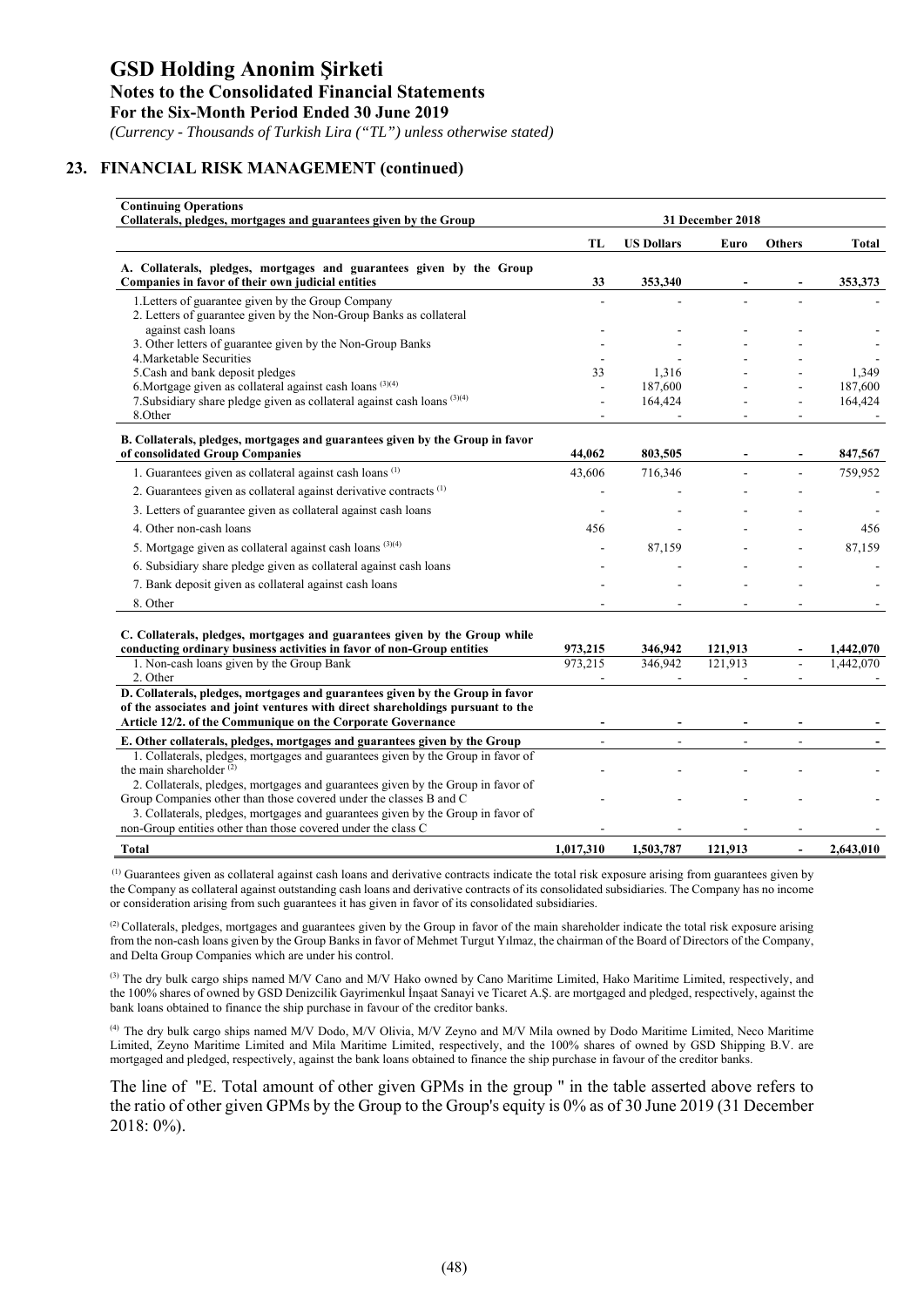*(Currency - Thousands of Turkish Lira ("TL") unless otherwise stated)*

#### **24. FAIR VALUES**

Fair value is the amount for which an asset could be exchanged, or a liability settled between knowledgeable, willing parties in an arm's length transaction.

The table below gives a comparison of the carrying amounts and fair values of the Group's financial instruments that are not carried at fair values in the consolidated financial statements.

|                                 | <b>30 June 2019</b> |                   | 31 December 2018 |                   |
|---------------------------------|---------------------|-------------------|------------------|-------------------|
|                                 |                     |                   | Carrying         |                   |
|                                 | Carrying amount     | <b>Fair value</b> | amount           | <b>Fair value</b> |
|                                 |                     |                   |                  |                   |
| <b>Financial assets</b>         |                     |                   |                  |                   |
| Loans and advances to customers | 245,366             | 245,366           | 210,352          | 210,352           |
| Finance lease receivables       | 11                  |                   | 26               | 26                |
| Factoring receivables           | 228,986             | 228,986           | 105,760          | 105,760           |
| <b>Total</b>                    | 474.363             | 474,363           | 316,138          | 316,138           |
|                                 |                     |                   |                  |                   |
| <b>Financial liabilities</b>    |                     |                   |                  |                   |
| Funds borrowed                  | 475,448             | 475,410           | 430,590          | 430,620           |
| Leasing transaction payables    | 11,063              | 11,063            |                  |                   |
| Factoring payables              | 565                 | 565               | 1,430            | 1,430             |
| <b>Total</b>                    | 487,076             | 487,038           | 432,020          | 432,050           |

The following methods and assumptions were used to estimate the fair values of the financial instruments:

- Fair values of certain financial assets and liabilities carried at cost or amortized cost, including cash and cash equivalents, balances with the Central Bank, deposits with banks and other financial institutions, other money market placements, factoring receivables and payables, demand deposits and reserve deposits at the central bank are considered to approximate their respective fair values due to their short-term nature.
- Fair values of other financial instruments are determined by using estimation techniques that include taking reference to the current market value of another instrument with similar characteristics or by discounting the expected future cash flows at prevailing interest rates.

#### **Fair Value Hierarchy**

IFRS 7 specifies a hierarchy of valuation techniques based on whether the inputs to those valuation techniques are observable or unobservable. Observable inputs reflect market data obtained from independent sources; unobservable inputs reflect the Group's market assumptions, These two types of inputs have created the following fair value hierarchy:

Level 1 - Quoted prices (unadjusted) in active markets for identical assets or liabilities. This level includes listed debt instruments.

Level 2 - Inputs other than quoted prices included within Level 1 that are observable for the asset or liability, either directly (that is, as prices) or indirectly (that is, derived from prices). This level includes the OTC derivative contracts. The sources of input parameters like LIBOR yield curve or counterparty credit risk are Bloomberg and Reuters.

Level 3 - inputs for the asset or liability that are not based on observable market data (unobservable inputs). This level includes equity investments and debt instruments with significant unobservable components.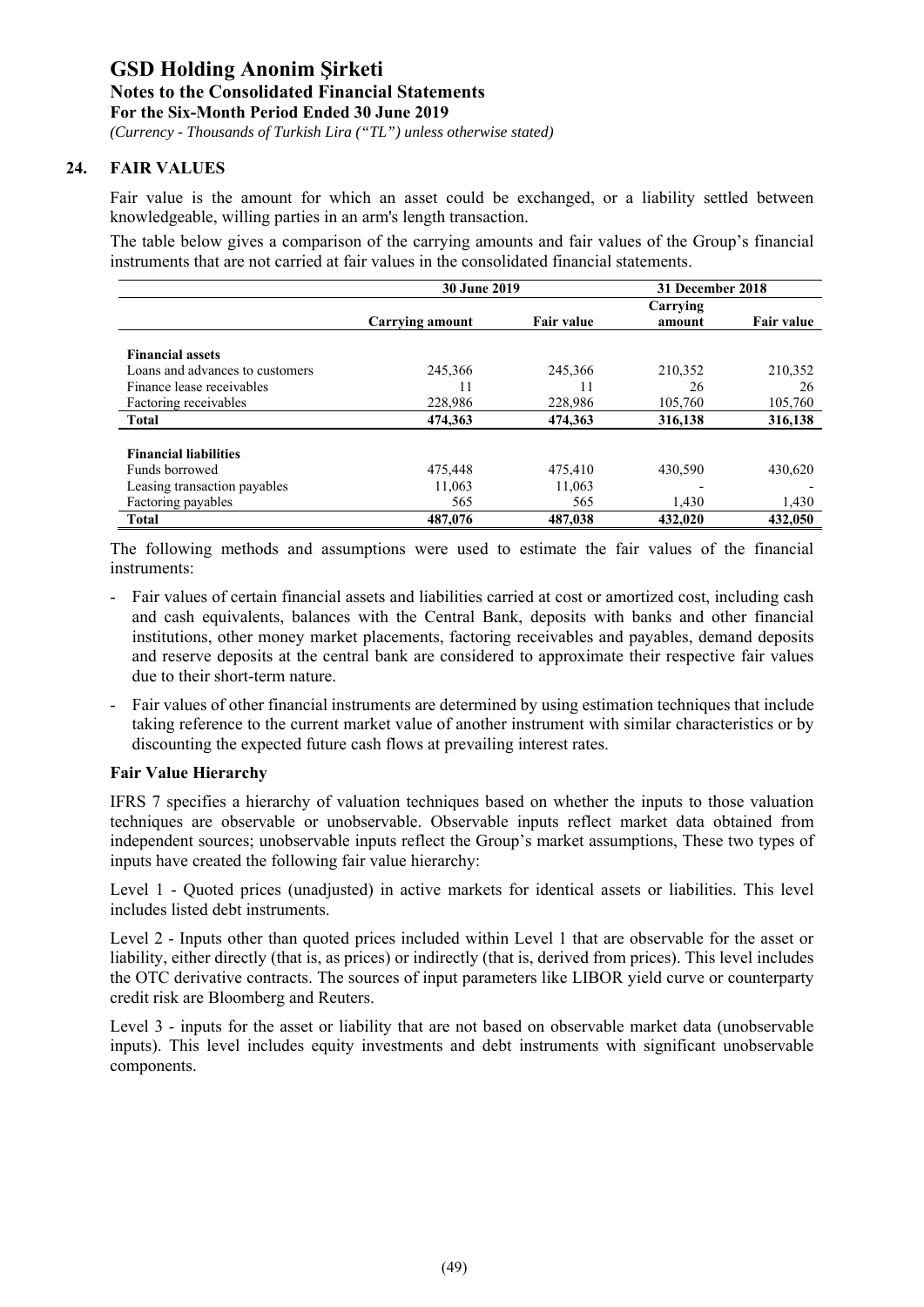*(Currency - Thousands of Turkish Lira ("TL") unless otherwise stated)*

#### **25. EARNINGS PER SHARE**

Basic earnings per share (EPS) is calculated by dividing the net profit for the period by the weighted average number of ordinary shares outstanding during the period adjusted, for "Bonus Shares" when they are issued to shareholders without any consideration as explained below, subsequent to the date of financial statements, but before their authorization.

In Turkey, companies can increase their share capital by making a prorata distribution of shares ("Bonus Shares") to existing shareholders without consideration for amounts resolved to be transferred to share capital from retained earnings and restatement differences. For the purpose of the EPS calculation such Bonus Shares are regarded as stock dividends. Dividend payments made in the form of free shares are regarded similarly. Accordingly the weighted average number of shares used in EPS calculation is derived by giving retroactive effect to the issue of such shares.

The following reflects the data used in the basic earnings per share computations:

| <b>Continuing Operations</b>                                            |             | 30 June 2019 30 June 2018 |
|-------------------------------------------------------------------------|-------------|---------------------------|
|                                                                         |             |                           |
| Net profit/(loss)                                                       | 100,912     | 141.484                   |
| The weighted average number of shares with a nominal value of full TL 1 | 360,000,000 | 360,000,000               |
| Basic earnings per share with a nominal value of full TL 1              | 0.280       | 0.393                     |
| Diluted earnings per share with a nominal value of full TL 1            | 0.280       | 0.393                     |

#### **26. CASH FLOWS**

#### **Cash and cash equivalents in the statement of cash flows:**

| <b>Continuing Operations</b>                                     | <b>30 June 2019</b> | 30 June 2018 |
|------------------------------------------------------------------|---------------------|--------------|
|                                                                  |                     |              |
| Cash on hand and balances with the Central Bank                  | 1,815               | 6,243        |
| Banks and financial institutions                                 | 102,277             | 164,862      |
| Receivables from money market                                    | 6,426               |              |
| Reserve requirements                                             | 264                 | 8,511        |
| Cash and cash equivalents in the statement of financial position | 110,782             | 179,616      |
|                                                                  |                     |              |
| Less: Required reserve                                           | (264)               | (8,511)      |
| Less: Accured interest                                           | (243)               | (142)        |
| Less: Blocked amount                                             | (1, 439)            | (1,141)      |
| Cash and cash equivalents in the statement of cash flows         | 108,836             | 169,822      |

#### **27. EVENTS AFTER THE REPORTING PERIOD**

None.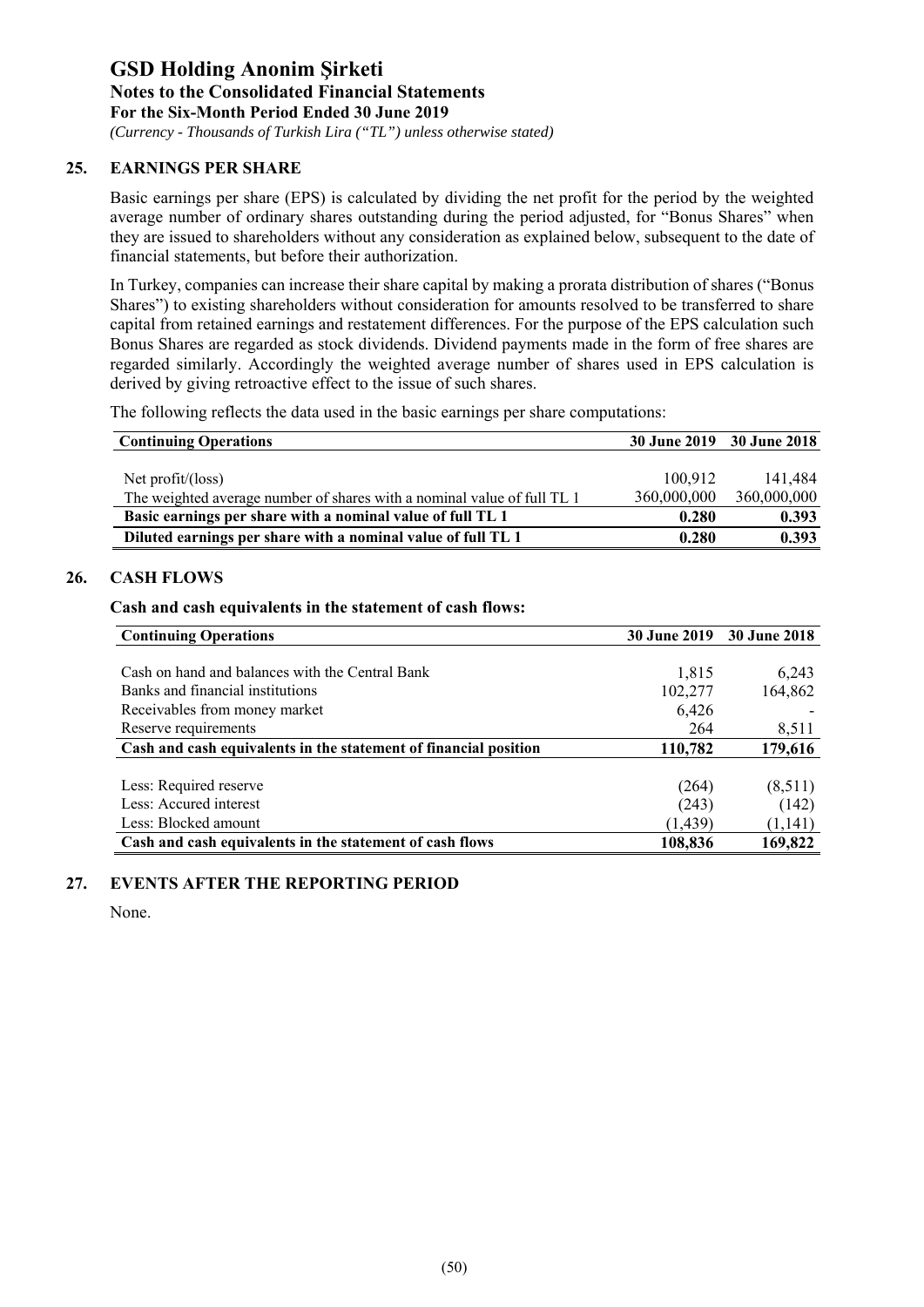*(Currency - Thousands of Turkish Lira ("TL") unless otherwise stated)*

#### **28. OTHER ISSUES THAT SIGNIFICANTLY AFFECT THE FINANCIAL STATEMENTS OR ISSUES MUST BE EXPLAINED TO MAKE THE FINANCIAL STATEMENTS CLEAR, INTERPRETABLE AND UNDERSTANDABLE**

#### **The purchase of the 15 % shares of Silopi Elektrik Üretim A.Ş. by GSD Holding A.Ş. from Park Holding A.Ş.**

The closing of the transaction in connection with the agreement for purchase and sale of shares and of shareholders comprising the purchase of the Class (B) shares with a nominal value of full TL 30,307,500 representing a ratio of 15 % in the share capital of full TL 202,050,000 of Silopi Elektrik Üretim A.Ş. by GSD Holding A.Ş. from Park Holding A.Ş. signed on 8 June 2015, being conditional upon obtaining the necessary regulatory approvals from the relevant regulatory authorities in Turkey, has been executed between GSD Holding A.Ş and Park Holding A.Ş. on 29 June 2015, the total price of US\$ 125,000,000 having been paid by GSD Holding A.Ş. to Park Holding A.Ş. and the assignment by Park Holding A.Ş. to GSD Holding A.Ş. of the shares constituting the subject of the agreement having been made and entered to the share ledger of Silopi Elektrik Üretim A.Ş. as of this date.

Silopi Elektrik Üretim A.Ş. shares that are classified to financial assets at fair value through profit or loss as at 1 January 2018 , in accordance with transition to IFRS 9. The income accrual of TL 12,555 calculated in proportion to the number of days to the end of period as at 30 June 2019 based on the minimum yearly dividend guarantee of US\$ 3,750,000 stated in the agreement which has been classified under "Other Income from Investment Activities" has been recognised as remeasurement gain on "Profit or Loss" in the consolidated IFRS statement for the period ended 30 June 2019.

#### **The Share Buy-Back Program of GSD Holding A.Ş.**

The Annual General Assembly of GSD Holding A.Ş. held on 25 June 2015 in connection with the year 2014 resolved to approve the Board of Directors' decision regarding buy back program by means of the resolution dated 29 May 2015 and to authorise the Board of Directors of GSD Holding A.Ş. to framework of this program. The Board of Directors of GSD Holding A.Ş. resolved to transfer the authority granted to it by the General Assembly to Akgün Türer, the Vice-Chairman and General Manager of the Company, on 25 June 2015 pursuant to the Article 5/1 of the Communiqué on Bought Back Shares (II-22.1) of the Capital Markets Board of Turkey.

The aim of the share buy-backs to be made within the framework of the Share Buy-Back Program of GSD Holding A.Ş. is to support the stock exchange price of the shares of GSD Holding A.Ş. trading in Borsa İstanbul (BIST) below its book value and to make use of the liquidity of the Company to this aim, the maximum duration of implementation being three years. The maximum number of the shares to be bought back within the framework of the Share Buy-Back Program is up to the 10 % of the share capital of the Company including prior share repurchases pursuant to the Article 9 of the Communiqué on Bought Back Shares (II-22.1) of the Capital Markets Board of Turkey.

The bought-back shares will be recognised under the heading "Treasury Shares", as a deficit account, within the equity in the consolidated IFRS financial statements of the Company in the amount of repurchase. Pursuant to the Article 20 of the Communiqué on Bought Back Shares (II-22.1) of CMB, reserve funds are to be set aside up to the acquisition value of the bought back shares, and classified as restricted reserves under the shareholders' equity; the bought back shares and the said reserve funds are to be shown in the financial statements in line with the formats announced by the CMB; the reserves set aside as per this article are to be released up to an amount sufficient to meet the acquisition value, if the bought back shares are disposed of or redeemed. No gain or loss is recognized in the consolidated income statement and other comprehensive income on the purchase, issue, sale or cancellation of the Company's own equity instruments pursuant to IAS 32. There is no subsidiary to be able to make share buy-back within the framework of the Share Buy-Back Program.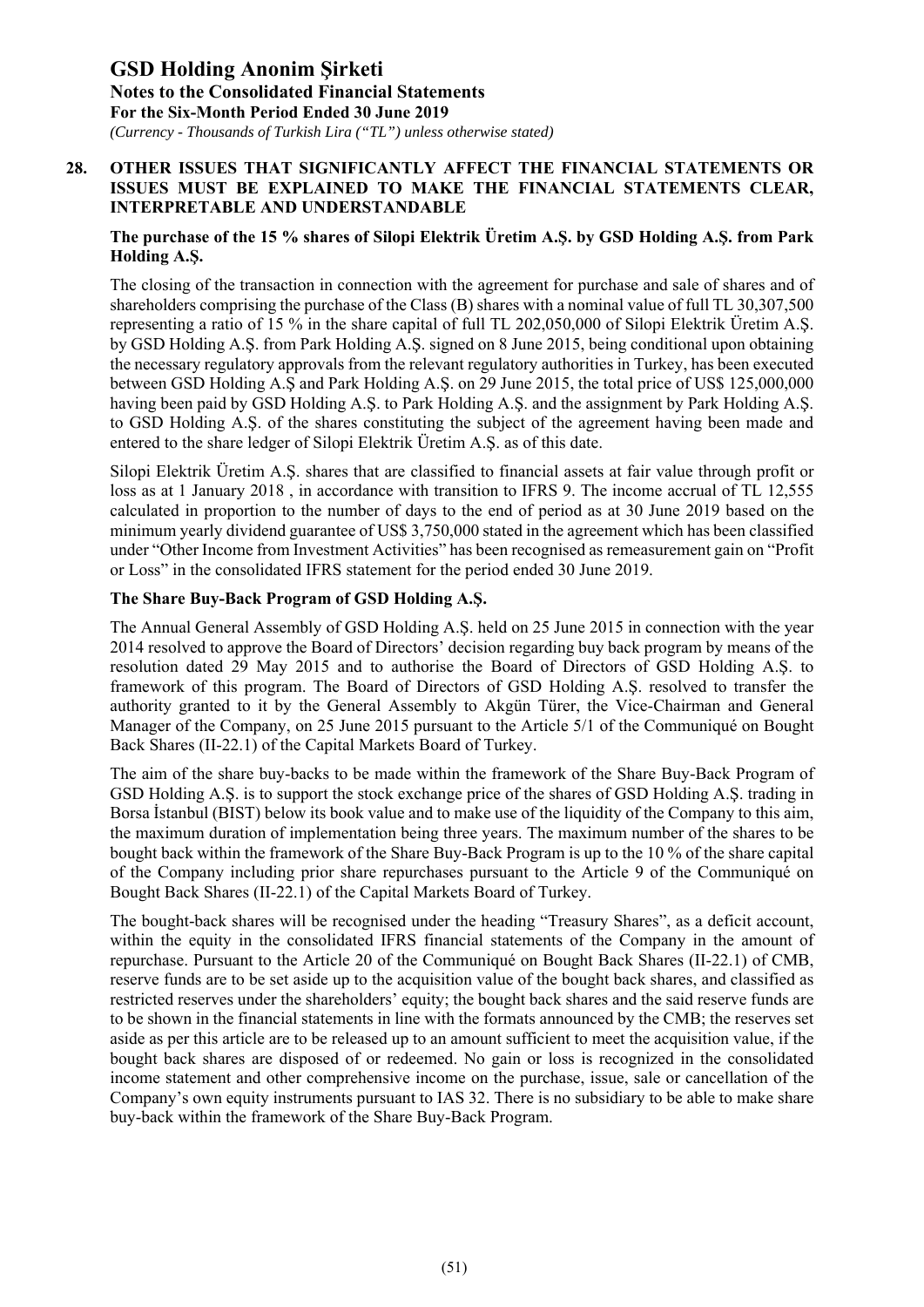*(Currency - Thousands of Turkish Lira ("TL") unless otherwise stated)*

#### **28. OTHER ISSUES THAT SIGNIFICANTLY AFFECT THE FINANCIAL STATEMENTS OR ISSUES MUST BE EXPLAINED TO MAKE THE FINANCIAL STATEMENTS CLEAR, INTERPRETABLE AND UNDERSTANDABLE (countined)**

#### **Additon to The Share Buy-Back Program of GSD Holding A.Ş.**

On 21 July 2016 and 25 July 2016, the Capital Markets Board announced that the publicly listed companies may recapture their shares in the stock market without any limit, by taking the decision of the board of directors and making a special case announcement. In return for the announcement of the CMB, in addition to the previously completed share repurchase program in line with the decision of the board of directors dated 26 July 2016. The Board of Directors of GSD Holding A.Ş. resolved to transfer the authority granted to it by the General Assembly to Akgün Türer, the Vice-Chairman and General Manager of the Company, the Company decided to acquire additional 10% (TL 25,000,000). It has been decided to allocate amounting to TL 40,000,000 for the repurchase of new shares to be made within this scope.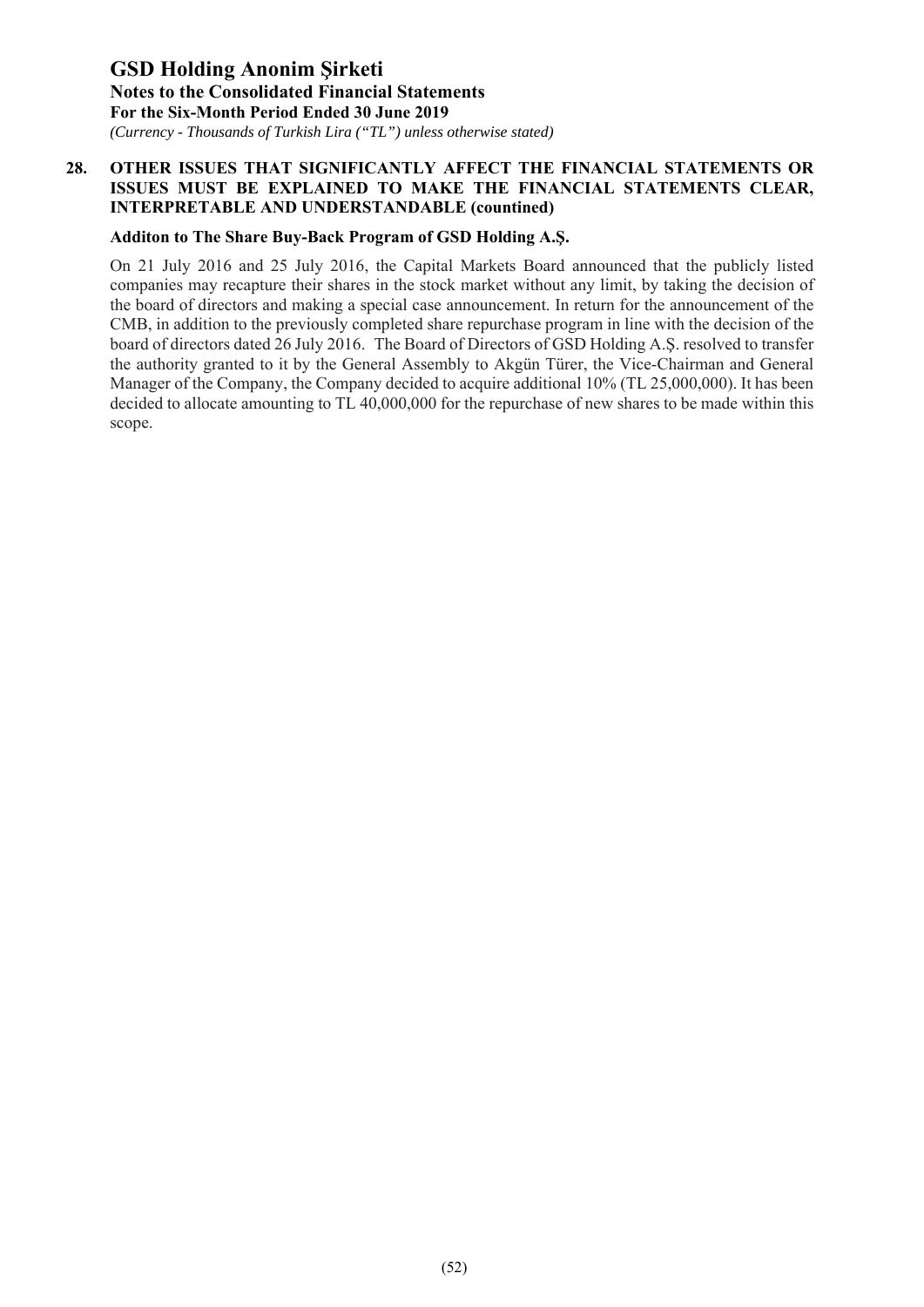*(Currency - Thousands of Turkish Lira ("TL") unless otherwise stated)*

#### **28. OTHER ISSUES THAT SIGNIFICANTLY AFFECT THE FINANCIAL STATEMENTS OR ISSUES MUST BE EXPLAINED TO MAKE THE FINANCIAL STATEMENTS CLEAR, INTERPRETABLE AND UNDERSTANDABLE (countined)**

**The purchase of shares of GSD Holding A.Ş. by GSD Holding A.Ş. in Borsa İstanbul (BIST) and the sale of shares of GSD Holding A.Ş. by GSD Denizcilik Gayrimenkul İnşaat San. ve Tic. A.Ş. in Borsa İstanbul (BIST)** 

|                                                | <b>Buy/(Sales) Transactions</b> |                    |                    |                            | <b>Accumulated Situation</b> |                  |                    | <b>Transaction Explanations</b> |                          |                            |                                     |
|------------------------------------------------|---------------------------------|--------------------|--------------------|----------------------------|------------------------------|------------------|--------------------|---------------------------------|--------------------------|----------------------------|-------------------------------------|
| The company<br>holds GSD                       |                                 |                    |                    |                            |                              |                  |                    |                                 |                          |                            |                                     |
| Holding A.S.<br>share                          | Transaction<br>Cost             | Carried<br>Value   | Nominal<br>Value   | Nominal<br>$\%$            | Carried<br>Value             | Nominal<br>Value | Nominal<br>$\%$    | Type of<br>Transacition         | Transaction<br>Market    | <b>Transaction</b><br>Date | <b>Effective</b><br>Date            |
| <b>Treasury shares</b>                         |                                 |                    |                    |                            |                              |                  |                    |                                 |                          |                            |                                     |
| GSD Holding A.S.                               | 1,938                           | 1,938              | 1,250              | 0.500%                     | 1,938                        | 1,250            | 0.500%             | Buying                          | <b>ISE</b>               | 30.06.2015                 | 02.07.2015                          |
| GSD Holding A.S.<br>GSD Holding A.S.           | 552                             | 552                | 477                | 0.191%                     | 2,490                        | 1,727            | 0.691%             | Buying                          | <b>ISE</b>               | 02.10.2015<br>27.10.2015   | 06.10.2015                          |
| GSD Holding A.Ş.                               | 568<br>1,019                    | 568<br>1,019       | 473<br>800         | 0.189%<br>0.320%           | 3,058<br>4,077               | 2,200<br>3,000   | 0.880%<br>1.200%   | Buying<br>Buying                | <b>ISE</b><br><b>ISE</b> | 10.11.2015                 | 02.11.2015<br>12.11.2015            |
| GSD Holding A.S.                               | 1,135                           | 1,135              | 900                | 0.360%                     | 5,212                        | 3,900            | 1.560%             | Buying                          | <b>ISE</b>               | 11.11.2015                 | 13.11.2015                          |
| GSD Holding A.S.                               | 1,241                           | 1,241              | 1,000              | 0.400%                     | 6,453                        | 4,900            | 1.960%             | Buying                          | <b>ISE</b>               | 12.11.2015                 | 16.11.2015                          |
| GSD Holding A.S.                               | 1,261                           | 1,261              | 1,000              | 0.400%                     | 7,714                        | 5,900            | 2.360%             | Buying                          | <b>ISE</b>               | 13.11.2015                 | 17.11.2015                          |
| GSD Holding A.S.                               | 1,267<br>1,280                  | 1,267<br>1,280     | 1,000<br>1,000     | 0.400%<br>0.400%           | 8,981<br>10,261              | 6,900<br>7,900   | 2.760%<br>3.160%   | Buying                          | ISE<br><b>ISE</b>        | 16.11.2015<br>17.11.2015   | 18.11.2015<br>19.11.2015            |
| GSD Holding A.Ş.<br>GSD Holding A.S.           | 1,547                           | 1,547              | 1,300              | 0.520%                     | 11,808                       | 9,200            | 3.680%             | Buying<br>Buying                | <b>ISE</b>               | 18.11.2015                 | 20.11.2015                          |
| GSD Holding A.Ş.                               | 1,547                           | 1,547              | 1,300              | 0.520%                     | 13,355                       | 10,500           | 4.200%             | Buying                          | <b>ISE</b>               | 19.11.2015                 | 23.11.2015                          |
| GSD Holding A.S.                               | 1,560                           | 1,560              | 1,300              | 0.520%                     | 14,915                       | 11,800           | 4.720%             | Buying                          | <b>ISE</b>               | 20.11.2015                 | 24.11.2015                          |
| GSD Holding A.S.                               | 826                             | 826                | 700                | 0.280%                     | 15,741                       | 12,500           | 5.000%             | <b>Buying</b>                   | <b>ISE</b>               | 23.11.2015                 | 25.11.2015                          |
| GSD Holding A.Ş.<br>GSD Holding A.S.           | 1,118<br>1,305                  | 1,118<br>1,305     | 1,000<br>1,150     | 0.400%<br>0.460%           | 16,859<br>18,164             | 13,500<br>14,650 | 5.400%<br>5.860%   | Buying<br>Buying                | <b>ISE</b><br><b>ISE</b> | 24.11.2015<br>25.11.2015   | 26.11.2015<br>27.11.2015            |
| GSD Holding A.Ş.                               | 1,150                           | 1,150              | 1,000              | 0.400%                     | 19,314                       | 15,650           | 6.260%             | Buying                          | <b>ISE</b>               | 26.11.2015                 | 30.11.2015                          |
| GSD Holding A.S.                               | 855                             | 855                | 750                | 0.300%                     | 20,169                       | 16,400           | 6.560%             | Buying                          | ISE                      | 27.11.2015                 | 01.12.2015                          |
| GSD Holding A.S.                               | 684                             | 684                | 600                | 0.240%                     | 20,853                       | 17,000           | 6.800%             | Buying                          | <b>ISE</b>               | 03.12.2015                 | 07.12.2015                          |
| GSD Holding A.S.                               | 1,937                           | 1,937              | 1,450              | 0.580%                     | 22,790                       | 18,450           | 7.380%             | Buying                          | <b>ISE</b>               | 19.04.2016                 | 21.04.2016                          |
| GSD Holding A.S.<br>GSD Holding A.Ş.           | 1,244                           | 1,244              | 950<br>1,100       | 0.380%                     | 24,035                       | 19,400           | 7.760%             | Buying                          | <b>ISE</b><br><b>ISE</b> | 21.04.2016                 | 25.04.2016<br>13.05.2016            |
| GSD Holding A.S.                               | 1,452<br>1,848                  | 1,452<br>1,848     | 1,400              | 0.440%<br>0.560%           | 25,487<br>27,335             | 20,500<br>21,900 | 8.200%<br>8.760%   | Buying<br>Buying                | <b>ISE</b>               | 11.05.2016<br>12.05.2016   | 16.05.2016                          |
| GSD Holding A.S.                               | 1,344                           | 1,344              | 1,050              | 0.420%                     | 28,679                       | 22,950           | 9.180%             | Buying                          | <b>ISE</b>               | 23.05.2016                 | 25.05.2016                          |
| GSD Holding A.Ş.                               | 1,334                           | 1,334              | 1,050              | 0.420%                     | 30,012                       | 24,000           | 9.600%             | Buying                          | ISE                      | 24.05.2016                 | 26.05.2016                          |
| GSD Holding A.S.                               | 1,300                           | 1,300              | 1,000              | 0.400%                     | 31,312                       | 25,000           | 10.000%            | Buying                          | <b>ISE</b>               | 25.05.2016                 | 27.05.2016                          |
| GSD Holding A.Ş.                               | 7,396                           | 7,396              | 7,500              | 3.000%                     | 38,708                       | 32,500           | 13.000%            | Buying                          | <b>ISE</b>               | 26.07.2016                 | 28.07.2016                          |
| GSD Holding A.S.<br>GSD Holding A.Ş.           | 2,097<br>400                    | 2,097<br>400       | 2,100<br>400       | 0.840%<br>0.160%           | 40,805<br>41,205             | 34,600<br>35,000 | 13.840%<br>14.000% | Buying<br>Buying                | <b>ISE</b><br>ISE        | 27.07.2016<br>28.07.2016   | 29.07.2016<br>01.08.2016            |
| GSD Holding A.Ş.                               | 982                             | 982                | 1,000              | 0.400%                     | 42,187                       | 36,000           | 14.400%            | Buying                          | ISE                      | 29.07.2016                 | 02.08.2016                          |
| GSD Holding A.S.                               | 599                             | 599                | 600                | 0.240%                     | 42,786                       | 36,600           | 14.640%            | Buying                          | <b>ISE</b>               | 01.08.2016                 | 03.08.2016                          |
| GSD Holding A.Ş.                               | 99                              | 99                 | 100                | 0.040%                     | 42,885                       | 36,700           | 14.680%            | Buying                          | <b>ISE</b>               | 02.08.2016                 | 04.08.2016                          |
| GSD Holding A.S.                               | 198                             | 198                | 200                | 0.080%                     | 43,083                       | 36,900           | 14.760%            | Buying                          | <b>ISE</b>               | 04.08.2016                 | 08.08.2016<br>19.08.2016            |
| GSD Holding A.S.<br>GSD Holding A.Ş.           | 980<br>833                      | 980<br>833         | 1,000<br>850       | 0.400%<br>0.340%           | 44,063<br>44,896             | 37,900<br>38,750 | 15.160%<br>15.500% | Buying<br>Buying                | ISE<br><b>ISE</b>        | 17.08.2016<br>18.08.2016   | 22.08.2016                          |
| GSD Holding A.S.                               | 727                             | 727                | 750                | 0.300%                     | 45,623                       | 39,500           | 15.800%            | Buying                          | <b>ISE</b>               | 22.08.2016                 | 24.08.2016                          |
| GSD Holding A.Ş.                               | 485                             | 485                | 500                | 0.200%                     | 46,108                       | 40,000           | 16.000%            | Buying                          | <b>ISE</b>               | 24.08.2016                 | 26.08.2016                          |
| GSD Holding A.S.                               | 734                             | 734                | 750                | 0.300%                     | 46,842                       | 40,750           | 16.300%            | Buying                          | <b>ISE</b>               | 25.08.2016                 | 29.08.2016                          |
| GSD Holding A.S.                               | 392<br>82                       | 392<br>82          | 400<br>89          | 0.160%                     | 47,234                       | 41,150           | 16.460%            | Buying                          | ISE<br><b>ISE</b>        | 26.08.2016                 | 30.08.2016                          |
| GSD Holding A.S.<br>GSD Holding A.S.           | 246                             | 246                | 261                | 0.036%<br>0.104%           | 47,316<br>47,562             | 41,239<br>41,500 | 16.496%<br>16.600% | Buying<br>Buying                | <b>ISE</b>               | 26.09.2016<br>27.09.2016   | 28.09.2016<br>29.09.2016            |
| GSD Holding A.Ş.                               | 474                             | 474                | 500                | 0.200%                     | 48,036                       | 42,000           | 16.800%            | Buying                          | <b>ISE</b>               | 29.09.2016                 | 03.10.2016                          |
| GSD Holding A.S.                               | 470                             | 470                | 500                | 0.200%                     | 48,506                       | 42,500           | 17.000%            | Buying                          | <b>ISE</b>               | 30.09.2016                 | 04.10.2016                          |
| GSD Holding A.S.                               | 477                             | 477                | 500                | 0.200%                     | 48,983                       | 43,000           | 17.200%            | Buying                          | ISE                      | 04.10.2016                 | 06.10.2016                          |
| GSD Holding A.Ş.                               | 245                             | 245                | 250                | 0.100%                     | 49,228                       | 43,250           | 17.300%            | Buying                          | <b>ISE</b>               | 10.10.2016                 | 12.10.2016                          |
| GSD Holding A.S.<br>GSD Holding A.Ş.           | 2,241                           | 2,241              | 34,600<br>4,150    | 0.922%                     | 51,469                       | 77,850<br>82,000 | 18.222%            | Free<br>Buying                  | ISE                      | 29.11.2016                 | 01.12.2016                          |
| GSD Holding A.S.                               | 1,060                           | 1,060              | 2,000              | 0.445%                     | 52,529                       | 84,000           | 18.667%            | Buying                          | <b>ISE</b>               | 01.12.2016                 | 05.12.2016                          |
| GSD Holding A.S.                               | 530                             | 530                | 1,000              | 0.222%                     | 53,059                       | 85,000           | 18.889%            | Buying                          | ISE                      | 06.12.2016                 | 08.12.2016                          |
| GSD Holding A.S.                               | 160                             | 160                | 300                | 0.066%                     | 53,219                       | 85,300           | 18.956%            | Buying                          | <b>ISE</b>               | 07.12.2016                 | 09.12.2016                          |
| GSD Holding A.Ş.                               | 3,199                           | 3,199              | 4,700<br>90,000    | 1.044%<br>20.00%           | 56,418                       | 90,000<br>90,000 | 20.000%<br>20.000% | Buying                          | <b>ISE</b>               | 14.12.2017                 | 18.12.2017                          |
| Total<br>Share<br>capital-                     | 56,418                          | 56,418             |                    |                            | 56,418                       |                  |                    |                                 |                          |                            |                                     |
| investment                                     |                                 |                    |                    |                            |                              |                  |                    |                                 |                          |                            |                                     |
| eliminations                                   |                                 |                    |                    |                            | 10,737                       | 11,654           | 4.662%             |                                 |                          |                            |                                     |
| <b>GSD Denizcilik</b>                          | (1,938)                         | (1, 132)           | (1,250)            | $(0.500\%)$                | 9,605                        | 10,404           | 4.162%             | Sales                           | <b>ISE</b>               | 30.06.2015                 | 02.07.2015                          |
| <b>GSD</b> Denizcilik<br><b>GSD</b> Denizcilik | (638)                           | (500)              | (500)<br>(600)     | $(0.200\%)$                | 9,105<br>8,483               | 9,904<br>9,304   | 3.962%<br>3.722%   | Sales<br>Sales                  | <b>ISE</b><br><b>ISE</b> | 10.11.2015                 | 12.11.2015                          |
| GSD Denizcilik                                 | (756)<br>(992)                  | (622)<br>(874)     | (800)              | $(0.240\%)$<br>$(0.320\%)$ | 7,609                        | 8,504            | 3.402%             | Sales                           | ISE                      | 12.11.2015                 | 11.11.2015 13.11.2015<br>16.11.2015 |
| GSD Denizcilik                                 | (756)                           | (594)              | (600)              | $(0.240\%)$                | 7,015                        | 7,904            | 3.162%             | Sales                           | ISE                      | 13.11.2015                 | 17.11.2015                          |
| <b>GSD</b> Denizcilik                          | (1,937)                         | (1,578)            | (1, 454)           | $(0.582\%)$                | 5,437                        | 6,450            | 2.580%             | Sales                           | ISE                      | 19.04.2016                 | 21.04.2016                          |
| <b>GSD</b> Denizcilik                          | (1,244)                         | (1,031)            | (950)              | $(0.380\%)$                | 4,406                        | 5,500            | 2.200%             | Sales                           | ISE                      | 21.04.2016                 | 25.04.2016                          |
| <b>GSD</b> Denizcilik                          | (1, 452)                        | (1, 194)           | (1,100)            | $(0.440\%)$                | 3,212                        | 4,400            | 1.760%             | Sales                           | ISE                      | 11.05.2016                 | 13.05.2016                          |
| <b>GSD</b> Denizcilik<br>GSD Denizcilik        | (1, 848)<br>(1, 344)            | (1,519)<br>(1,140) | (1,400)<br>(1,050) | $(0.560\%)$<br>$(0.420\%)$ | 1,693<br>553                 | 3,000<br>1,950   | 1.200%<br>0.780%   | Sales<br>Sales                  | ISE<br>ISE               | 12.05.2016<br>23.05.2016   | 16.05.2016<br>25.05.2016            |
| GSD Denizcilik                                 | (1,206)                         | (1,031)            | (950)              | $(0.380\%)$                | (478)                        | 1,000            | 0.400%             | Sales                           | ISE                      | 24.05.2016                 | 26.05.2016                          |
| <b>GSD</b> Denizcilik                          | (1,300)                         | (1,085)            | (1,000)            | $(0.400\%)$                | (1, 563)                     |                  |                    | Sales                           | ISE                      |                            | 25.05.2016 27.05.2016               |
| GSD Denizcilik                                 |                                 | 1,563              |                    |                            | 1,563                        | $\overline{a}$   | $\overline{a}$     | Cons. Adj.                      |                          |                            |                                     |
| Total                                          | (15, 411)                       | (10, 737)          | (11, 654)          | $(4.662\%)$                |                              |                  |                    |                                 |                          |                            |                                     |
| <b>Total</b>                                   | 41,007                          | 45,681             | 78,346             | 17.410%                    | 56,418                       | 90,000           | 20.00%             |                                 |                          |                            |                                     |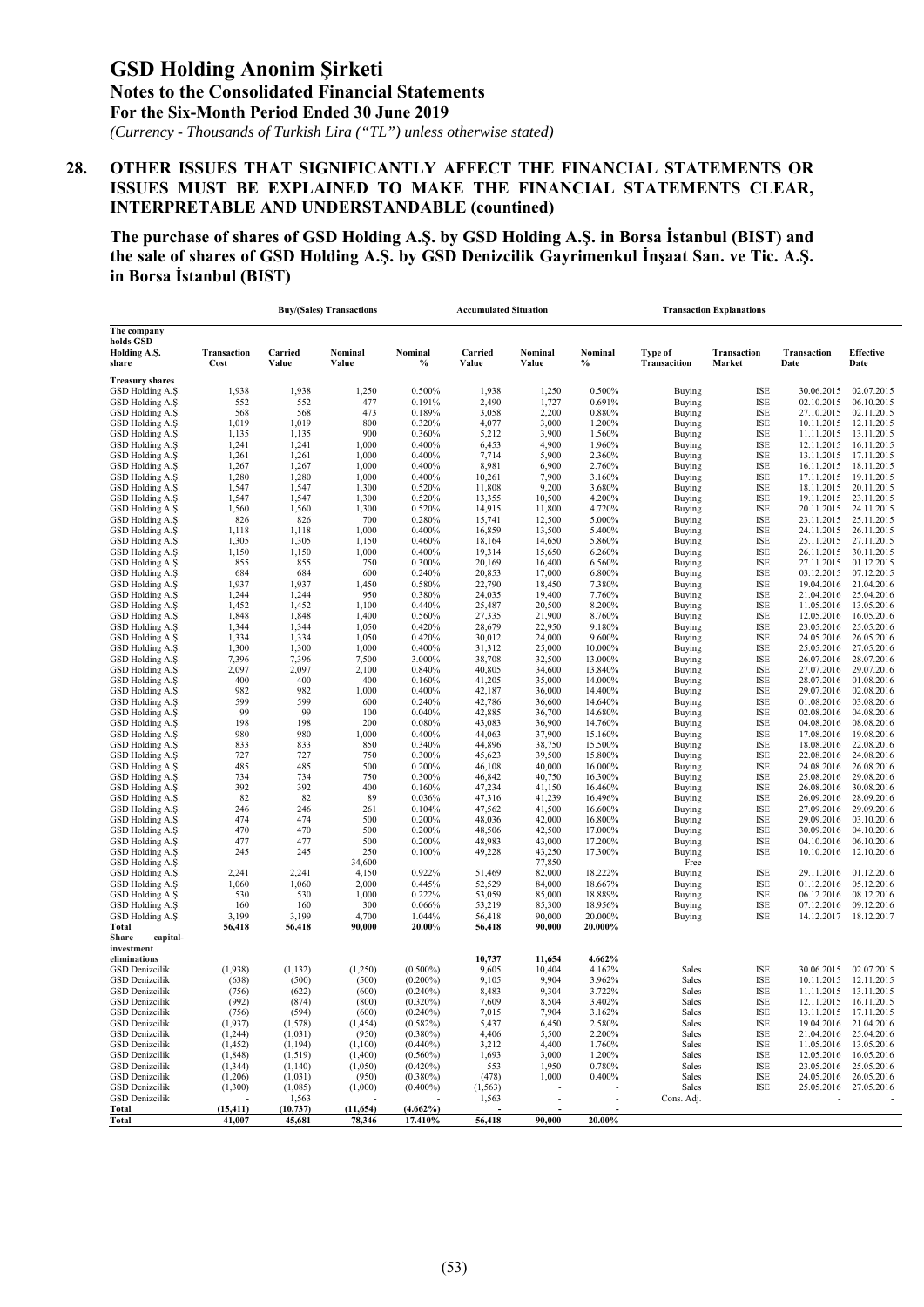*(Currency - Thousands of Turkish Lira ("TL") unless otherwise stated)*

#### **28. OTHER ISSUES THAT SIGNIFICANTLY AFFECT THE FINANCIAL STATEMENTS OR ISSUES MUST BE EXPLAINED TO MAKE THE FINANCIAL STATEMENTS CLEAR, INTERPRETABLE AND UNDERSTANDABLE (countined)**

#### **The movement of additional buy-back programme between the dates 28.07.2016-16.08.2019**

In the repurchase of shares process which is started on 26 July 2016, the proportion of repurchase share on report date 16 August 2019 and the Company's share capital registered on 30 November 2016 amounting TL 450,000,000 is 20.00%. There are not any shares can be repurchase.

|                                                                |                     |                  | <b>Accumulated Situation</b><br><b>Buy/(Sales) Transactions</b> |                 |                  |                  |                          |                         | <b>Transaction Explanations</b> |                            |                          |
|----------------------------------------------------------------|---------------------|------------------|-----------------------------------------------------------------|-----------------|------------------|------------------|--------------------------|-------------------------|---------------------------------|----------------------------|--------------------------|
| The company<br>holds<br><b>GSD</b><br>Holding<br>A.S.<br>share | Transaction<br>Cost | Carried<br>Value | Nominal<br>Value                                                | Nominal<br>$\%$ | Carried<br>Value | Nominal<br>Value | Nominal<br>$\frac{0}{0}$ | Type of<br>Transacition | <b>Transaction</b><br>Market    | <b>Transaction</b><br>Date | <b>Effective</b><br>Date |
| <b>Recalled shares</b>                                         |                     |                  |                                                                 |                 | 31,312           | 25,000           | 10.000%                  |                         | $\overline{\phantom{a}}$        |                            |                          |
| GSD Holding A.Ş.                                               | 7,396               | 7,396            | 7,500                                                           | 3.000%          | 38,708           | 32,500           | 13.000%                  | Buying                  | <b>ISE</b>                      | 26.07.16                   | 28.07.16                 |
| GSD Holding A.S.                                               | 2,097               | 2,097            | 2,100                                                           | 0.840%          | 40,805           | 34,600           | 13.840%                  | Buying                  | <b>ISE</b>                      | 27.07.16                   | 29.07.16                 |
| GSD Holding A.S.                                               | 400                 | 400              | 400                                                             | 0.160%          | 41,205           | 35,000           | 14.000%                  | Buying                  | <b>ISE</b>                      | 28.07.16                   | 01.08.16                 |
| GSD Holding A.Ş.                                               | 982                 | 982              | 1,000                                                           | 0.400%          | 42,187           | 36,000           | 14.400%                  | Buying                  | <b>ISE</b>                      | 29.07.16                   | 02.08.16                 |
| GSD Holding A.Ş.                                               | 599                 | 599              | 600                                                             | 0.240%          | 42,786           | 36,600           | 14.640%                  | Buying                  | <b>ISE</b>                      | 01.08.16                   | 03.08.16                 |
| GSD Holding A.S.                                               | 99                  | 99               | 100                                                             | 0.040%          | 42,885           | 36,700           | 14.680%                  | Buying                  | <b>ISE</b>                      | 02.08.16                   | 04.08.16                 |
| GSD Holding A.Ş.                                               | 198                 | 198              | 200                                                             | 0.080%          | 43,083           | 36,900           | 14.760%                  | Buying                  | <b>ISE</b>                      | 04.08.16                   | 08.08.16                 |
| GSD Holding A.S.                                               | 980                 | 980              | 1,000                                                           | 0.400%          | 44,063           | 37,900           | 15.160%                  | Buying                  | <b>ISE</b>                      | 17.08.16                   | 19.08.16                 |
| GSD Holding A.S.                                               | 833                 | 833              | 850                                                             | 0.340%          | 44,896           | 38,750           | 15.500%                  | Buying                  | <b>ISE</b>                      | 18.08.16                   | 22.08.16                 |
| GSD Holding A.Ş.                                               | 727                 | 727              | 750                                                             | 0.300%          | 45,623           | 39,500           | 15.800%                  | Buying                  | <b>ISE</b>                      | 22.08.16                   | 24.08.16                 |
| GSD Holding A.Ş.                                               | 485                 | 485              | 500                                                             | 0.200%          | 46,108           | 40,000           | 16.000%                  | Buying                  | ISE                             | 24.08.16                   | 26.08.16                 |
| GSD Holding A.Ş.                                               | 734                 | 734              | 750                                                             | 0.300%          | 46,842           | 40,750           | 16.300%                  | Buying                  | <b>ISE</b>                      | 25.08.16                   | 29.08.16                 |
| GSD Holding A.S.                                               | 392                 | 392              | 400                                                             | 0.160%          | 47,234           | 41,150           | 16.460%                  | Buying                  | ISE                             | 26.08.16                   | 30.08.16                 |
| GSD Holding A.S.                                               | 82                  | 82               | 89                                                              | 0.036%          | 47,316           | 41,239           | 16.496%                  | Buying                  | <b>ISE</b>                      | 26.09.16                   | 28.09.16                 |
| GSD Holding A.Ş.                                               | 246                 | 246              | 261                                                             | 0.104%          | 47,562           | 41,500           | 16.600%                  | Buying                  | <b>ISE</b>                      | 27.09.16                   | 29.09.16                 |
| GSD Holding A.Ş.                                               | 474                 | 474              | 500                                                             | 0.200%          | 48,036           | 42,000           | 16.800%                  | Buying                  | ISE                             | 29.09.16                   | 03.10.16                 |
| GSD Holding A.Ş.                                               | 470                 | 470              | 500                                                             | 0.200%          | 48,506           | 42,500           | 17.000%                  | Buying                  | <b>ISE</b>                      | 30.09.16                   | 04.10.16                 |
| GSD Holding A.Ş.                                               | 477                 | 477              | 500                                                             | 0.200%          | 48,983           | 43,000           | 17.200%                  | Buying                  | <b>ISE</b>                      | 04.10.16                   | 06.10.16                 |
| GSD Holding A.Ş.                                               | 245                 | 245              | 250                                                             | 0.100%          | 49,228           | 43,250           | 17.300%                  | Buying                  | <b>ISE</b>                      | 10.10.16                   | 12.10.16                 |
| GSD Holding A.Ş.                                               |                     | ÷                | 34,600                                                          |                 |                  | 77,850           |                          | Free                    |                                 |                            |                          |
| GSD Holding A.S.                                               | 2,241               | 2,241            | 4,150                                                           | 0.922%          | 51,469           | 82,000           | 18.222%                  | Buying                  | <b>ISE</b>                      | 29.11.16                   | 01.12.16                 |
| GSD Holding A.Ş.                                               | 1,060               | 1,060            | 2.000                                                           | 0.445%          | 52,529           | 84,000           | 18.667%                  | Buying                  | <b>ISE</b>                      | 01.12.16                   | 05.12.16                 |
| GSD Holding A.S.                                               | 530                 | 530              | 1,000                                                           | 0.222%          | 53,059           | 85,000           | 18.889%                  | Buying                  | <b>ISE</b>                      | 06.12.16                   | 08.12.16                 |
| GSD Holding A.S.                                               | 160                 | 160              | 300                                                             | 0.066%          | 53,219           | 85,300           | 18.956%                  | <b>Buying</b>           | <b>ISE</b>                      | 07.12.16                   | 09.12.16                 |
| GSD Holding A.S                                                | 3,199               | 3,199            | 4,700                                                           | 1.044%          | 56,418           | 90,000           | 20.000%                  | Buying                  | <b>ISE</b>                      | 14.12.17                   | 18.12.17                 |
| <b>Total</b>                                                   | 56,418              | 56,418           | 90.000                                                          | 20.00%          | 56,418           | 90.000           | 20.000%                  |                         |                                 |                            |                          |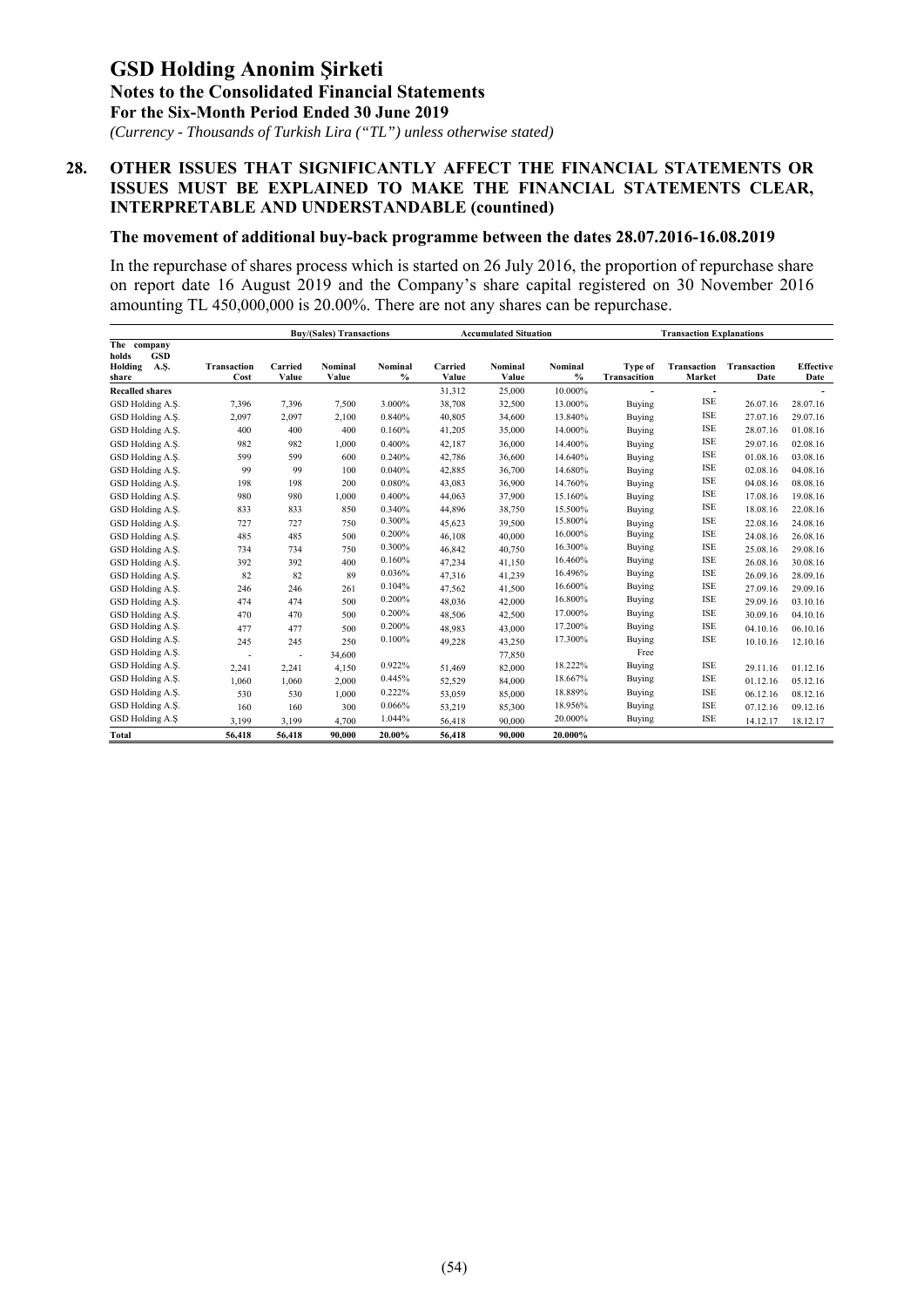*(Currency - Thousands of Turkish Lira ("TL") unless otherwise stated)*

#### **28. OTHER ISSUES THAT SIGNIFICANTLY AFFECT THE FINANCIAL STATEMENTS OR ISSUES MUST BE EXPLAINED TO MAKE THE FINANCIAL STATEMENTS CLEAR, INTERPRETABLE AND UNDERSTANDABLE (countined)**

**The movement of additional buy-back programme between the dates 28.07.2016-16.08.2019 (continued)** 

|                                                                                              |                     |                  | <b>Buy/(Sales) Transactions</b> |                 |                          |                  | <b>Accumulated Situation</b> |                                |                       | <b>Transaction Explanations</b> |                          |  |
|----------------------------------------------------------------------------------------------|---------------------|------------------|---------------------------------|-----------------|--------------------------|------------------|------------------------------|--------------------------------|-----------------------|---------------------------------|--------------------------|--|
| The company<br>holds<br><b>GSD</b><br>Denizcilik<br>Gavr. Ins. San.<br>Ve Tic. A.S.<br>share | Transaction<br>Cost | Carried<br>Value | Nominal<br>Value                | Nominal<br>$\%$ | Carried<br>Value         | Nominal<br>Value | Nominal<br>$\%$              | <b>Type of</b><br>Transacition | Transaction<br>Market | Transaction<br>Date             | <b>Effective</b><br>Date |  |
| <b>Recalled shares</b>                                                                       |                     |                  |                                 |                 | $\overline{\phantom{a}}$ | ÷                | $\overline{\phantom{a}}$     |                                | $\overline{a}$        |                                 |                          |  |
| <b>GSD Denizcilik</b>                                                                        | 313                 | 313              | 360                             | 0.690%          | 313                      | 360              | 0.690%                       | Buying                         | <b>ISE</b>            | 26.07.16                        | 26.07.16                 |  |
| <b>GSD</b> Denizcilik                                                                        | 752                 | 752              | 820                             | 1.572%          | 1,065                    | 1,180            | 2.262%                       | Buying                         | <b>ISE</b>            | 27.07.16                        | 27.07.16                 |  |
| <b>GSD Denizcilik</b>                                                                        | 612                 | 612              | 675                             | 1.294%          | 1,677                    | 1,855            | 3.556%                       | Buying                         | <b>ISE</b>            | 28.07.16                        | 28.07.16                 |  |
| <b>GSD Denizcilik</b>                                                                        | 334                 | 334              | 360                             | 0.690%          | 2,011                    | 2,215            | 4.246%                       | Buying                         | <b>ISE</b>            | 29.07.16                        | 29.07.16                 |  |
| <b>GSD</b> Denizcilik                                                                        | 97                  | 97               | 100                             | 0.192%          | 2,108                    | 2,315            | 4.438%                       | Buying                         | <b>ISE</b>            | 01.08.16                        | 01.08.16                 |  |
| <b>GSD</b> Denizcilik                                                                        | 69                  | 69               | 70                              | 0.134%          | 2,177                    | 2,385            | 4.572%                       | Buying                         | <b>ISE</b>            | 02.08.16                        | 02.08.16                 |  |
| <b>GSD</b> Denizcilik                                                                        | 99                  | 99               | 100                             | 0.192%          | 2,276                    | 2,485            | 4.764%                       | Buying                         | <b>ISE</b>            | 03.08.16                        | 03.08.16                 |  |
| <b>GSD</b> Denizcilik                                                                        | 30                  | 30               | 30                              | 0.058%          | 2,306                    | 2,515            | 4.822%                       | Buying                         | <b>ISE</b>            | 05.08.16                        | 05.08.16                 |  |
| <b>GSD Denizcilik</b>                                                                        | 55                  | 55               | 56                              | 0.106%          | 2,361                    | 2,571            | 4.928%                       | Buying                         | <b>ISE</b>            | 24.08.16                        | 26.08.16                 |  |
| <b>GSD Denizcilik</b>                                                                        | 10                  | 10               | 10                              | 0.020%          | 2,371                    | 2,581            | 4.948%                       | Buying                         | <b>ISE</b>            | 26.09.16                        | 28.09.16                 |  |
| <b>GSD Denizcilik</b>                                                                        | 18                  | 18               | 19                              | 0.036%          | 2,389                    | 2,600            | 4.984%                       | Buying                         | <b>ISE</b>            | 27.09.16                        | 29.09.16                 |  |
| <b>GSD Denizcilik</b>                                                                        | 138                 | 138              | 140                             | 0.268%          | 2,527                    | 2,740            | 5.252%                       | Buying                         | <b>ISE</b>            | 29.09.16                        | 03.10.16                 |  |
| <b>GSD Denizcilik</b>                                                                        | 74                  | 74               | 75                              | 0.144%          | 2,601                    | 2,815            | 5.396%                       | Buying                         | <b>ISE</b>            | 04.10.16                        | 06.10.16                 |  |
| <b>GSD Denizcilik</b>                                                                        | 68                  | 68               | 66                              | 0.126%          | 2,669                    | 2,881            | 5.522%                       | Buying                         | <b>ISE</b>            | 05.10.18                        | 09.10.18                 |  |
| <b>GSD Denizcilik</b>                                                                        | 11                  | 11               | 11                              | 0.021%          | 2,680                    | 2,892            | 5.543%                       | Buying                         | <b>ISE</b>            | 11.10.18                        | 15.10.18                 |  |
| <b>GSD Denizcilik</b>                                                                        | 59                  | 59               | 57                              | 0.108%          | 2,739                    | 2,949            | 5.651%                       | Buying                         | <b>ISE</b>            | 23.10.18                        | 25.10.18                 |  |
| <b>GSD Denizcilik</b>                                                                        | 18                  | 18               | 17                              | 0.033%          | 2,757                    | 2,966            | 5.684%                       | Buying                         | <b>ISE</b>            | 26.10.18                        | 30.10.18                 |  |
| <b>GSD Denizcilik</b>                                                                        | 47                  | 47               | 45                              | 0.086%          | 2,804                    | 3,011            | 5.770%                       | Buying                         | <b>ISE</b>            | 30.10.18                        | 01.11.18                 |  |
| <b>GSD Denizcilik</b>                                                                        | 49                  | 49               | 47                              | 0.090%          | 2,853                    | 3,058            | 5.860%                       | Buying                         | <b>ISE</b>            | 01.11.18                        | 03.11.18                 |  |
| <b>GSD Denizcilik</b>                                                                        | 10                  | 10               | 10                              | 0.019%          | 2,863                    | 3,068            | 5.879%                       | Buying                         | <b>ISE</b>            | 05.11.18                        | 07.11.18                 |  |
| <b>GSD Denizcilik</b>                                                                        | 93                  | 93               | 89                              | 0.171%          | 2,956                    | 3,157            | 6.050%                       | Buying                         | <b>ISE</b>            | 06.11.18                        | 08.11.18                 |  |
| <b>GSD</b> Denizcilik                                                                        | 67                  | 67               | 64                              | 0.123%          | 3,023                    | 3,221            | 6.174%                       | Buying                         | <b>ISE</b>            | 09.11.18                        | 11.11.18                 |  |
| <b>GSD</b> Denizcilik                                                                        | 135                 | 135              | 128                             | 0.246%          | 3,158                    | 3,349            | 6.419%                       | Buying                         | <b>ISE</b>            | 12.11.18                        | 14.11.18                 |  |
| <b>GSD Denizcilik</b>                                                                        | 63                  | 63               | 60                              | 0.115%          | 3,221                    | 3,409            | 6.534%                       | Buying                         | <b>ISE</b>            | 13.11.18                        | 15.11.18                 |  |
| <b>GSD</b> Denizcilik                                                                        | $\overline{2}$      | $\overline{2}$   | 2                               | 0.003%          | 3,223                    | 3,411            | 6.537%                       | Buying                         | <b>ISE</b>            | 14.11.18                        | 16.11.18                 |  |
| <b>Total</b>                                                                                 | 3,223               | 3,223            | 3,411                           | 6.537%          | 3,223                    | 3,411            | 6.537%                       |                                |                       |                                 |                          |  |

Within the scope of CMB announcements dated 21 July 2016 and 25 July 2016 GSD Denizcilik Gayr. İnş. San. ve Tic. A.Ş. Board of Directors pursuant to the decision to dated 26 July 2016, between 26 July 2016 and 16 August 2019, in Borsa İstanbul Main Market, with a nominal value of full TL 3,411,059 in total the rate of share which is 6,357% C Group GSD Denizcilik Gayr. İnş. San. ve Tic. A.Ş. repurchase from the price range of TL 0.84-TL 1.05 per share with a nominal value of TL 1 and total full TL 3,222,647.20, with the same day value, paid by GSD Denizcilik Gayr. İnş. San. ve Tic. A.Ş..The shares taken back by GSD Denizcilik Gayrimenkul İnş. San. ve Tic. A.Ş. are deducted from the capital,GSD Holding's share in GSD Denizcilik increased from 77.958% to 83.411%. As GSD Denizcilik owns 1.98% of GSD Faktoring A.Ş.'s share capital, as a result of these transactions,indirect shareholding rate of GSD Holding A.Ş. in GSD Faktoring A.Ş. increased by 0.11% and the total direct and indirect share increased from 89.55% to 89.66%. GSD Holding A.Ş.'s direct and indirect total share in GSD Faktoring A.Ş.'s capital is 89.66%.

#### **Mehmet Turgut Yılmaz and Shareholders taking joint actions with Mehmet Turgut Yılmaz**

Direct share ratio total of Mehmet Turgut Yılmaz on GSD Holding A.Ş. is 25.50%, total ratio of direct and indirect shares is 28.14%, which with the calculation of the capital with the deduction of repurchased shares 35.18%, regarding the shares of GSD Holding A.S., 25.50% of Mehmet Turgut Yılmaz, 4.50% of MTY Delta Denizcilik İç ve Dış Ticaret A.Ş., 20.00% of GSD Holding A.Ş. and 0.14% Adeo Turizm Otelcilik Limited Şirketi, which in total adds up to 50.14%, act in unison.

As at 30 June 2019 according to the Communique on Prospectus and Issue Document (II-15.1), the total share of Mehmet Turgut Yılmaz and people acting together is 50,14% and the total share is 37.67% with calculation deducted from capital.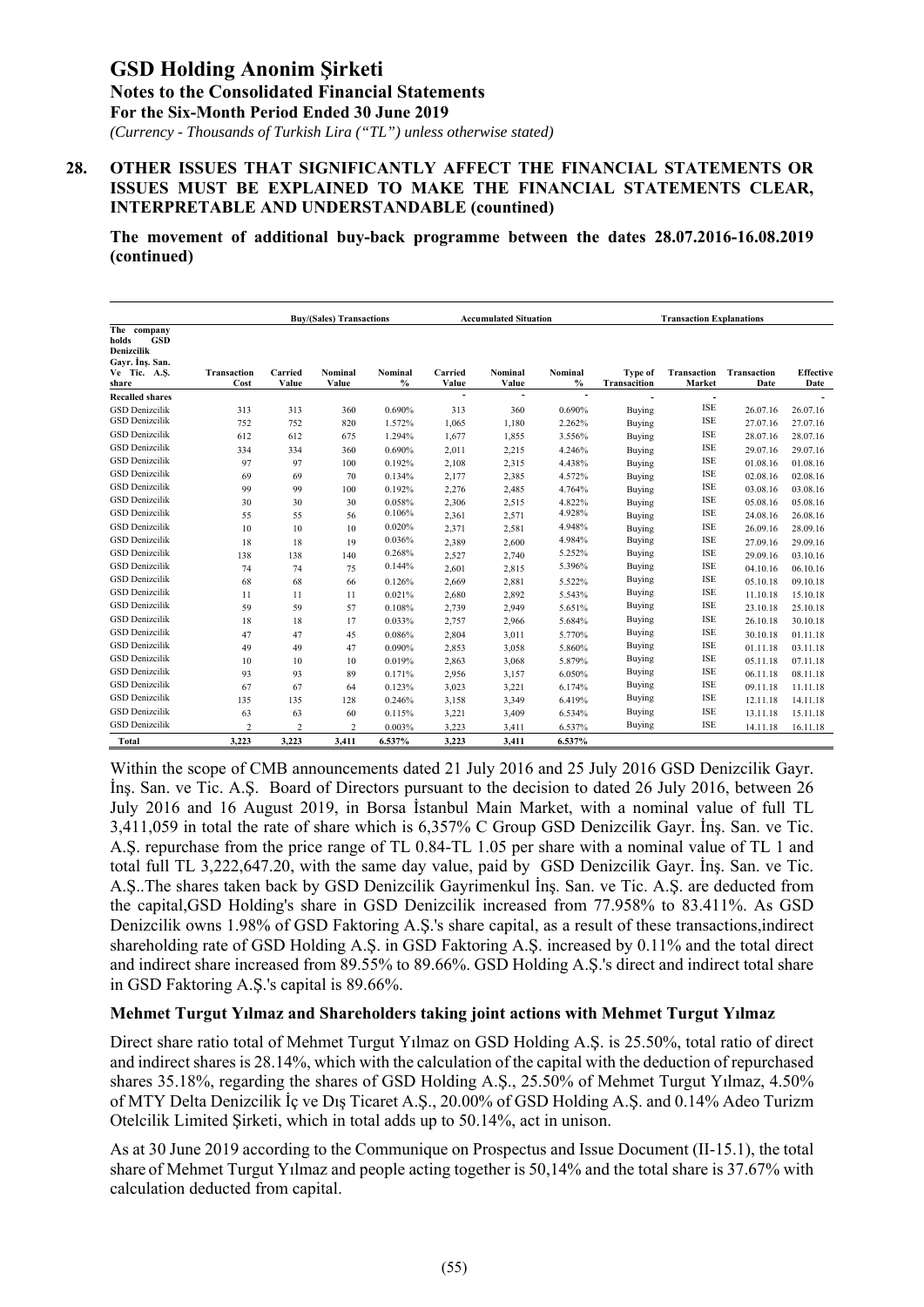*(Currency - Thousands of Turkish Lira ("TL") unless otherwise stated)*

#### **28. OTHER ISSUES THAT SIGNIFICANTLY AFFECT THE FINANCIAL STATEMENTS OR ISSUES MUST BE EXPLAINED TO MAKE THE FINANCIAL STATEMENTS CLEAR, INTERPRETABLE AND UNDERSTANDABLE (countinued)**

#### **The Share Buy-Back Program of GSD Holding A.Ş. approved by the Annual General Assembly of GSD Holding A.Ş. held on 25 June 2015**

Paid in capital without charge from amounting full TL 250,000,000 to amounting full TL 450,000,000 GSD Holding has increased its shares 80% nominally. The Company requested opinion from CMB within the scope of the article 520 of the Turkish Commercial Code No: 6102 to separate excess reserve those shares aforementioned.

According to CMB's 36231672-045.01-E.1473 numbered opinion, for the purpose of traceability of repurchased shares related with free shares are classified under shareholder's equity on the account "buy-backed shares(-)" and recorded as counterpart with "reserves on retained earnings". With this presentation there is no change or effect on retained earnings and total shareholder's equity in consolidated financial statements.

#### **Giving additional time from the Capital Market Board regarding the disposal of repurchased shares**

It has been reported by the Capital Markets Board that the Company shall be granted an additional 18 months in response to the additional request made by the Company on 28 March 2019, in accordance with the announcement of the Capital Markets Board dated 21 July 2016 and the additional announcement dated 25 July 2016 of this announcement, the third article of Article 19 of the Communique No: II-22.1 on the disposal of shares exceeding 10% of the repurchased capital as regards the duration specified in paragraph dispose of three years.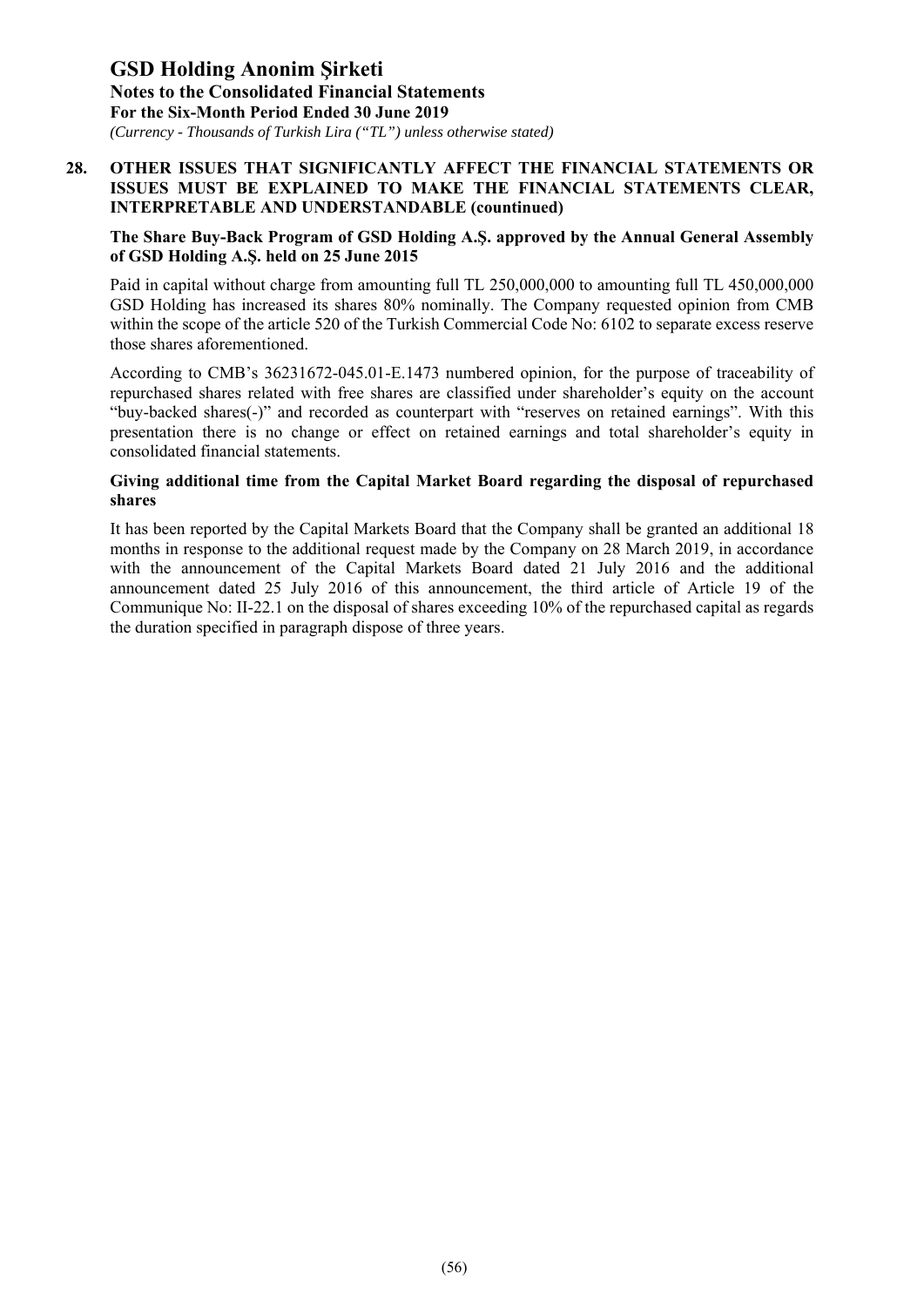*(Currency - Thousands of Turkish Lira ("TL") unless otherwise stated)*

#### **28. OTHER ISSUES THAT SIGNIFICANTLY AFFECT THE FINANCIAL STATEMENTS OR ISSUES MUST BE EXPLAINED TO MAKE THE FINANCIAL STATEMENTS CLEAR, INTERPRETABLE AND UNDERSTANDABLE (countinued)**

#### **Establishment of GSD Shipping B.V and Mila Maritime Limited Companies**

GSD Holding A.Ş has established a 100% subsidiary, GSD Shipping B.V., in the Netherlands on 19 October 2016 with a share capital of USD 5 million. The company's total establishment capital is paid in cash on 31 October 2016.

At the Board of Directors meeting of GSD Holding A.Ş. dated 24 September 2018, 100% of the existing capital of the subsidiary GSD Shipping B.V. amounting to USD 30 million to USD 40 million with cash increase of USD 10 million and it has been decided to increase the registered capital ceiling of GSD Shipping B.V. from USD 40 million to USD 50 million and as at 1 October 2018, all of the increased capital was paid by GSD Holding A.Ş..

The establishment of company titled Mila Maritime Limited with a share capital of USD 5,000 in Malta is completed by GSD Shipping B.V. for the purpose of operating in marine sector on the date of 21 November 2016. Between Mila Maritime Limited and Itachu Corporation located in Japan a contract has been signed on 28 November 2016 about constructing one dry cargo vessel being able to carry 63,000 DWT so as to commit delivery in the midst of 2018. Subsidiary of GSD Holding are established in Holland with 100% capital share, GSD Shipping B.V.'s a wholly owned subsidiary, of established has been completed the purchase of a dry cargo vessel by Mila Maritime Ltd. and the vessel was delivered on 24 May 2018. Mila Maritime Limited owns its dry Cargo vessel M/V Mila starting from 25 May 2018, has leased it with its vessel charter.

#### **Sale of Zeyno Maritime Limited to GSD Shipping B.V.**

On 6 June 2018, Zeyno Maritime Limited fully owned by GSD Marin has been sold to GSD Shipping B.V. established by GSD Holding A.Ş. in the Netherlands, with a price of USD 5,883,290. Price has been determined according to valuation report.

#### **Sale of Dodo Maritime Limited and Neco Maritime Limited to GSD Shipping B.V.**

On 6 December 2018, Dodo Maritime Limited fully owned by GSD Marin has been sold to GSD Shipping B.V. established by GSD Holding A.Ş. in the Netherlands, with a price of USD 1,773,000 and Neco Maritime Limited fully owned by GSD Marin has been sold to GSD Shipping B.V. established by GSD Holding A.Ş. in the Netherlands, with a price of USD 5,336,000. Prices have been determined according to valuation report.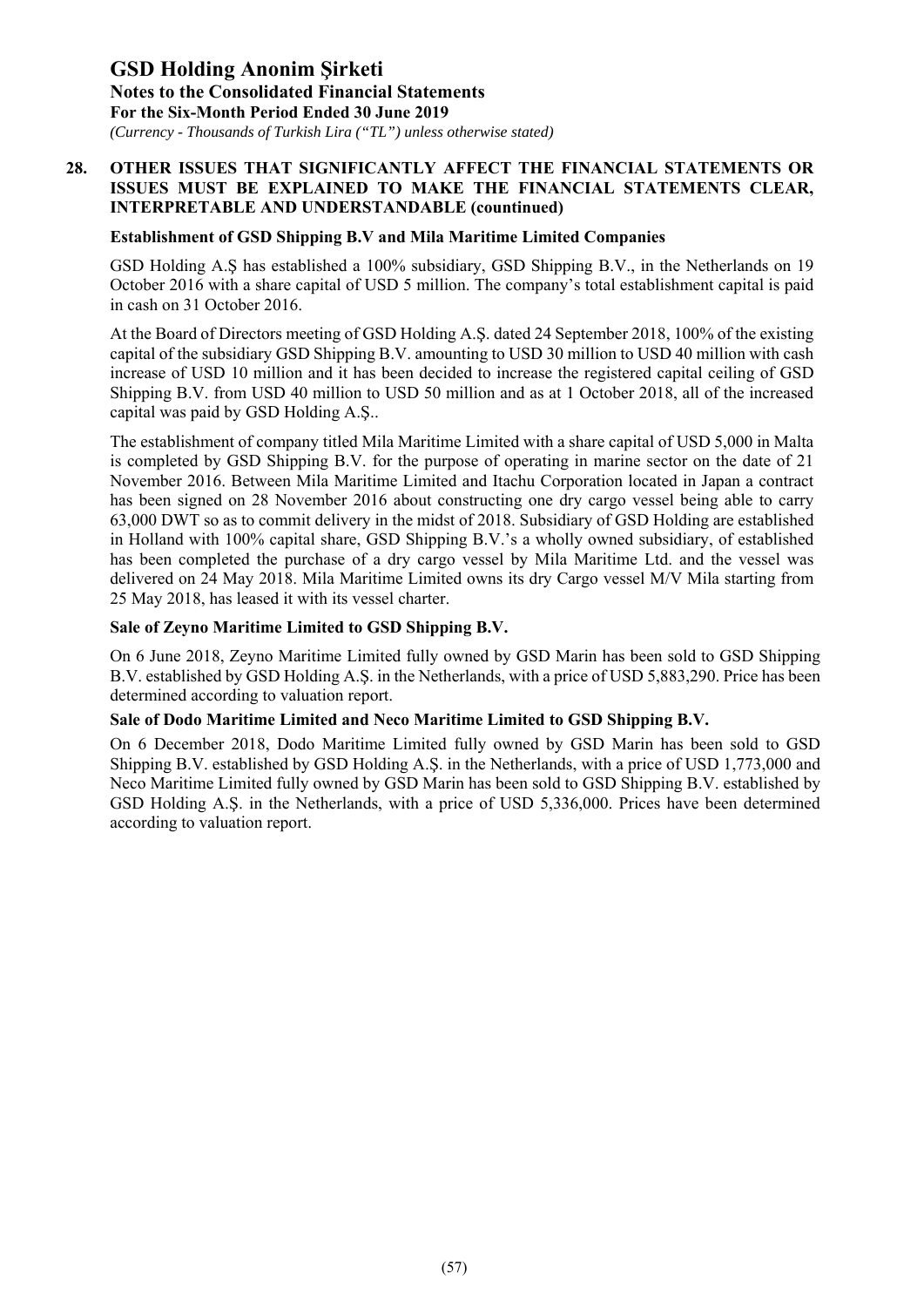### GSD Holding Anonim Şirketi **Appendix I.1 Appendix I.1 Supplementary Information Convenience Translation to US Dollars As at 30 June 2019**

#### **CONVENIENCE CONVERSION OF FINANCIALS**

The US Dollar ("USD") amounts shown in the statement of financial position and statement of profit or loss and other comprehensive income on the following pages have been included solely for the convenience of the reader. For the current period's financial statements, USD amounts are translated from TL financial statements using the official TL exchange rate of 5.7551 TL/USD prevailing on 30 June 2019. For the prior year's financial statements, USD amounts are translated from TL financial statements using the official TL exchange rate of 5.2609 TL/USD prevailing on 31 December 2018 (30 June 2018: 4.5607). Such translation should not be construed as a representation that the TL amounts have been converted into USD pursuant to the requirements of IFRSs or Generally Accepted Accounting Principles in the United States of America or in any other country.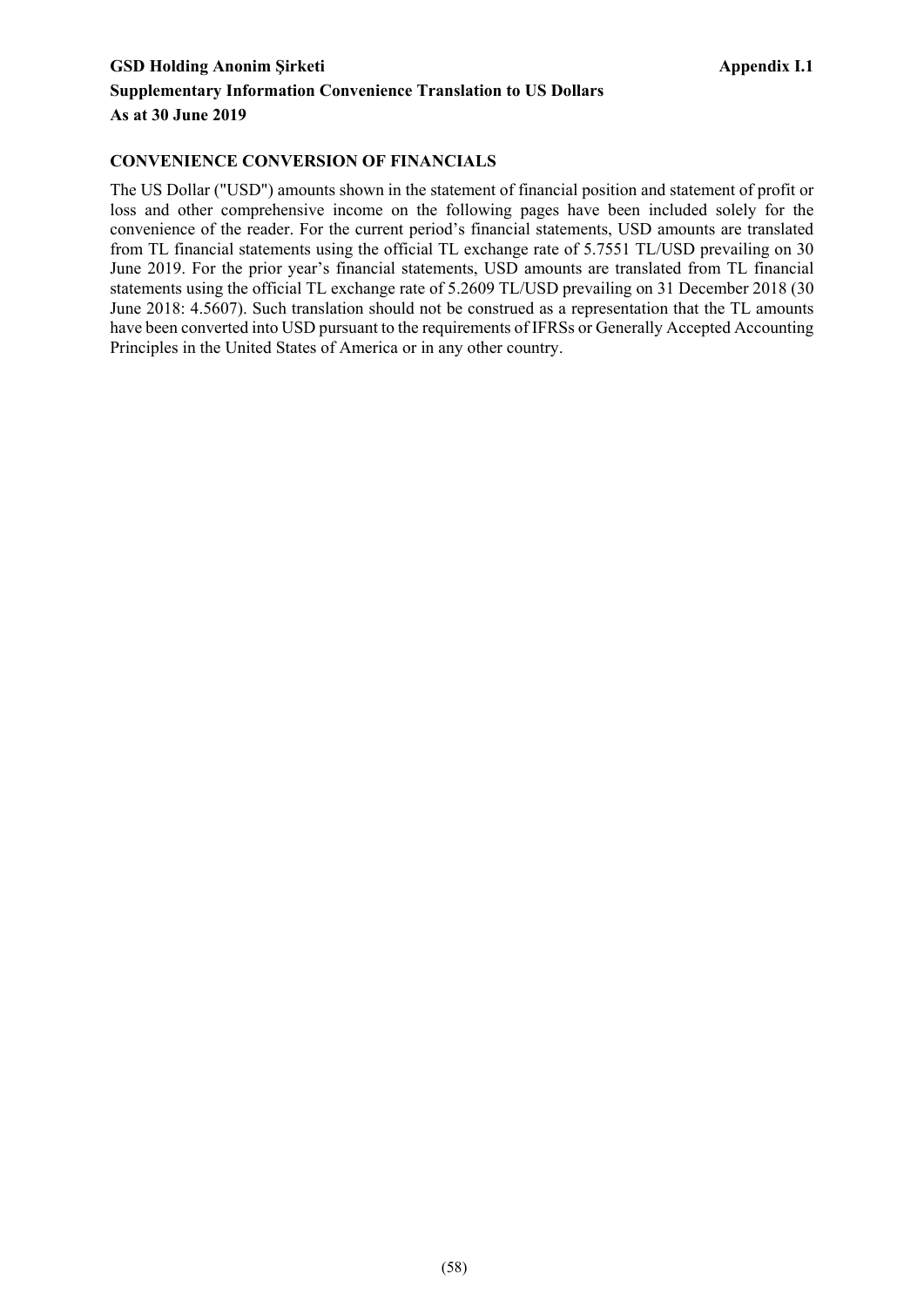### GSD Holding Anonim Şirketi **Appendix I.2 Appendix I.2**

*(Currency: Thousands of US Dollar ("USD") unless otherwise stated)* 

|                                                              | 30 June 2019   | 31 December 2018 |
|--------------------------------------------------------------|----------------|------------------|
| <b>Assets</b>                                                |                |                  |
| Cash and balances with the Central Bank                      | 315            | 1,034            |
| Deposits with other banks and financial institutions         | 17,772         | 44,946           |
| Receivables from money market                                | 1,117          | 951              |
| Reserve deposits at the Central Bank                         | 46             | 493              |
| Financial assets-fair value through profit/loss              | 139,154        | 137,209          |
| Unquoted equity instruments                                  | 66             | 72               |
| Loans and advances to customers, net                         | 42,635         | 39,984           |
| Factoring receivables, net                                   | 39,788         | 20,103           |
| Finance lease receivables, net                               | 2              | 5                |
| Trade receivables, net                                       | 2,182<br>709   | 1,199            |
| Other receivables, net<br>Inventories                        | 606            | 2,435<br>715     |
| Prepaid expenses                                             | 577            | 348              |
| Assets held for sale from continuing operations              | 13             | 14               |
| Property and equipment                                       | 109,965        | 111,449          |
| Right of use assets                                          | 1,835          |                  |
| Intangible assets                                            | 85             | 77               |
| Prepaid income tax                                           | 614            | 568              |
| Deferred tax assets                                          | 301            | 441              |
| Other assets                                                 | 351            | 340              |
|                                                              |                |                  |
| <b>Total assets</b>                                          | 358,133        | 362,383          |
| <b>Liabilities</b>                                           |                |                  |
| Funds borrowed                                               | 82,613         | 81,847           |
| Other money market deposits                                  | 8,155          | 3,519            |
| Borrowers' funds                                             | 2,492          | 14,662           |
| Factoring payables                                           | 98             | 272              |
| Liabilities arising from finance leases                      | 8              | 11               |
| Lease liabilities                                            | 1,922          |                  |
| Trade payables                                               | 437            | 46               |
| Other payables                                               | 1,255<br>915   | 2,817            |
| Current tax liability<br>Deferred income                     | 557            | 825<br>587       |
| Provisions                                                   | 1,319          | 1,336            |
| Deferred tax liabilities                                     | 4,888          | 4,188            |
| Other liabilities                                            | $\overline{4}$ | 4                |
| <b>Total liabilities</b>                                     | 104,663        | 110,114          |
| <b>Equity</b>                                                |                |                  |
| Share capital                                                | 93,133         | 101,882          |
| Treasury shares                                              | (15, 815)      | (17,301)         |
| Share premium                                                | 859            | 940              |
| Changes in non-controlling interests without loss of control |                | (73)             |
| Remeasurements of the net defined benefit liability (asset)  | (19)           | (11)             |
| Fair value reserve                                           |                |                  |
| Translation reserve                                          | 34,096         | 31,778           |
| Retained earnings                                            | 118,691        | 74,195           |
| Net profit for the period                                    | 17,534         | 55,730           |
| Equity attributable to equity holders of the parent          | 248,479        | 247,140          |
| <b>Non-controlling interests</b>                             | 4,991          | 5,129            |
| <b>Total equity</b>                                          | 253,470        | 252,269          |
| <b>Total liabilities and equity</b>                          | 358,133        | 362,383          |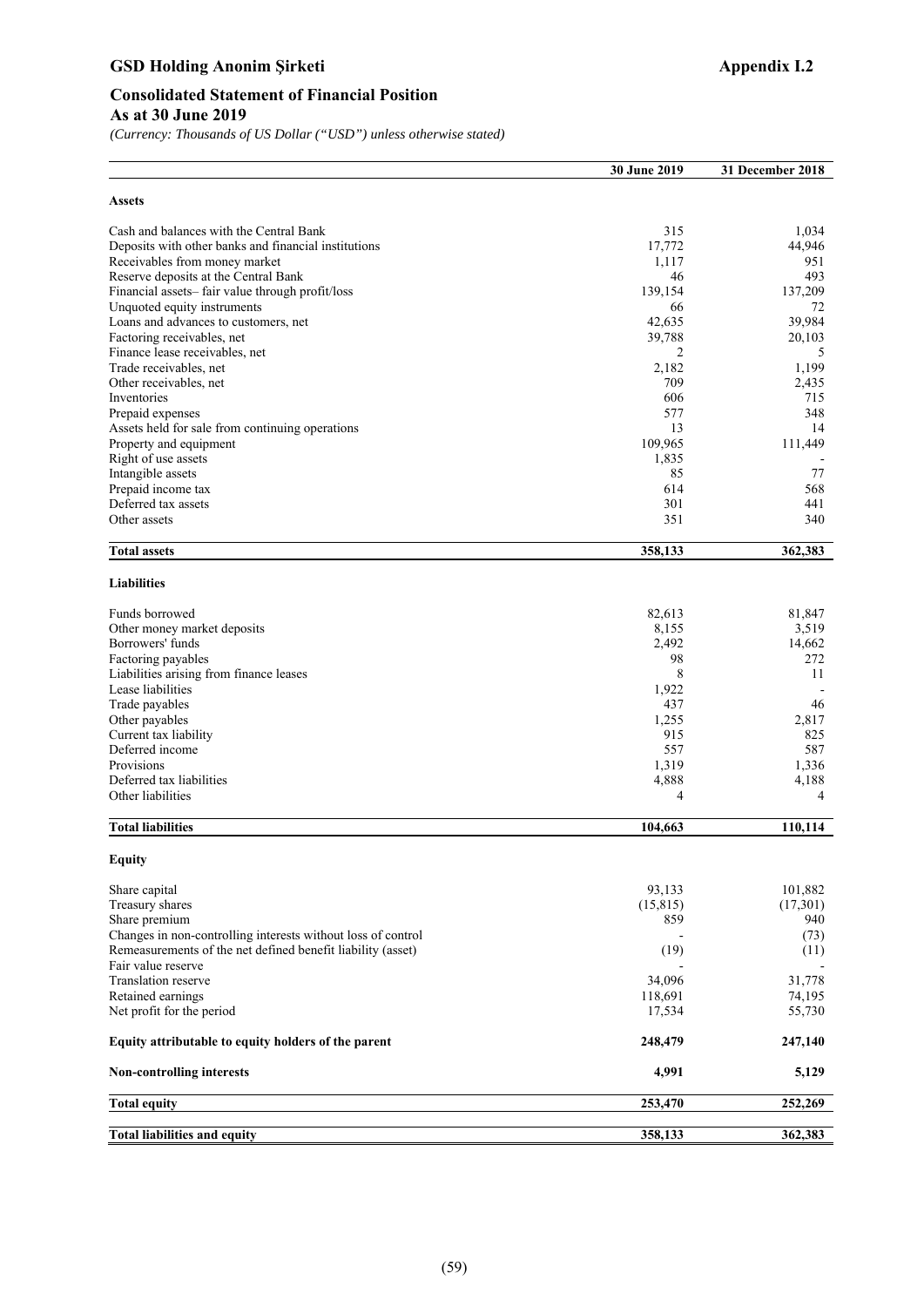### GSD Holding Anonim Şirketi **Appendix I.3 Appendix I.3**

#### **Consolidated Income Statement For the Year Ended 30 June 2019**

*(Currency: Thousands of US Dollar ("USD") unless otherwise stated)*

| Holding activities income<br>Holding activities expense (-)<br>Gross profit/(loss) from holding activities<br>Marine sector income<br>9,506<br>8,452<br>Marine sector expense (-)<br>(8,158)<br>(6,701)<br>Gross profit/(loss) from marine sector operations<br>1,348<br>1,751<br>Gross profit/(loss) from commercial sector operations<br>1,751<br>1,348<br>Interest income<br>10,990<br>12,405<br>Service income<br>2,356<br>1,537<br>13,346<br>13,942<br><b>Revenue from financial sector operations</b><br>Interest expense (-)<br>(3,028)<br>(5,162)<br>Service expense (-)<br>(162)<br>(118)<br>Cost of financial sector operations (-)<br>(3,146)<br>(5,324)<br>Provision income/(expense) arising from financial sector operations, net<br>(98)<br>(91)<br>Foreign exchange gain/(loss), net<br>539<br>(69)<br>Trading income, net<br>39<br>Other financial sector operations income/(expense), net<br>33<br>239<br>Gross profit/(loss) from financial sector operations<br>9,344<br>10,066<br><b>GROSS PROFIT/(LOSS)</b><br>11,095<br>11,414<br>Administrative expenses (-)<br>(3,810)<br>(5,173)<br>Other income from operating activities<br>3,000<br>3,493<br>Other expense from operating activities (-)<br>(442)<br>(149)<br><b>OPERATING PROFIT/(LOSS)</b><br>10,162<br>9,266<br>Income from investment activities<br>13,023<br>29,736<br>Expense from investment activities (-)<br>(3)<br>OPERATING PROFIT/(LOSS) BEFORE FINANCING EXPENSES<br>23,182<br>39,002<br>Financing income<br>Financing expenses (-)<br>(2,763)<br>(4,205)<br>PROFIT/(LOSS) BEFORE TAX FROM CONTINUING OPERATIONS<br>20,419<br>34,797<br>Tax income/(expense) from continuing operations<br>(2, 881)<br>(3,716)<br>(1,715)<br>Current tax income/(expense)<br>(2,763)<br>Deferred tax income/(expense)<br>(1,166)<br>(953)<br>NET PROFIT/(LOSS) FROM CONTINUING OPERATIONS<br>17,538<br>31,081<br><b>Discontinued operations</b><br>Profit/(loss) before tax from discontinued operations<br>Tax income/(expense) from discontinued operations<br>Current tax income/(expense)<br>Deferred tax income/(expense)<br>Gain or loss relating to the discontinuance, net<br>Gain or loss relating to the discontinuance<br>Cost to sell the discontinued operations<br>Tax expense relating to the discontinuance<br>NET PROFIT/(LOSS) FROM DISCONTINUED OPERATIONS<br>÷,<br><b>NET PROFIT/(LOSS)</b><br>17,538<br>31,081<br>Net profit/(loss) (continuing and discontinued operations) attributable to:<br>$\overline{4}$<br>Non-controlling interest<br>58<br>Equity holders of the company<br>17,534<br>31,023<br>Net profit/(loss) (continuing operations) attributable to:<br>Non-controlling interest<br>58<br>4<br>17,534<br>Equity holders of the company<br>31,023<br>Net profit/(loss) (discontinued operations) attributable to:<br>Non-controlling interest<br>Equity holders of the company<br>Earnings per share (in full TL per share with a nominal value of full TL 1) |                              | 01.01.2019 | 01.01.2018 |
|-----------------------------------------------------------------------------------------------------------------------------------------------------------------------------------------------------------------------------------------------------------------------------------------------------------------------------------------------------------------------------------------------------------------------------------------------------------------------------------------------------------------------------------------------------------------------------------------------------------------------------------------------------------------------------------------------------------------------------------------------------------------------------------------------------------------------------------------------------------------------------------------------------------------------------------------------------------------------------------------------------------------------------------------------------------------------------------------------------------------------------------------------------------------------------------------------------------------------------------------------------------------------------------------------------------------------------------------------------------------------------------------------------------------------------------------------------------------------------------------------------------------------------------------------------------------------------------------------------------------------------------------------------------------------------------------------------------------------------------------------------------------------------------------------------------------------------------------------------------------------------------------------------------------------------------------------------------------------------------------------------------------------------------------------------------------------------------------------------------------------------------------------------------------------------------------------------------------------------------------------------------------------------------------------------------------------------------------------------------------------------------------------------------------------------------------------------------------------------------------------------------------------------------------------------------------------------------------------------------------------------------------------------------------------------------------------------------------------------------------------------------------------------------------------------------------------------------------------------------------------------------------------------------------------------------------------------------------------------|------------------------------|------------|------------|
|                                                                                                                                                                                                                                                                                                                                                                                                                                                                                                                                                                                                                                                                                                                                                                                                                                                                                                                                                                                                                                                                                                                                                                                                                                                                                                                                                                                                                                                                                                                                                                                                                                                                                                                                                                                                                                                                                                                                                                                                                                                                                                                                                                                                                                                                                                                                                                                                                                                                                                                                                                                                                                                                                                                                                                                                                                                                                                                                                                             | <b>CONTINUING OPERATIONS</b> | 30.06.2019 | 30.06.2018 |
|                                                                                                                                                                                                                                                                                                                                                                                                                                                                                                                                                                                                                                                                                                                                                                                                                                                                                                                                                                                                                                                                                                                                                                                                                                                                                                                                                                                                                                                                                                                                                                                                                                                                                                                                                                                                                                                                                                                                                                                                                                                                                                                                                                                                                                                                                                                                                                                                                                                                                                                                                                                                                                                                                                                                                                                                                                                                                                                                                                             |                              |            |            |
|                                                                                                                                                                                                                                                                                                                                                                                                                                                                                                                                                                                                                                                                                                                                                                                                                                                                                                                                                                                                                                                                                                                                                                                                                                                                                                                                                                                                                                                                                                                                                                                                                                                                                                                                                                                                                                                                                                                                                                                                                                                                                                                                                                                                                                                                                                                                                                                                                                                                                                                                                                                                                                                                                                                                                                                                                                                                                                                                                                             |                              |            |            |
|                                                                                                                                                                                                                                                                                                                                                                                                                                                                                                                                                                                                                                                                                                                                                                                                                                                                                                                                                                                                                                                                                                                                                                                                                                                                                                                                                                                                                                                                                                                                                                                                                                                                                                                                                                                                                                                                                                                                                                                                                                                                                                                                                                                                                                                                                                                                                                                                                                                                                                                                                                                                                                                                                                                                                                                                                                                                                                                                                                             |                              |            |            |
|                                                                                                                                                                                                                                                                                                                                                                                                                                                                                                                                                                                                                                                                                                                                                                                                                                                                                                                                                                                                                                                                                                                                                                                                                                                                                                                                                                                                                                                                                                                                                                                                                                                                                                                                                                                                                                                                                                                                                                                                                                                                                                                                                                                                                                                                                                                                                                                                                                                                                                                                                                                                                                                                                                                                                                                                                                                                                                                                                                             |                              |            |            |
|                                                                                                                                                                                                                                                                                                                                                                                                                                                                                                                                                                                                                                                                                                                                                                                                                                                                                                                                                                                                                                                                                                                                                                                                                                                                                                                                                                                                                                                                                                                                                                                                                                                                                                                                                                                                                                                                                                                                                                                                                                                                                                                                                                                                                                                                                                                                                                                                                                                                                                                                                                                                                                                                                                                                                                                                                                                                                                                                                                             |                              |            |            |
|                                                                                                                                                                                                                                                                                                                                                                                                                                                                                                                                                                                                                                                                                                                                                                                                                                                                                                                                                                                                                                                                                                                                                                                                                                                                                                                                                                                                                                                                                                                                                                                                                                                                                                                                                                                                                                                                                                                                                                                                                                                                                                                                                                                                                                                                                                                                                                                                                                                                                                                                                                                                                                                                                                                                                                                                                                                                                                                                                                             |                              |            |            |
|                                                                                                                                                                                                                                                                                                                                                                                                                                                                                                                                                                                                                                                                                                                                                                                                                                                                                                                                                                                                                                                                                                                                                                                                                                                                                                                                                                                                                                                                                                                                                                                                                                                                                                                                                                                                                                                                                                                                                                                                                                                                                                                                                                                                                                                                                                                                                                                                                                                                                                                                                                                                                                                                                                                                                                                                                                                                                                                                                                             |                              |            |            |
|                                                                                                                                                                                                                                                                                                                                                                                                                                                                                                                                                                                                                                                                                                                                                                                                                                                                                                                                                                                                                                                                                                                                                                                                                                                                                                                                                                                                                                                                                                                                                                                                                                                                                                                                                                                                                                                                                                                                                                                                                                                                                                                                                                                                                                                                                                                                                                                                                                                                                                                                                                                                                                                                                                                                                                                                                                                                                                                                                                             |                              |            |            |
|                                                                                                                                                                                                                                                                                                                                                                                                                                                                                                                                                                                                                                                                                                                                                                                                                                                                                                                                                                                                                                                                                                                                                                                                                                                                                                                                                                                                                                                                                                                                                                                                                                                                                                                                                                                                                                                                                                                                                                                                                                                                                                                                                                                                                                                                                                                                                                                                                                                                                                                                                                                                                                                                                                                                                                                                                                                                                                                                                                             |                              |            |            |
|                                                                                                                                                                                                                                                                                                                                                                                                                                                                                                                                                                                                                                                                                                                                                                                                                                                                                                                                                                                                                                                                                                                                                                                                                                                                                                                                                                                                                                                                                                                                                                                                                                                                                                                                                                                                                                                                                                                                                                                                                                                                                                                                                                                                                                                                                                                                                                                                                                                                                                                                                                                                                                                                                                                                                                                                                                                                                                                                                                             |                              |            |            |
|                                                                                                                                                                                                                                                                                                                                                                                                                                                                                                                                                                                                                                                                                                                                                                                                                                                                                                                                                                                                                                                                                                                                                                                                                                                                                                                                                                                                                                                                                                                                                                                                                                                                                                                                                                                                                                                                                                                                                                                                                                                                                                                                                                                                                                                                                                                                                                                                                                                                                                                                                                                                                                                                                                                                                                                                                                                                                                                                                                             |                              |            |            |
|                                                                                                                                                                                                                                                                                                                                                                                                                                                                                                                                                                                                                                                                                                                                                                                                                                                                                                                                                                                                                                                                                                                                                                                                                                                                                                                                                                                                                                                                                                                                                                                                                                                                                                                                                                                                                                                                                                                                                                                                                                                                                                                                                                                                                                                                                                                                                                                                                                                                                                                                                                                                                                                                                                                                                                                                                                                                                                                                                                             |                              |            |            |
|                                                                                                                                                                                                                                                                                                                                                                                                                                                                                                                                                                                                                                                                                                                                                                                                                                                                                                                                                                                                                                                                                                                                                                                                                                                                                                                                                                                                                                                                                                                                                                                                                                                                                                                                                                                                                                                                                                                                                                                                                                                                                                                                                                                                                                                                                                                                                                                                                                                                                                                                                                                                                                                                                                                                                                                                                                                                                                                                                                             |                              |            |            |
|                                                                                                                                                                                                                                                                                                                                                                                                                                                                                                                                                                                                                                                                                                                                                                                                                                                                                                                                                                                                                                                                                                                                                                                                                                                                                                                                                                                                                                                                                                                                                                                                                                                                                                                                                                                                                                                                                                                                                                                                                                                                                                                                                                                                                                                                                                                                                                                                                                                                                                                                                                                                                                                                                                                                                                                                                                                                                                                                                                             |                              |            |            |
|                                                                                                                                                                                                                                                                                                                                                                                                                                                                                                                                                                                                                                                                                                                                                                                                                                                                                                                                                                                                                                                                                                                                                                                                                                                                                                                                                                                                                                                                                                                                                                                                                                                                                                                                                                                                                                                                                                                                                                                                                                                                                                                                                                                                                                                                                                                                                                                                                                                                                                                                                                                                                                                                                                                                                                                                                                                                                                                                                                             |                              |            |            |
|                                                                                                                                                                                                                                                                                                                                                                                                                                                                                                                                                                                                                                                                                                                                                                                                                                                                                                                                                                                                                                                                                                                                                                                                                                                                                                                                                                                                                                                                                                                                                                                                                                                                                                                                                                                                                                                                                                                                                                                                                                                                                                                                                                                                                                                                                                                                                                                                                                                                                                                                                                                                                                                                                                                                                                                                                                                                                                                                                                             |                              |            |            |
|                                                                                                                                                                                                                                                                                                                                                                                                                                                                                                                                                                                                                                                                                                                                                                                                                                                                                                                                                                                                                                                                                                                                                                                                                                                                                                                                                                                                                                                                                                                                                                                                                                                                                                                                                                                                                                                                                                                                                                                                                                                                                                                                                                                                                                                                                                                                                                                                                                                                                                                                                                                                                                                                                                                                                                                                                                                                                                                                                                             |                              |            |            |
|                                                                                                                                                                                                                                                                                                                                                                                                                                                                                                                                                                                                                                                                                                                                                                                                                                                                                                                                                                                                                                                                                                                                                                                                                                                                                                                                                                                                                                                                                                                                                                                                                                                                                                                                                                                                                                                                                                                                                                                                                                                                                                                                                                                                                                                                                                                                                                                                                                                                                                                                                                                                                                                                                                                                                                                                                                                                                                                                                                             |                              |            |            |
|                                                                                                                                                                                                                                                                                                                                                                                                                                                                                                                                                                                                                                                                                                                                                                                                                                                                                                                                                                                                                                                                                                                                                                                                                                                                                                                                                                                                                                                                                                                                                                                                                                                                                                                                                                                                                                                                                                                                                                                                                                                                                                                                                                                                                                                                                                                                                                                                                                                                                                                                                                                                                                                                                                                                                                                                                                                                                                                                                                             |                              |            |            |
|                                                                                                                                                                                                                                                                                                                                                                                                                                                                                                                                                                                                                                                                                                                                                                                                                                                                                                                                                                                                                                                                                                                                                                                                                                                                                                                                                                                                                                                                                                                                                                                                                                                                                                                                                                                                                                                                                                                                                                                                                                                                                                                                                                                                                                                                                                                                                                                                                                                                                                                                                                                                                                                                                                                                                                                                                                                                                                                                                                             |                              |            |            |
|                                                                                                                                                                                                                                                                                                                                                                                                                                                                                                                                                                                                                                                                                                                                                                                                                                                                                                                                                                                                                                                                                                                                                                                                                                                                                                                                                                                                                                                                                                                                                                                                                                                                                                                                                                                                                                                                                                                                                                                                                                                                                                                                                                                                                                                                                                                                                                                                                                                                                                                                                                                                                                                                                                                                                                                                                                                                                                                                                                             |                              |            |            |
|                                                                                                                                                                                                                                                                                                                                                                                                                                                                                                                                                                                                                                                                                                                                                                                                                                                                                                                                                                                                                                                                                                                                                                                                                                                                                                                                                                                                                                                                                                                                                                                                                                                                                                                                                                                                                                                                                                                                                                                                                                                                                                                                                                                                                                                                                                                                                                                                                                                                                                                                                                                                                                                                                                                                                                                                                                                                                                                                                                             |                              |            |            |
|                                                                                                                                                                                                                                                                                                                                                                                                                                                                                                                                                                                                                                                                                                                                                                                                                                                                                                                                                                                                                                                                                                                                                                                                                                                                                                                                                                                                                                                                                                                                                                                                                                                                                                                                                                                                                                                                                                                                                                                                                                                                                                                                                                                                                                                                                                                                                                                                                                                                                                                                                                                                                                                                                                                                                                                                                                                                                                                                                                             |                              |            |            |
|                                                                                                                                                                                                                                                                                                                                                                                                                                                                                                                                                                                                                                                                                                                                                                                                                                                                                                                                                                                                                                                                                                                                                                                                                                                                                                                                                                                                                                                                                                                                                                                                                                                                                                                                                                                                                                                                                                                                                                                                                                                                                                                                                                                                                                                                                                                                                                                                                                                                                                                                                                                                                                                                                                                                                                                                                                                                                                                                                                             |                              |            |            |
|                                                                                                                                                                                                                                                                                                                                                                                                                                                                                                                                                                                                                                                                                                                                                                                                                                                                                                                                                                                                                                                                                                                                                                                                                                                                                                                                                                                                                                                                                                                                                                                                                                                                                                                                                                                                                                                                                                                                                                                                                                                                                                                                                                                                                                                                                                                                                                                                                                                                                                                                                                                                                                                                                                                                                                                                                                                                                                                                                                             |                              |            |            |
|                                                                                                                                                                                                                                                                                                                                                                                                                                                                                                                                                                                                                                                                                                                                                                                                                                                                                                                                                                                                                                                                                                                                                                                                                                                                                                                                                                                                                                                                                                                                                                                                                                                                                                                                                                                                                                                                                                                                                                                                                                                                                                                                                                                                                                                                                                                                                                                                                                                                                                                                                                                                                                                                                                                                                                                                                                                                                                                                                                             |                              |            |            |
|                                                                                                                                                                                                                                                                                                                                                                                                                                                                                                                                                                                                                                                                                                                                                                                                                                                                                                                                                                                                                                                                                                                                                                                                                                                                                                                                                                                                                                                                                                                                                                                                                                                                                                                                                                                                                                                                                                                                                                                                                                                                                                                                                                                                                                                                                                                                                                                                                                                                                                                                                                                                                                                                                                                                                                                                                                                                                                                                                                             |                              |            |            |
|                                                                                                                                                                                                                                                                                                                                                                                                                                                                                                                                                                                                                                                                                                                                                                                                                                                                                                                                                                                                                                                                                                                                                                                                                                                                                                                                                                                                                                                                                                                                                                                                                                                                                                                                                                                                                                                                                                                                                                                                                                                                                                                                                                                                                                                                                                                                                                                                                                                                                                                                                                                                                                                                                                                                                                                                                                                                                                                                                                             |                              |            |            |
|                                                                                                                                                                                                                                                                                                                                                                                                                                                                                                                                                                                                                                                                                                                                                                                                                                                                                                                                                                                                                                                                                                                                                                                                                                                                                                                                                                                                                                                                                                                                                                                                                                                                                                                                                                                                                                                                                                                                                                                                                                                                                                                                                                                                                                                                                                                                                                                                                                                                                                                                                                                                                                                                                                                                                                                                                                                                                                                                                                             |                              |            |            |
|                                                                                                                                                                                                                                                                                                                                                                                                                                                                                                                                                                                                                                                                                                                                                                                                                                                                                                                                                                                                                                                                                                                                                                                                                                                                                                                                                                                                                                                                                                                                                                                                                                                                                                                                                                                                                                                                                                                                                                                                                                                                                                                                                                                                                                                                                                                                                                                                                                                                                                                                                                                                                                                                                                                                                                                                                                                                                                                                                                             |                              |            |            |
|                                                                                                                                                                                                                                                                                                                                                                                                                                                                                                                                                                                                                                                                                                                                                                                                                                                                                                                                                                                                                                                                                                                                                                                                                                                                                                                                                                                                                                                                                                                                                                                                                                                                                                                                                                                                                                                                                                                                                                                                                                                                                                                                                                                                                                                                                                                                                                                                                                                                                                                                                                                                                                                                                                                                                                                                                                                                                                                                                                             |                              |            |            |
|                                                                                                                                                                                                                                                                                                                                                                                                                                                                                                                                                                                                                                                                                                                                                                                                                                                                                                                                                                                                                                                                                                                                                                                                                                                                                                                                                                                                                                                                                                                                                                                                                                                                                                                                                                                                                                                                                                                                                                                                                                                                                                                                                                                                                                                                                                                                                                                                                                                                                                                                                                                                                                                                                                                                                                                                                                                                                                                                                                             |                              |            |            |
|                                                                                                                                                                                                                                                                                                                                                                                                                                                                                                                                                                                                                                                                                                                                                                                                                                                                                                                                                                                                                                                                                                                                                                                                                                                                                                                                                                                                                                                                                                                                                                                                                                                                                                                                                                                                                                                                                                                                                                                                                                                                                                                                                                                                                                                                                                                                                                                                                                                                                                                                                                                                                                                                                                                                                                                                                                                                                                                                                                             |                              |            |            |
|                                                                                                                                                                                                                                                                                                                                                                                                                                                                                                                                                                                                                                                                                                                                                                                                                                                                                                                                                                                                                                                                                                                                                                                                                                                                                                                                                                                                                                                                                                                                                                                                                                                                                                                                                                                                                                                                                                                                                                                                                                                                                                                                                                                                                                                                                                                                                                                                                                                                                                                                                                                                                                                                                                                                                                                                                                                                                                                                                                             |                              |            |            |
|                                                                                                                                                                                                                                                                                                                                                                                                                                                                                                                                                                                                                                                                                                                                                                                                                                                                                                                                                                                                                                                                                                                                                                                                                                                                                                                                                                                                                                                                                                                                                                                                                                                                                                                                                                                                                                                                                                                                                                                                                                                                                                                                                                                                                                                                                                                                                                                                                                                                                                                                                                                                                                                                                                                                                                                                                                                                                                                                                                             |                              |            |            |
|                                                                                                                                                                                                                                                                                                                                                                                                                                                                                                                                                                                                                                                                                                                                                                                                                                                                                                                                                                                                                                                                                                                                                                                                                                                                                                                                                                                                                                                                                                                                                                                                                                                                                                                                                                                                                                                                                                                                                                                                                                                                                                                                                                                                                                                                                                                                                                                                                                                                                                                                                                                                                                                                                                                                                                                                                                                                                                                                                                             |                              |            |            |
|                                                                                                                                                                                                                                                                                                                                                                                                                                                                                                                                                                                                                                                                                                                                                                                                                                                                                                                                                                                                                                                                                                                                                                                                                                                                                                                                                                                                                                                                                                                                                                                                                                                                                                                                                                                                                                                                                                                                                                                                                                                                                                                                                                                                                                                                                                                                                                                                                                                                                                                                                                                                                                                                                                                                                                                                                                                                                                                                                                             |                              |            |            |
|                                                                                                                                                                                                                                                                                                                                                                                                                                                                                                                                                                                                                                                                                                                                                                                                                                                                                                                                                                                                                                                                                                                                                                                                                                                                                                                                                                                                                                                                                                                                                                                                                                                                                                                                                                                                                                                                                                                                                                                                                                                                                                                                                                                                                                                                                                                                                                                                                                                                                                                                                                                                                                                                                                                                                                                                                                                                                                                                                                             |                              |            |            |
|                                                                                                                                                                                                                                                                                                                                                                                                                                                                                                                                                                                                                                                                                                                                                                                                                                                                                                                                                                                                                                                                                                                                                                                                                                                                                                                                                                                                                                                                                                                                                                                                                                                                                                                                                                                                                                                                                                                                                                                                                                                                                                                                                                                                                                                                                                                                                                                                                                                                                                                                                                                                                                                                                                                                                                                                                                                                                                                                                                             |                              |            |            |
|                                                                                                                                                                                                                                                                                                                                                                                                                                                                                                                                                                                                                                                                                                                                                                                                                                                                                                                                                                                                                                                                                                                                                                                                                                                                                                                                                                                                                                                                                                                                                                                                                                                                                                                                                                                                                                                                                                                                                                                                                                                                                                                                                                                                                                                                                                                                                                                                                                                                                                                                                                                                                                                                                                                                                                                                                                                                                                                                                                             |                              |            |            |
|                                                                                                                                                                                                                                                                                                                                                                                                                                                                                                                                                                                                                                                                                                                                                                                                                                                                                                                                                                                                                                                                                                                                                                                                                                                                                                                                                                                                                                                                                                                                                                                                                                                                                                                                                                                                                                                                                                                                                                                                                                                                                                                                                                                                                                                                                                                                                                                                                                                                                                                                                                                                                                                                                                                                                                                                                                                                                                                                                                             |                              |            |            |
|                                                                                                                                                                                                                                                                                                                                                                                                                                                                                                                                                                                                                                                                                                                                                                                                                                                                                                                                                                                                                                                                                                                                                                                                                                                                                                                                                                                                                                                                                                                                                                                                                                                                                                                                                                                                                                                                                                                                                                                                                                                                                                                                                                                                                                                                                                                                                                                                                                                                                                                                                                                                                                                                                                                                                                                                                                                                                                                                                                             |                              |            |            |
|                                                                                                                                                                                                                                                                                                                                                                                                                                                                                                                                                                                                                                                                                                                                                                                                                                                                                                                                                                                                                                                                                                                                                                                                                                                                                                                                                                                                                                                                                                                                                                                                                                                                                                                                                                                                                                                                                                                                                                                                                                                                                                                                                                                                                                                                                                                                                                                                                                                                                                                                                                                                                                                                                                                                                                                                                                                                                                                                                                             |                              |            |            |
|                                                                                                                                                                                                                                                                                                                                                                                                                                                                                                                                                                                                                                                                                                                                                                                                                                                                                                                                                                                                                                                                                                                                                                                                                                                                                                                                                                                                                                                                                                                                                                                                                                                                                                                                                                                                                                                                                                                                                                                                                                                                                                                                                                                                                                                                                                                                                                                                                                                                                                                                                                                                                                                                                                                                                                                                                                                                                                                                                                             |                              |            |            |
|                                                                                                                                                                                                                                                                                                                                                                                                                                                                                                                                                                                                                                                                                                                                                                                                                                                                                                                                                                                                                                                                                                                                                                                                                                                                                                                                                                                                                                                                                                                                                                                                                                                                                                                                                                                                                                                                                                                                                                                                                                                                                                                                                                                                                                                                                                                                                                                                                                                                                                                                                                                                                                                                                                                                                                                                                                                                                                                                                                             |                              |            |            |
|                                                                                                                                                                                                                                                                                                                                                                                                                                                                                                                                                                                                                                                                                                                                                                                                                                                                                                                                                                                                                                                                                                                                                                                                                                                                                                                                                                                                                                                                                                                                                                                                                                                                                                                                                                                                                                                                                                                                                                                                                                                                                                                                                                                                                                                                                                                                                                                                                                                                                                                                                                                                                                                                                                                                                                                                                                                                                                                                                                             |                              |            |            |
|                                                                                                                                                                                                                                                                                                                                                                                                                                                                                                                                                                                                                                                                                                                                                                                                                                                                                                                                                                                                                                                                                                                                                                                                                                                                                                                                                                                                                                                                                                                                                                                                                                                                                                                                                                                                                                                                                                                                                                                                                                                                                                                                                                                                                                                                                                                                                                                                                                                                                                                                                                                                                                                                                                                                                                                                                                                                                                                                                                             |                              |            |            |
|                                                                                                                                                                                                                                                                                                                                                                                                                                                                                                                                                                                                                                                                                                                                                                                                                                                                                                                                                                                                                                                                                                                                                                                                                                                                                                                                                                                                                                                                                                                                                                                                                                                                                                                                                                                                                                                                                                                                                                                                                                                                                                                                                                                                                                                                                                                                                                                                                                                                                                                                                                                                                                                                                                                                                                                                                                                                                                                                                                             |                              |            |            |
|                                                                                                                                                                                                                                                                                                                                                                                                                                                                                                                                                                                                                                                                                                                                                                                                                                                                                                                                                                                                                                                                                                                                                                                                                                                                                                                                                                                                                                                                                                                                                                                                                                                                                                                                                                                                                                                                                                                                                                                                                                                                                                                                                                                                                                                                                                                                                                                                                                                                                                                                                                                                                                                                                                                                                                                                                                                                                                                                                                             |                              |            |            |
|                                                                                                                                                                                                                                                                                                                                                                                                                                                                                                                                                                                                                                                                                                                                                                                                                                                                                                                                                                                                                                                                                                                                                                                                                                                                                                                                                                                                                                                                                                                                                                                                                                                                                                                                                                                                                                                                                                                                                                                                                                                                                                                                                                                                                                                                                                                                                                                                                                                                                                                                                                                                                                                                                                                                                                                                                                                                                                                                                                             |                              |            |            |
|                                                                                                                                                                                                                                                                                                                                                                                                                                                                                                                                                                                                                                                                                                                                                                                                                                                                                                                                                                                                                                                                                                                                                                                                                                                                                                                                                                                                                                                                                                                                                                                                                                                                                                                                                                                                                                                                                                                                                                                                                                                                                                                                                                                                                                                                                                                                                                                                                                                                                                                                                                                                                                                                                                                                                                                                                                                                                                                                                                             |                              |            |            |
|                                                                                                                                                                                                                                                                                                                                                                                                                                                                                                                                                                                                                                                                                                                                                                                                                                                                                                                                                                                                                                                                                                                                                                                                                                                                                                                                                                                                                                                                                                                                                                                                                                                                                                                                                                                                                                                                                                                                                                                                                                                                                                                                                                                                                                                                                                                                                                                                                                                                                                                                                                                                                                                                                                                                                                                                                                                                                                                                                                             |                              |            |            |
|                                                                                                                                                                                                                                                                                                                                                                                                                                                                                                                                                                                                                                                                                                                                                                                                                                                                                                                                                                                                                                                                                                                                                                                                                                                                                                                                                                                                                                                                                                                                                                                                                                                                                                                                                                                                                                                                                                                                                                                                                                                                                                                                                                                                                                                                                                                                                                                                                                                                                                                                                                                                                                                                                                                                                                                                                                                                                                                                                                             |                              |            |            |
|                                                                                                                                                                                                                                                                                                                                                                                                                                                                                                                                                                                                                                                                                                                                                                                                                                                                                                                                                                                                                                                                                                                                                                                                                                                                                                                                                                                                                                                                                                                                                                                                                                                                                                                                                                                                                                                                                                                                                                                                                                                                                                                                                                                                                                                                                                                                                                                                                                                                                                                                                                                                                                                                                                                                                                                                                                                                                                                                                                             |                              |            |            |
| 0.049<br>Earnings per share from continuing operations<br>0.086                                                                                                                                                                                                                                                                                                                                                                                                                                                                                                                                                                                                                                                                                                                                                                                                                                                                                                                                                                                                                                                                                                                                                                                                                                                                                                                                                                                                                                                                                                                                                                                                                                                                                                                                                                                                                                                                                                                                                                                                                                                                                                                                                                                                                                                                                                                                                                                                                                                                                                                                                                                                                                                                                                                                                                                                                                                                                                             |                              |            |            |

Earnings per share from discontinued operations  $0.000$  0.000 0.000 0.000 0.000 0.000 0.000 0.000 0.000 0.000 0.000 0.000 0.000 0.000 0.000 0.000 0.000 0.000 0.000 0.000 0.000 0.000 0.000 0.000 0.000 0.000 0.000 0.000 0.00